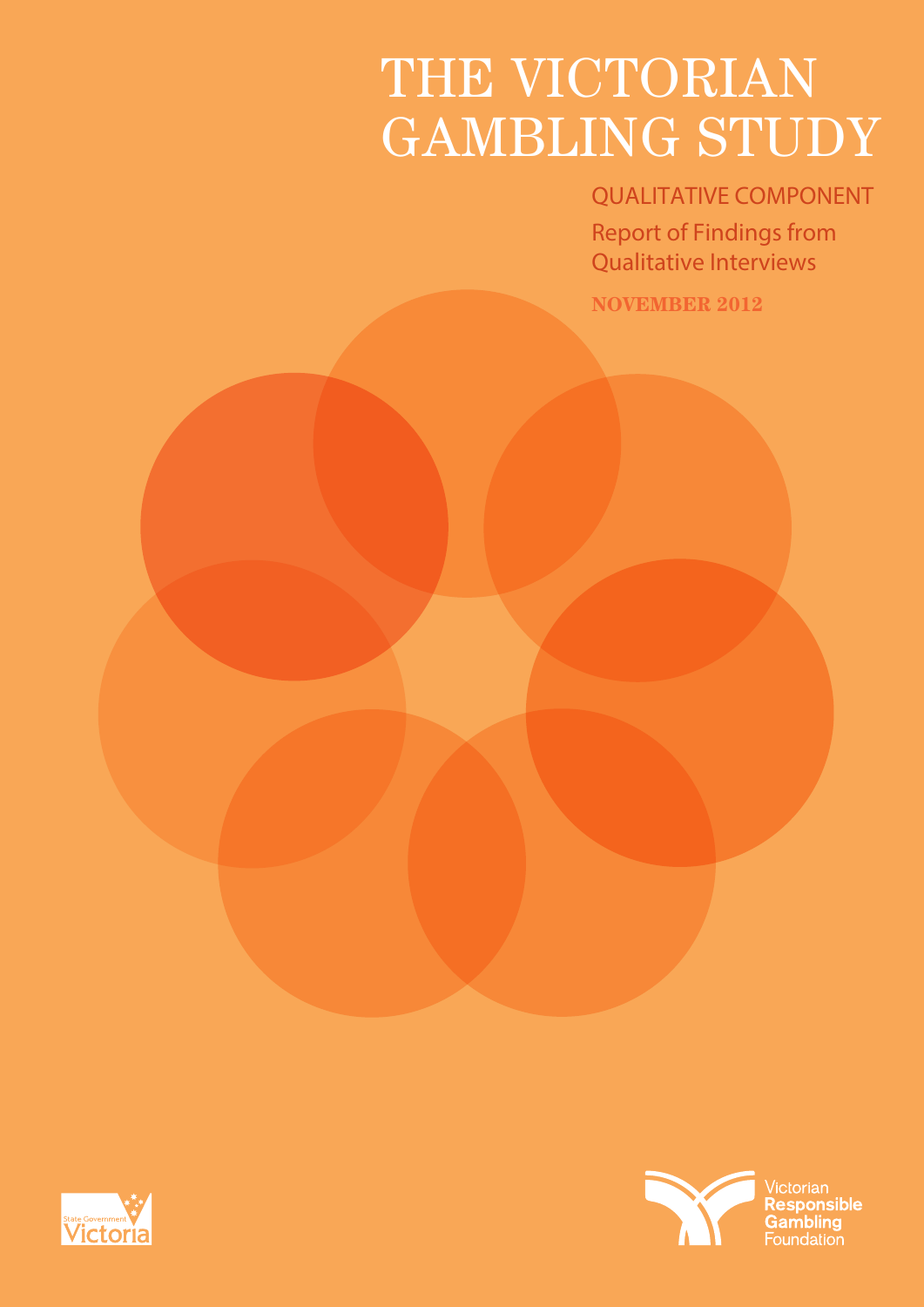Published by the Victorian Responsible Gambling Foundation Tel: 03 9452 2600

© Victorian Responsible Gambling Foundation, November 2012.

This publication is copyright. No part may be reproduced by any process except in accordance with the provisions of the Copyright Act 1968.

This study was originally funded and managed by the Department of Justice. Management of the study was transferred to the Victorian Responsible Gambling Foundation on its establishment on 1 July 2012.

For further information or additional copies contact**:** 

Victorian Responsible Gambling Foundation PO Box 18366 Collins St East, Melbourne VIC 8003 Tel: 03 8684 1913 Fax: 03 8684 1900 Email: contact@responsiblegambling.vic.gov.au

Also published at [www.responsiblegambling.vic.gov.au](http://www.responsiblegambling.vic.gov.au/)

Authorised by the Victorian Government, 121 Exhibition St, Melbourne, 3000

If you would like to receive this publication in an accessible format, such as large print or audio, please email [contact@responsiblegambling.vic.gov.au](mailto:contact@responsiblegambling.vic.gov.au)

#### **Disclaimer:**

While the data and findings in this report have been carefully prepared and presented, and are considered to be correct, the information, views and referenced material in this report is provided solely on the basis that the reader will be responsible for making their own assessment of the information provided. No warranty is given as to the accuracy of the information and if you rely on it, you do so at your own risk.

The Victorian Responsible Gambling Foundation specifically excludes any liability for any error or inaccuracy in, or omissions from, this document and any loss or damage that you or any other person may suffer.



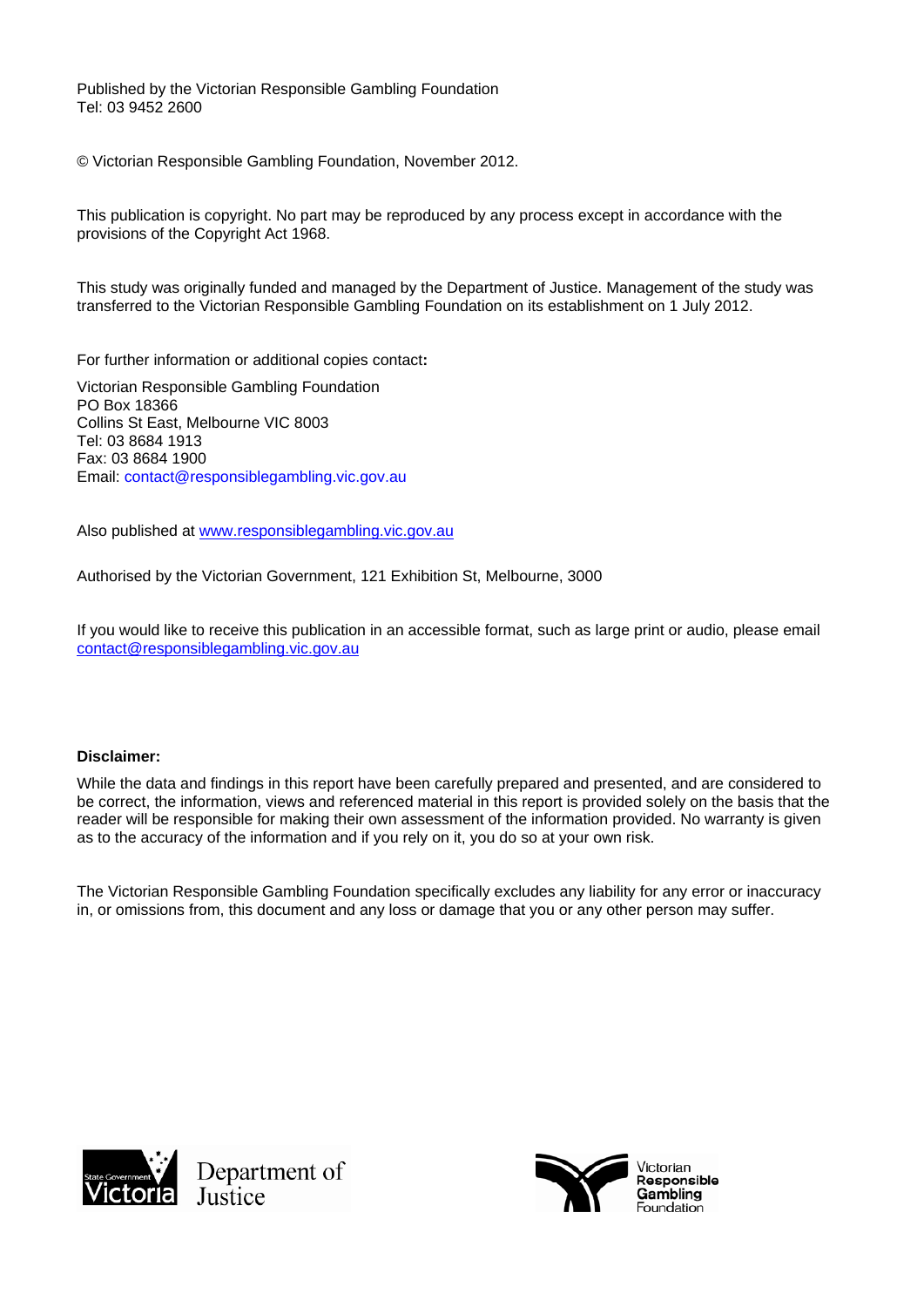# **Market Access Consulting and Research Pty Ltd**



**Contact: Charmian Huggett, Dean McDonald** 

13 Egerton Road Armadale, Victoria 3143, Australia Telephone: 03 9686 5444 Facsimile: 03 9686 5054 Email: [dean@marketaccess.com.au](mailto:dean@marketaccess.com.au) [charmian@marketaccess.com.au](mailto:charmian@marketaccess.com.au)

> **Victorian Gambling Study Qualitative Component**

**Report of findings from qualitative interviews** 

**Prepared for Victorian Responsible Gambling Foundation** 

**November 2012**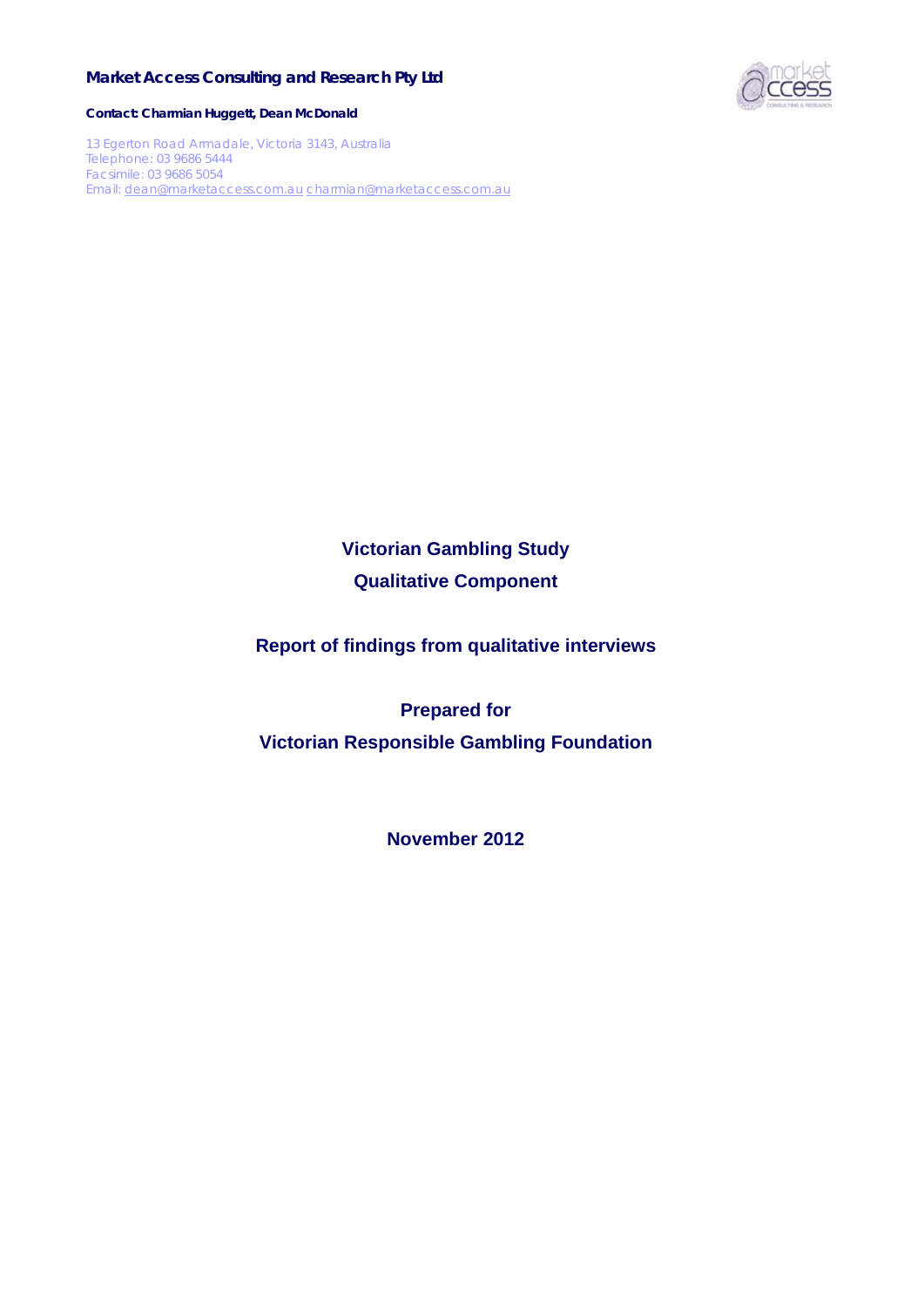# TABLE OF CONTENTS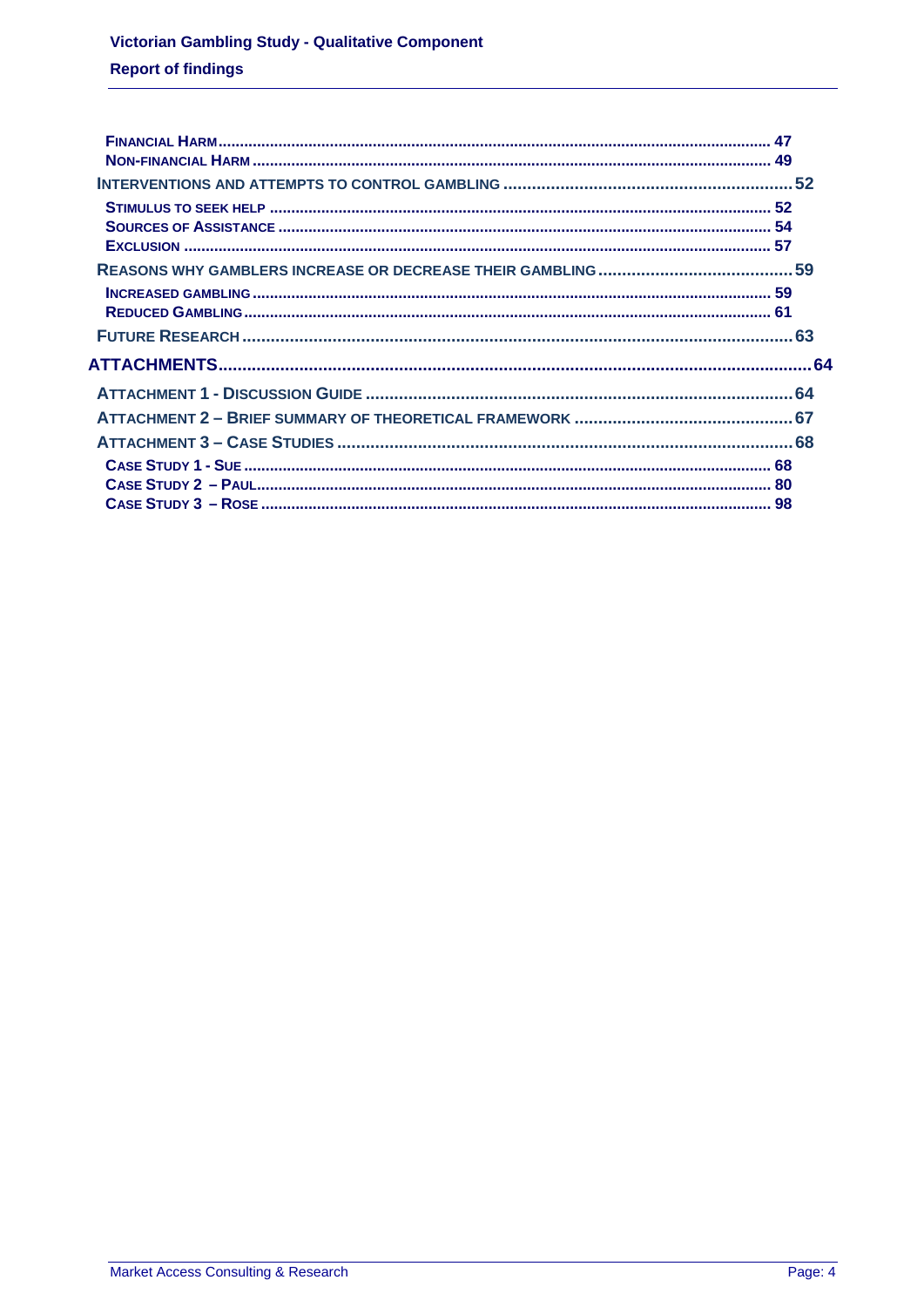# <span id="page-5-0"></span>**EXECUTIVE SUMMARY**

The Victorian Gambling Study is a longitudinal study that follows a large group of Victorian adults. It is only one of three longitudinal studies of gambling at a population level, worldwide. Approximately 15,000 Victorians participated in the first wave of the study *A Study of Gambling in Victoria - Problem Gambling from a Public Health Perspective*. Those who agreed to participate in follow up studies over the next three years were re-contacted in each subsequent year.

The Department of Justice (the department) determined that one of the objectives of the study - to understand the risks and vulnerabilities related to changes in gambling status - required the additional insights offered by qualitative research.

The aim was to gain an in-depth understanding of problem gambling behaviours and the reasons governing those behaviours; specifically regarding movements into and out of problem gambling risk categories. This study sought to provide a meaning and interpretation for identified problem gambling behaviours.

Most of the problem gamblers in this study, and those who reported the more serious problems with their gambling, were gaming machine gamblers. Study participants were mostly middle aged and late middle aged women and men.

# <span id="page-5-1"></span>**ESCALATION IN GAMBLING**

Most problem gamblers experienced an escalation in their gambling over time.

- Gambling sometimes escalated at a relatively constant rate (steady state) and sometimes through binges (irregular and sporadic episodes of seriously escalated gambling)
- Steady state escalation seemed to be inevitable for problem gamblers. It was strongly influenced by gamblers chasing losses and in some instances by the desire to emulate the feeling of earlier large wins
- Problem gamblers believed that to win big they needed to bet big. To recover their lifetime losses problem gamblers needed to bet massive amounts
- Serious problem gamblers felt compelled to always gamble the maximum number of lines on a gaming machine. These participants noted that as the maximum number of lines per machine increased over the years, so too had the amount of money they gambled
- Problem gamblers wanted a *reasonable* amount of time on a gaming machine given the amount of money being spent. As the cost per spin increased so did the amount the problem gambler needed to spend to achieve the same amount of time on a machine
- Participants in the study reported that, in their view, gambling binges were the cause of their most significant financial losses. Some of these losses were reported to be so large that the gamblers felt there was no chance ever recovering financially
- <span id="page-5-2"></span> Both binges and escalation were generally associated with the experience of negative life events. However, some binge events were the result of access to additional money, which was not necessarily a negative event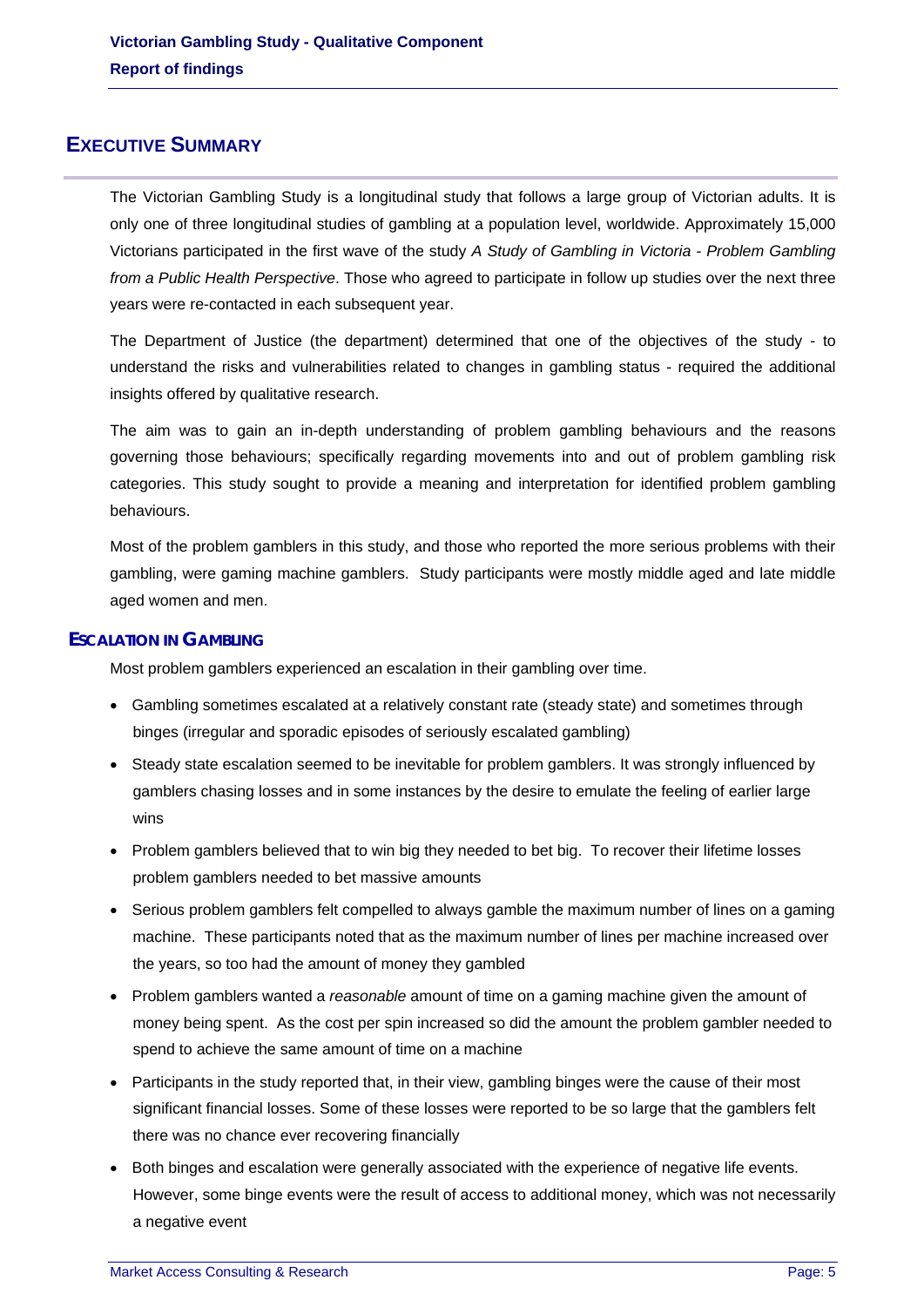- Escalation to problem gambling was sometimes associated with people using gambling as a coping mechanism
- Those on pensions and without other assets tended not to have a gambling problem that continued to escalate.

# <span id="page-6-0"></span>**GAMBLING INTERVENTIONS**

- While there were some interventions that reduced gambling, these were most effective amongst the participants who reported less serious gambling problems.
- Amongst more serious problem gamblers, the most substantive reduction in gambling was due to the gambler having insufficient funds to maintain their gambling.
- Behavioural interventions were reported as less effective by the emotionally vulnerable problem gamblers who were the group with the most serious problem.

# <span id="page-6-1"></span>**HARM**

The problem gamblers who reported experiencing the most harm were those with two specific attributes.

- Those who were emotionally vulnerable: more serious problem gamblers interviewed in this research were emotionally vulnerable problem gamblers as defined by Blaszcynski and Nower (2002)<sup>[1](#page-5-2)</sup>. These gamblers had reported one or a combination of childhood disturbance, personality, mood disturbance, poor coping / problem solving, injury or illness, other mental health issues and a biological vulnerability. Mental health problems were common amongst the more serious problem gamblers.
- Those who binged: more serious problem gamblers were likely to have experienced gambling binges, during which they lost the bulk of their assets. During these binges the gambler was resistant to external interventions.

Gamblers interviewed in this study who were less optimistic about their future also had relatively low levels of social connection and were at greater risk of self-inflicted harm including the risk of suicide. These gamblers felt they had no reason to stop gambling away their money.

While there is no doubt that harm occurs, it is not at all straightforward. For the gamblers in this research:

- It seemed that there was little harm unrelated to financial loss
- There were issues around relationship breakdowns, family difficulties, deception, social isolation, allocation of time and trust and guilt. However, if the financial loss was minor these related issues were usually also minor. When the gambler seemed to have experienced substantial harm they generally had substantial financial loss
- Some of the gamblers included in this research, who are classified by the Problem Gambling Severity Index (PGSI) as problem gamblers, appeared to have experienced inconsequential loss and minimal, if any, harm

-

<span id="page-6-2"></span> $^1$  Blaszcynski A and Nower L. A pathways model of problem and pathological gambling, Addiction 97 487-499 (2002).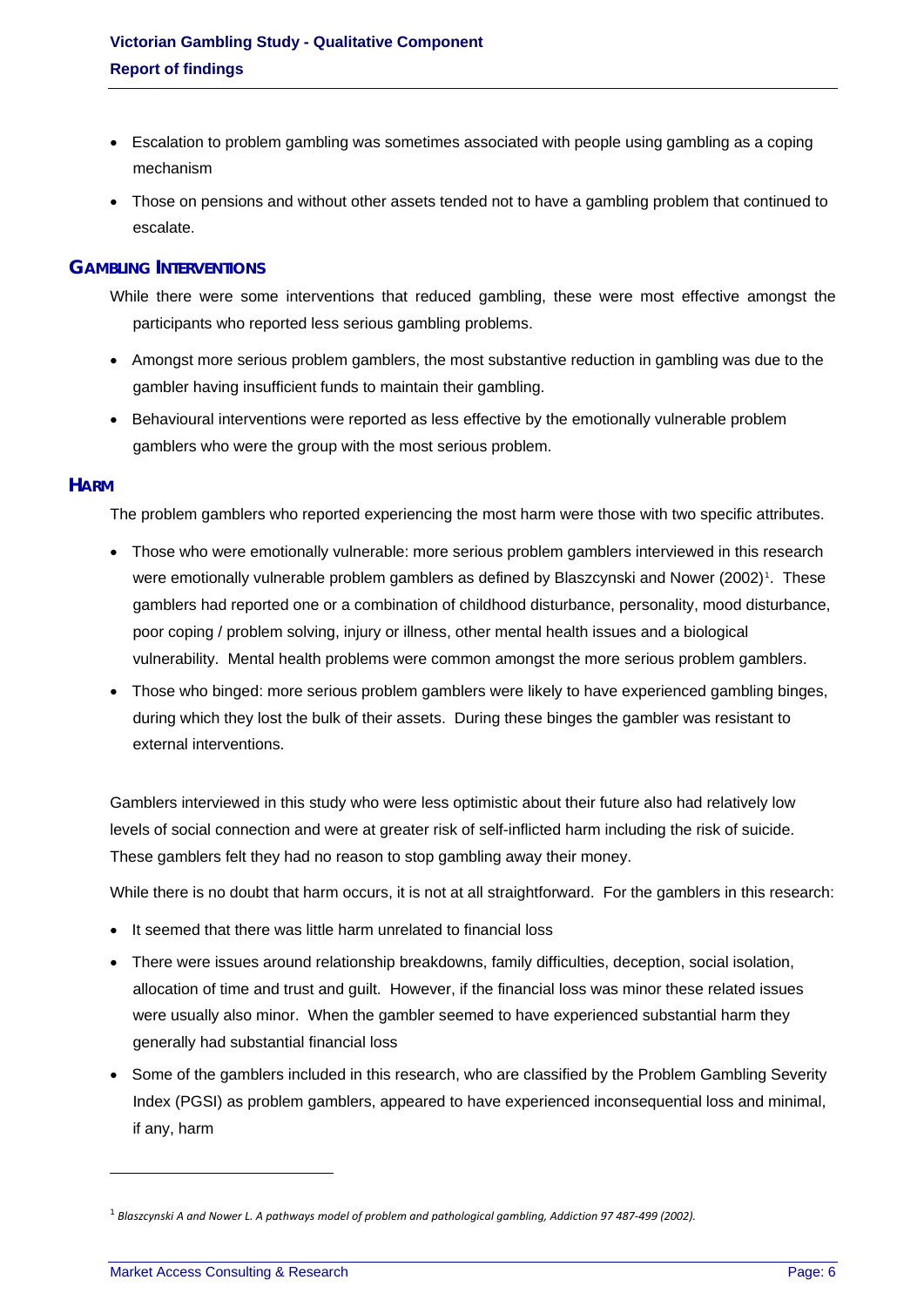- Even when a gambler reported experiencing substantial financial loss, harm was not always apparent. The connection between loss and harm could not be presumed and was certainly not direct and linear
- Harm is most easily identified in hindsight. Identifying the point at which the problem gambler is starting to experience harm might be very challenging.

While assessment of harm was somewhat challenging it was clear that the consequences for older problem gamblers were more severe. Typically, older gamblers had:

- More assets (houses, super, savings etc.) and therefore more to lose financially
- Less opportunity to earn additional income and therefore recover financially (because their potential working life was much shorter).

# <span id="page-7-0"></span>**OTHER FINDINGS**

Other substantive issues to arise in this research included:

- The more serious gamblers and those with greater levels of apparent harm played alone and preferred to play alone. They were quite different to social gamblers who only gambled with company
- The feeling of being lucky and the hope of winning were more powerful than the knowledge that ultimately a problem gambler will lose. Most of the problem gamblers understood and accepted (rationally) they would lose, but this did not necessarily stop them gambling or hoping for a win. This might be because of a desire to recreate an emotional state associated with a big win
- Shame and guilt are big barriers to admitting the existence and magnitude of the problem. These in turn are substantial barriers to obtaining assistance. Problem gamblers often felt that they should be able to control themselves. Hence, it can take quite a while for problem gamblers to accept that they have a problem that might require assistance
- The use of the term *play* rather than *gamble* minimises the perceived potential impact of the activity. Use and control of this language appears to have directly influenced the thinking of problem gamblers.

# <span id="page-7-1"></span>**FUTURE RESEARCH**

Issues raised by this study, and which could be pursued in future research, include:

- The extent of mental health conditions, particularly depression, amongst serious problem gamblers
- The extent of chronic illness and serious injury amongst serious problem gamblers
- An exploration of the concept of harm and how it could be measured so that it can be used to differentiate between those who had experienced serious harm and less serious harm
- Identifying the point at which harm can be recognised
- The extent and impact of lifetime harm for serious problem gamblers
- The nature and impact of gambling binges
- The extent to which critical life events trigger an escalation to problem gambling
- The extent to which problem gamblers have greater difficulty forming and maintaining relationships
- The extent of the compulsion for problem gaming machine gamblers to gamble maximum lines
- The quantitative impact of increased numbers of lines on problem gamblers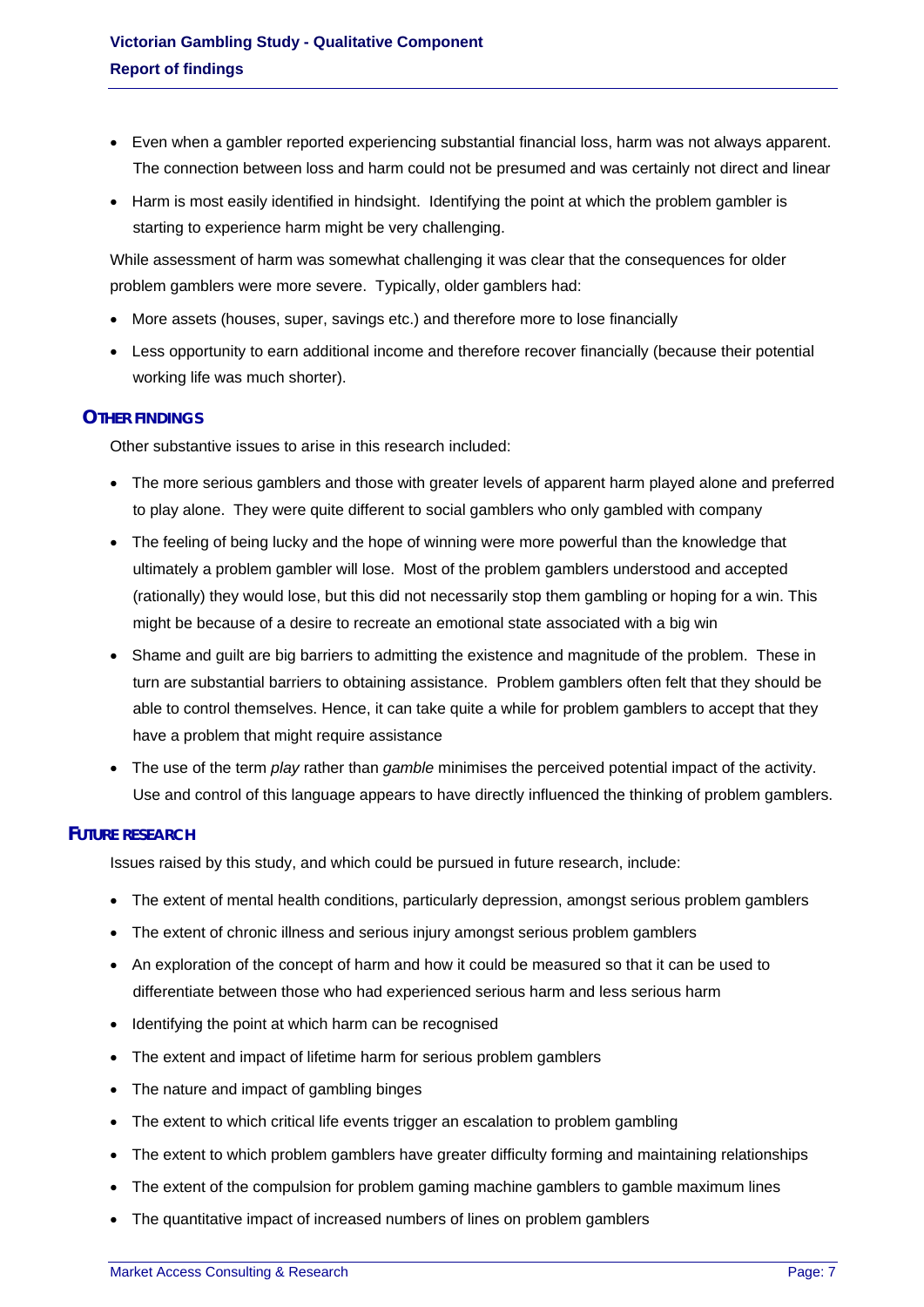- The extent to which problem gamblers are motivated by loss avoidance rather than winning, per-se
- Whether those scoring at the lower end of the PGSI as problem gamblers are categorically different from those scoring much higher
- What is the impact of gamblers referring to their behaviour as *having a play* rather than gambling*.*

# <span id="page-8-0"></span>**KEY AREAS OF FOCUS**

- 1. The interaction between problem gambling and maximum numbers of lines on a gaming machine is an area that might benefit from additional insight and that might facilitate attempts to minimise problem gambling.
- 2. There is a clear need for a working definition of harm. Policy and service development rely on the PGSI or similar screen to presume the existence and level of harm. Harm will be difficult to measure, but without a clear definition, it is impossible to assess the extent of the gambling problems. The definition must incorporate a capacity to determine whether a problem gambler is currently experiencing harm.

The PGSI classification of problem gamblers could be examined to determine the extent to which they are a single homogenous group. The areas for examination could include:

- Serious financial loss (probably as a proportion of total lifetime wealth)
- Serious financial difficulties resulting from the financial loss
- Harm as a result of the financial loss
- Serious non-financial difficulties or harm.
- 3. More effective diagnosis and treatment of the types of mental health problems experienced by problem gamblers could help reduce harm.
- 4. The level of understanding about the causes and timing of binges would be improved through more research.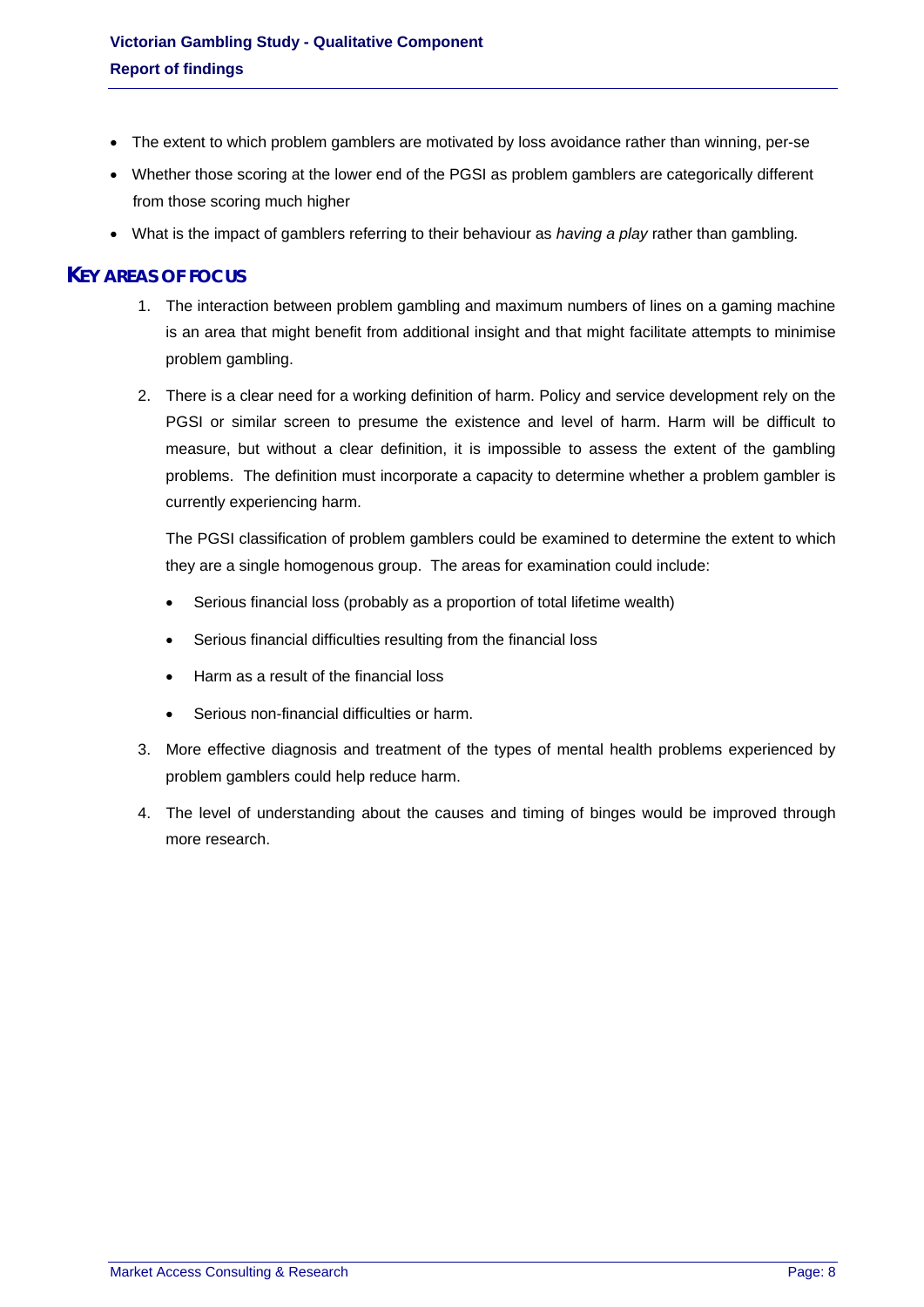# <span id="page-9-0"></span>**BACKGROUND**

# <span id="page-9-1"></span>**INTRODUCTION**

The Victorian Government is committed to reducing the prevalence and incidence of, and the harm caused by, problem gambling.

The Victorian Gambling Study, a longitudinal study which follows a large group of Victorian adults, is only one of three longitudinal studies of gambling at a population level, worldwide. Approximately 15000 Victorians participated in the first wave of the study *A Study of Gambling in Victoria - Problem Gambling from a Public Health Perspective*. Those who agreed to participate in follow up studies in the next three years were recontacted in subsequent years.

A validated screen, the Problem Gambling Severity Index (PGSI) was used to classify participants into risk categories: non-gamblers, non-problem gamblers, low risk gamblers, moderate risk gamblers or problem gamblers. The Victorian study includes both gamblers and non-gamblers.

The department determined that one of the objectives of the study - to understand the risks and vulnerabilities related to changes in gambling status - required the additional insights offered by qualitative research.

Market Access was appointed to conduct this program of qualitative research.

# <span id="page-9-2"></span>**PURPOSE**

The department was interested in gaining an in-depth understanding of problem gambling behaviours and the reasons governing those behaviours; specifically regarding movements into and out of problem gambling risk categories. This study aims to provide a meaning and interpretation for identified problem gambling behaviours.

The insights generated from this research will be used to inform future waves of the longitudinal study and may also inform future policy and practice as determined by the department. Ultimately, the overall aim of this qualitative research was to understand the gambling stories of a range of people identified by the PGSI as having a problem with their gambling.

The objectives of this research were to:

- Explore the factors that contribute to an increase in problem gambling
- Explore the factors that contribute to a decrease in problem gambling.

In order to achieve these objectives it was anticipated that information would need to be sought in relation to a range of more specific issues.

The exploration of factors that may contribute to movements between problem gambling and other risk categories included social, community, familial, personal, environment, health, psychological, co-morbid and other contextual factors.

Questions explored with the gamblers participating in the research are specified in the discussion guide that has been attached, and included: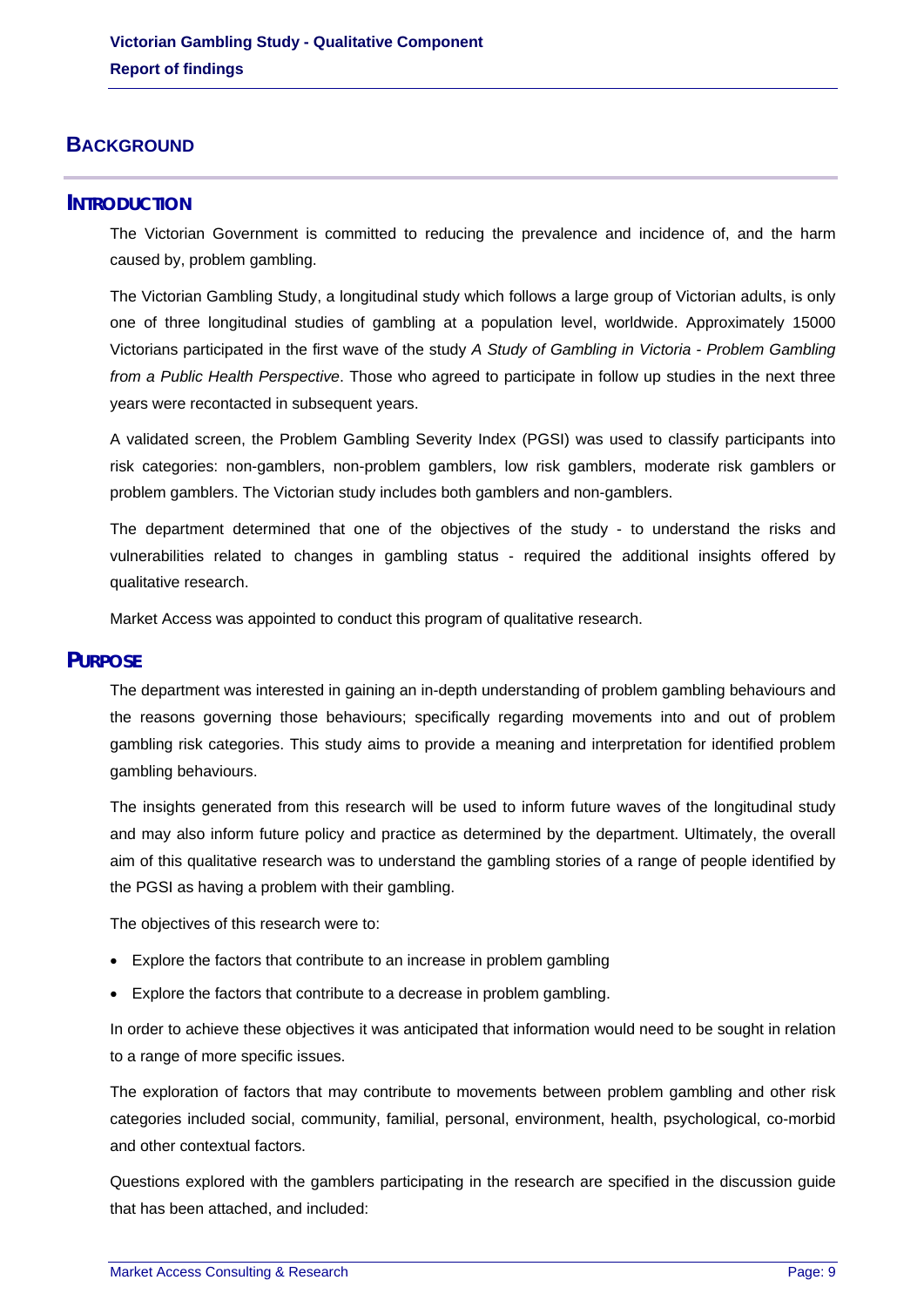- What is their personal background and current circumstances?
- What is their family background and current circumstances?
- What are their social and community circumstances and background?
- How they define gambling? What is included and excluded?
- When they were first exposed to gambling?
- Where does gambling fit in their family and social situation?
- Does their family or social situation support or discourage gambling?
- How and when did they start gambling?
- What is their gambling history, including changes, triggers, critical events, family and community context and involvement?
- Where, when and with who do they gamble?
- On what do they gamble?
- Why do they gamble?
- What is associated with gambling (e.g. drinking etc.)?
- What is the pattern of gambling?
- What feelings are associated with gambling?
- What do they think about other gamblers?
- What makes a successful or unsuccessful gambler?
- What life events have affected their gambling?
- Have they ever sought help for any problem they felt they could not manage? (Explored: gambling and co-morbidities)
- When have they bet more than they feel they can afford to lose?
- Have they chased losses or experienced escalation?
- Have they borrowed money or sold things to gamble?
- Have they felt they have a problem with gambling?
- Have people criticized their gambling or said they have a problem?
- Have they felt quilty about their gambling?
- Has gambling caused them any health problems?
- Has gambling resulted in them having stress or anxiety?
- Has gambling caused them any financial problems?

# <span id="page-10-0"></span>**RESEARCH DESIGN AND METHOD**

The research was qualitative, comprising in-depth face-to-face interviews.

#### <span id="page-10-1"></span>**SAMPLE**

The sample was sourced from people who had participated in the longitudinal gambling study, had a PGSI score of eight or more, and who had agreed to participate in additional research. The 54 gamblers ultimately included in the sample, included:

- Continuing gamblers
- Those who had reduced or ceased their gambling
- Those who had increased their gambling.

Due to privacy constraints most of the information from the longitudinal study was not available and could not therefore be used in sample selection. It was not possible for the qualitative researchers to know the PGSI scores of individuals and indeed even to know which of the identified problem gamblers had changed categories.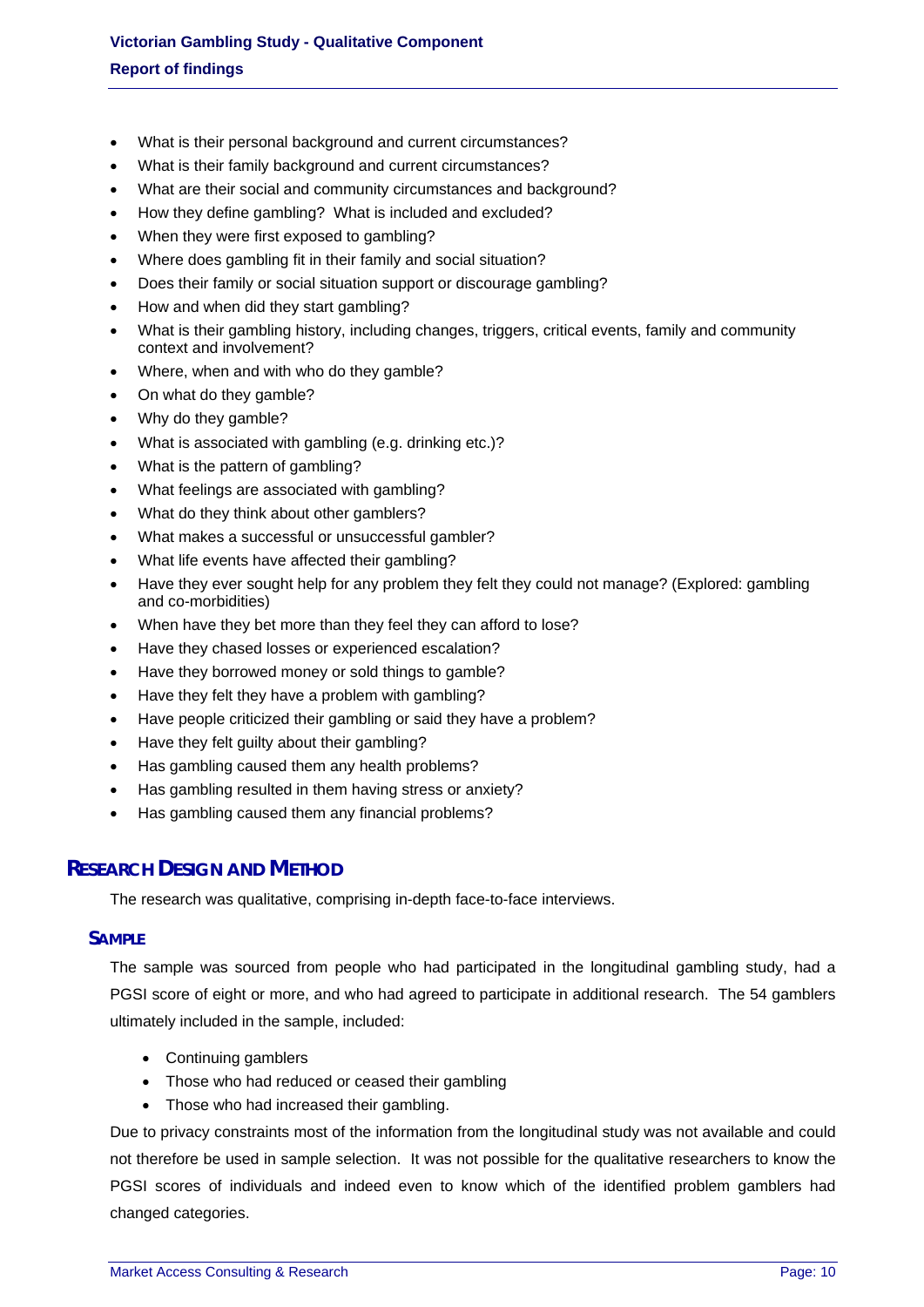Market Access' approach in the first instance was to recruit as many participants as possible and this approach was continued for the entire recruitment process.

A total of 44 participants were interviewed from the possible 54 for whom contact details were provided.

Fifteen of the participants were male and 29 female. As shown in [Figure 1](#page-11-0) the majority of the research participants, almost two-thirds, were female.



<span id="page-11-0"></span>**Figure 1: Participants by sex** 

The average age of participants was slightly over 50 years, ranging from 24 years to 85 years. As shown in [Figure 2:](#page-11-1) the majority of the participants were aged over 50 years, with 15 aged between 51-60 years, 11 aged 61-70 years and one aged over 70. The equal second largest group was those aged 41-50 years (11 participants). Only four of the participants were aged less than 30 and only two were aged in the range 31-40 years.



<span id="page-11-1"></span>**Figure 2: Participants by age**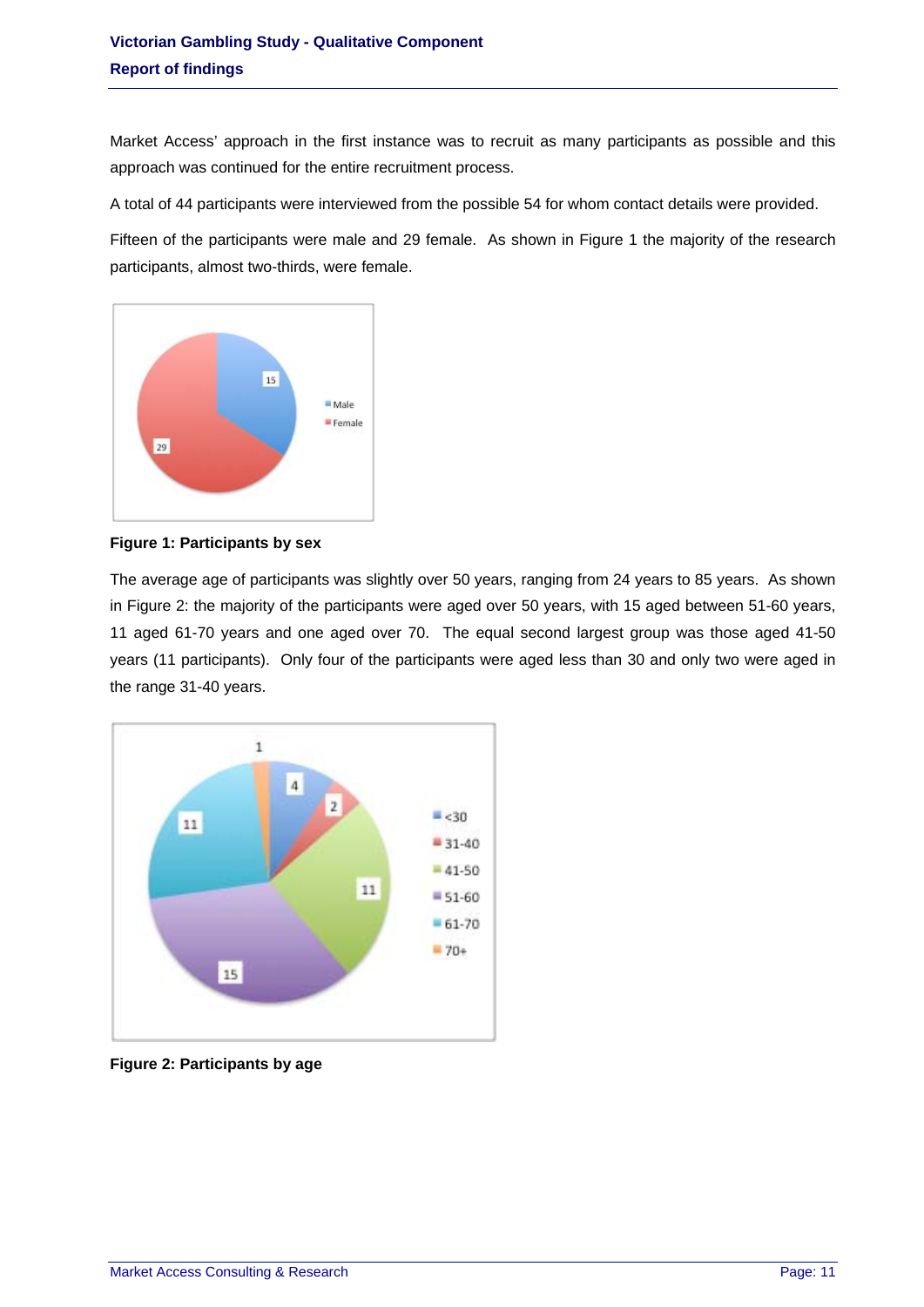As shown in [Figure 3:](#page-12-2) slightly more than two-thirds of the participants were located in Metropolitan locations. Of these 14 participants, three were located more than four hours drive from Melbourne.



<span id="page-12-2"></span>**Figure 3: Participants by location** 

All of the 10 non-participants, all except one were male. Of those who did not participate the reasons were:

- Three were not interested
- Two phone numbers were incorrect or no longer connected
- Two were no answer after more than 20 attempts on different days, at different times, from different phone numbers
- One was away for the duration of the research
- One was no longer in Victoria
- One was aged (in his 80s), unwell and no interested in participating.

# <span id="page-12-0"></span>**RECRUITMENT**

Recruitment was conducted by a professional recruitment agency with substantial experience conducting recruitment for government and social research projects in Victoria and interstate. In some instances, where interviews needed to be rescheduled, they were organised by Market Access directly.

In order to encourage participation in the research, participants were given a \$100 department store voucher. It was felt that this approach met the dual requirement of providing an incentive for participants whilst not giving them something such as cash, which might encourage additional gambling.

# <span id="page-12-1"></span>**INTERVIEWS / DATA COLLECTION**

Interviews were conducted from late May through to early August 2011 and were generally scheduled to last approximately an hour, although in practice they often ran for longer. In a small number of instances interviews lasted slightly less than one hour.

Interviews were conducted at a time and place that was convenient for the participant. In most instances, this was at the participant's home. However, quite a number of participants did choose to have their interview conducted in a neutral public venue, such as a café.

An interview guide was developed and this has been presented as Attachment 1. Interviews were conducted in an unstructured manner. The nature, course and content of each interview were defined by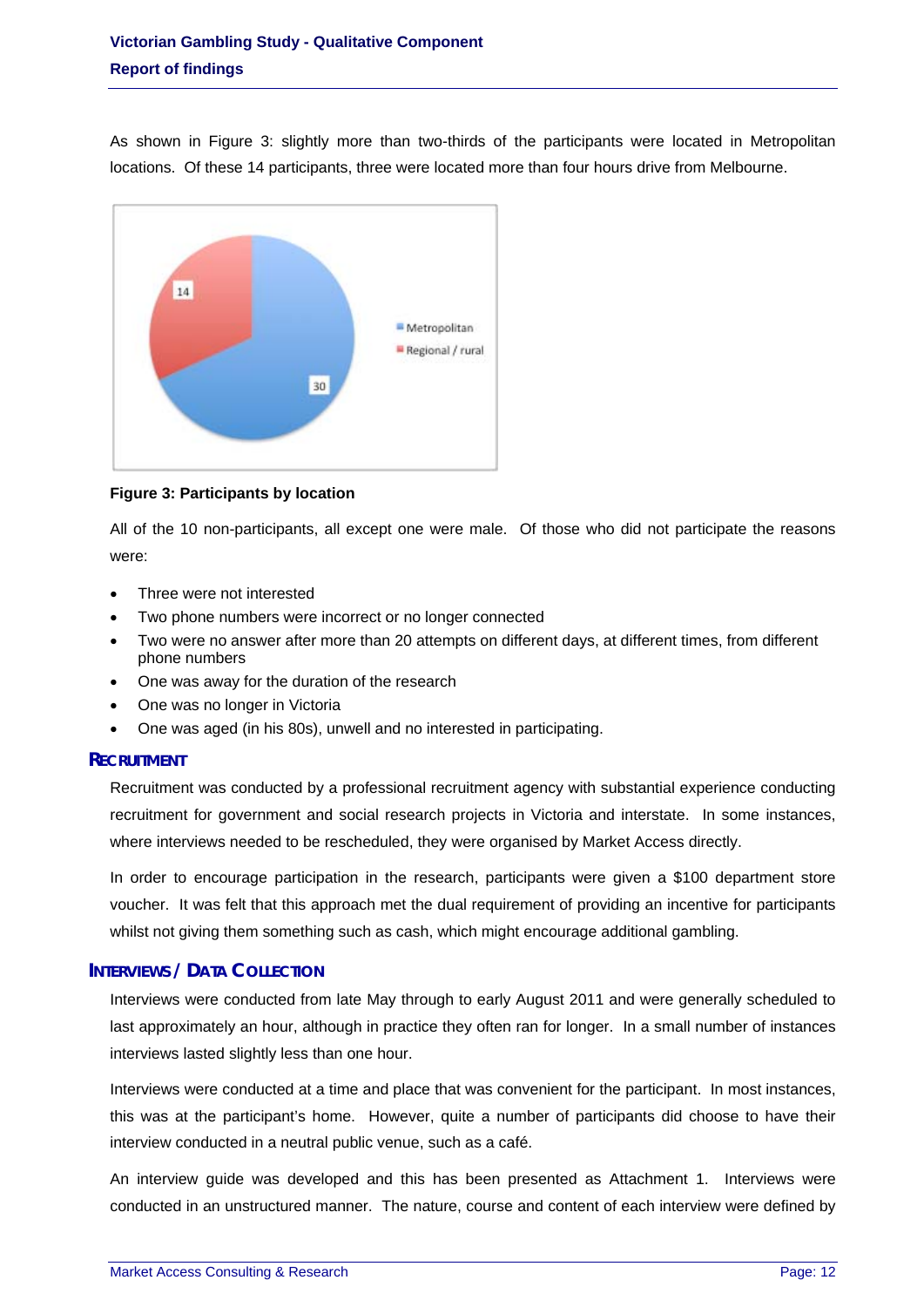the participant. The researchers there merely to guide and facilitate the process of the participant telling their story. The interview guide was structured around a few main themes:

- Personal history
- Gambling history
- Current and recent gambling
- Increases or decreases in gambling and the influences
- Problems experienced and help sought
- Co-morbidities.

Each participant was asked to talk about their experience around each of these main themes. The interview guide contains a number of very specific questions and these were sometimes used by the interviewers to probe more deeply within a specific theme. The interview guide was not used as questionnaire. Interviews were very fluid and more like a conversation than a formal or even semi-formal interview.

interview not be recorded. In two instances interviews were not recorded due to a problem with the All interviews were recorded with the permission of participants. No participants requested that their recording device. In three instances interviews were conducted in public locations with substantial background noise and the recordings from these interviews were sometimes difficult to understand.

# <span id="page-13-0"></span>**DATA ANALYSIS AND REPORTING**

were transcribed verbatim. Interviews were transcribed by experienced Market Access staff members. To the extent that it was feasible, allowing for the quality or recording and sound reproduction, interviews

separately. The remaining 41 interviews were then grouped by the two Market Access directors who had Of the total pool of 44 interview participants, three were allocated as case studies and analysed completed all of the interviews on the basis of:

- Sex (Female and Male)
- Age (Under 40 years, 40 to 60 years and over 60 years)
- Location (Metropolitan and Non-Metropolitan)
- Gambling preference (Gaming Machines, Wagering, Bingo, Scratchies / Lotto)
- Apparent harm (more and less substantial)
- Co-morbidities (mental health, alcohol / drugs and other)
- Changes in gambling (increased, decreases and static)
- Interventions / attempts to control (attempted / not attempted).

Based on this analysis it was determined that 16 of the 44 interviews addressed the majority of the issues raised in the research. These 16 interviews were scanned and a coding frame developed. These interviews were then fully coded and thematically analysed. This thematic analysis formed the basis for the development of the report structure. Details of the process of analysing the qualitative data are presented below. Once the core themes had been identified and the broad structure of the findings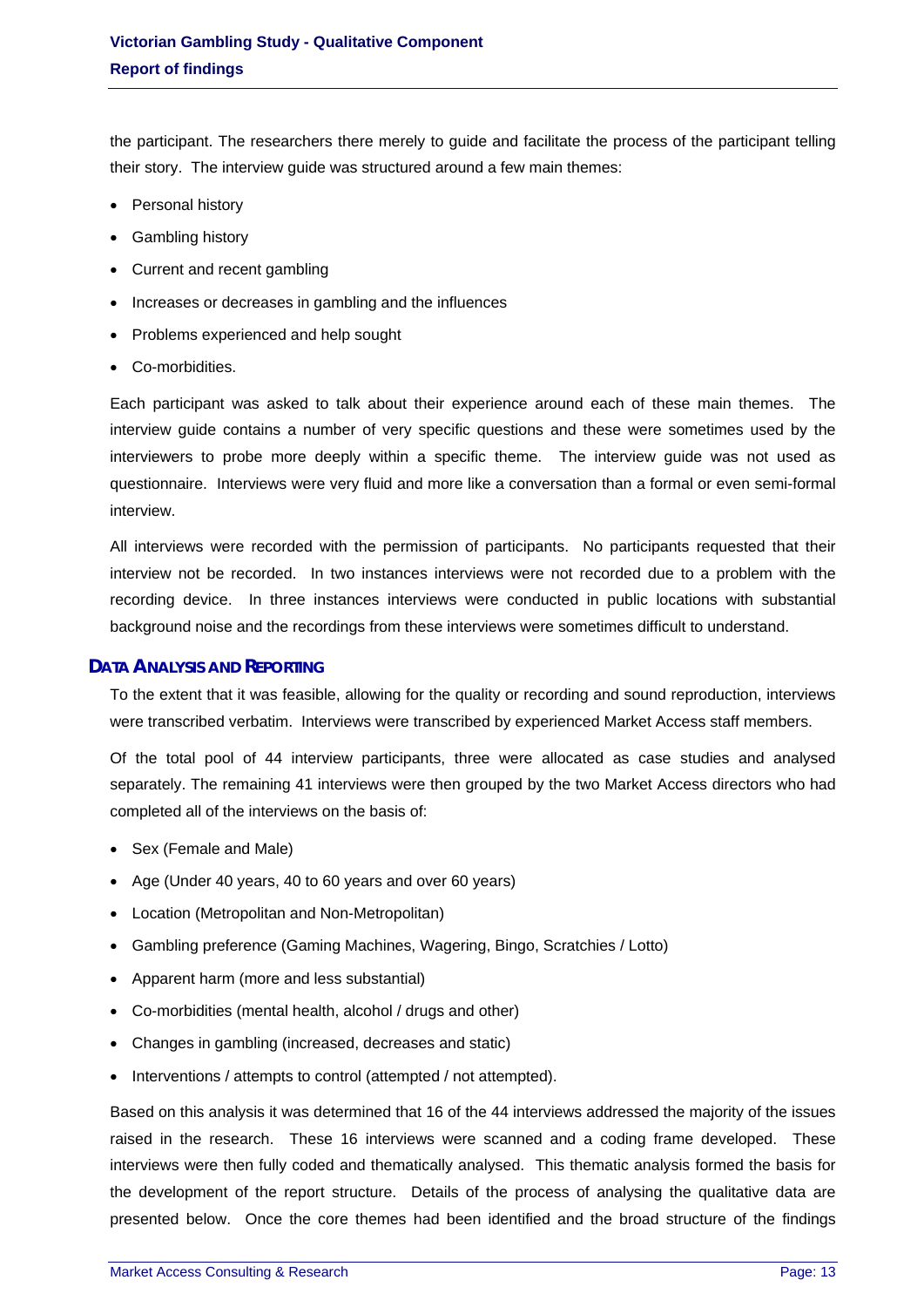determined, the remaining 28 interviews (those not fully coded) were reviewed to confirm that important issues had not been overlooked. Any issues not already identified were inserted into the reporting process.

As shown in Figure 4 there are several sources of data derived from a qualitative research study.



#### **Figure 4: Overview of qualitative data**

The most obvious and notable data source, with which there is greatest familiarity, is related to 'content' that is 'directly uttered' by the individuals in the research study. When considering qualitative research data this is what most people think of. Another form of content data is that which is 'inferred' or 'alluded' to. This type of data is quite common when people are faced with sensitive issues or things that they have not fully conceptualised in their own minds.

essentially based on the overall analysis of each case in the research. In this context, the things that The other type of data available in qualitative research is that referred to as 'idiographic'. This data is people say contribute to the overall picture of the individual. Other information available to the researcher, but not captured in a verbatim transcript, include non-verbal cues such as a posture, the affect or emotional response of a person as they answer questions and non-verbal responses such as eye-rolling and shaking of head. This type of data is particularly important when attempting to determine how a person feels about something rather than, merely assessing what they think.

participant. The process of analysing qualitative data is one of synthesising all of these data sources in a All of the data described above is used in the process of analysing what is happening for a research manner that accurately describes the experience of the participant whilst at the same time, directing the findings towards conclusions that meet the objectives of the research. As shown in [Figure 5,](#page-15-1) the process of understanding qualitative data is iterative, repetitive and holistic, with the researcher considering all of the data sources outlined above.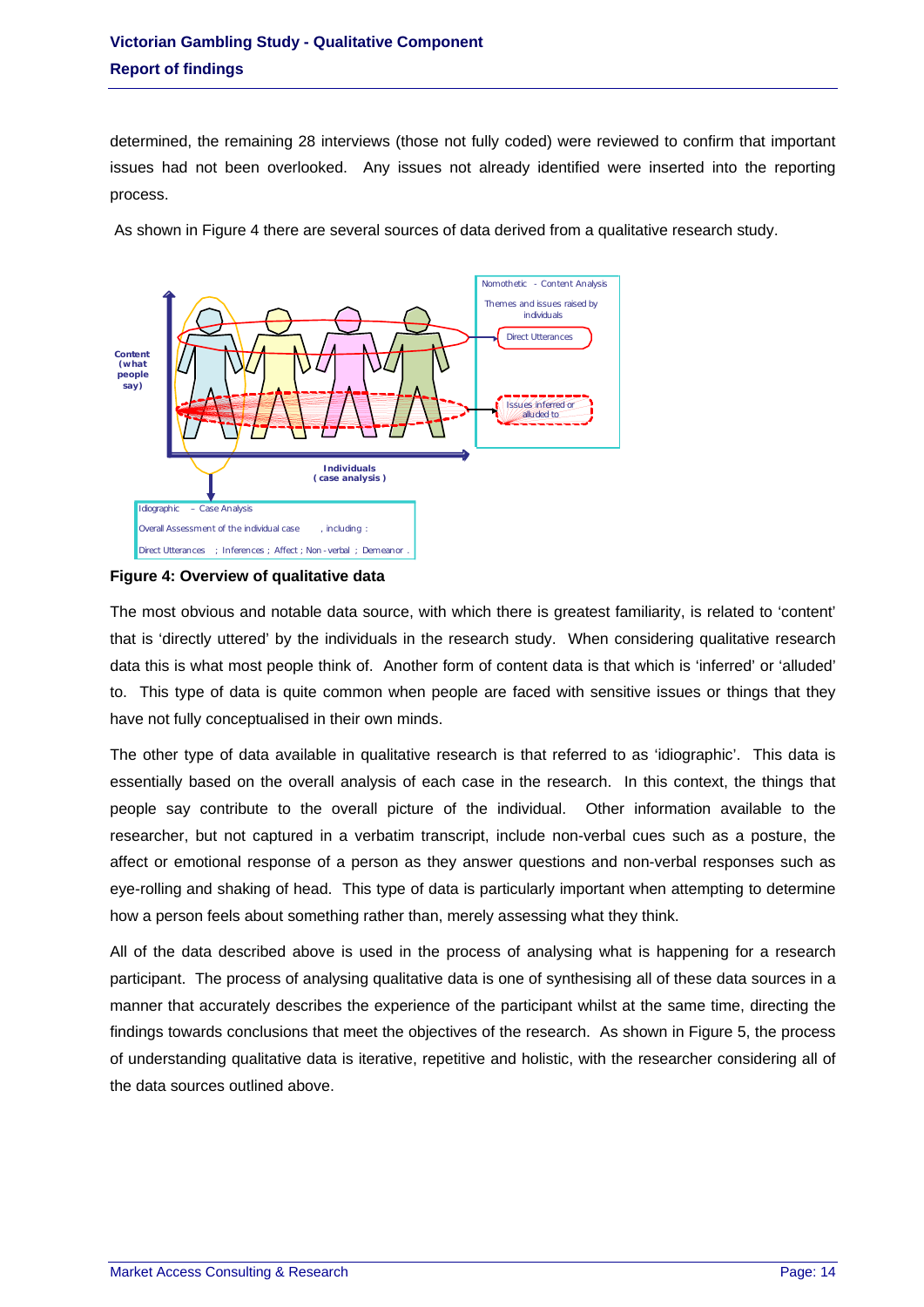

# <span id="page-15-1"></span>**Figure 5Process of analysing qualitative data**

A key implication of this analysis process for the reporting of qualitative research findings is that data other than direct utterances, that is idiographic plus inference, by definition will not be supported by direct quotations from research participants.

In the detailed findings section of this report, we have generally supported findings with quotations, which means that findings not supported by quotations are more likely based on data from Individual Case Analysis.

Throughout the report there are quasi-numerical references, such as *many* or *few*. When such terms are used they can be interpreted as follows:

- Couple more than one and less than five
- Few more than two but less than nine
- Some more than five but less than 15
- Many more than 11 but less than 28
- Most more than 26.

As this is qualitative research, numerical references need to be interpreted somewhat flexibly. One reason for this is that participants are not asked identical questions and therefore numerical approximations sometimes comprise data that is inferred (from individual case analysis) as well as that which is directly uttered. Sometimes it is impossible to make an inference as there is insufficient data and this is another reason to view quasi-numerical references as indicating a range. Due to the nature of qualitative sampling, findings of magnitude cannot be generalised to a population and are merely to provide the reader with some indication of directionality that would need to be confirmed with quantitative research.

# <span id="page-15-0"></span>**CASE STUDIES**

Three participants participated in second interviews and have been written up as detailed cases studies.

The rationale for the selection of these case studies was somewhat subjective, but with the intention of illustrating and/or representing:

- Metropolitan/Non-metropolitan issues
- Sex (Female/Male) issues.

Key research themes are: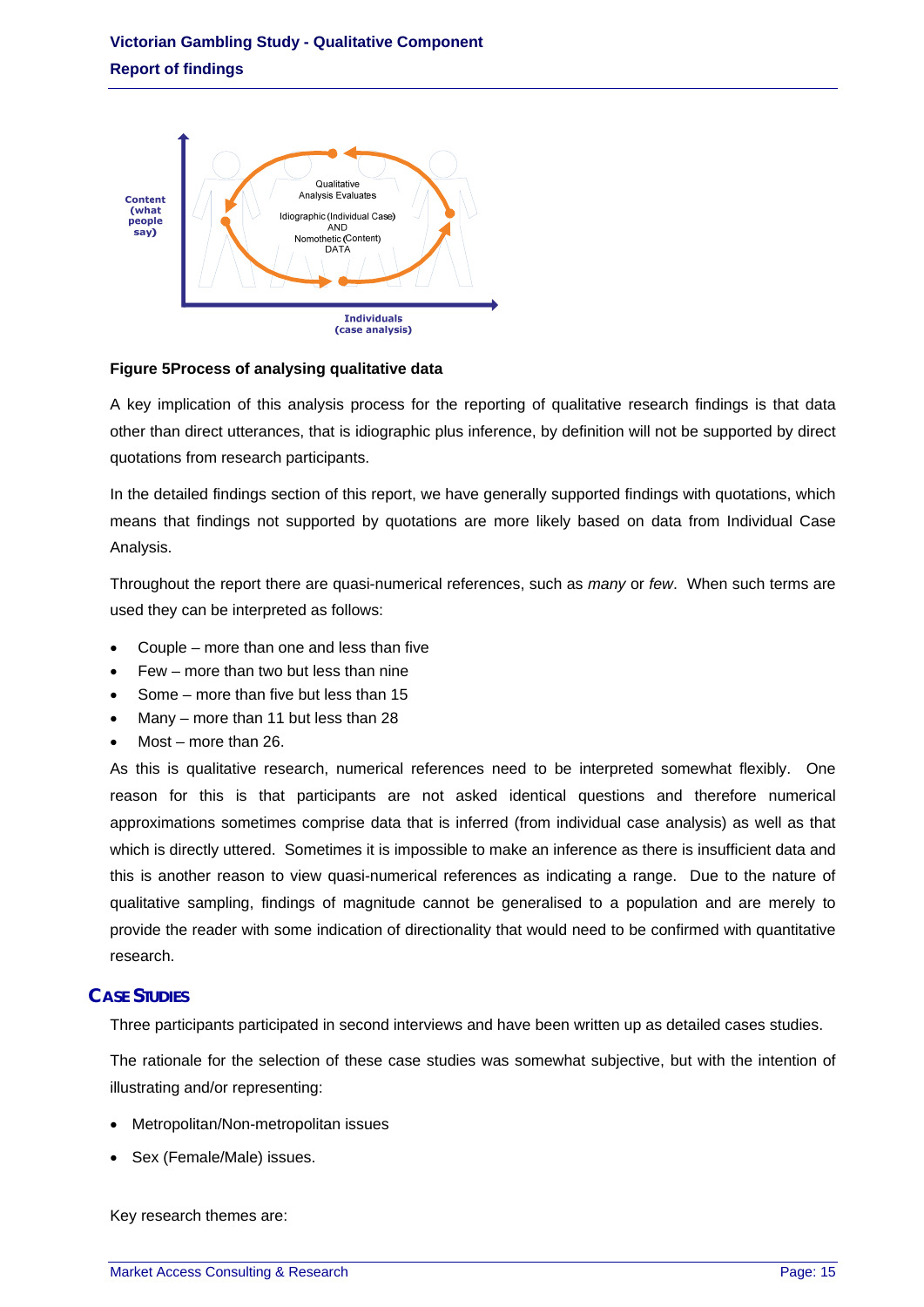- The extent of harm
- Harm and financial loss
- The impact of mental health
- Major losses and bingeing
- Critical life-event triggers
- The ongoing challenge faced by some gamblers
- Willingness to participate in a second interview and ease of access.

As a result of these selection criteria, the case studies are not representative of the entire sample. They somewhat over-represent those with substantial financial loss; those who have experienced a major loss of control and the existence of co-morbid factors. In essence they represent the more serious end of serious problem gamblers. The rationale for these selection criteria was that there is potentially greater insight to be gleaned from those with the more serious problems.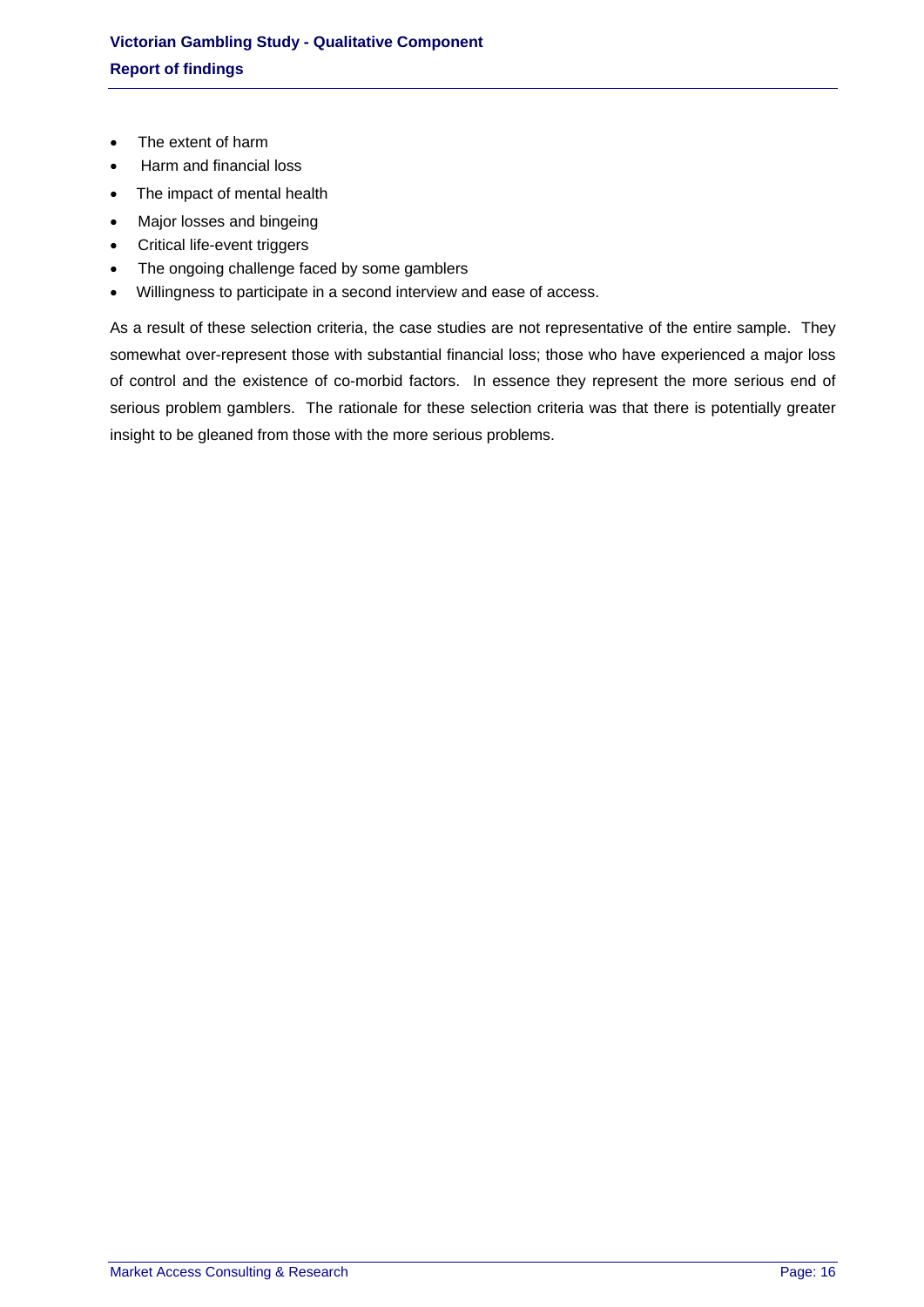# <span id="page-17-0"></span>**FINDINGS**

This section of the report presents the research findings based on the emergent key themes, comprising:

- Personal situation
- Gambling behaviour
- The gambling experience
- Onset of problem gambling
- Gambling problems
- Interventions and attempts to control gambling
- Reasons why gamblers increase or decrease their gambling
- Future research.

Additional findings have been included as attachments, specifically:

- Detailed case studies
- A summary of the qualitative research findings compared with the Wave Two findings of the gambling study.

# <span id="page-17-1"></span>**PERSONAL SITUATION**

Only a small proportion of the participants were in stable relationships with partners. Quite a few were single parents. A couple were cohabiting with ex partners, but in a relationship that was now purely platonic. Quite a number were single, including a few who were divorced.

Not surprisingly, given the age of many of the participants, few of them had young children or even children still living at home. Many had older children who were no longer living at home. A couple had no contact or were otherwise estranged from their children.

Many had parents who had passed away. This was probably not surprising given the average age of participants.

There were several instances of siblings who also gambled or were somehow part of getting the participant involved in gambling or influencing them on the path to becoming a problem gambler. That might have been directly, i.e. taking them to play the pokies, or it might have been indirectly, i.e. consoling a family member through a traumatic life event and suggesting they get out and socialise at a gaming machine venue.

Almost everyone in the sample had some friends, although it did appear that the greater the extent of the problem gambling, the smaller the group of friends, and the less frequently the person was interacting with those friends.

*I brought my daughter up, I moved down here from the farm up at ABC, mum and dad's farm. Went back there after the divorce, or after me Mrs nicked off and then in 19XX when my daughter went to high school I came down and bought this house, it was what I could afford at the time you know, and it give her somewhere to come home from school and that, you know, like somewhere more closer than the farm. So I brought me daughter up and I was at Australia Post at the time so she needed*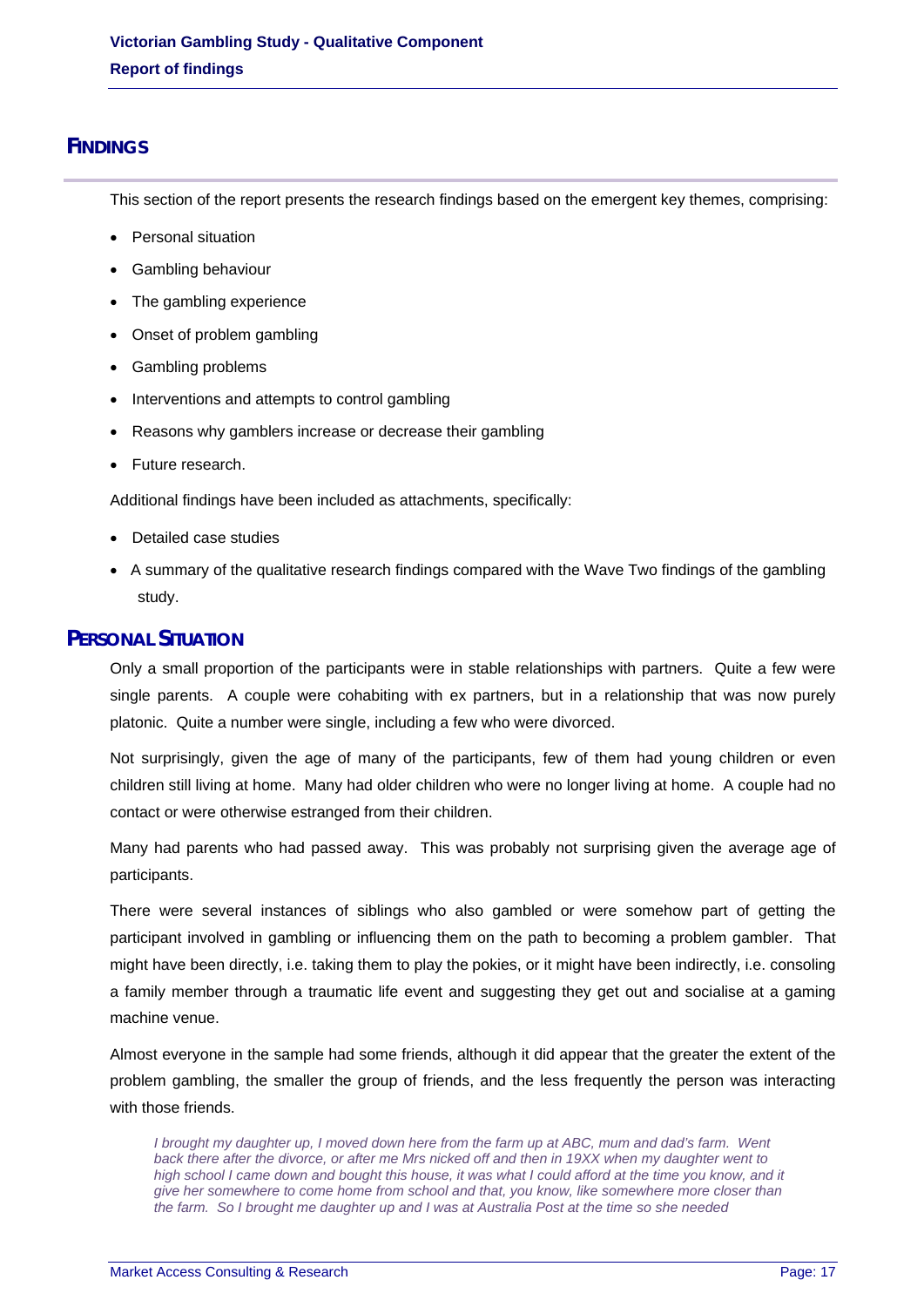*somewhere to come home, our times overlapped just a little bit you know. (D6. Male, mid 50s, regional/rural)* 

*Full time, teaching, primary, marriage, thirty odd years, three grown children, three and a half grand children. (C10. Female, early 50s, metro)* 

*Yeah, fifteen year old daughter, live on my own and that's about it. (D20. Male, late 40s, regional/rural)* 

*Just an average family, I've got two adult children that don't live at home anymore. One's thirty-five and the other one's thirty-two. (C9. Female, early 50s, metro)* 

*And my son's sort of, he's a little bit estranged, although we have communicated recently, like hello how are you, happy birthday, happy Mother's Day, that's right. (C5. Female, mid 60s, metro)* 

*There's also the issues of friends, I don't have a lot of friends in this area, ahm, and I'm not very good at making friends, ahm, I'm not very tolerant and I like my own company. (D19. Female, early 60s, regional/rural)* 

*We'd moved away, so I didn't have any friends when we'd moved, and when we came home, seven years later, everyone else had their you know, set routines and group of friends, so we still haven't moved back into any of those circles. (C10. Female, early 50s, metro)* 

Many of the problem gamblers were not working. In some instances this was because they were unable to work. For quite a few it was because they were retired. However, some were employed although only a few were employed full-time and working days. Quite a number were working part-time and some were working shift-work, evenings and casual hours.

A key issue associated with problem gambling was getting into financial difficulty. Not having regular work reduced the capacity to earn income and, as a consequence they were much more likely to have found themselves in financial difficulties and hence have problems related to their gambling. In a few instances, participants had been regular gamblers, gambling within their means while working, but upon losing their income source did not appropriately reduce their gambling, leading to financial difficulties.

Several of the interviewed problem gamblers were not working as a result of illness or injury, and were on a Disability Pension. There were also a few who had been involved with WorkCover claims and a couple had received payouts.

*Yeah, I've been out of work for now six, seven years now, been out of work, so before that yeah. (C3. Female, early 30s, metro)* 

*Personal care, in home support, respite, for the council as a, Home and Community Care they call it. I work permanent part time. I mean it's supposed to be, they guarantee me twenty hours a week, but I normally do between twenty eight and forty. But, look I used to work night shift, which was like Friday, Saturday, Sunday and Monday night. (C5. Female, mid 60s, metro)* 

*Yeah, been there [work] for coming up XX years….. you deal with it, I don't mind it to be honest, the only thing that kills me are the hours, twelve and a half hour shifts. It is, seven day fortnights, you work two on and two off, three off, three off, you've got to work every second weekend. It's a bugger that is, but that's the way it is. (D20. Male, late 40s, regional/rural)* 

There was a direct relationship between involvement in hobbies and other activities and the extent of the problem gambling. Those gamblers who had other interests were less likely to get themselves into substantial financial difficulties. They sometimes still had a problem with gambling, but with other hobbies and activities it was somewhat more likely that the extent of those problems would be limited.

Those who were most consumed by their gambling seemed to have little time or energy to engage in hobbies or other regular social activities. Those with mental health issues, particularly those dealing with depression, seemed similarly less likely to be participating in such activities.

The problem gamblers who experienced the most significant difficulties often had their preferred gambling activity (most frequently gaming machines) as their primary hobby and/or recreational activity.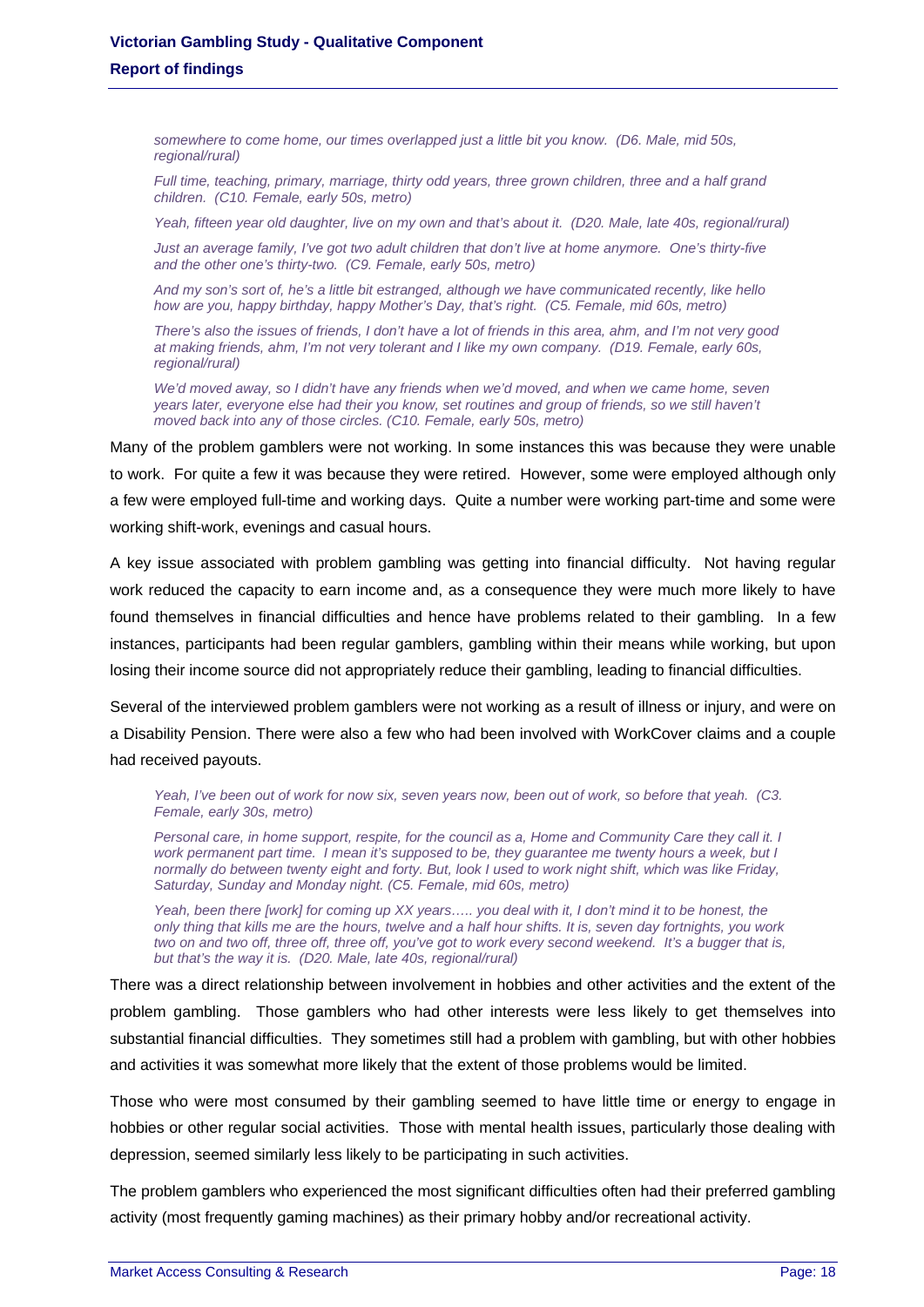Similarly those involved in community groups or local community activities, such as a local sporting club or local church, seemed less likely to get themselves into terrible financial difficulties. Even in instances where people did get themselves into difficulty they had a degree of connection, that in some instances seemed to stop them progressing to an even more desperate and hopeless situation.

*I'm already involved with the birds, I am assistant secretary of an organisation, I'm a member of a couple of others, I really look forward to the monthly meetings, you know, because that gets me out. I'd get involved in that. (D6. Male, mid 50s, regional/rural)* 

*Yeah. You say to your friends, like I do a bit of fishing and a bit of shooting you know and I go away fishing. I went away at Easter shooting and I was away for ahm……ten days, not one moment in that ten days where I felt like going to play the pokies. (D6. Male, mid 50s, regional/rural)* 

For those who gambled socially, it was generally the case that family and or close friends also gambled. For those who tended to gamble alone, family or friends may or may not have also gambled. In some instances other family members gambled and possibly even had a problem gambling, but they did not gamble together and generally did not discuss their gambling.

While some problem gamblers had a family history of gambling there were many instances, including some of those gamblers whose gambling problems seemed quite severe, where there appeared to be no family history of gambling. In a few instances, there were other family issues such as problem drinking, abuse and violence that seemed to have a direct or indirect impact on problem gambling.

*I am also curious about it, whether there's a gene for it, because since I stopped, and mum died and I started talking to family about things that happened with mum and dad and their early years and talking to dad about his family after his brother died. I've since found out that, from a friend, that dad's older sister would quite regularly put all her pay through and ring her son for money. That his older brother, ahm, saved money to buy a home in the early fifties, and moved to ABC to actually purchase a farm. Him and his new bride, had saved the money to buy an entire farm and he lost the whole lot at two days at a race meeting, while they were looking for a property. And the dad would lose more than he should and that on one occasion when mum lost a baby, after birth, he picked up two weeks holiday pay to pick her up from the hospital and pick us kids up and go and stay somewhere for her to recoup and he lost the whole lot in the afternoon before he picked her up from the hospital, between getting his fortnight's holiday pay and getting us, so I'm thinking, he had five older brothers and sisters. One died very young, and three out of the other four, well, three out of four had a gambling problem. And Grandma would quite happily play till the cows came home. (C10. Female, early 50s, metro)* 

*I think my dad had a flutter on the horses and that was about it, and then probably doing Tatts lotto from when I first started working, probably yeah, I did that, but it was only just like \$2 back then when it first started or whatever, but yeah, and then there's so many things out there now, and you just sort of think you know, it might happen to me, it might happen to me and I know a few people who have won and then they've lost everything. (C9. Female, early 50s, metro)* 

*I* was only in New South Wales for about twelve months because I lived there when I was a kid, had a *bad home life my mother was a gambler, I came to Victoria. She played poker machines in New South Wales she used to put the housekeeping money through, the mortgage money through, the car payment money through, my step-father had to go to the ABC Club in XYZ and ask for her to be excluded because she kept spending all the money for everything else, she would promise me that if I looked after the kids, my younger siblings, while she went to the Worker's Club on Saturday that in the afternoon she would take me horse riding but it never eventuated. (D19. Female, early 60s, regional/rural)* 

*A bad habit of one is too many; a hundred's not enough, when I was younger. So I find not to drink at all is better than to have one. Ahm, I'm shit scared to find that out….my dad was a heavy drinker, and a violent man in his younger years. He matured when he was in his late forties, he stopped drinking all of a sudden, become, he was a great bloke, he was a good bloke when he wasn't drinking. I don't want to end up like that. I've always been scared of ending up like that. (D6. Male, mid 50s, regional/rural)* 

The question of when people started gambling raised a number of different issues. There were several different ways to consider what it meant to have started gambling: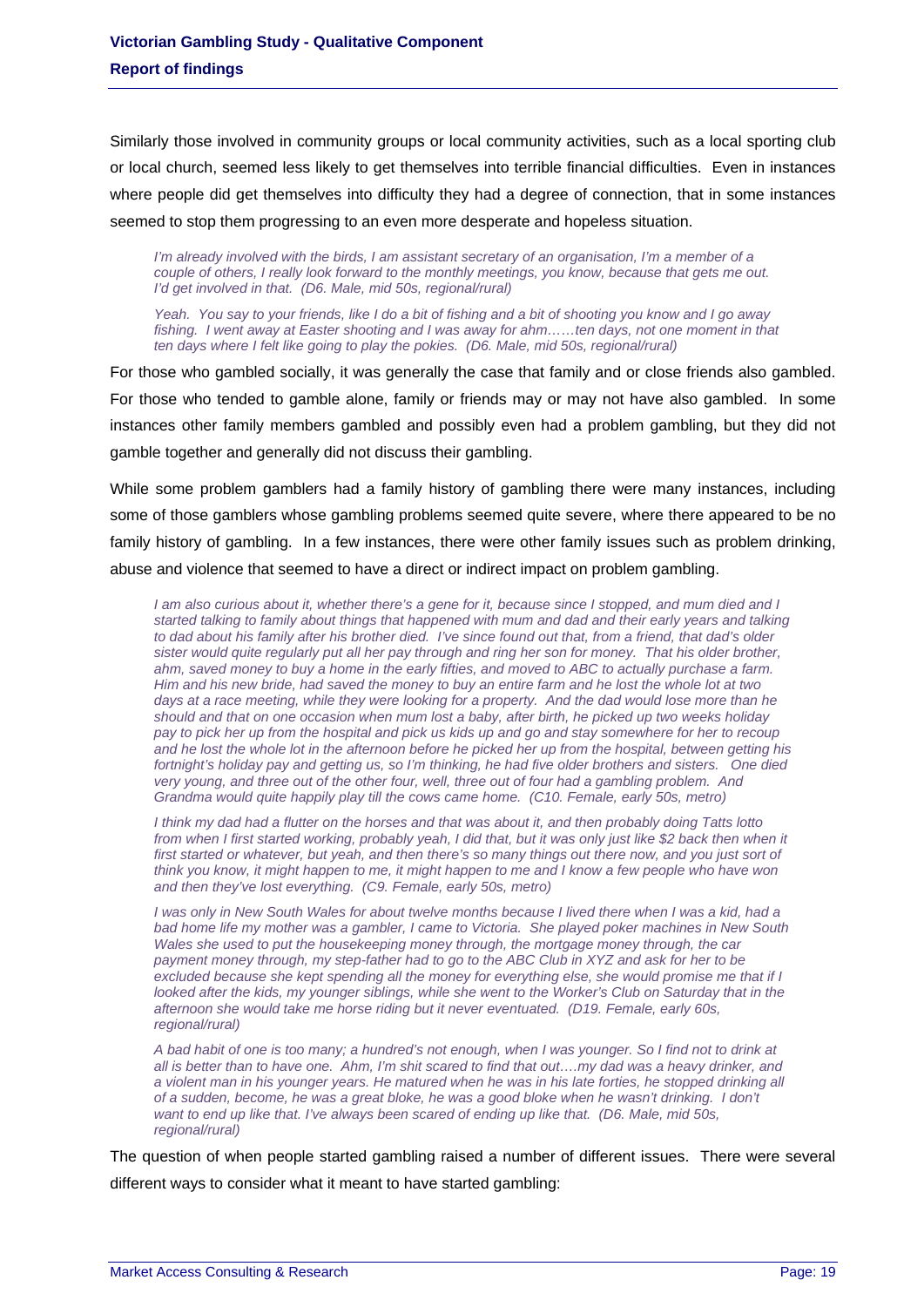- Was it their first exposure to gambling, including going to Bingo with their grandmother or playing poker with their uncles?
- Was it the first time they bet on anything, including a Melbourne Cup sweep or their parents putting some money on a horse for them?
- Was it the first time they gambled independently, including backing their own horse or putting money in a poker machine and playing for themselves? or
- Was it the first time they gambled on the activity that had subsequently become problematic for them?

Many of the problem gamblers had been introduced to some type of gambling when they were children. However this was generally not the gambling activity that had subsequently become problematic.

Given the age of the sample, many of the problem gamblers interviewed were old enough to have been able to gamble prior to the introduction of gaming machines in Victoria. It was therefore not surprising that quite a number had been first exposed to gaming machines across the border, most frequently at the NSW river clubs. Many of the participants described these visits as low cost and very enjoyable entertainment and did not suggest they might subsequently develop a problem with gaming machines.

Younger participants typically started gambling, or at least had some exposure to a gaming machine, once they had reached the age where they could attend a pub with a group of friends. In some instances this initial exposure was with family members rather than friends. It seemed quite common for a group to be at a pub or club and then to spend some time on a machine; gambling was not a key component of their outing, but it was a part of that social environment.

Most of the older participants had some additional exposure to gambling on poker machines relatively soon after they were introduced into Victoria, or certainly once the machines had started to become more wide-spread and were in close proximity to where they were living. There were however, a couple who did not have exposure to and experience with gambling and poker machines until later – the point at which they became problem gamblers.

*We lived in NSW until I was thirteen, so [the] clubs were there. Ahm, I never even played when I went home to visit, I would go with my grandmother and she'd put money in and I'd pull the arm for her because she couldn't manage that on her own anymore. (C10. Female, early 50s, metro)* 

*My old man liked betting on horses, he wasn't a big gambler, but it come from there, picking a double on the Saturday and all that, and I just started working and put my own bets on….Go to the trots with the old man, and the races and that yeah. (D20. Male, late 40s, regional/rural)* 

*Well first time betting was on the horses, I set up a TAB account in my mum's name when I was sixteen and used to sneak in the staff room and put phone bets on, but that was more a joke sort of thing with a couple of mates, like put \$2 here, put \$2 there, it was more just the thrill of sneaking in the staffroom and doing it. We are talking about putting \$10 in the account, we'd lose pretty quick you know, and not only that back then we were probably on \$10 a week pocket money, so we were probably, five people chucking in \$2 each to do it, but I mean I've always a TAB account, like from when I was eighteen, I went out and got one, just to bet on the Melbourne Cup and things like that and I* mean *I* bet on horses quite a bit as well, but *I* wouldn't, that's never become more than a weekly thing. *(D4. Male, early 30s, metro)*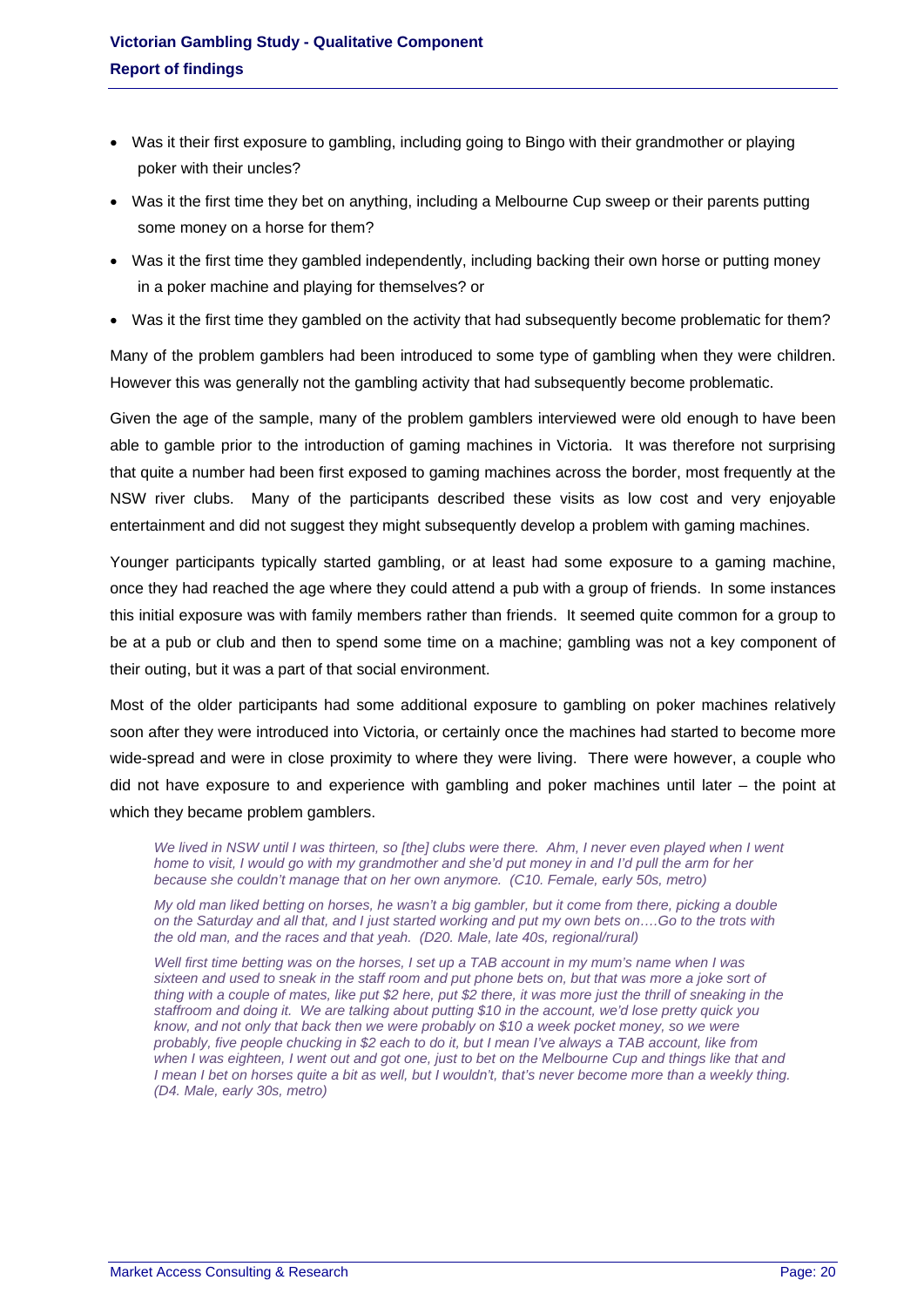# <span id="page-21-1"></span><span id="page-21-0"></span>**GAMBLING BEHAVIOUR**

# **ACTIVITY**

Gambling on gaming machines was by far the most widespread of the gambling activities amongst the research participants. Only a few of the problem gamblers interviewed were dealing with an activity other than gaming machines. Most of these were punters (those wagering on horse or dog racing) and most of them were male. A couple of the punters were also involved in sports betting and for one that was his main area of problem gambling. A few people identified they had experienced difficulties with a different activity in the past (e.g. scratchies), but only a couple were currently dealing with a problem associated with more than one type of gambling.

There was a strong association between gaming machines and most other forms of gambling. Even if it was not their preferred activity or their primary gambling activity, all the problem gamblers interviewed gambled on gaming machines at least occasionally.

Those participants involved in punting or sports betting were also likely to gamble on gaming machines, although it seemed that if they got themselves into financial difficulty it was as a result of punting (or sports betting) rather than as a result of gaming machines. A few participants had initially been introduced to punting and had been regular punters, sometimes for many years, but subsequently experienced more substantive problems with gaming machines.

Virtually all of the participants also engaged in other gambling activities such as Lotto, but seemed to not necessarily consider this gambling, or at least not of the same order as gaming machines or punting. Raffles and sweeps were barely considered to be gambling. Many people bet on the Melbourne Cup even if they had no other involvement in punting and this was rarely considered to be gambling. There were however exceptions to this, including a few participants for whom 'Scratchies', Bingo, or Lotto had been a substantial issue, although rarely with the same negative consequences as was the case was with the gaming machines.

It appeared these activities were not considered to be gambling because they provided little scope to become a problem. In most cases, participants did not describe experiencing the same level of excitement or physiological arousal, and their subjective experience of excitement was a key part of the positive experience associated with gambling. In the case of sweeps and raffles the primary motivation to participate was social; the actual gambling was incidental. In the case of Lotto it seemed that the probability of winning was so low and the potential win of such magnitude that it was unlikely to encourage some of the key antecedents of problem gambling such as escalation and chasing of losses.

A few punters were also involved as owners or part-owners of racing animals (horses or dogs). This meant that a considerable time and effort was devoted to racehorses or dogs, only some of which was related to gambling. Some owners gambled on their own animal while others did not. Given the low likelihood of owning a wining animal ownership seemed to be something of a gamble in itself.

*No, I might have an occasional bet on the dogs but it's not a system, it's just a habit. When I was out at Noble Park, I used to always take the Box Trifecta, I always took, 1, 2, 7 and 8. Didn't give a damn of the name of the dog or anything. (D2. Male, mid 80s, metro)*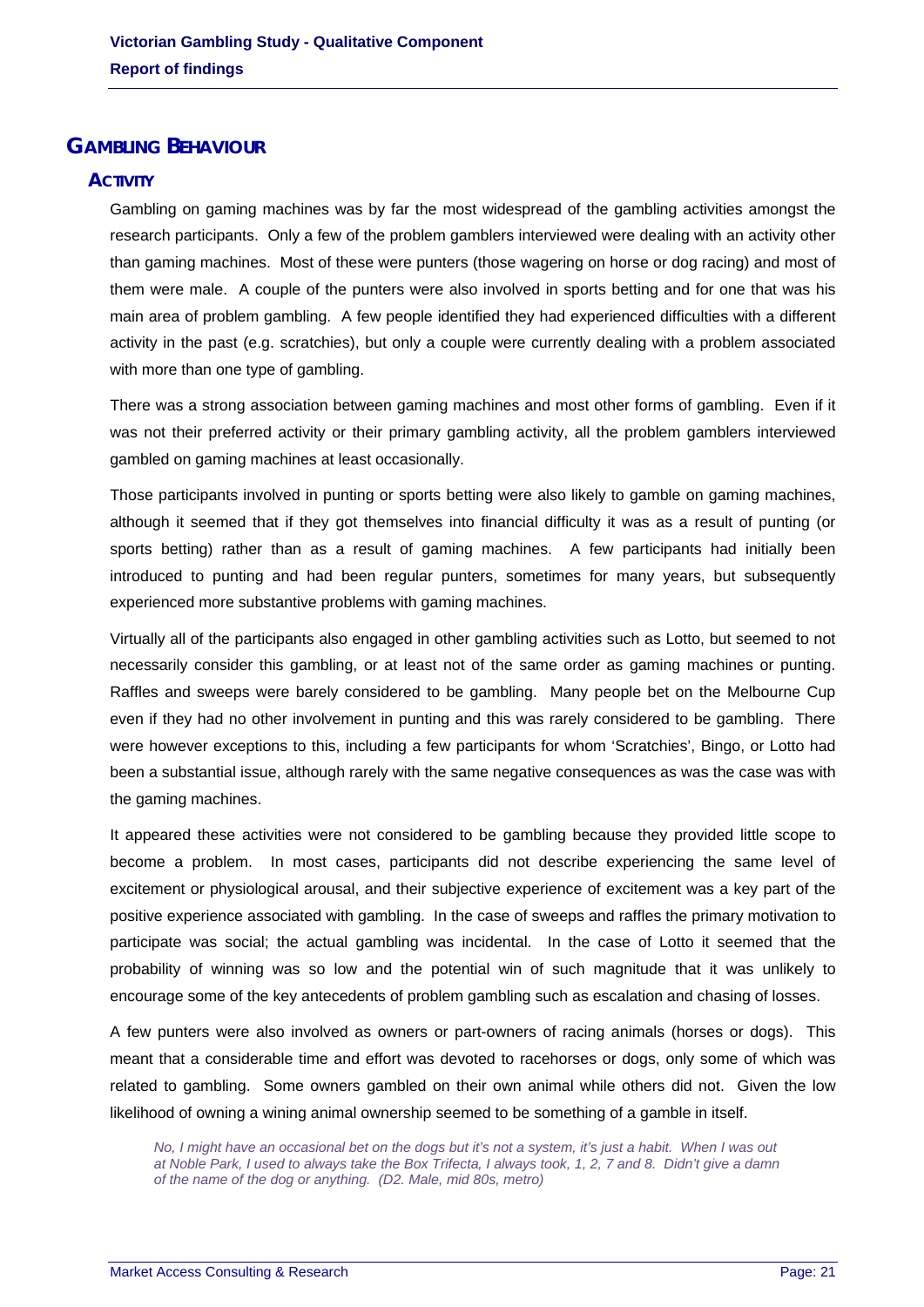*When the horses come around, I like to bet on the horses. Once a year, yeah, I don't know how to bet, if I knew I probably would do it but I don't even know how to do the Melbourne Cup properly. (C3. Female, early 30s, metro)* 

*Mainly, well it's sports I should say, I was trying to think more specific into sports but it's probably*  sports that you are after. Yeah sports betting, I'd say, I would say that at times I feel like I've had a little *bit of a problem with it. Point spreads, total match points, they are the main ones. (D4. Male, early 30s, metro)* 

*The pokies are the worst killers, they are the pricks if you get on them. No I only do it if I'm there with the boys, and they'll say oh let's all put \$20 in or something like that. I'll never go sober to go and play the pokies ever. I probably lost a bit of money on them and just thought this is crap, I could have bet on the horses for friggin a week with the money you've lost at the pokies. (D20. Male, late 40s, regional/rural)* 

# <span id="page-22-0"></span>**VENUES AND ACCESS**

Proximity and access were key factors in determining gambling participation. In almost all instances, gambling took place at venues that were conveniently located. The few exceptions to this were:

- Online or phone betting, where location was irrelevant
- Gaming machine players who were on a breakout (gambling in the midst of a sustained period of abstinence), but excluded from their local venues
- Those who wished to conceal what they were doing and were avoiding places where they might be recognised.

Most of the participants who were regular gaming machine players had several venues they frequented. It varied somewhat depending on locale, but most of the more serious problem gamblers seemed to have at least two venues that they preferred, and they often had a few more they would consider if needed. While there were exceptions, it appeared that those regularly frequenting a greater number of venues were also more likely to have experienced greater harm related to financial loss from their gambling than those with fewer venues.

There were a number of factors that affected whether people liked the feeling of a venue. In some instances it was the size of the venue. Some people liked bigger venues where they could hide more easily; there was a greater choice of machines and a greater variety of denominations. Other people liked smaller venues because they were more intimate and less crowded.

For the majority of participants, gambling in their preferred way was relatively simple. They were either close to venues or they could travel there with little difficulty. The exception to this was a couple of people in regional areas who had excluded themselves from their immediate local venues; but even in these instances there was a venue within an hour's drive which wasn't covered by the exclusion. These gamblers were still able to gamble in the way they wanted to but it required more effort and was a little more difficult.

*Wherever is local, everything is here, I go to the lotto shop just down the road, a hotel just down the road, it's not like we go to the Casino to play. (C3. Female, early 30's, metro)* 

#### <span id="page-22-1"></span>**ISOLATION**

Many of the participants gambled socially. Those who were more serious gaming machine gamblers identified that they did not really enjoy playing with others, including friends, a partner or other family members. The gamblers felt that in those instances, they were unable to gamble the way they wanted because the friend or partner was likely to be much less willing to expend an amount of money or the time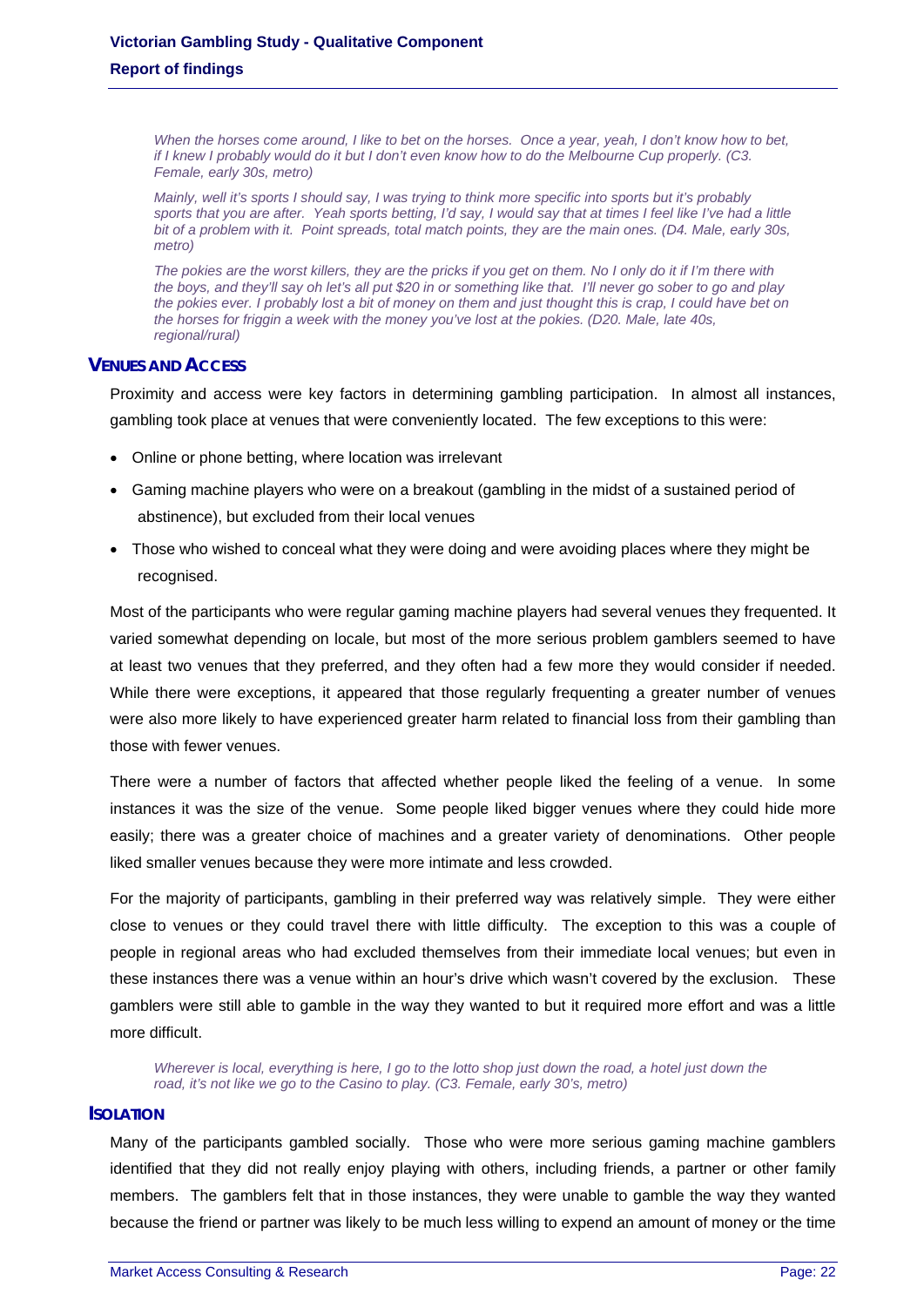that the gambler thought sufficient. A number of the more serious problem gamblers talked about enjoying the solitude or isolation, and such an escape was not possible when gambling with others.

Some of those included in this research only gambled socially, that is, they did not gamble alone. This group was far less likely to describe having experienced substantial financial loss and harm as a result of their gambling. Those who had experienced substantial harm, financial loss and other related consequences gambled alone and had lost their money gambling alone.

Yeah I kid myself that it's a social thing sometimes, but if there's nobody there that I really know, I still *stay and play if I've got some money. (C5. Female, mid 60s, metro)* 

*It's fun, yeah, it's fun, like if I'm with the group of friends, like and we are having fun there, but if I'm there like by myself, like sometimes, I've done it once, I drove past and thought do you know what, I'm going to quickly go in and I did it really quick, I lost \$10 in like two seconds, literally two seconds and I was out of there, like what did I just do, why did I do that? Like seriously why did I do that? (C3. Female, early 30's, metro)* 

*When I go out with the boys. All my mates, they all gamble too, they are all into the horses, we all have been since we were kids. Yeah, there aren't many footie clubs that don't have people who don't drink and gamble or interested, is there? (D20. Male, late 40s, regional/rural)* 

#### <span id="page-23-0"></span>**TIMING**

In terms of when they preferred to gamble, there was a split; some gamblers preferred to gamble during the day and others preferred to gamble in the evenings. In some cases participants gambled days and evenings; evenings on work-days and daytime when there was no work. In most cases gamblers developed a pattern of gambling (e.g. every Tuesday from 10am and Thursday nights from 6pm) or at least a series of preferences (e.g. in the evening after the kids are in bed) and followed this pattern.

There were instances where gambling would start during the day and continue into the evening, or start in the evening and continue through to the following morning. Other aspects of their lives often dictated when they actually gambled. If they worked they were more likely to be gambling in the evenings. If they didn't work they were more likely to be gambling during the day. Very few of those interviewed had young children, but this also had an impact on when they could gamble.

There was also an issue for women going home after shift work or who were working nights. This was an issue for a number of women gamblers who worked as nurses and carers or in hospitality. Sometimes when they finished work there were relatively few places open. Gaming venues were one of the few places available for these women to unwind that were accessible and where they felt safe and comfortable. For some of these women it was clear that their original motivation had been to unwind and their regular attendance had evolved into a gaming machine problem.

*I think working the night shift, was bad because once I finished it, I couldn't sleep at nights, and the only place to go, to me this is the whole problem for women in my situation is there's no nowhere to go and feel safe, whereas I can feel safe at the pokies, it's like a little lounge room, you know the people, you go in there they make you a cup of coffee, you know, there's nowhere else a woman can feel safe. (C5. Female, mid 60s, metro)* 

#### <span id="page-23-1"></span>**FREQUENCY**

In terms of gambling frequency, there were a few different groups.

There were people who regularly played at the same time, same day or days of the week - sometimes with the same people. In the most extreme cases they had a regular routine and would almost be guaranteed to be at a given venue, on a particular day and at a particular time. While these gamblers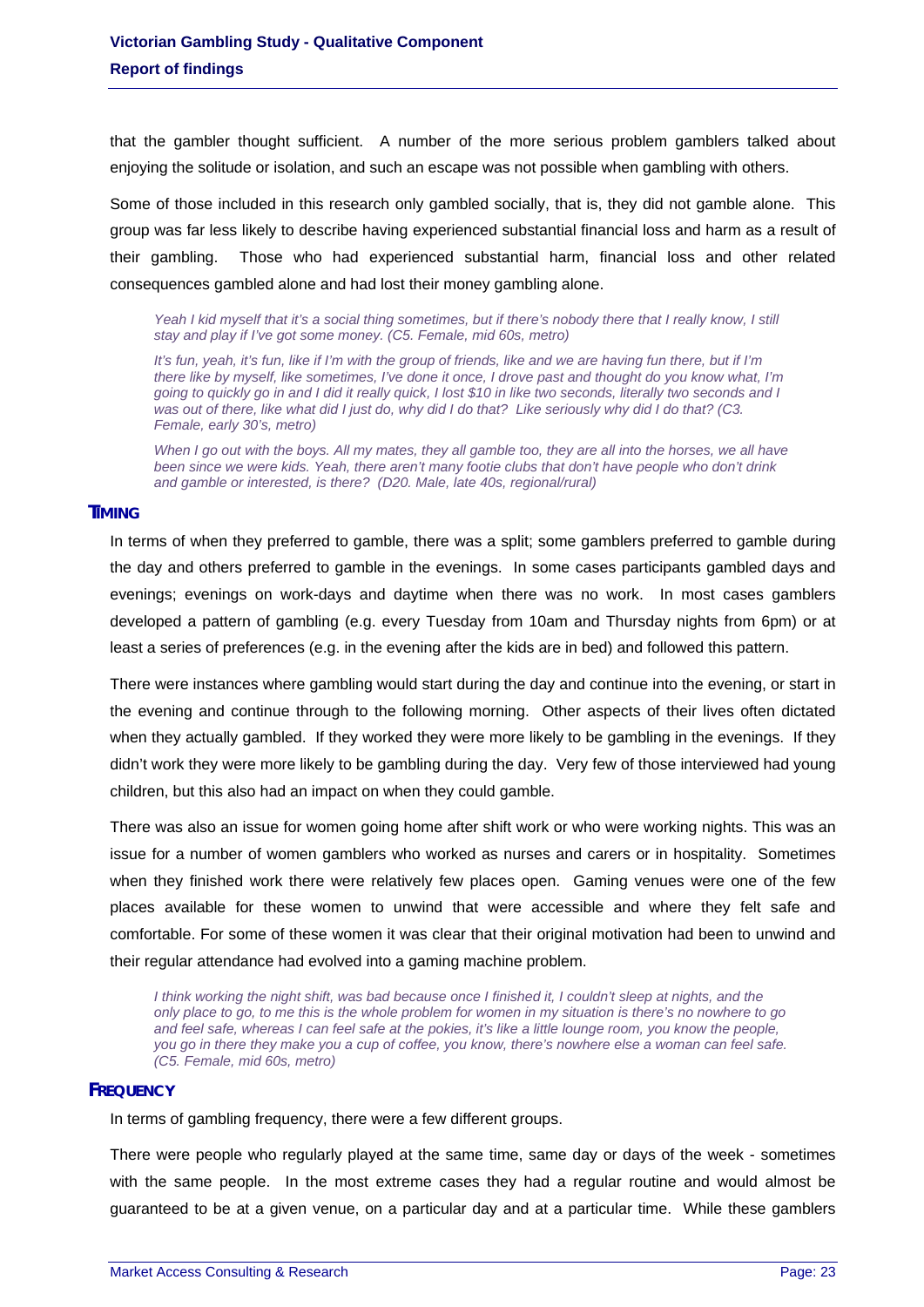would very occasionally gamble on impulse this was comparatively rare. Even though these people might be problem gamblers, they seemed to have experienced less harm from their gambling than some of the problem gamblers who played more impulsively. This is probably not surprising as if they were this organised and disciplined, they were probably less likely to get out of control and experience a major gambling binge. Those with more regular commitments, such as regular work and family commitments were less likely to play impulsively and this might be the key determinant of the apparently lesser harm resulting from their gambling.

Another group of gamblers would essentially gamble whenever they had money. For this group it was the availability of money that determined the frequency and intensity of their gambling. They were more likely to gamble when they had money available and less likely to gamble when they did not have money available. The key characteristic of this group was that they would play very frequently if they had money and it was mostly a lack of money that limited their gambling. These people were often gambling the day after they received their pay or pension. If they were successful and had some wins, they would keep gambling, and would most likely go back every day if they could.

A subset of this group had adapted to operating with very limited funds. While there was a desire to play frequently, there was an equally strong desire to be able to play again. This meant that some of these problem gamblers could budget their gambling funds to ensure that instead of losing everything in one session they retained sufficient funds to be able to gamble again before they next received income. This level of control seemed to be quite at odds with their apparent impulsiveness and impetuosity. Despite having this level of control they did describe instances where they had gambled away all of their available funds. Interestingly it appeared that many of these gamblers had been through peak periods where their gambling was out of control, they often had lost the majority of their liquid assets, and had now adapted to a period of reduced resources and limited income. No-one in this research was in the midst of a gambling binge. They were all steady state gamblers or binge gamblers who had been through their peak losses.

Another group of gamblers described themselves as motivated to gamble when they were feeling lonely or depressed. For these gamblers the environmental and emotional circumstances in which they found themselves influenced how they gambled. The motivation to commence a gambling session was driven by their emotional state and how they were feeling. They used gambling as a way of dealing with their personal and emotional issues. As a consequence they were more likely to gamble when feeling stressed, lonely, depressed or pressured and wanted to escape from these feelings.

Other factors that influenced when a gambler would gamble were feeling lucky (and due for a win) or that they needed to win money back – chasing their losses. Both of these could motivate a gambling session. If the gambler felt they were due for a win or might get lucky, the likelihood of them gambling increased. Similarly there were times when a gambler would feel that because they had lost so much money, a machine (or the machines / the venue / machines or venues generally) must be due to pay them, and this was also a motivation to gamble. A slight variation on this was when the gambler had lost money they felt they could not afford to lose and needed to win that money back. This also sometimes prompted a gambling session.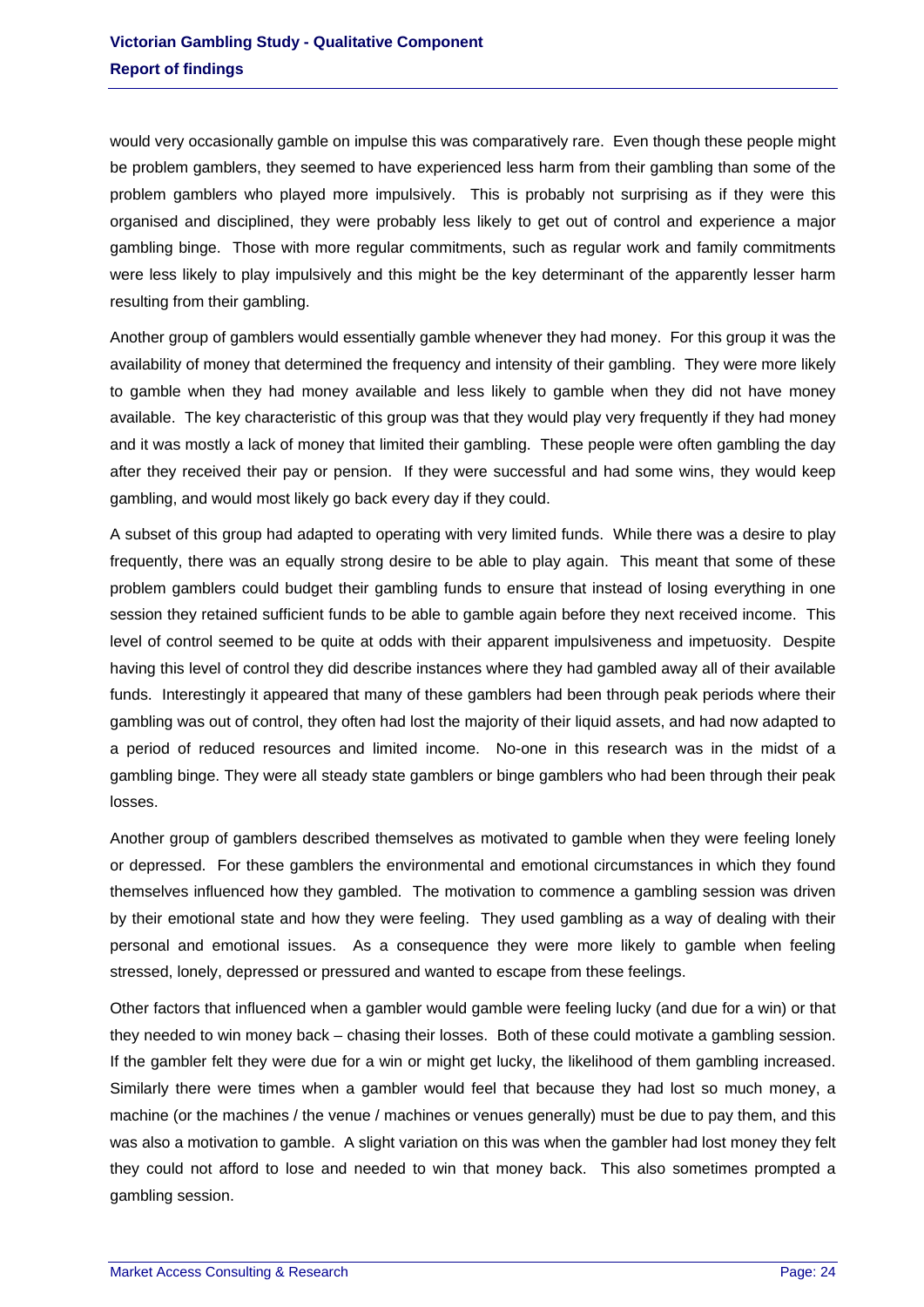An individual gambler could demonstrate the attributes of any one of the groups. Particularly over time these groups were not exclusive. A gambler could gamble with different frequency over time as they could have different influences affecting how they played. In addition to variable finances other factors that affected the frequency of gambling were changes to a gamblers emotional state, their mental health, their personal and relationship situation and access to and familiarity with venues.

*If I had money I'd be there every day. (C5. Female, mid 60s, metro)* 

Last week I didn't go at all, the week before I went every day. Oh actually that's a lie, last week and *half of the week before I didn't go at all, but for the seven or eight days before that I went every day. (D6. Male, mid 50s, regional/rural)* 

*Oh every weekend, and probably some days on my day off if I've got money in the phone account, I'll*  have a bet. Yeah, just put them on races here and have a punt. (D20. Male, late 40s, regional/rural)

#### <span id="page-25-0"></span>**MACHINE PREFERENCES**

Most of the frequent gaming machine gamblers had a preference for particular machines in terms of:

- Machine value (e.g. one cent, two cent, twenty cent, one dollar)
- Credits per line
- Number of lines
- Game features (e.g. free spins, bonuses, jackpots, etc).

In some cases participants preferred a specific machine (e.g. SweetHearts) and in others it was a combination of machine attributes (e.g. two cent machine with nine lines and free spins). Although most gamblers had a preference for a machine they often had a few other back-up machines which they also considered acceptable if necessary. Machine preference was often associated with the gambler having previously experienced a substantial win on that machine. Over time, familiarity was also a driver of preference, particularly for those whose playing was essentially low engagement and for those who were using the gaming experience to *zone out*.

*Favourite machines. Yeah and your favourite place depended on yeah, whether you were having like a big losing streak or a win. If you had a win you'd go back to that spot, you know, I could, I've got friends who still gamble and they will only go to one place and play one machine. (C10. Female, early 50s, metro)* 

*I did have the machines that I preferred but I was quite happy to move around, I couldn't sit on the same machine for hours and hours and hours. (C10. Female, early 50s, metro)* 

*Ahm, it's the same machine, there might be two or three of them in the venue, I tend to play, or because I might have won once, or what I thought I won once, so I tend to go back again. I don't understand them, but you get free games on it, then it starts paying out. (C7. Female, mid 40s, metro)* 

*No, I'm hopeless, I'm hopeless, the machine just sits there. One particular machine, it just begs me to come and play it. Oh, unfortunately a few years ago, I had some massive wins on it like a couple of grand at a time, you know. Yeah, I just got this thing in me head, you know. (D6. Male, mid 50s, regional/rural)* 

*There's only two machines that I enjoy playing, the rest I don't enjoy playing them. I'll put money in but I won't enjoy it. I don't know, for some reason I'm just attracted to these two machines, I don't know what it is, I just like them. One of them, if you get the free spins, you get three options, you can have the free spins again, you can take the mystery prize, or take whatever you won on the free spins. A couple of times I've taken the mystery prize and I've won big. (D8. Male, late 40s, metro. Male, late 40s, metro)* 

*The pyramids I, that's my favourite, and if there's no pyramids, sometimes I just think oh I can't be bothered, I don't want to play, I like the pyramids. If that's what I want and the pyramids are taken, if someone's playing it, if they've only got a few credits on it, ahm, I might wait. And if I see, ah, they are not going to move, I might go home, come back home. (D11. Female, early 50s, metro)*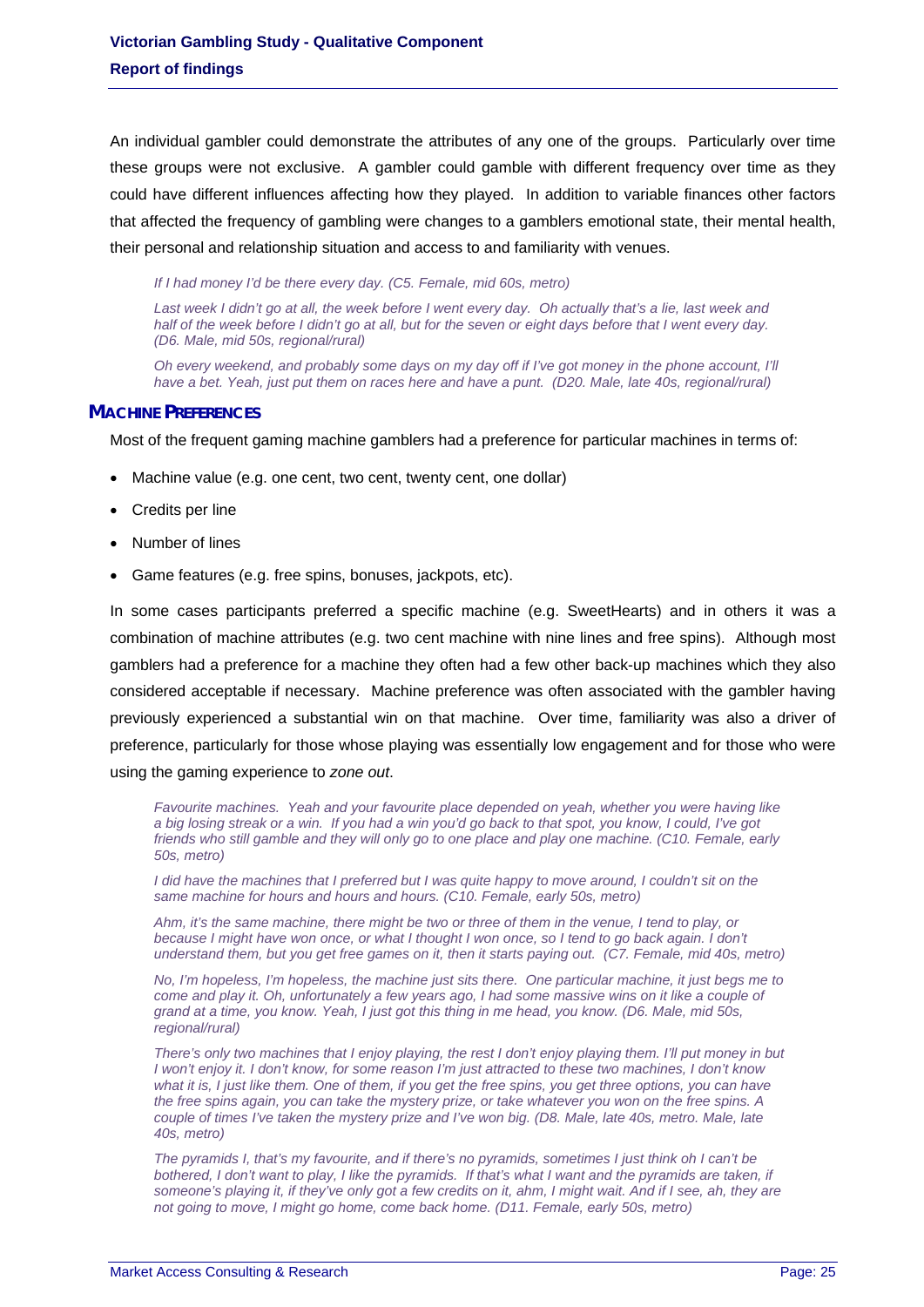#### <span id="page-26-0"></span>**AMOUNT GAMBLED**

Many of these factors also affected the amount of money gambled at any point in time. Most of the regular individual gamblers had a particular amount that they gambled, a preferred machine, a preferred machine value (e.g. one cent, two cents etc.) and that machine would have a given number of lines (e.g. five, nine, twenty etc.). There was also a preference for the number of credits bet per line (e.g. one, two or five credits per line). Most people played the maximum number of lines; in fact virtually all of the serious individual gamblers played the maximum number of lines, with the possible exception of when they were gambling socially.

A combination of these decisions, machine value (value of a credit), number of credits per line (value per line per spin) and maximum number of lines (maximum); resulted in an amount gambled per spin. In combination with the spin-rate, the amount gambled per spin determined how long any given amount of money lasted.<sup>[2](#page-6-2)</sup>

While gaming machine gamblers gambled the maximum numbers of lines almost without exception, they would vary machine denomination and were quite willing to alter the number of credits gambled per line throughout the course of a session. If they were feeling good, lucky or felt flush (perhaps as a result of an initial win) they might increase the amount being gambled per spin and this was generally regarded as a good experience – both being able to do it and the feeling associated with the greater risk and potentially greater reward. If they felt the machines were not paying and were losing their money at what they considered an unreasonable rate, they were likely to decrease the amount gambled per spin.

Many gamblers did not expect to leave with more money than they entered. Most hoped they might, but did not really expect they would. What they did expect was decent time-value for the amount of money they gambled. This would typically involve some small wins and possibly some free spins. Most participants had a clear idea of when they had not had sufficient time for the amount of money gambled, be that \$50, \$100 or \$500. As long as a session lasted for an acceptable amount of time gamblers were often content, if not exactly happy. For most gamblers there was an equation that determined whether the gambler had a satisfactory session. For most gamblers there was an implicit equation they used to determine whether a session was satisfactory. The factors involved in consideration of an adequate session were:

- Starting stake
- Time goal

-

- Amount gambled per spin
- Changes to stake (winnings).

With the starting stake and minimum time goal being fixed, the only variables that could change were winnings and the amount gambled per spin. Of these, the gambler could only change the amount bet per spin and this is what they did. After losing consistently and progressively running out of money these gamblers would decrease the amount gambled per spin to try and extend the amount of time and push

 $2$  This did vary depending on features such as free spins, and any wins.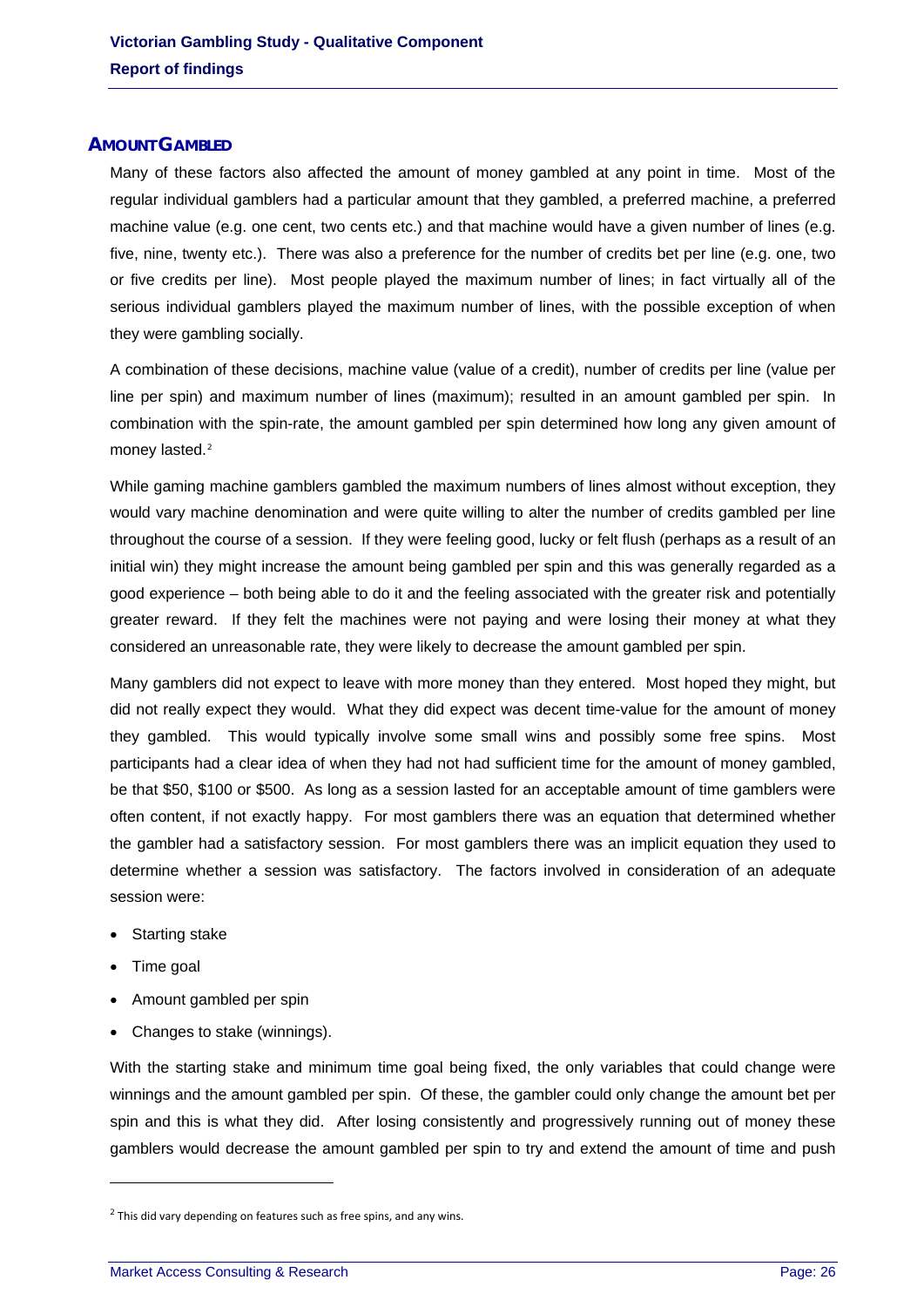the playing experience to what they thought was a reasonable amount of time. Conversely when they had some wins they may increase the amount per spin, partly because they had reached a threshold where the time spent gambling was sufficient given that amount of money gambled.

The decision to increase the amount being gambled was also influenced by the apparently widely held very strong belief that the more one spent, the bigger the potential winnings. Because many gamblers believed that to win big they needed to bet big, an additional motivation for increasing the amount gambled (total stake / machine value / spend per spin) was to try to win larger amounts of money.

#### <span id="page-27-0"></span>**PLAYING OR GAMBLING**

Interestingly, quite a number of the serious gamblers referred to the idea of playing rather than gambling. There was an idea that they *would have a play* and somehow *having a play* was not quite the same as gambling. Going to a venue for a limited amount of time (i.e. for only an hour) and spending only a limited amount of money (e.g. \$20, \$50 or \$100) was often considered to be having a *play*. The use of the term *play* or *playing* seemed quite different to *betting* or *gambling*. Problem gamblers often went with the intention of *having a play,* but finished up gambling much more money and staying for much longer than they intended.

There is potentially something quite significant about gamblers not using the language that actually describes their behaviour.

# <span id="page-27-1"></span>**SMOKING AND ALCOHOL**

Many of the problem gamblers were also smokers. Most of them indicated that the only real impact of the smoking ban on their gambling was that it reduced the amount they smoked while gambling.

A common behaviour was for a gambler to wait until they had won some free spins and have a cigarette while the machine was playing the free spins. Some gamblers reserved the machine and took a break from their gambling. Leaving a machine unattended, even with a reserved sign caused a degree of anxiety, partly in relation to the fear of someone stealing their money, but also partly in relation to potentially losing the machine that owed them money. One advantage of a machine with free spins was that the gambler could leave the machine still playing while they had a smoke. Although many players identified free spins as a key attribute associated with their preferred machine, it did not seem as though they had chosen machines with free spins to enable them to smoke.

Problem gamblers who smoked seemed to have adapted to gambling in a non-smoking environment and had integrated their smoking behaviour with their gambling.

A few participants indicated they did not like smoke and found the smoke-free venues much more pleasant and appealing than they had been previously.

*You'd play and hope you got the free spins, and when you'd get the free spins, you'd sit your card there, the reserved on your stool and you'd smoke while you watch your free spins through the window. (C10. Female, early 50s, metro)* 

Most of the serious problem gamblers, that is the ones who gambled on their own, tended not to drink alcohol while they were playing gaming machines. A few identified that they were drinkers and indeed a couple of them had drinking problems, but even these people indicated that they tended not to drink or at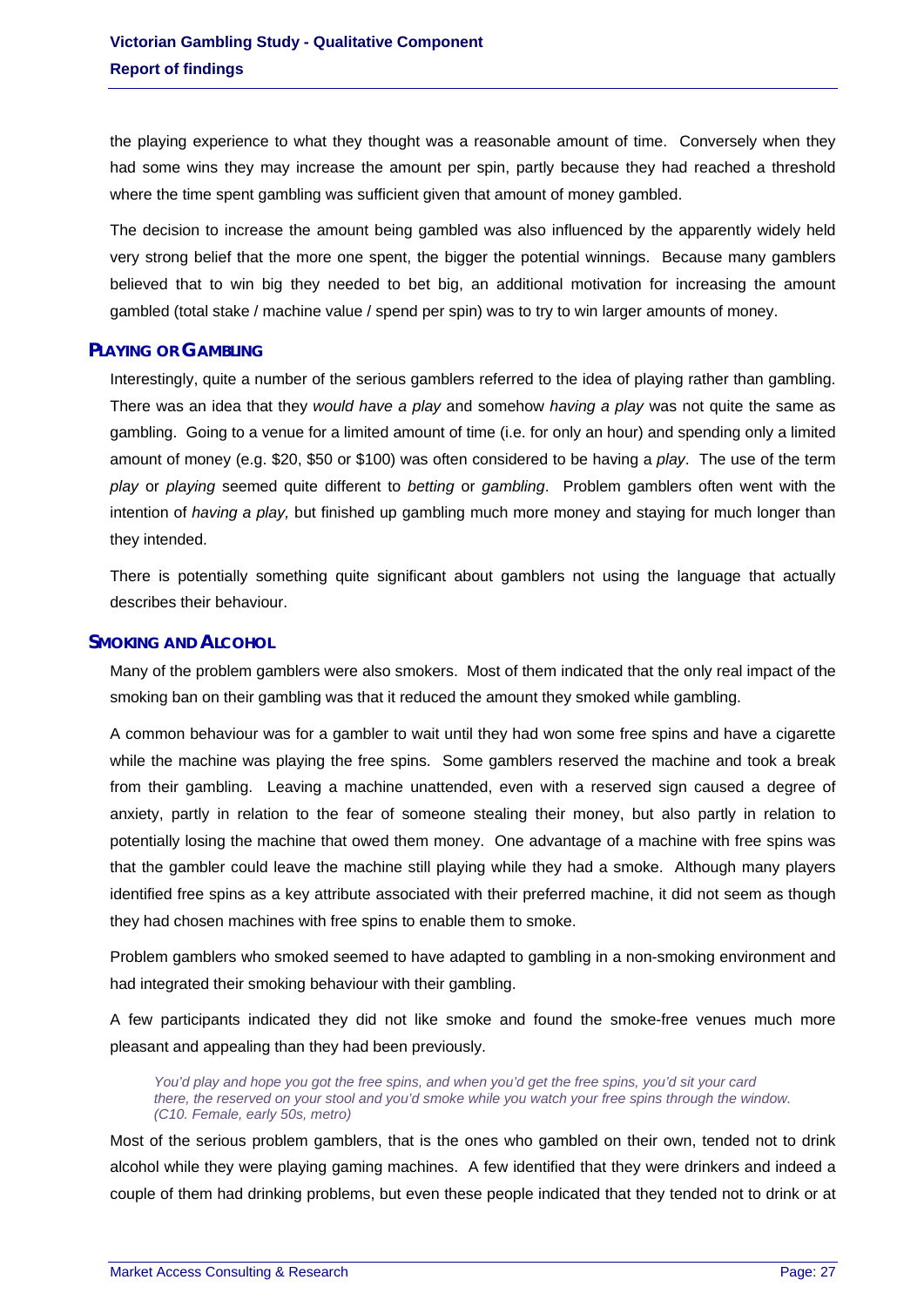least drink relatively little while gambling on gaming machines. It seemed that for these people they had both gambling and drinking problems, but tended to keep these as separate and independent problems.

As might be expected the social gamblers were somewhat different. In many of these cases gambling was not the priority activity associated with the outing; that was dining and/or drinking. Social gambling often involved simultaneous drinking and gambling; however, in most of these cases the amounts of money being lost were modest and unlikely to be causing serious harm.

Some of the punters were a bit different as there was a less clear separation between individual and social components to their gambling and unlike the poker machine gamblers, their level of gambling could be substantial when gambling alone or with company. It seemed common for the punters to have a mate or mates with whom they gambled regularly. For these people, punting both on course and at a (Pub) TAB was likely to involve drinking.

*I started off working out the back as a fork lift driver and picker and packer, and then I had a work accident and then I started like I was on WorkCare and then I started gambling, trying to think that I'm going to make ends meet and I ended up gambling about \$20,000. I still play the pokies occasionally, but not you know, I might have \$100 that I might and that might happen if my mum is here or if I go with somebody or something like that but I don't ever put in any more than \$100. I actually leave my card and that at home, because the temptation, I actually leave my card and that at home, because the temptation is too easy to go and get the money, ahm, and I play Tatts lotto and that's probably about \$60 a week……I had an operation, and I was off work for, well before and all that I was on and off work all the time, you know like a couple of, I might have had a couple of weeks off because of sciatica pain and then all that type of stuff and then it was sort of twelve months later that they decided that they'd operate on me, once they operated on me I tended to get back a little bit better and then I was doing reception work and went into the office and doing stuff in there, so it was a change of work, ahm, and over the years it just ahm, you know I was drinking a lot with the pain, ahm, just anything. Pills, yeah*  anything to try and get away from the pain and yeah, just gambled and got pissed, gambled more, *ahm, and it all went on a credit card, which my husband didn't know about, so he found it and yeah, I got caught. Which was a good thing. (C9. Female, early 50s, metro)* 

*That was because I lose control and don't know what I'm doing when I'm drinking and I need to know when I can walk away from the machine or think or feel, or, be in tune in some way. (D19. Female, early 60s, regional/rural)* 

*Yeah, but I don't drink at home, never have, only save myself, I'm a binge drinker, go out on the weekends. Not every weekend, but if there's something on, I'll go out and wreck my body for two or three days and come home and be like this, like I am right now. Wherever we drink, we always go where there's a TAB or pokies or whatever. Just the environment I was bought up in, and still in it so that's the way it is. And being single for the last ten years, that's my life, I enjoy doing that. (D20. Male, late 40s, regional/rural)* 

*The alcohol seems to make them more interesting, I don't know what it is but I can't play them sober. If I've got no money for a beer, I won't go there. (D8. Male, late 40s, metro)* 

# <span id="page-28-1"></span><span id="page-28-0"></span>**THE GAMBLING EXPERIENCE**

#### **EMOTIONAL RESPONSE**

Most of the more serious problem gamblers and even some less serious problem gamblers indicated there was nothing that felt quite the same as when they were gambling. This was particularly true for those who were playing stakes of money that they really could not afford, as the emotional rollercoaster they experienced was amplified and according to their description quite extraordinary. The highs were very high and the lows were very low. There was nothing else that these gamblers could identify which felt close to the emotional experience of gambling. This experience of highs and lows was a strong motivation to gamble.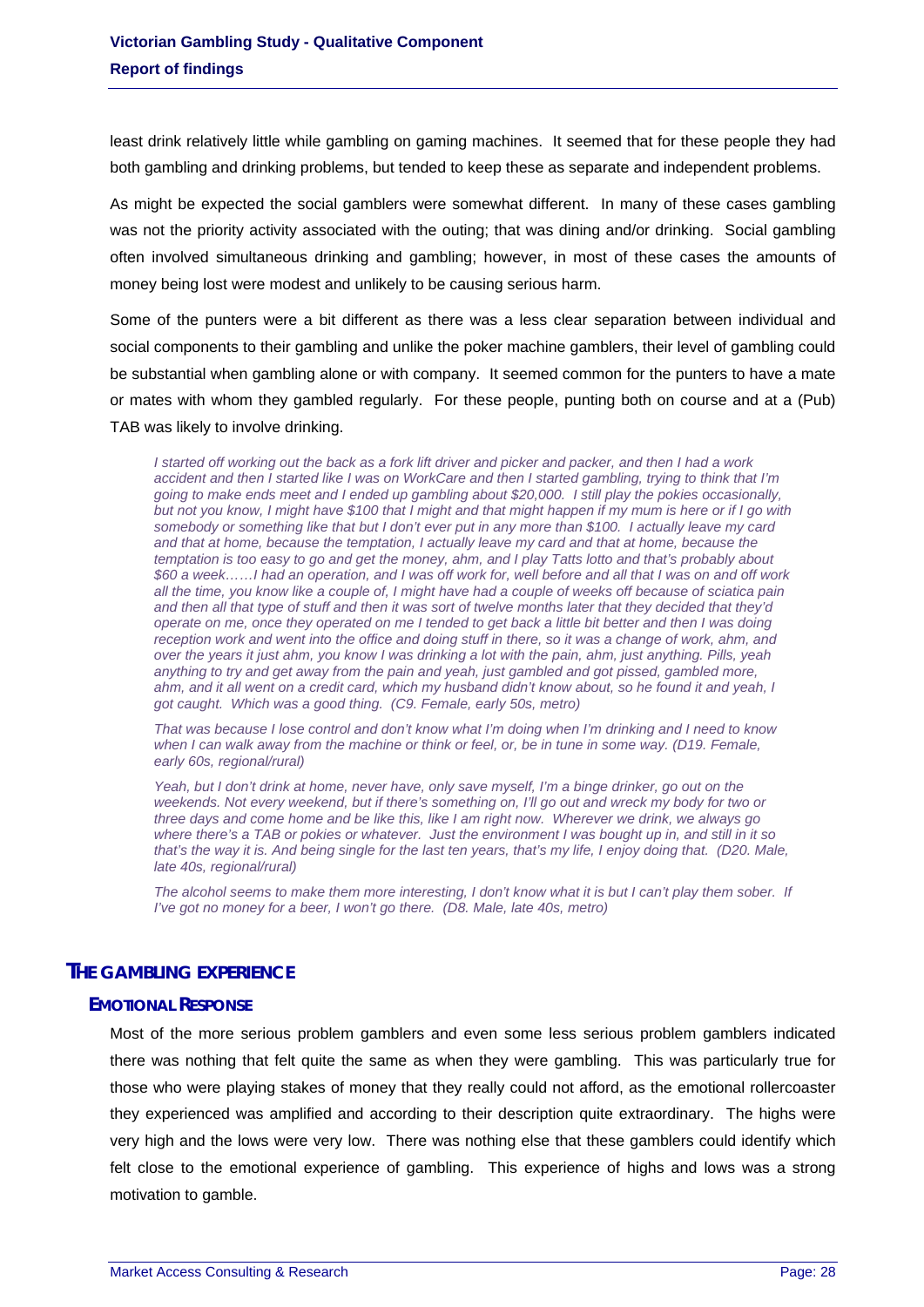*When I won \$1250 in New South Wales and then I thought this was really nice and I had that euphoric feeling. (D19. Female, early 60s, regional/rural)* 

*And I literally want to cry, it's the same feeling, like from the scratchie, from the pokie, but with the pokies it's more exciting, because you get all these free spins and you are like wow, and the music starts playing and oh, all that music was \$2, you know, I think I get more joy from the pokies from all the rah, rah. (C10. Female, early 50s, metro)* 

In almost direct contrast was a group of gamblers who played with the intention of feeling numb. These gamblers seemed to feel very little before, during or after gambling.

*You lose yourself in the machine, you lose yourself in the machine, and that's why I get frustrated about people saying I'm a gambler, because you're really not gambling, you're playing a machine, it's, and I mean I can play on my computer at home but it's not the same thing?(C5. Female, mid 60s, metro)* 

*You could sort of just block off things that were really worrying you and just concentrate on the lights its sort of like a self-hypnosis, every so often if you'd get a win then you'd get that feel good about yourself, endorphin-type rush, people would say oh good on you, good luck and you know all that sort of stuff and you would you'd get this feeling of achievement until you didn't have any money left and didn't know how you were going to feed yourself. (D19. Female, early 60s, regional/rural)* 

The experience being sought through gambling tended to be described as either quite positive (a high) or neutral (numb or zoning out). For some, there was a good deal of positive expectation associated with the excitement and hope of potentially winning. For those who were seeking more of a numbing experience, it was neither positive nor negative, it was just neutral. In essence, they sought the absence of any substantive emotion.

How a gambler felt as a gambling session progressed and how they felt at the end of a session varied quite significantly and ranged from positive to negative. These feelings were highly leveraged on the financial outcome of a particular session and were somewhat related to the amount of time spent gambling for a given amount of money. There were several different outcomes:

- A relatively quick loss of the initial stake tended to engender a degree of aggravation and anxiety. At this point, many gamblers were not terribly negative or down on themselves because they would seek more money to continue to play and thus avoid (or at least defer) those negative feelings
- A gradual loss of the initial stake was pretty much what most problem gamblers expected and, provided it was not too fast, it was considered acceptable. When their money went too quickly most gamblers felt ripped off and felt they had not had a reasonable play. This was not about winning directly; rather they had not expended an adequate amount of time on the machine. It should be noted that a reasonable amount of time almost always required minor wins and possibly a feature which makes it impossible to completely separate time and winning
- An initial or early win resulted in very positive feelings at the start of a session and was quite likely to engender a belief that perhaps this would result in continued and ongoing luck. If the win was moderate or substantial, it might also encourage gambling for increased amounts of money. Problem gamblers seemed to have difficulty walking away from an early win and were very likely to gamble away all of their winnings and their initial stake and this tended to result in a negative emotional response
- The issues were slightly different once a person started playing a second or subsequent stake.
- If a second or subsequent stake was also lost quickly, the gambler might be very despondent, and in some instances would seek to keep gambling until they had a *reasonable play*. They might also feel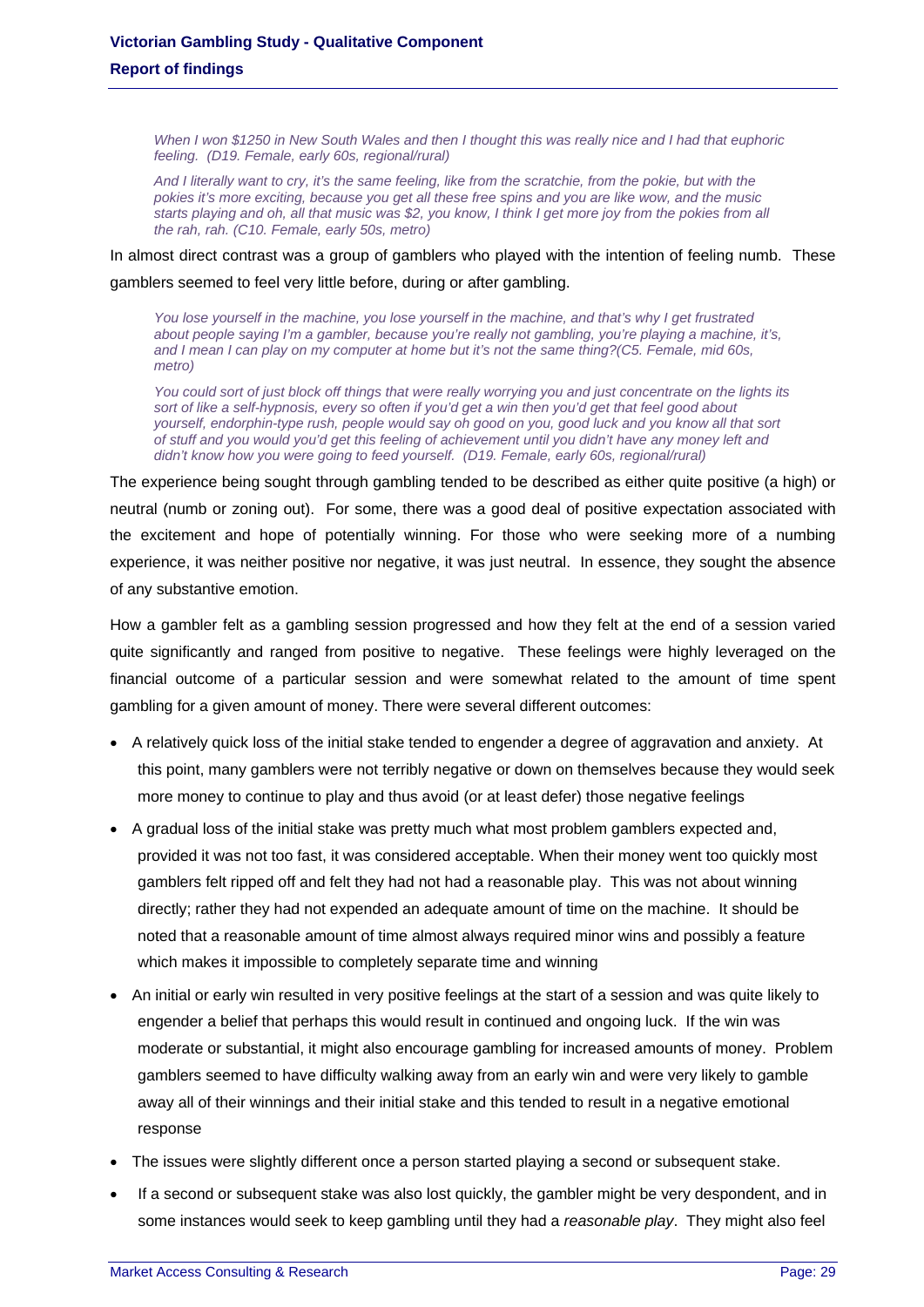the need to keep playing and win back their losses. This was generally a negative emotional experience

- If a second or subsequent stake was lost gradually and intermingled with a few minor wins, the gambler might well conclude it was just not their day/night and leave. This was generally an emotional experience that ranged from neutral to negative
- If a second or subsequent stake resulted in a quick and substantial win, the gambler might feel their luck had changed and may increase their bets, as described above
- If a second or subsequent stake diminished gradually and was then supplemented by a substantial win, it was possible that the problem gambler might actually take that money and leave.

Problem gamblers often finished a session with very negative views of the machines, of themselves and of their own behaviour.

*\$8,000 [won] over two days. It's not as exciting as you think. You are excited, but there's part of you that knows you are going to put it back through. Like I didn't hand it over to him and I knew, like you tell yourself you are not going to, but there's part of you that knows that you are going to put it back through and I think it only took me a week and a half or something to put it back through. (C10. Female, early 50s, metro)* 

*Yeah and it, what seems to be the problem and everyone else I talk to agrees with me, as long as the win is not in the first five minutes when you first walk in there. If you have a win after half an hour, you seem to be able to walk out if you win in the first five minutes you seem to not walk out because you think I didn't come here for five minutes, you know. (D6. Male, mid 50s, regional/rural)* 

For many of the gamblers interviewed there was a sense of anticipation associated with how they felt prior to gambling. Many would spend time thinking about their next opportunity to gamble and this contributed to a positive feeling of anticipation and expectation associated with the period prior to gambling.

Many of those interviewed were aware they had a gambling problem and had attempted or were attempting to reduce their gambling. These gamblers would often give themselves a goal or plan related to controlling their gambling. For these people, how they felt after gambling was still dependant on the financial outcome, but was also strongly influenced by the extent to which they had exerted some rational control over their own behaviour, in line with their goals. So for example, a gambler might have set themselves a five hundred dollar limit, and if they lost that amount but no more, they might well feel quite positive about their session, or at least not negative. If however, they had set themselves a goal of one hundred dollars and been to an ATM and gambled an additional two hundred dollars, they might well be very negative, particularly about themselves and particularly if they knew it was money they could not afford.

# <span id="page-30-0"></span>**TIME SPENT**

The amount of time spent gambling varied enormously between individual gamblers. Indeed, there was sometimes considerable variation even for a single individual.

One thing that was more common amongst the more serious problem gamblers was that they described instances where they had a session that had gone for a long time. Many of them talked about having numerous sessions of five plus hours and some much longer - possibly all day or all night sessions.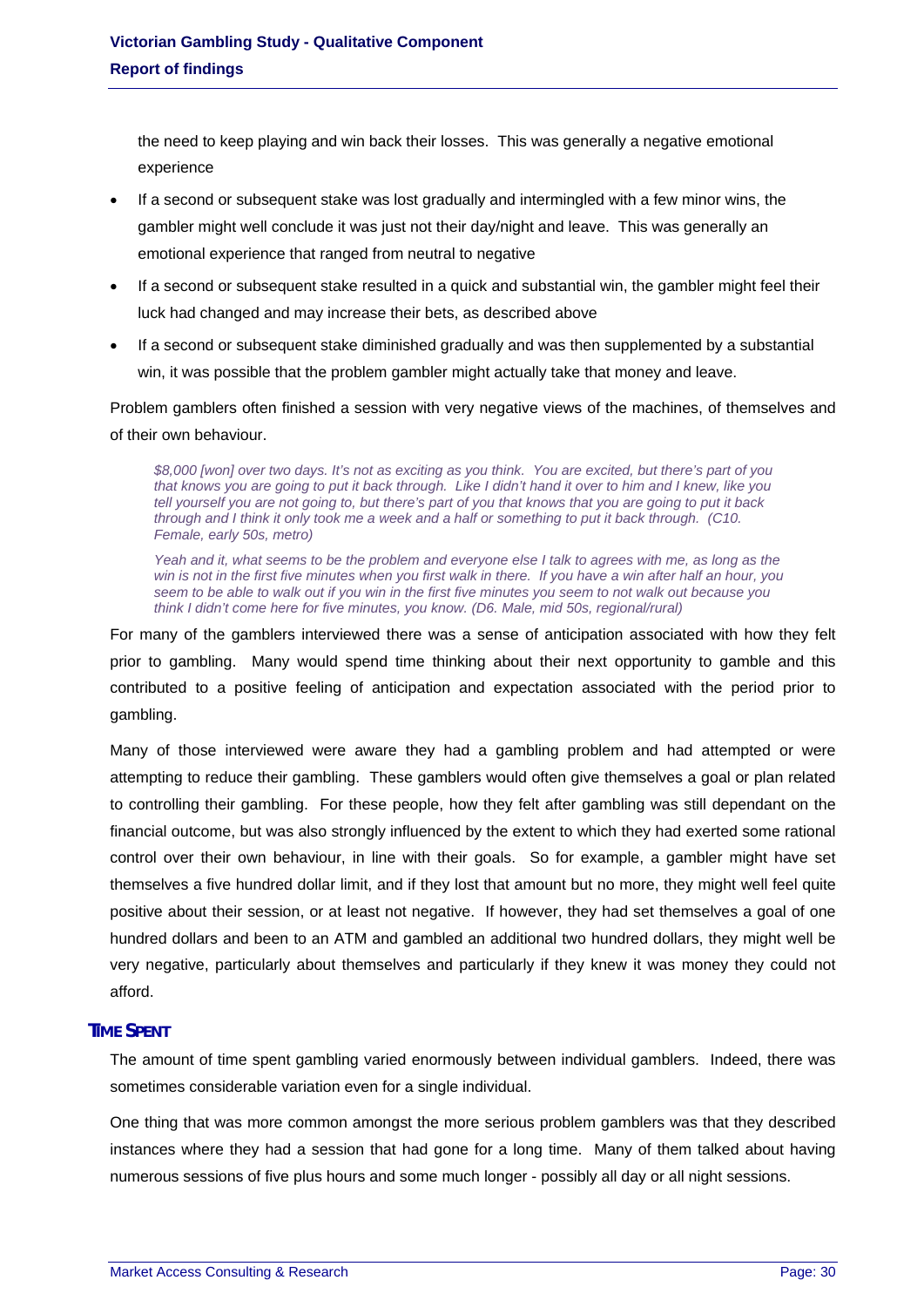The amount of time gamblers spent thinking about their gambling also varied quite significantly. It seemed to be influenced by how frequently they were gambling; the more frequently they were gambling the more time they spent thinking about gambling.

It also depended on their financial situation. If they had lost a lot of money they were more likely to be thinking about that, particularly if it was affecting their daily life. Some gamblers with financial difficulties constantly needed to shuffle their money to make ends meet. These gamblers expended significant effort ensuring they had money to gamble and consequently spent a lot of time thinking about their day-to-day living expenses and their gambling needs. In these cases the gambler would think about their gambling whenever their precarious financial position inhibited them doing something (e.g. one lady who frequently gambled her fortnightly money was unable to join her girlfriends for coffee and this regularly triggered thoughts about her financial situation and therefore her gambling).

Some of the more serious problem gamblers had experienced extended gambling binges (where they gambled very intensively for a period of several weeks or months until they were no longer able to finance the intense gambling) and during these binges they spent a lot of their time thinking about gambling.

*It doesn't preoccupy but it's always there. (C7. Female, mid 40s, metro)* 

*Just constantly thinking about when's the next time I would be able to play, when the next time I would have enough money to go and play. (D19. Female, early 60s, regional/rural)* 

*Oh, yeah, yeah, thinking about the machine, thinking about the pokies more than you know gambling. Not gambling as in having a bet, I don't hang out to have a bet, I just think about the pokies. (D6. Male, mid 50s, regional/rural)* 

#### <span id="page-31-0"></span>**SUCCESS AS A GAMBLER**

The majority of the gamblers interviewed have identified they have a problem with gambling and many of them had sought some kind of formal assistance. Most of the problem gamblers interviewed were ones for whom the peak of their problem gambling and harm done were in the past. This meant that many were able to evaluate gambling and their gambling problem somewhat dispassionately. As a consequence, their perception of gambling and even some of the language used to describe their problem seemed to have been influenced by their exposure to those assistance providers such as GPs, counsellors, Gamblers Helpline and Gamblers Anonymous.

Most of the interviewed gamblers did not believe that there was any such thing as a successful gambler and did not think of themselves as a successful gambler. Only a couple of the interviewed gamblers claimed they were frequent or consistent winners. Indeed, quite a few quoted the idea that because they had won early on, they were ultimately losers (i.e. as a result of a good early win they had become problem gamblers). One or two gamblers claimed to have family members or associates who were successful gamblers, but in their rational moments most stated that it was not possible for them to make money as a gambler.

Some thought it might be possible to be a successful punter, but acknowledged that if this was possible it would require discipline and effort more like a full-time job than entertainment. This was quite different to what they were doing and they acknowledged that they did not diligently follow form.

Notwithstanding this inability to be successful as a gambler, most had moments when they felt lucky. Feeling and being lucky, feeling that *today was their day* and they were going to have a win was very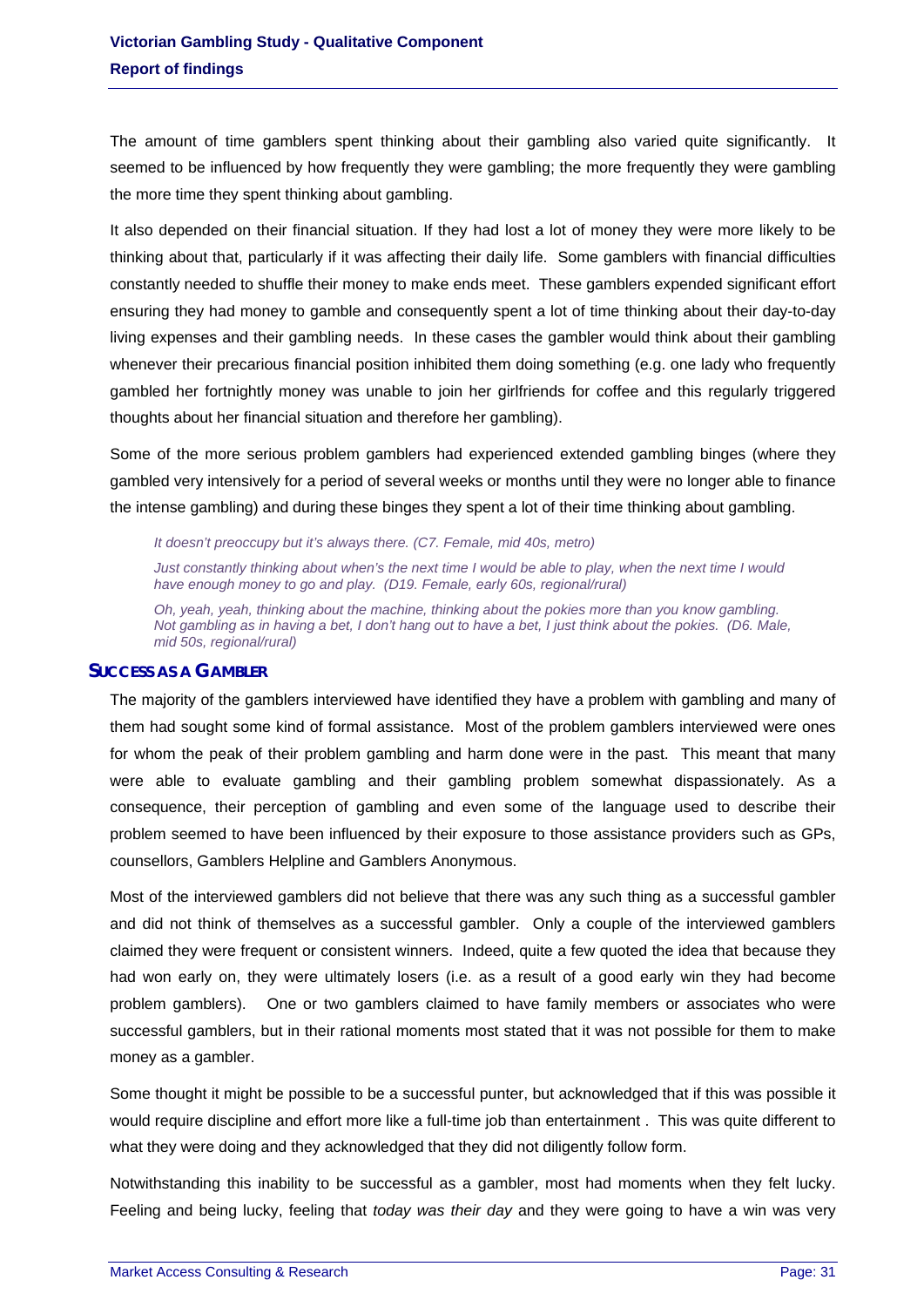important. It was important because it influenced their decision to commence a gambling session and the amount that might be gambled in that session.

*We are all losers in there. (C7. Female, mid 40s, metro) Yeah I keep going, yeah. I'll have another go at this because it's my lucky day. (C3. Female, early 30's, metro)* 

*And a lot of mates are the same, they back their footie number whenever they are having a punt. Just how you like, three runs back from a spell, usually the fourth run is when they are ready to show their best and all that kind of stuff, just little things like that. Won on the track, over the distance, train on the track, little things like that. (D20. Male, late 40s, regional/rural)* 

Even though many of the gaming machine gamblers were aware there was not a lot they could do to improve their chances of winning there were some things they believed influenced their potential to do well.

Most of the serious gaming machine gamblers felt that to win a lot they had to gamble a lot. This was the substantive basis of the rationale for increasing bets, betting the maximum, or in many instances betting more than they could realistically afford. There were two parts to betting big.

The first related to having a minimum worthwhile stake. This figure varied between gamblers, but almost all of them had an amount below which they questioned the value of even gambling. When gambling an amount below this minimum, they felt there was no chance of winning any substantive amount and therefore their stake would vanish in just a few spins – not providing an adequate *play*.

The second related to the amount gambled per spin. Most gamblers described at times reducing the amount they were gambling on a spin because they were fearful of their money being exhausted too quickly. A significant contributor to the decision to spend more was the frustration of having a win on a machine and receiving a much smaller payout because the bet was smaller. The fear of this happening was a powerful motivation to gamble more per spin. Quite a number of the participants described situations where they had reduced their bets (e.g. halved the number of credits per line they were gambling), only to have a win at that lower amount. They described the anguish and frustration they felt when, on finally having a win, they were unable to turn it into a big pay-out because they had lost their nerve and reduced the amount that they were gambling per spin.

It was not entirely clear where the idea of needing to bet big to win big came from, but it certainly seemed to be partly related to the idea of chasing losses. Many of those interviewed had quite substantial losses, particularly over time, and for them to have any chance of even getting back to a point they might consider to be a break-even, they had to win a lot of money and knew that would not happen if they played for relatively small stakes.

*Well this is bizarre because I have found myself doing that thinking oh yeah if I'm going to win, I'm going to win big, I'm not going to walk out of here with \$50, what's \$50. So if I'm going to win I want to win big. (C7. Female, mid 40s, metro)* 

#### <span id="page-32-0"></span>**RECALL OF WINS AND LOSSES**

Most problem gamblers did not keep track of their wins and losses at all. Interestingly and unsurprisingly, the wins were remembered more frequently. In part this was likely because there was a strong positive association with a big win. It should however be noted that wins were typically exceptional and therefore unusual amounts of money (e.g. someone might have won three, five or eight thousand dollars), and it is the magnitude of that amount of money that stands out for that, not just because it was a win. In contrast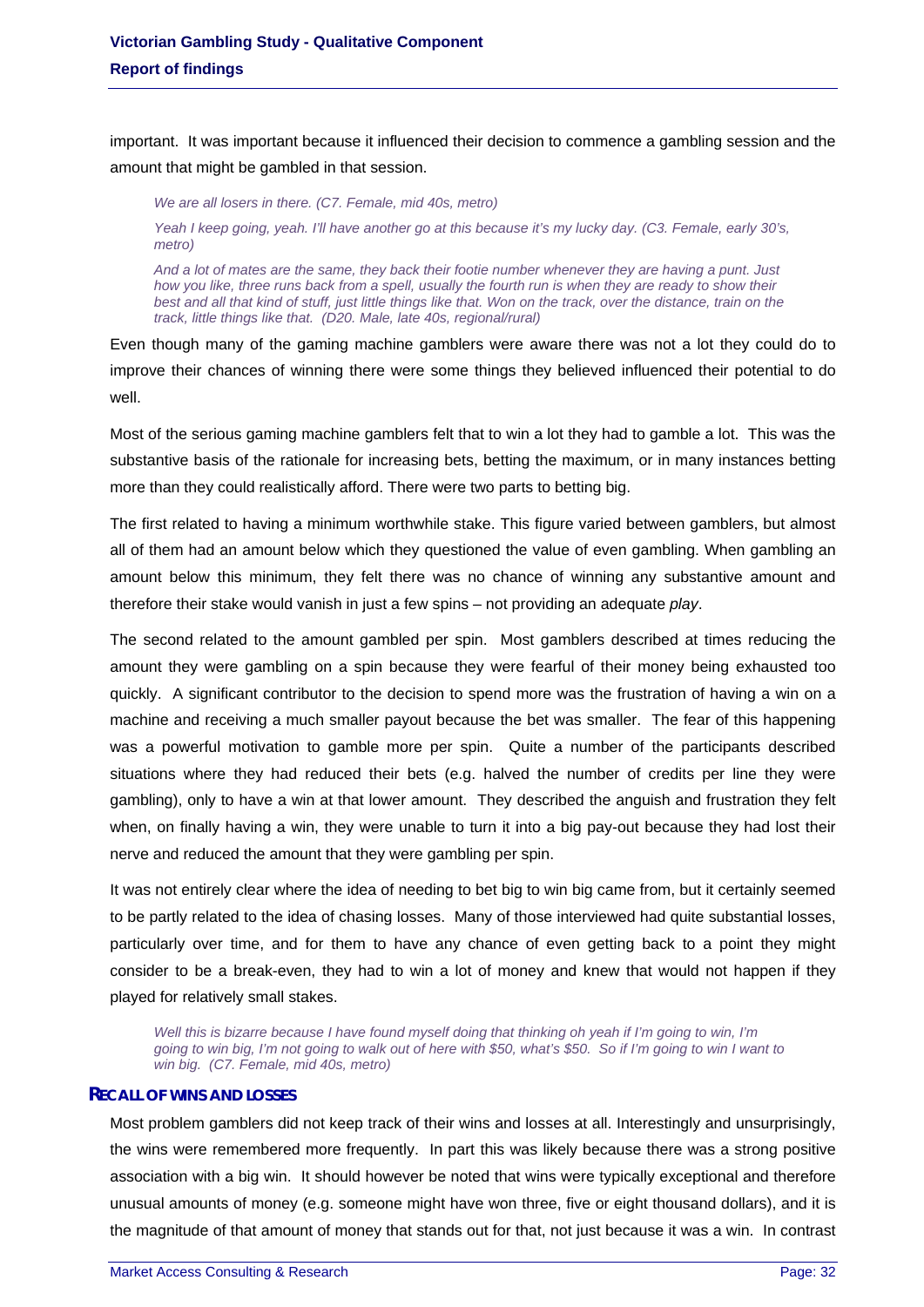problem gamblers consistently lost amounts in the hundreds (or for some gamblers thousands) making them amounts that did not stand out and therefore less memorable.

A few of those interviewed had lost very considerable amounts and they seemed to recall those instances very well. There were also some instances where gamblers had lost discrete amounts of money (e.g. a payout or inheritance). Even though those amounts may have been lost over a number of sessions and possibly months, gamblers could identify they had lost that discrete amount of money.

*Oh yes, you never forget a big win. Oh lord no, no. Oh no, I got a cash jackpot down here, it's just a wild thing that comes up every now and then, and when was it, it would be three year ago now, oh it would have to be, oh time flies, ahm, I won \$1,500 on the cash jackpot and a week later, of course I'd taken \$1,500 out of it, it had dropped down, anyhow it was a week later and I took \$1,400 out of it, and in one week, just on \$3,000 out of the cash jackpot, oh boy did I have a fly up then, I was king of the damn pokie machines for a while.(D2. Male, mid 80s, metro)* 

#### <span id="page-33-0"></span>**BINGES**

Quite a number of the gamblers also described a situation where they had an intense binge of gambling. These binges were described as periods of time where the gambling became a major and uncontrollable obsession. Often binges were associated with dramatic escalation in the amounts bet and the frequency of gambling.

 *Well not full time (gambling), I still went to work, but it was every other minute was taken up by pokies. (C10. Female, early 50s, metro)* 





For a number it was this gambling experience that had resulted in real financial difficulty. Their serious financial problems had not arisen as a result of regular constant gambling; they were mostly attributable to a binge that might have lasted days, weeks or even months.

Binges were described as very intense and there were instances where problem gamblers had lost tens and hundreds of thousands of dollars (houses, superannuation, inheritances etc.). It was during these binges that people seemed to have lost the majority of their assets and caused themselves serious financial loss.

Binges were sometimes triggered by having access to additional funds. Instances where problem gamblers had access to increased funds, included:

- Inheritance;
- Accident or injury payout; and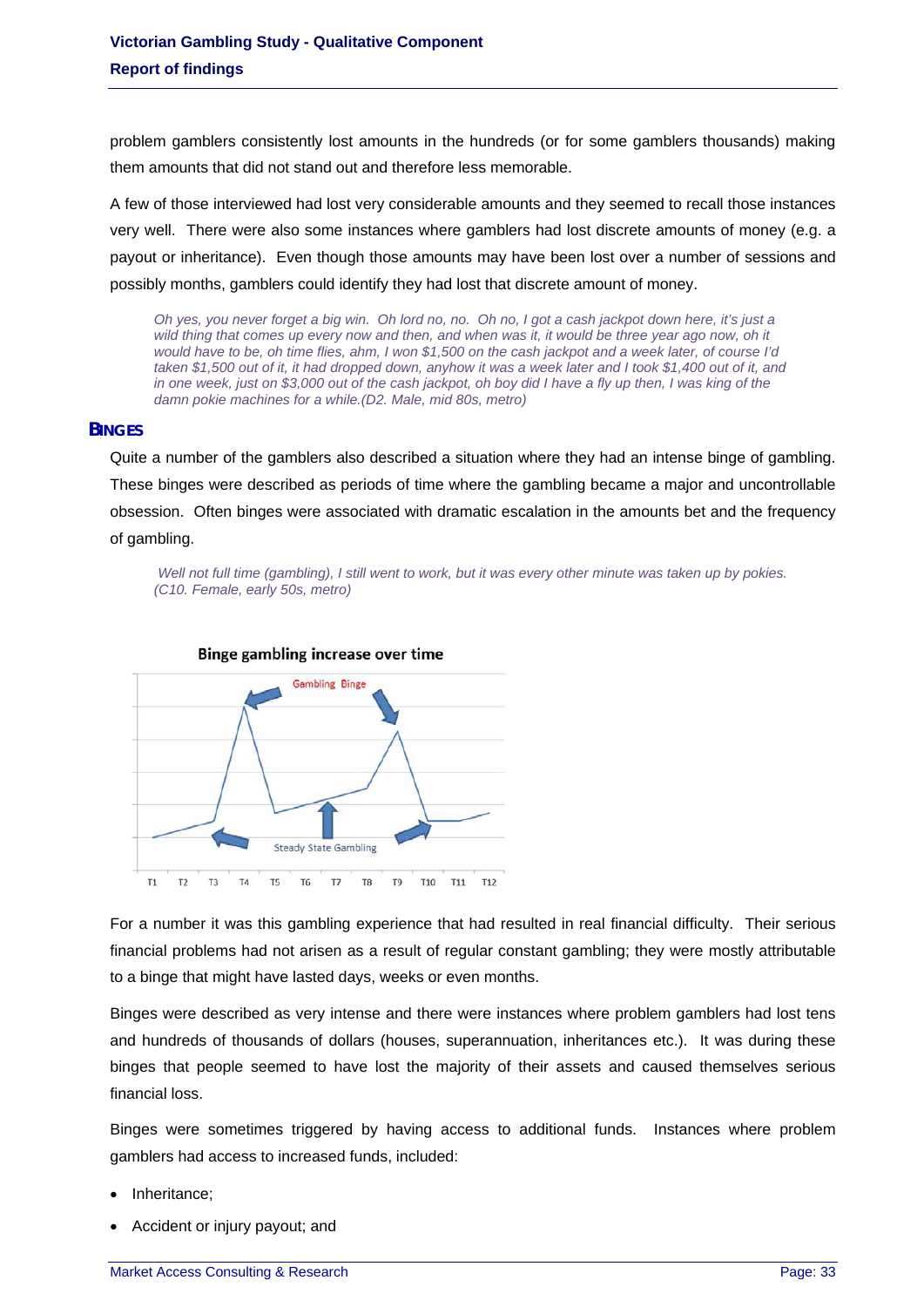• Divorce or separation.

There were also instances where there was increased access to existing funds. In most instances this was when the problem gambler's partner had been managing their finances and when the relationship ended that control over the gamblers finances was suddenly absent.

A few participants pointed out that when they were having problems, such as overspending, they would do things such as rotate money through credit cards, take out new credit cards and borrow or even steal money. Even though they may not have had sufficient money to meet all their commitments and to gamble, quite a number reported that they had become very good at making sure they had access to sufficient funds to enable them to gamble.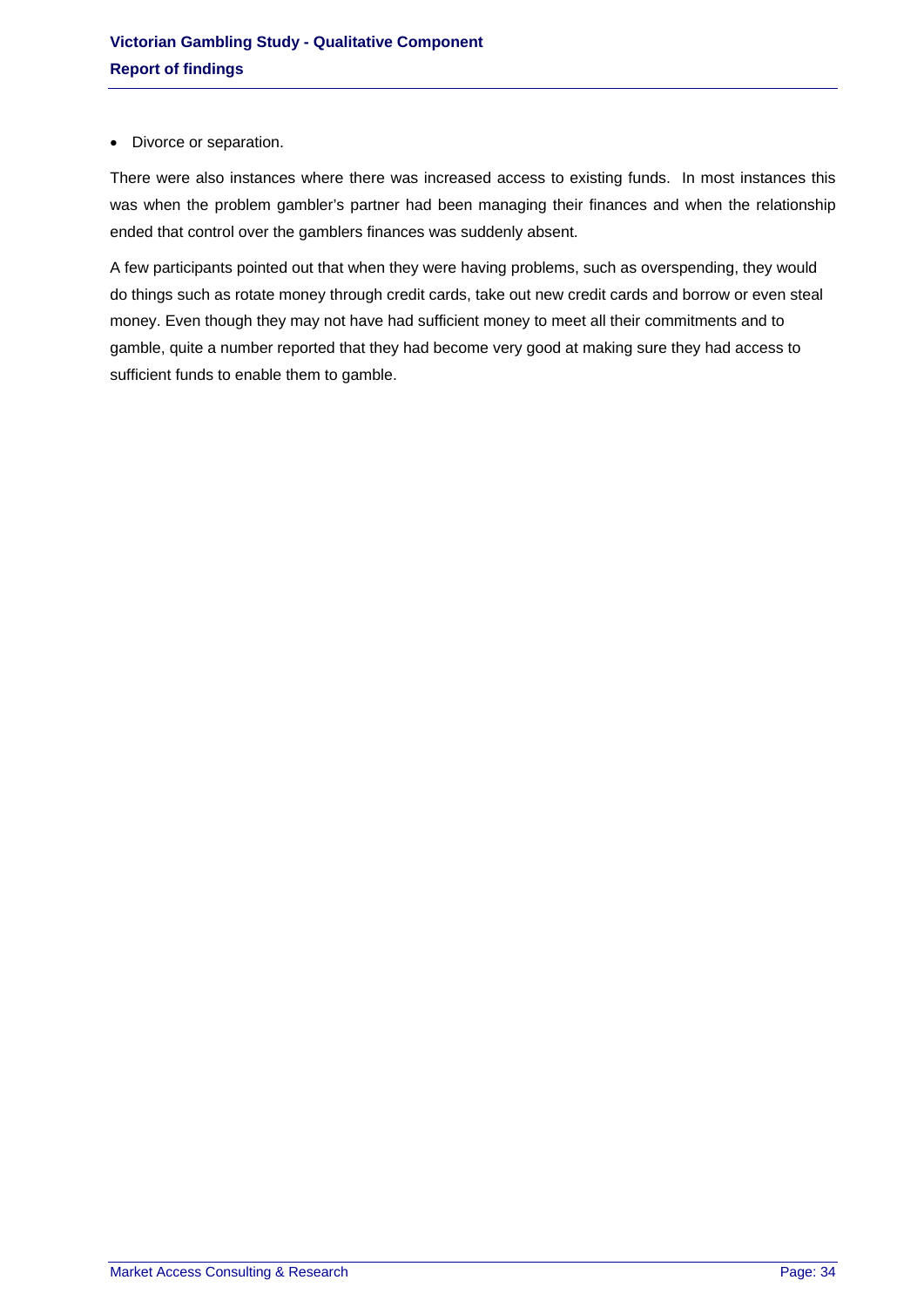# <span id="page-35-1"></span><span id="page-35-0"></span>**ONSET OF PROBLEM GAMBLING**

# **PRIOR GAMBLING EXPOSURE**

Most of the gamblers included in this study had exposure to and experience with gambling prior to developing a gambling problem. Many were familiar with gaming machines as a result of having gambled in NSW, often at the border clubs, prior to the introduction of gaming machines in Victoria. Many of the punters had grown up in families where there was some gambling. Sometimes a parent (most often the father) was a punter but often it was poker or another card game.

Determining the existence of a causal link between prior exposure to gambling and subsequent problem gambling is beyond the scope of a qualitative study. However, these interviews did not identify a direct connection between prior gambling exposure and subsequent problem gambling. Some of those without childhood exposure to gambling subsequently had problems with gaming machines and some with exposure to punting and card playing also had problems with gaming machines. Some of those with the most significant gambling problems had no childhood exposure to gambling.

Almost all gamblers with a gaming machine problem had exposure to machines, most often as an adult, prior to developing a gambling problem. In terms of prior exposure to gaming machines, problem gamblers displayed a few different profiles:

- A couple had problems with gaming machines before they were introduced into Victoria, having left NSW to get away from a gaming machine problem
- Several had gambled on gaming machines at the border clubs without any problem, but experienced difficulties once they were introduced into Victoria
- Many had gambled on gaming machines in Victoria without experiencing problems, some for several years, but subsequently developed a problem with gaming machines
- A couple had no prior experience with gaming machines and developed a problem soon after being introduced.

While most people had exposure to gaming machines prior to having a problem with gambling on them, this exposure did not lead immediately or inexorably to problem gambling. Most commonly, people had been exposed to poker machines and so were somewhat familiar. They might have been an infrequent or irregular gambler or a regular gambler whose gambling was not problematic. Subsequently a major life event with negative consequences occurred: they were injured at work; they became unemployed; they started suffering from depression or a loved one died or left. As a result of that critical event they began to gamble more frequently and for longer periods of time, an escalation of their gambling to the point where it was a problem.

The progression for punters (those wagering on horse and dog races) with a gambling problem seemed to be quite similar. Many of the punters had grown up in families where punting was common and had often begun punting at an early age. For most of them regular punting had become integrated into their social life (e.g. a regular bet at the pub with a group of mates). For many, this pattern existed for an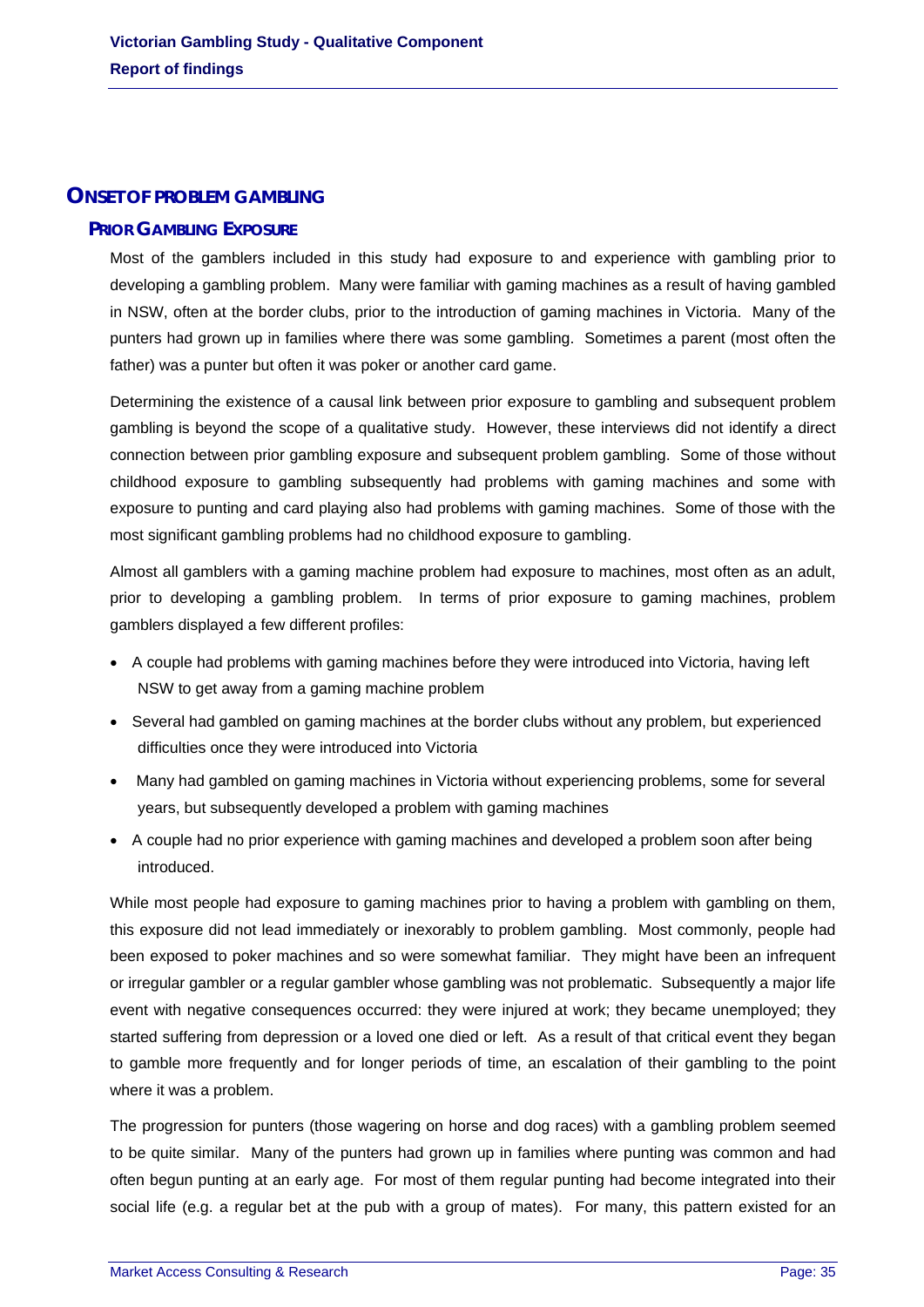extended period without causing apparent harm. In very rare instances this gambling progressed in an almost linear fashion gradually escalating until it became problematic.

### **DEFINING THE ONSET OF PROBLEM GAMBLING**

In many instances it was difficult to identify the exact point at which gambling became problematic or what was the exact trigger. In some instances people could identify a particular event that was significant (going to gamble alone; gambling more than they felt they should; getting additional money to extend a gambling session; realising they could not pay for something; gambling away a massive lump sum) however this event was not always an indicator of harm in its own right. In some instances it was merely a marker that indicated the commencement of a pattern of behaviour that in hindsight has resulted in harm being done. Many of the gamblers who are now aware of the harm their gambling has done were not necessarily aware of the extent of the problem as it was evolving.

This poses a quite significant challenge for assisting problem gamblers as there are several potentially significant barriers to providing assistance:

- At the point their gambling is escalating, the gambler may not have yet experienced sufficient harm for it to be easily identifiable as a problem
- If the gambler is escalating their gambling in response to an issue in another area of their life they may be primarily focussed on that issue, not on their gambling
- The existence of mental health problems can make rational evaluation of their behaviour more difficult for the gambler.

*Yeah well I mean what sort of got me in a little bit of trouble with, it I was going, I was at uni, and a mate from my part time job while I was at uni sort of was telling me how much he was winning all the time, this and that, so I started having a little bit of a play with it, and it's always the traditional story the first time you do it, you're good at it, after that it starts slowing down, but within, I started doing it for about two months and then I turned \$25 into \$8,500, and I though hey, I might not need to work anymore. (D4. Male, early 30s, metro)* 

### **REASONS TO GAMBLE**

There was a range of reasons provided to explain why people gambled. There was some distinction between the motivation to start gambling, the motivation to continue gambling and the motivations that resulted in the gambling reaching levels where it was a problem. There was also a distinction between the motivation to start a session and what subsequently happened that resulted in a session continuing.

### **WINNING**

At a fundamental level people gambled because they enjoyed it. There was an exhilaration and excitement associated with the expectation of winning, anticipating a win and with actually winning. In some instances, this excitement was further enhanced by gambling with and for greater amounts of money.

A key element of the experience of enjoying gambling, particularly initially, was the opportunity and desire to win money. Many of the problem gaming machine gamblers described having an early substantial win that had influenced their perception of how easily they could improve their financial situation. These gamblers described having an expectation that they would be able to win. Over time this perception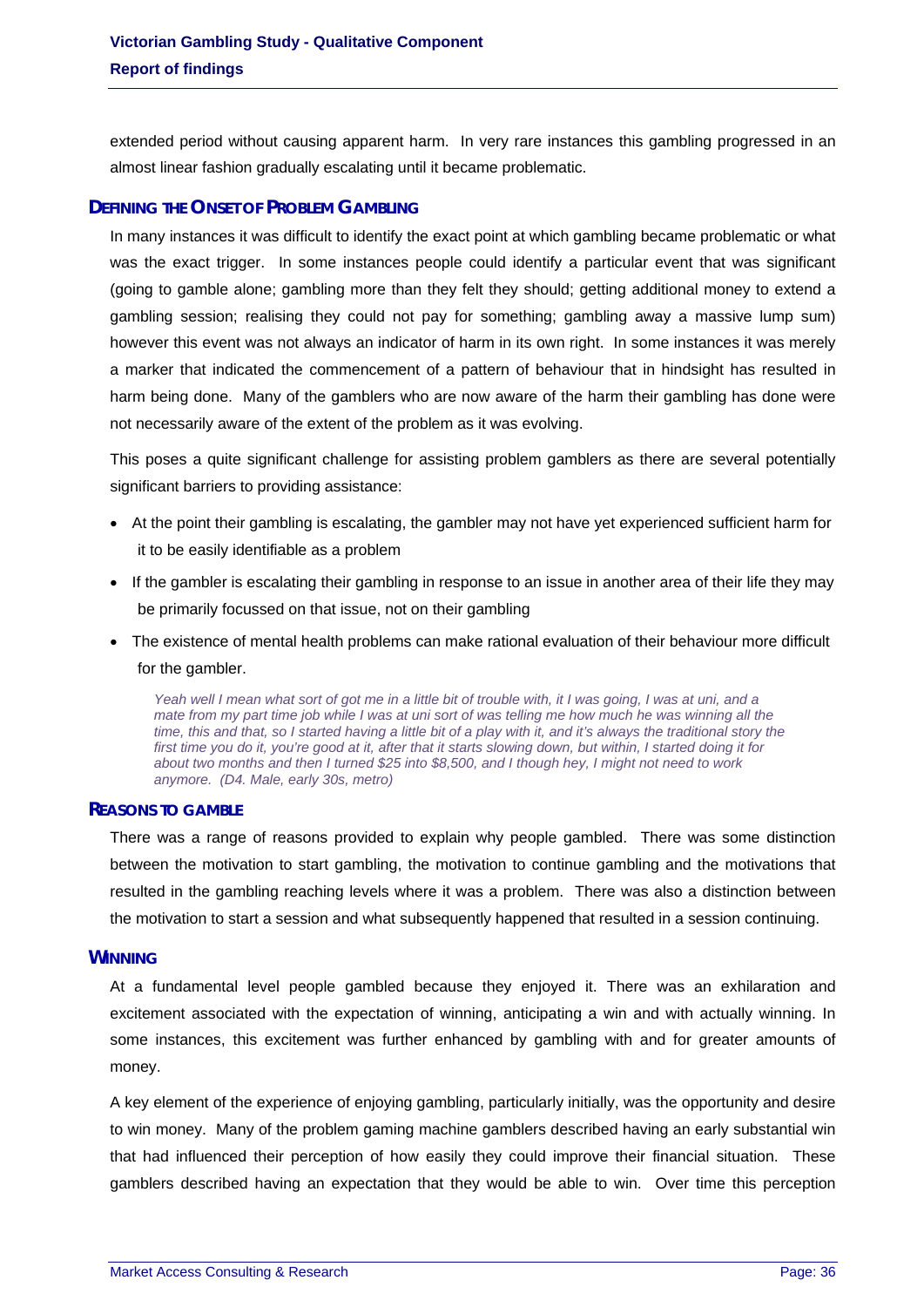becomes somewhat less positive, but these problem gamblers retained the hope of a big win and the associated change in their personal financial situation.

*My biggest win is \$100 on a scratchie, which I was like, it's like I'd won the jackpot, I was so like, yay. That week I was winning a lot, so it was \$100 then it was \$50 and then it was \$20, and then it was \$8 and then \$16, and so that week I probably won like over \$200 in that one week, so it made up for the spending sort of a thing and the next week I lost it all, like that, yeah. So you feel pretty good when you do win, it's a great feeling. (C3. Female, early 30's, metro)* 

*Then in eighty-two, just after my divorce I met a chap and he was perfect, we were together for three years and then he was killed in a car accident and I was devastated again that this time I just couldn't get away from it and I needed blockage, I needed to block things and I went up to New South Wales I tried running to all sorts of places to try and get away from the pain and finally I went to New South Wales and I was just, I had \$10 in my pocket and I just went and put \$10 in a ten cent machine and won \$1250. This is easy I thought, I felt euphoric and all that sort of stuff and found that you know while that I was playing pokie machines that I was having a rest from all the traumas of my life and here we are today and I'm still in the same boat. (D19. Female, early 60s, regional/rural)* 

### **BOREDOM AND LONELINESS**

There were a number of gamblers whose motivation was loneliness and having few or no alternative activities. Their motivation was that the alternative to gambling was to be sitting at home, doing nothing they particularly valued and with no interpersonal interaction. For these people a gaming machine venue provided a distraction and some interaction. Even if the interaction was not particularly meaningful or substantial, it averted feelings of loneliness.

Many gamblers identified they were often bored when not gambling. For them, part of the motivation to gamble was to alleviate that boredom.

Alternatives to gambling varied somewhat depending on relationship status and personal situation, but for many there was no compelling alternative to gambling. A few gamblers had become interested in the internet and had non-gambling activities that occupied some of their time. Other gamblers were interested in fishing, gardening and animal breeding. However, for the more serious problem gamblers one of the main alternatives to gambling was to be home alone, possibly watching television.

It certainly seemed that those who had engaging and attractive interests were more likely to have alternatives to gambling. A couple of people were animal breeders (i.e. birds and dogs) with an interest in their own breeding and the related associations. A few had recently become grandparents and were much more engaged in dealing with their grandchildren. A few were involved in charity work, which occupied time and provided some social interaction. A couple of people had discovered slot machine style games online that could be played for no money and these provided some of the excitement of a gaming machine.

With the exception of a few gamblers who seemed to have a compulsion that rendered them unable to control themselves, it was generally identified that when people had more things to do, they were less likely to spend their time gambling and therefore less likely to get into difficulty.

*Oh just kept, I don't know, just, things happening in your life, you know. Yeah, bad weather, couldn't get things done around here. I think if I'm sitting here bored shitless, I wonder if I put \$20 in a machine up there, I might win, you know. (D6. Male, mid 50s, regional/rural)* 

*You are there longer at the machine, I honestly think that it's loneliness, to a certain extent, ahm, after six o'clock at night this place is dead, you never see a soul, you've got to be somewhere else, to get*  any company sort of thing, and the clubs, well I alternate between the two, there's one down the corner *here, the ABC Club and the RSL Club. I just sit down at the table and have a yarn and talk for a while,* have a beer and they just wander off and go home to their families sort of thing, you are left alone, *alright, go and play the pokies. (D2. Male, mid 80s, metro)*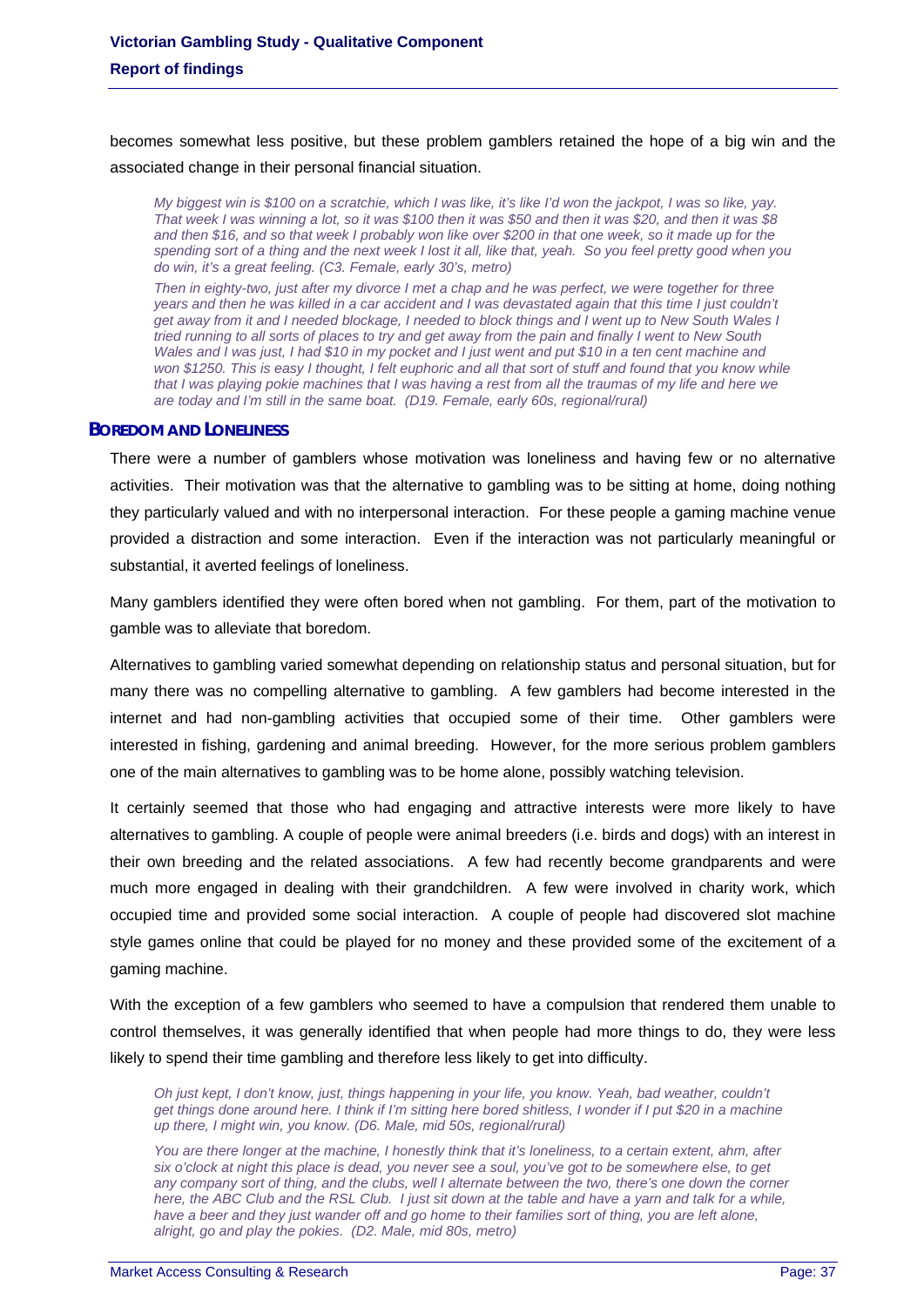Yeah I've just spent so much of my life bringing up my daughter and my grand kids, and I don't *begrudge that, I'm not whinging about that, but I've just never had a social life and yeah it's all about that, I'm just bored shitless. (D6. Male, mid 50s, regional/rural)* 

*Very hard to say it's sort of a thing in my head, very hard to name I could call it something like frustration or unhappiness or lack of self-worth, ahm, unfulfilled, things like that. (D19. Female, early 60s, regional/rural)* 

*But I just have a bet because you live on your own and you're bored and you've got to have something to do. (D20. Male, late 40s, regional/rural)* 

### **ESCAPE FROM PROBLEMS**

Another motivation to gamble on gaming machines was associated with the need or desire to escape particular problems (such as relationship difficulties, or possibly a violent or potentially violent partner). This motivation was having an excuse to get out of the house and go somewhere the gambler felt safe. There was often also a desire to use gaming machines as an opportunity to stop thinking and feeling; in essence to zone out. In these instances people were seeking a period of time when they did not have to deal with any challenging emotions or thoughts; they could sit down, push buttons and *tune out*. Gaming machines were seen as an excellent way to escape difficult thoughts and feelings.

Gambling to escape or experience some respite from personal problems was common. Some gamblers were directly experiencing problems. For example, they were having relationship problems and after an argument they would go to a gaming machine venue to escape their problem. In other cases the gambler felt threatened by their partner; possibly fearing physical or mental abuse, and would gamble until they felt it was safe to return home.

*I think I'm bored, I think I am utterly bored and when I do have respite I mean what can I do? I mean people say go to the pictures and I have done that but a lot of those pictures that, they don't change a lot here, you know they might keep, have a movie on and that'll be there for a month or two, so and I think there's nothing much to do, yeah that's what I'm thinking, and then I think oh well, just go to the pokies again. So I think it's boredom, and also I think you do forget your problems it's not easy caring for someone. (D29. Female, early 60s, metro)* 

For some women the relative safety of a gaming venue made it an attractive option if they wanted to be out without company. Although it was rare for such women to not have also been attracted by the gaming possibilities the benefits of the venue were quite significant.

### **LIFE EVENT TRIGGERS**

As mentioned previously, one of the key motivations to escalate or change the pattern of gambling was the experience of a negative life event, such as an injury or loss of employment. This often seemed to be the trigger that resulted in a change from gambling that was not problematic to gambling that was a problem. In some cases the additional harm that resulted in this gambling becoming problematic was primarily a result of changes in the person's circumstances more than the change in their gambling. A person who becomes ill or injured and becomes a disability pensioner has substantially reduced income compared with when they were employed. When this gambler continued to gamble without allowing for their reduced financial circumstances they would eventually experience a degree of financial stress. If this was not addressed it could easily lead to harm in a number of areas of the gambler's life. In many of these cases the gambler had spare time that needed to be occupied, was dealing with the emotional consequences of their changed circumstances and in some instances was also dealing with pain and suffering.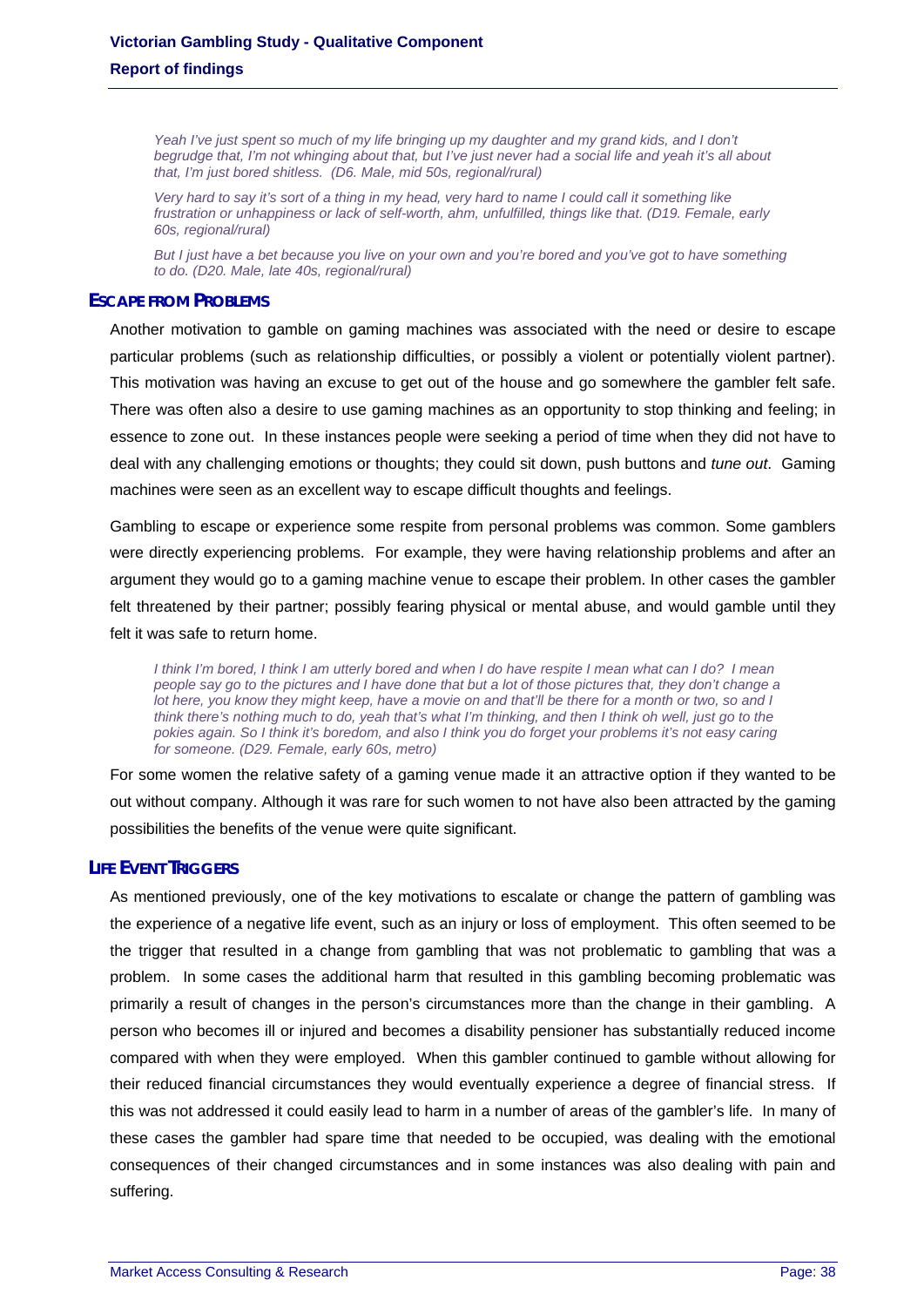*But there was a catalyst on that, I had my own business at the time, I'd been doing a renovation job and I had all my equipment in the van, had my world in it, my compressor and all my hand tools and I'd been taking that to the job and take more out, finished the job and had everything the damned van and went to the shopping centre, go upstairs and went down to do my shopping and come back, looking for the van, couldn't remember where I put it, no it definitely wasn't there, somebody had nicked it with all the equipment in it and they found it burnt out a couple of weeks later, and I lost everything and though*  well that's it, I just packed my suitcases and gave all the furniture that I had then to the Salvation Army, *came over here with two suitcases. And I was completely disillusioned and that's when I really started to hit the skids on the gambling. I had loneliness, anger, there was a whole mixture of feelings in there, but it got that way in the end that I just had nothing, completely lost there for a while, if it wasn't for the clubs, here on the corner, I was the second one through the door when they opened the place. And gradually I went into every damn club that was available. (D2. Male, mid 80s, metro)* 

### **COMPULSION**

There was a group of gamblers who described their problem gambling as if it was a compulsion over which they had little or no control. The reason they gambled was in essence because they could not stop themselves. They felt they had no choice and were controlled by their gambling. In some instances, these people talked about feeling the machines calling to them as they walked past (or failed to walk past) a local venue.

Problem gamblers frequently felt they could not stop gambling. They were often unable to explain why but felt compelled to keep gambling while they still had money. Some of these gamblers expressed a fear that if they stopped gambling they would miss out on a big win, while for others it was just about playing for as long as they possibly could. Several gaming machine gamblers described an experience of *getting in the zone*, which seemed to be a state where the gambler was completely focussed on the machine and disconnected from everything else. In this state the gambler was unconcerned about problems in other areas of their life.

*It just got ridiculous, I was just spending so much like, I would, I'd be sitting down and I'd be thinking*  about it, and I'm like I'm going to quickly run down, get a few scratchies, I might you know, my palm will *get itchy, I'm going to win some money, so I'd go down. (C3. Female, early 30's, metro)* 

### **CHASING LOSSES**

Problem gamblers frequently chased their losses. Indeed the extent of chasing losses was a key determinant of the extent of a gambling problem. Gamblers often felt they had to win their money back and this was sometimes compounded by the belief (or hope) that having fed so much into the machine it must be due to pay out. Chasing of losses was a frequent motivation to continue to gamble and in some instances was a motivation to commence a gambling session. It was not always about losses within a session. Sometimes gamblers were chasing losses over much longer periods, such as days, weeks, months, years or even their entire life-time as a gambler. In a few instances gamblers were chasing a discrete amount of money, such as a \$10,000 inheritance that had been gambled and lost.

*Yeah good, I'm on a disability pension and I know that they say you know, pensions all disappear and it's because you don't get enough I think and you're hoping for the windfall that will give you the edge up, I have walked out with money in my pocket, I've walked out with a couple of grand and felt really, really good but in the intervening days afterwards the money goes back in again. (D19. Female, early 60s, regional/rural)* 

### **EXPERIENCE OF WINNING**

Irrespective of the other motivations to gamble, the desire to win was probably the critical underlying motive common to all gamblers. Most indicated they would not play if the capacity to win money was absent. There were however a few gamblers playing online games similar to a poker machine, but not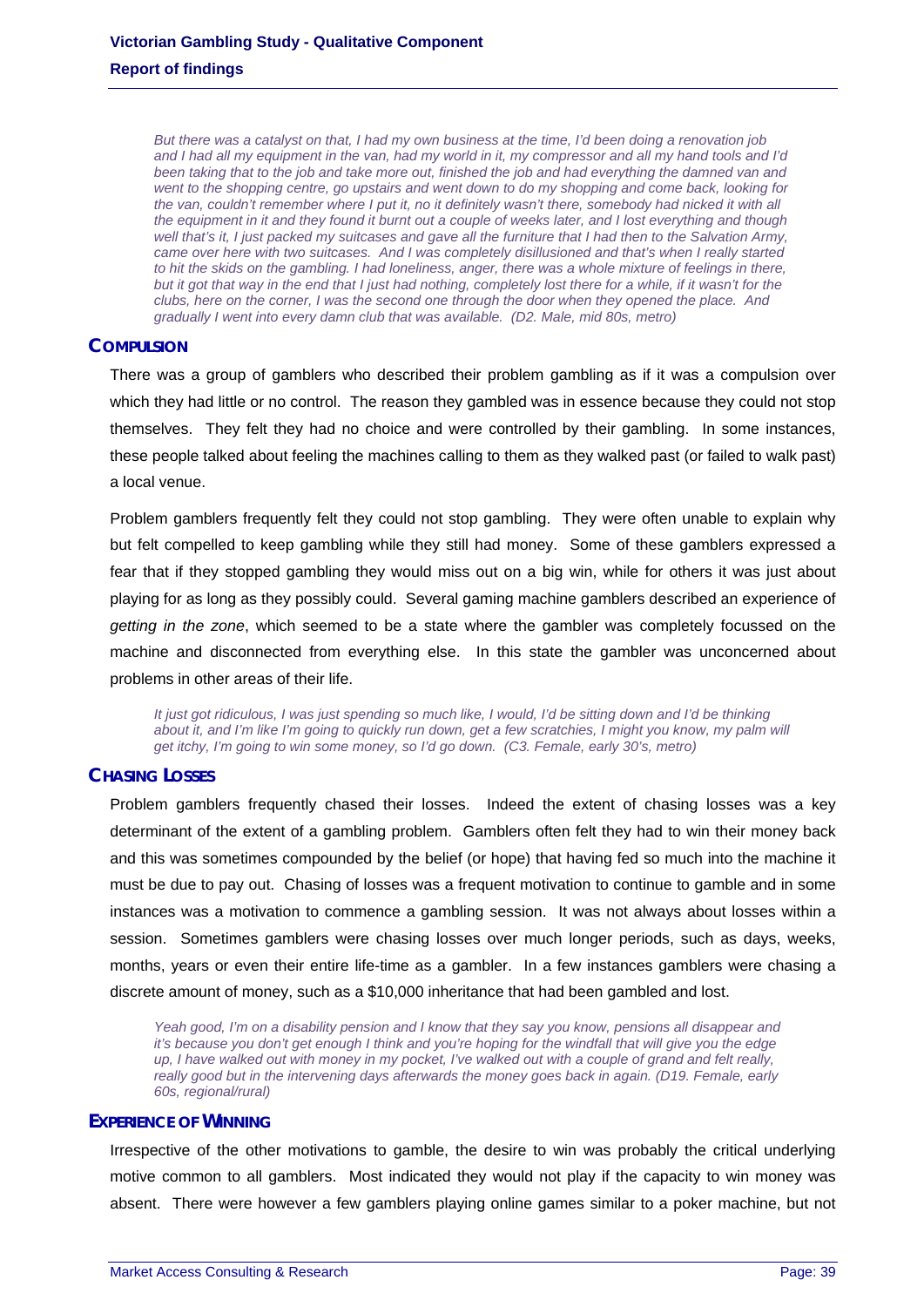involving real money. These gamblers seemed to be using this to reduce their gaming machine gambling.

All of the gamblers who identified that their gambling had become a problem had a recollection of at least a reasonable win and often a substantial win. The definition of both reasonable and substantial wins tended to increase over time. Many of the gamblers described having a substantial win quite early, when they had not been playing for a particularly long period of time. Such a win might subsequently be considered relatively minor, but at the time it had seemed substantial. This win was quite critical in formalising or formulating that gamblers perception about and expectations of gaming machine gambling.

A few of the gamblers recounted stories of having had quite substantial wins when they first played; to the point where they described thinking to themselves '*my god why haven't I been doing this all along'…It's just such an easy way to make money'*. Some of these very early positive emotional experiences substantially affected how these problem gamblers feel about their gambling. Even though that win might have been a long time ago, and even though they might rationally accept that ultimately they are going to lose (i.e. ultimately they will lose more money than they win), they still retain a very strong expectation/hope of again experiencing that initial windfall. This would enable the gambler to recover all (or at least much) of the money they had lost and bring the ledger back into balance.

A few gamblers recounted having very substantial wins while they were playing very intensively. They could often explain that they were experiencing larger wins because they were gambling more frequently, with a much greater stake and more per spin. However, there was still a positive emotional response to those larger wins even at the greater cost.

*Oh instead of putting in \$10 or \$20 dollar notes in the thing, I was whacking in the \$50's. Oh yes, going*  for the real big one you know. Oh yes, bigger chance, the higher you pay the more money will come *back, yeah, that was the thought, and that's the thought of a lot of people and I don't think that now. (D2. Male, mid 80s, metro)* 

### **FEATURES**

For many gaming machine gamblers the *feature* or *free spins* appeared to have become goals in their own right. It was quite common for these gamblers to be playing until they got the feature or free spins. While this was rationally justified as the free spins increasing the likelihood of a payout, there were times when problem gamblers were extending their session until they obtained the desired feature. It was mentioned earlier that many gaming machine players had a sense of an acceptable time gambling / money lost equation. In many instances the experience of a special machine feature or free spins was included in the unconscious calculation of whether the gambler had obtained sufficient value from a session.

### **MENTAL AND PHYSICAL HEALTH ISSUES**

Gambling also seemed to be influenced by the mental health of the gambler. In some instances mental health issues seemed to be associated with commencing gambling, escalation of gambling and the experiences of a gambler during a gambling session.

*Sometimes I just need time out. (D19. Female, early 60s, regional/rural)*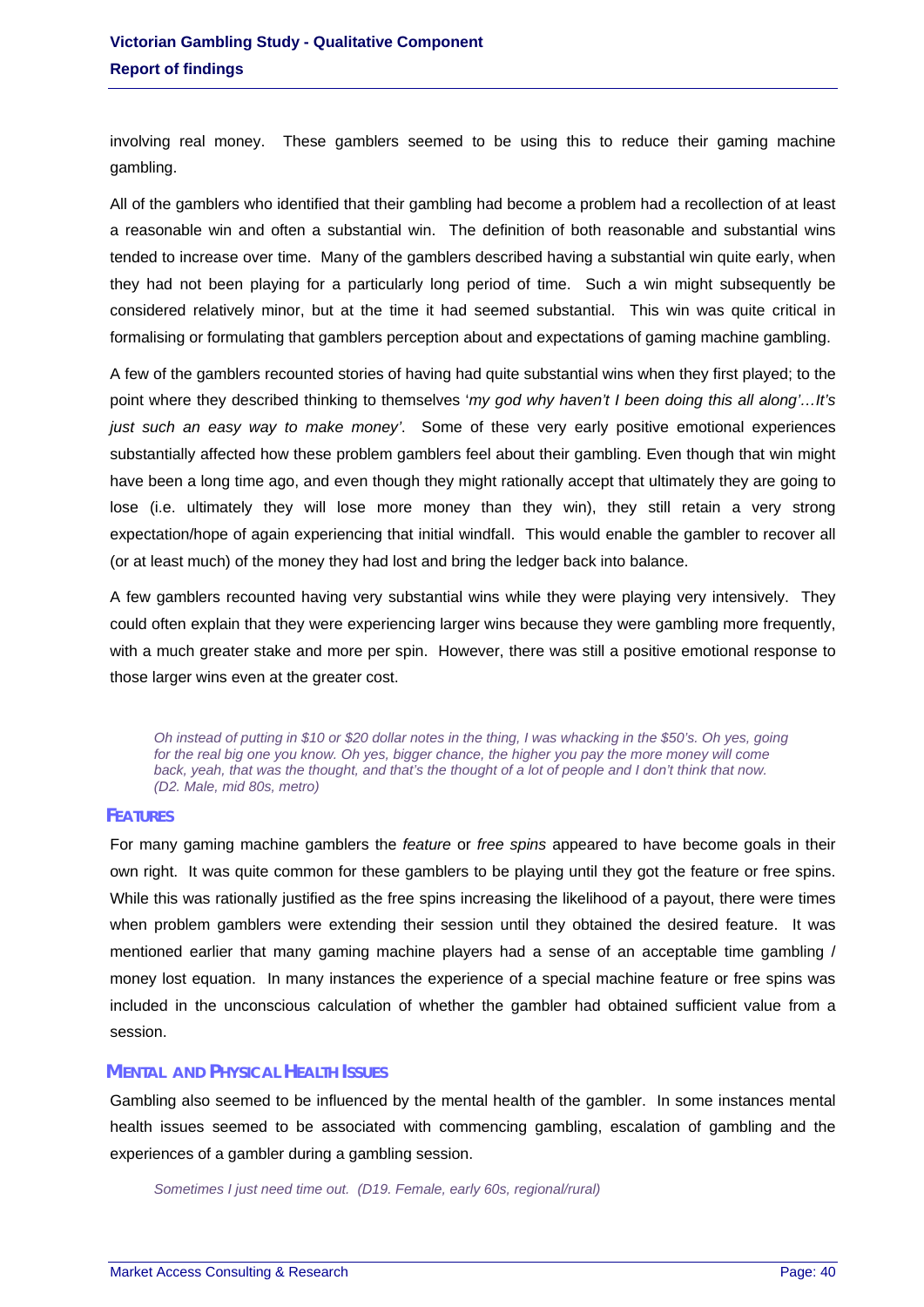In some instances, gambling was a way to escape from some of the feelings associated with mental health conditions such as depression and anxiety.

#### But when a family situation comes up, like this coming week is my granddaughter's birthday and I won't *be seeing her, I get really down and I go down to the pokies. (C5. Female, mid 60s, metro)*

Some gamblers were struggling to deal with relatively long term trauma or issues associated with childhood problems. Several women indicated they had been sexually abused. A number of these women indicated they were working through and trying to resolve those issues, and their gambling was associated with not having resolved the issues or the process of trying to resolve them. Most of these women were in therapy and simultaneously trying to address trauma, childhood abuse and problem gambling.

*Well I've been divorced since 1982. I married a Scot. I think now, I've, in hindsight diagnosed him as being an Asperger, he was very ahm, strange man, very, perfectionist driven. He made our life, mine and our children, miserable, he was very strict and overbearing, very controlling emotionally, financially and yeah basically it was a horror story, a horror marriage, he wouldn't let me get a job because that meant I would be able to get my own money and that meant that I would be able to break free. He joined the army, he was discharged from the army for being psychologically unfit he was diagnosed as a narcissist with paranoid schizophrenic tendencies and other things, I can't remember. He molested our children, our girls, I had him charged and that was the end of the marriage. He got two years' probation and our lives were destroyed. (D19. Female, early 60s, regional/rural)* 

Gambling was not obviously and directly the cause of any physical health problems, although given its impact on issues such as diet and exercise it seems likely there would be some health consequences, even if only indirectly.

It was however quite evident that physical health problems, and injuries in particular, were often associated with an increase in gambling and the development of gambling problems. Several of the problem gamblers had been quite seriously injured and some experienced severe challenges dealing with pain related to their injury. In addition to pain some of these ill and injured problem gamblers had additional time and reduced income as they were no longer able to work. These factors were additional causes of increased gambling and harm.

*When I'm not working, a lot of sleeping really, I'm diabetic and I get very tired. (C5. Female, mid 60s, metro)* 

*The original accident was 1992 or something like that and then I hurt myself again in 1999. Yeah both at work, like driving forklifts and lifting boxes and stuff like that, just I was doing reception work, so I was you know, better after the operation and it was probably a few years later and then I was doing reception work and a courier came in to pick up some boxes and I was marking the boxes and he*  actually put the trolley and the box behind me and I've stepped back and as I've stepped back I've *fallen and he's grabbed me and pulled me, trying to stop me and it all twisted and I fell over and yeah, just started all over again. Yeah, so and I still have problems with it and I still take painkillers, and morphine and things like that to get through. (C9. Female, early 50s, metro)* 

*I had an accident in 2004, and I haven't worked since 2006, I had a series of operations between 2004 and 2006 on my right shoulder. I smashed my shoulder completely, it's just all, I've got wire and screws and steel, and that in there, holding it all together. And the Royal Melbourne Hospital surgeon wouldn't give me a clearance for work, he said I'll never be right again and that's the end of me you know. I'm a boiler maker by trade, so yeah. No I didn't injure it at work, I injured it here actually, I was just walking out the back yard to feed the birds and my daughters cat got under my feet and I went* down, I had two jugs in my hand and I put my hands out in front of me so I didn't fall on one of the *glass jugs and yeah, just popped, well I broke the bone down here and the tendon shot back up in my neck and I don't really understand it completely but it was a pretty, like I had it done, the operation and he reckons he's only done three in thirty three years. So yeah a bit of a problem there but it gives me a bit of buggery especially on the cold nights and that. So that's about where I'm at, you know. (D6. Male, mid 50s, regional/rural)*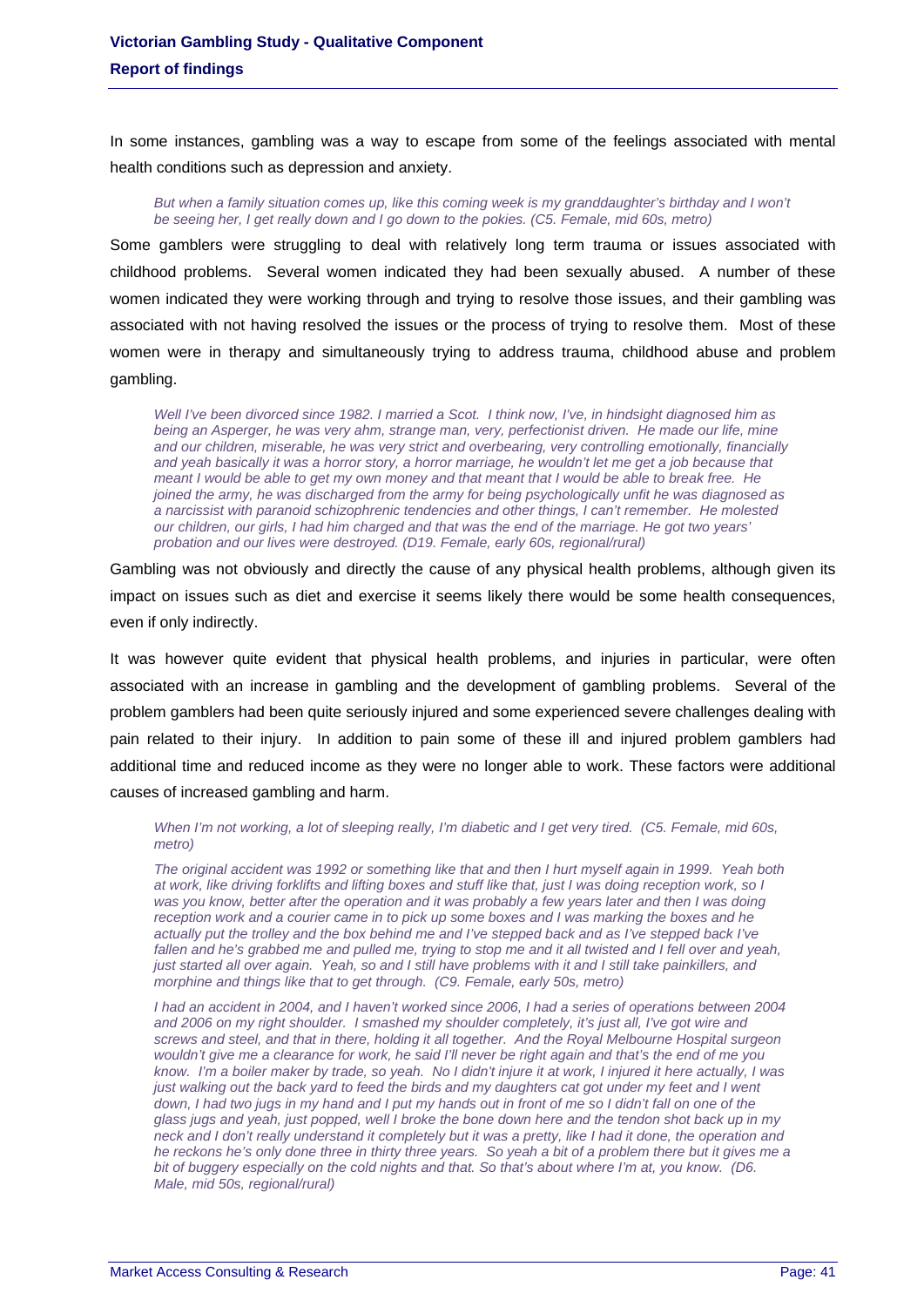*Tight in the chest and I feel ahm, arrhythmia, I've got a problem, I actually went to the doctor there for a while, the heart surgeon, and I've got a leaking valve and arrhythmia. (D19. Female, early 60s, regional/rural)* 

*Same thing happened with my friggin elbow, got to go in tomorrow and get the nerve conduction test, all them fingers are numb, can hardly any feeling in there, and get the scan, the shoulder is still giving me hell, same thing, breaking up a fight. (D20. Male, late 40s, regional/rural)* 

*Yeah and I still fall, occasionally I fall down as well, but I'm, I take medication for it (depression), so you know, like occasionally I'll ahm, you know, fall down and sort of slap myself around a bit and sort of think you can't keep doing this sort of thing and I'll stop. It's a binge thing. I got on a binge thing of when the pain gets too much for me I'll drink, where I'll get into depression and things like that; it's normally that that sets me off. (C9. Female, early 50s, metro)* 

Gaming machines and the associated venues were sometimes used in the process of rehabilitation from injury. In a few instances injured gamblers were going to gaming machine venues as part of their injury rehabilitation, as it was not very demanding, was not a fixed period of time and venues offered a range of options to sit or stand. In most cases this gambling while injured was not causing substantial harm but was occasionally a prelude gambling that subsequently became problematic.

While injury and chronic illness were often associated with problem gambling a few of the problem gamblers were dealing with a chronic disease or injury in isolation. In most cases these gamblers were also dealing with mental health issues, most commonly depression. Amongst the most serious problem gamblers included in this research, mental health conditions were very common. In fact it appeared that in almost all cases where gambling had caused serious harm the gambler had some type of pre-existing mental health issue.

Many of those interviewed indicated they were being medicated for depression and/or anxiety. Other conditions such as bi-polar and borderline personality disorder were identified by a few problem gamblers. A few gamblers were being treated for multiple conditions. Several of the women had experienced childhood sexual abuse and some were being treated for issues associated with these experiences.

Quite a number of people felt that there were times when they had been anxious and depressed and that there was a strong association between their anxiety and depression and their problem gambling.

In most cases it seemed that the existence of a mental health condition pre-dated the major harm associated with problem gambling. In a few of these cases the gamblers were able to identify that they were gambling specifically to help them cope with their depression. One gambler was clear that her bipolar contributed to her problem gambling. In most other cases there was an association, but it was not clear if and to what extent the mental health problems were a cause of the problem gambling.

In a few cases it was very clear that gambling had been a cause of stress that had resulted in the gambler experiencing a mental health problem. In each of these cases the mental health condition remained an issue, even though in at least one instance the gambling was now under control.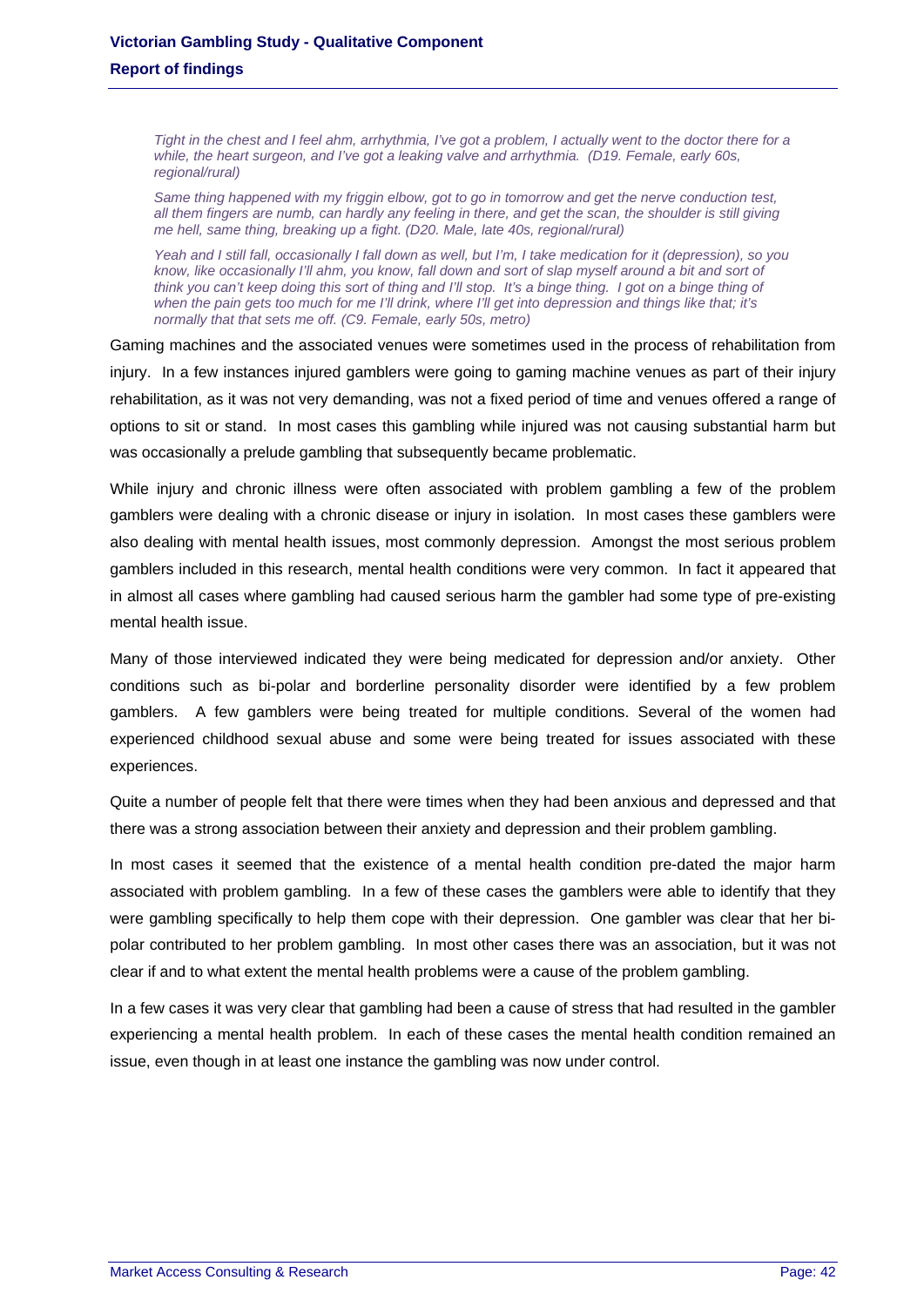## **GAMBLING BEHAVIOUR AND PROBLEMS**

In terms of machine value and numbers of credits per line, most of the problem gamblers tended to be reasonably consistent (i.e. they had a particular value machine and they had a standard or at least a default number of credits per line they would play).

There was some variation in both of these attributes, so if the gambler was feeling very lucky and if they had a large win or otherwise had substantially more money than usual, they might increase both the machine value and/or the number of credits per line. However, this was not frequent and it did not seem to be a function of having bet more over time. For some, there was an increase in the value of the machine, so they shifted from one-cent machines to two-cent machines or possibly even a one dollar machine. Alternatively they may have retained the machine value, but have increased their bet in terms of the number of credits bet per line (i.e. from one credit per line to two credits per line). Notwithstanding this escalation, these problem gamblers were not typically playing dollar machines for maximum credits per line. They were typically playing lower value machines, as none of them had sufficient funds to play the highest value machines with large bets per spin for any extended period of time. A few people did however talk about having played these high value machines during a binge.

While there was some variability it seemed to gamblers that the maximum number of available lines had increased considerably. This seemed to have occurred even on machines that otherwise had remained the same. This meant that some gamblers had continued to favour a preferred machine, which had over time increased the maximum number of lines that could be gambled. Whereas previously there might have been a maximum of five or nine lines on a machine, there were now 25, 30 or even in excess of 100 lines.

As was noted earlier a key characteristic of the more serious problem gamblers was the need to gamble the maximum number of lines each time. From five lines to 25 lines is a five-fold increase and progressing from gambling five lines to 25 lines resulted in any given amount of money being lost in onefifth the number of spins. Obviously with other factors remaining constant, any given amount of money was therefore lasting the gambler one fifth the amount of time it had previously. This appeared to have had a number of consequences:

- Gamblers complained that any given amount of money seemed to not to last as long as it once had (possibly because it actually does not)
- To feel that they have gambled for a reasonable amount of time (assuming a constant machine value, credits per line and machine speed and allowing for a problem gamblers need to gamble the increased number of lines) gamblers have been required to increase their stake
- For problem gamblers, who seem to have a compulsion to play the maximum number of lines, an increase in the maximum number of lines has the effect of increasing the amount gambled per spin
- Increases in the number of lines per machine seem to have had a direct impact on the escalation in the amount gambled and lost by problem gamblers.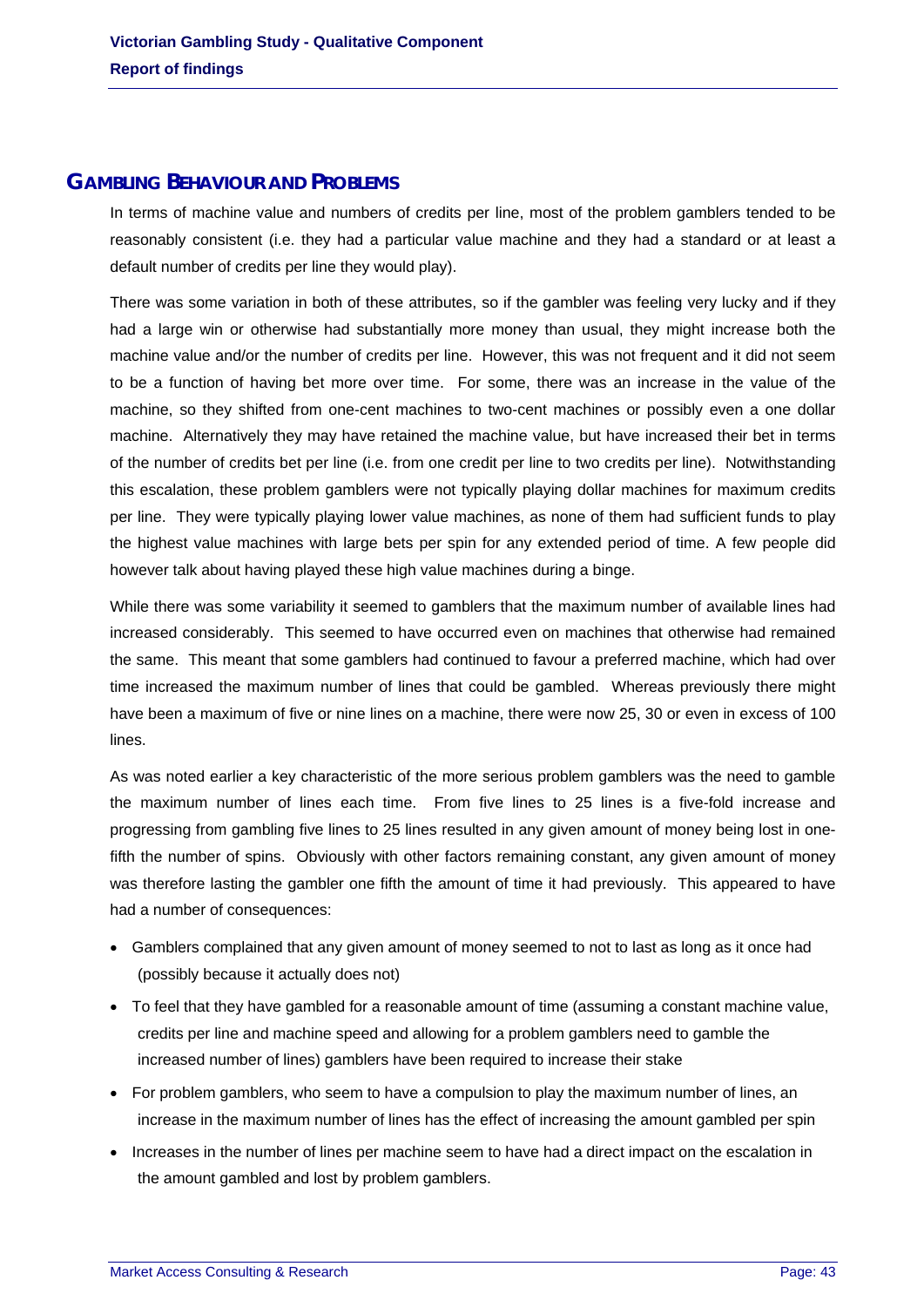It was impossible to ascertain what the change in the ratio of numbers of lines had been, but the interviewed gamblers seemed certain it was at least a doubling in the number of lines over a few years. Quite a few gamblers seemed confident the multiplier over a few years had been much more than a doubling of the number of lines. As a direct consequence of these increases, even at the more conservative assumption of only a doubling in the maximum number of lines, any given amount of money would be lasting only half the amount of time that it had previously.

*The machines are, that's the big problem. You used to be able to spend hours, with \$20. You can't spend five minutes with \$20. (D2. Male, mid 80s, metro)* 

*Yes, I can not possibly only play five lines, out of a twenty line machine, or a twenty five line machine. I'll walk away from the machine if there's still some credits in there and I'd have to drop it back to day*  paying five credits for one line, I'll walk away and leave the five credits in there. Ten to one, you pay the *one line and the thingy will come up and you'll get it again and the feature will come up and you'll get it again and again and again, and you've got one credit, you've got all these free spins and you get \$4, and that's frustrating. (D19. Female, early 60s, regional/rural)* 

Most of the serious problem gamblers had increased the amount they bet. This was true in relation to the initial stake (the minimum they would take at the start of a session) the amount gambled per spin and the total stake (the amount they might lose in a single session).

It should however be noted that some of the more serious problem gamblers have also decreased the amount they bet as their financial circumstances deteriorated. In most of these cases, they would like to gamble more and would do so if they had sufficient available resources. However their financial circumstances mean they can gamble only in a limited way. Included in the interviews were a few gamblers who had gambled and lost tens or hundreds of thousands of dollars and whose gambling was now restricted to the amount they could afford on a pension – a significant reduction in the amount they could gamble, but with no apparent improvement in the extent of their gambling problem.

A few of those who got themselves into considerable financial difficulty were recipients of large windfall gains (tens or hundreds of thousands of dollars) as a result of which they started to gamble much larger amounts, then found themselves in the midst of a binge, at the end of which they had gambled and lost their windfall gains and sometimes significantly more. Having this *extra* money seemingly removed the primary constraint that had been stopping these gamblers from gambling more intensively. Having additional resources freed them to gamble more heavily and this higher stakes gambling provided a significant *rush*. As a result of these very positive feelings, gamblers continued to gamble in this more intense manner. This continued until the gambler started to realise how much they had lost and then started chasing their losses – the gambling behaviour and intensity remained, but the motivation and feelings associated with that gambling were quite different.

Within a single session, problem gamblers often described a situation where they went to a venue with the intention of gambling only a limited amount, but discovered they were unable to restrict themselves to that amount. Indeed once they had started many problem gamblers indicated they would keep gambling until they had nothing left they could lose.

*You would say, I'm not going and then you'd go. I'll just go in for half an hour. I'll just go in with \$20, and you leave everything else in the car. Or, I've got \$50 in my purse, I won't touch my plastic and then you'd lose the \$50 and you would take \$200 out and then you'd lose that, and then you'd take another \$200 out and you'd lose that until you'd reached your daily limit. (C10. Female, early 50s, metro)*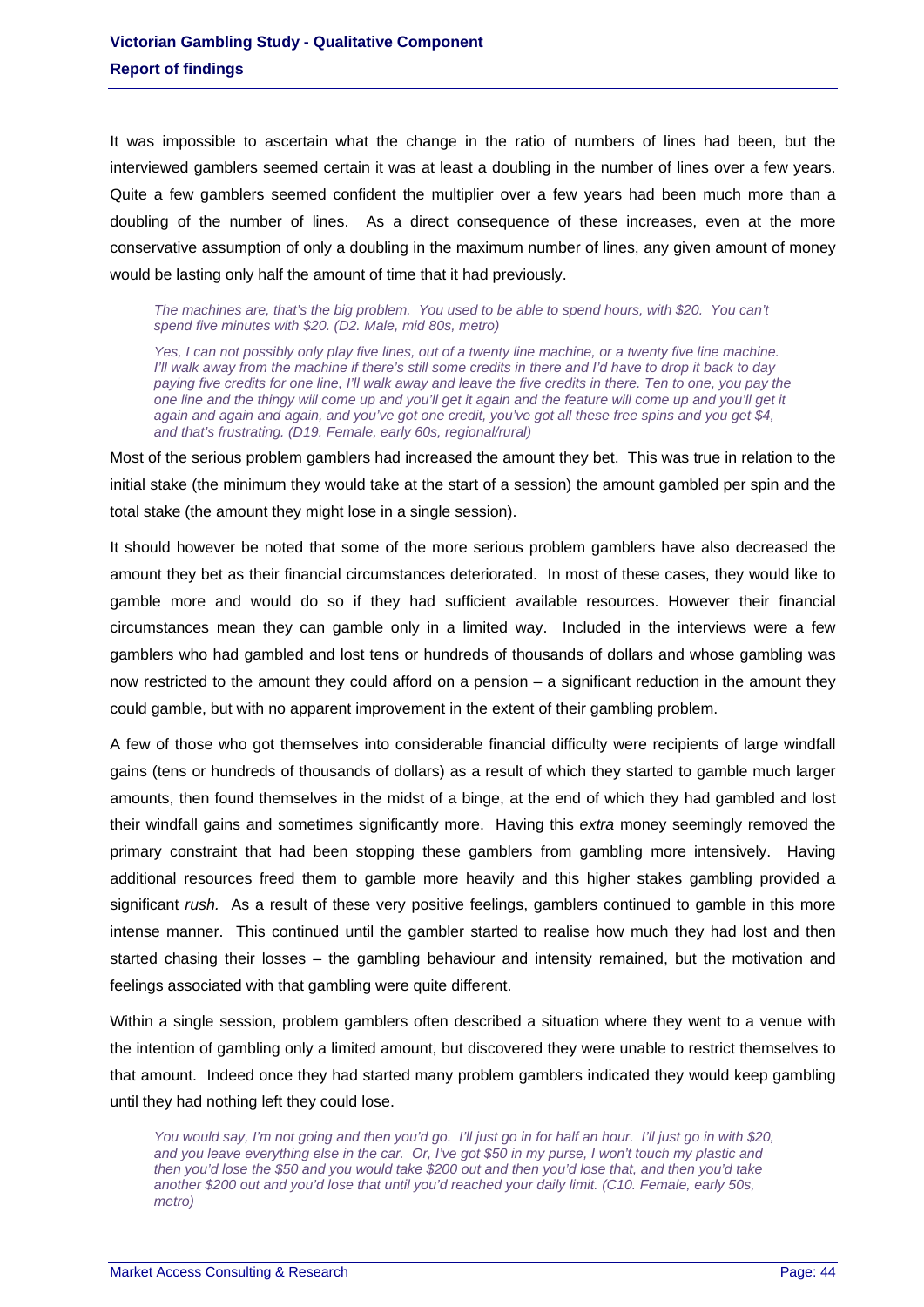*I think too, there were probably a couple of little wins along the way that came in handy at home, so then, and so then the betting increases, and you go from playing one line on a five cent machine to playing five lines on a ten cent machine, to finding out that there are machines with twenty lines, you know, and then, so it just gradually escalates, and then it became somewhere to hide. (C10. Female, early 50s, metro)* 

*The maximum I might play is triple credits which is \$1.80 but this morning I got \$380 up and I pressed \$1.80 three times, and really took an effort to press it the third time I was really getting nervous. (D6. Male, mid 50s, regional/rural)* 

*But one credit yes but I found that you know over the years, since I've been here it's crept up. Oh I can play two dollars sometimes, even. Yeah and if I've had a big win I can even up it to five. (D29. Female, early 60s, metro)* 

*I reckon that's just started in the last four or five years that I've started upping bets like that yeah, and I wish I didn't do it because you can lose a lot too like I'd go in with fifty dollars but now you can't if you do that sort of thing you can't you need a hundred or more. (D29. Female, early 60s, metro)* 

Covering losses and chasing wins were a constant theme in the stories of problem gamblers and it was a key factor for all of the more serious problem gamblers. Even when chasing losses was not overt or top of their mind, it existed at a less conscious level. There was always an awareness of a loss that had hurt them, and to some extent there was almost always a desire to win that money back.

In some instances losses were associated with a machine and the problem gambler gambled substantial money in a specific machine and felt that machine owed them. In other instances, losses were venue related and the problem gambler gambled substantial money at a venue and felt the venue owed them. In other instances, the losses were more holistic, they had gambled and lost substantial money over time and were therefore owed by machines or venues generally.

There were also instances where the loss was a very specific and immediate amount of money (e.g. the current fortnight's pension). In other instances, they were much larger discrete amounts (e.g. a TAC payout). There were also instances where it was money designated for a specific purpose (e.g. paying a bill) that should not have been gambled.

It was this latter category that was most immediately likely to lead to a gambler chasing their losses, as it was money they did not really have and could not afford. It was often then compounded by the gambler finding enough money to chase what they had lost and then losing that money as well, and then feeling the need to win back both the initial stake and the amount lost while chasing to win it back.

*And later, it's about trying to win, because you are constantly losing you know, so you are constantly going back to chase what you've lost, and then you would have a win and you'd be able to put a bit of it back, and then you could, you know, you'd had a win and could keep going, and you'd hit rock bottom and think, this is really bad, tell hubby, get a counsellor. (C10. Female, early 50s, metro)* 

*Well I've just seen that chasing your losses is something I've done me whole life, you know, like it's just you know when you used to see guys play cards, before I started playing cards at work, in the lunch*  room on some of the big jobs I worked on you know, they'd bet \$10 and lose it, so they'd bet \$20 and *you know they used to say you've got to double up every time you lose, double up because then when you have a win, you get it all back and I guess chasing your losses is the phrase. I do, I see it on telly and signs now in the pubs and that, but it's been around all my life, chasing my losses. (D6. Male, mid 50s, regional/rural)* 

*It feels like I want my money back. I just want my money back, that's all it feels like, then of course I never get it back so Saturday, Sunday, have to wait till Monday to get more money, just to see me through to pay day again. (D8. Male, late 40s, metro)* 

The more serious problem gamblers did not have anyone who encouraged them to gamble more or to gamble more frequently. For most of these people, their families and friends were more likely to be encouraging them to try and seek help, gamble less and gamble less money.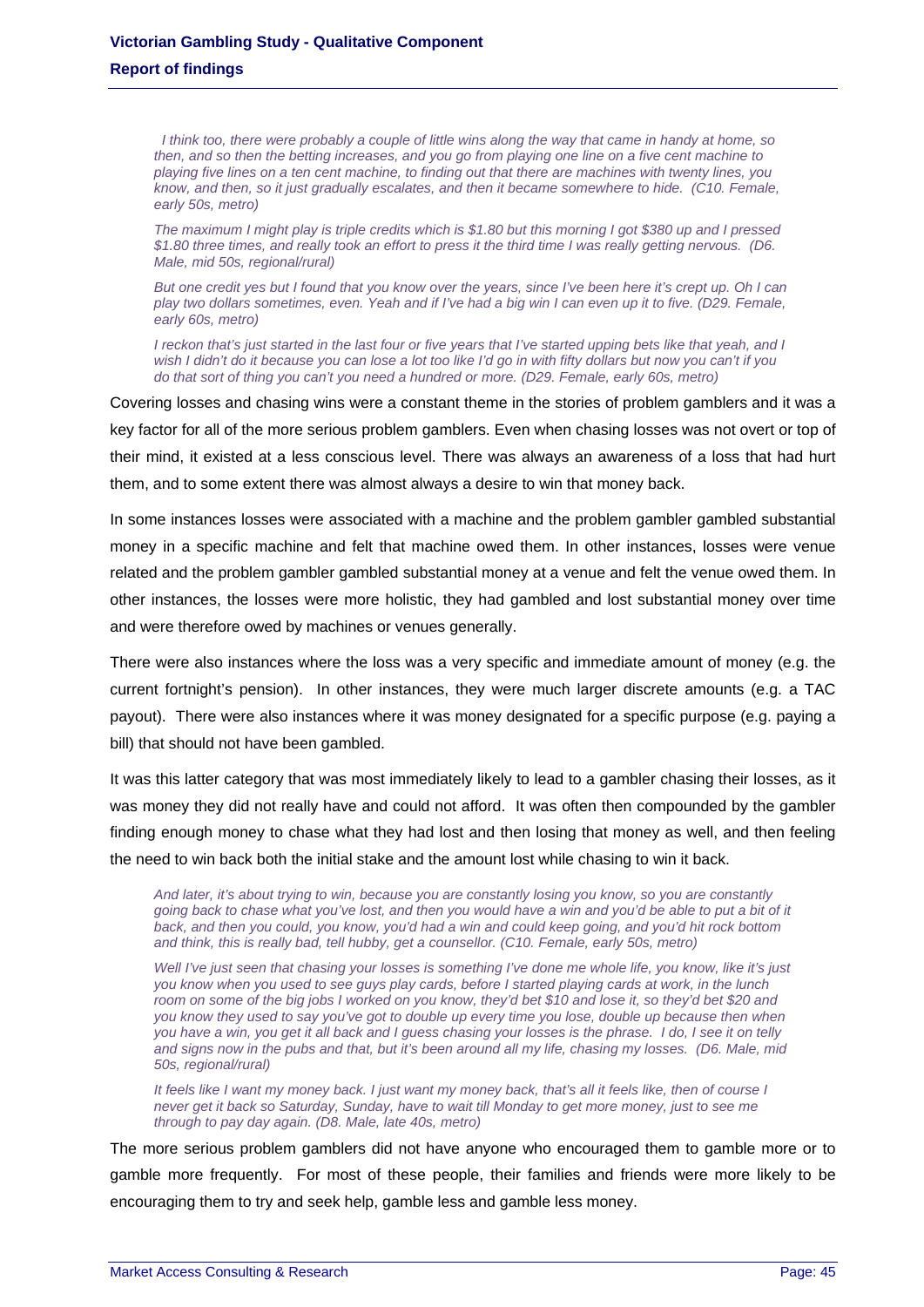In only a few instances, was it identified that there were people encouraging the problem gamblers to gamble more. Sometimes there were people who indirectly supported the continuation of problem gambling. One problem gambler had an arrangement with his sister where they would ensure that the other had sufficient funds to continue gambling regularly.

For some problem gamblers there had, in the past, been people who had encouraged gambling, higher value gambling or more frequent gambling. Mostly, these people were not currently an influence, but may have been a formative influence or an influence during the time when gambling escalated to the point where it became a more serious problem.

Those who gambled socially tended to have someone and often several people with whom they gambled regularly. This was not necessarily an encouragement to gamble more.

Most of the interview participants did not really think about their gambling in terms of risk or as a risky behaviour. Most had nothing else in their life that was risky and this tended to indicate that gambling was not a part of a pattern of engaging in risky behaviour. The one exception was a younger male who also took substantial risks in financial markets and engaged in some youthful substance use that might be considered risky. Given the older age profile of the problem gamblers in this research it is possibly less surprising that there was a surfeit of complementary risky behaviour. It is also possible that the existence of substantial numbers with mental health issues makes this group somewhat different to other samples of problem gamblers.

While not necessarily viewing their behaviour as risky, these problem gamblers felt they were somewhat out of control and unable to stop their gambling in the midst of a session.

### **HARM**

For most people, the difficulties associated with problem gambling were related to the financial problems it caused. There were some quasi-independent problems such as difficulties associated with deception, relationship breakdowns and stress. However, the root cause of all of these was ultimately financial difficulty. It was only once the finances became problematic that these other issues became difficult to the point of causing harm.

*Oh there's times when I've gambled more money than I should have when I know that I could have, I needed the money for other things, like bills or whatever, and you get, I don't scream at myself over it, I just get very depressed over it and because I can't work anymore, I get depressed because I don't know how I'm going to find the money, but I always find the money, but you know, one way or the other, not by crooked means, but I always make ends meet but yeah I get very low on myself, it's all to do with me, I just get dirty on myself, I don't get dirty on the pokie joint, it's not compulsory to walk in the door. (D6. Male, mid 50s, regional/rural)* 

*I* never used to but *I think probably, yeah, yeah see the thing is my hubby retired with quite a lot of money so money hasn't been the issue really although I'm looking at it now and I've seen it's gone down quite a bit and I think, that's pretty stupid and maybe you should stop doing it but I find that I still go and do it, yeah, so it probably is a bit of a problem. But it's still not money, money's not the major problem because I mean I know when to stop because I wouldn't have any money left if that were the case but yeah, yes I, I sometimes think to myself that is evil, you've just put in a hundred dollars through a machine and there's hungry people in the world, that's how I talk to myself, and it is evil, and I see it as evil. (D29. Female, early 60s, metro)* 

Almost all of the serious problem gamblers and indeed almost all of the gamblers interviewed felt they sometimes gambled too much. Even some of those whose gambling was relatively moderate in terms of spend and frequency and who had little apparent harm associated with their gambling, sometimes felt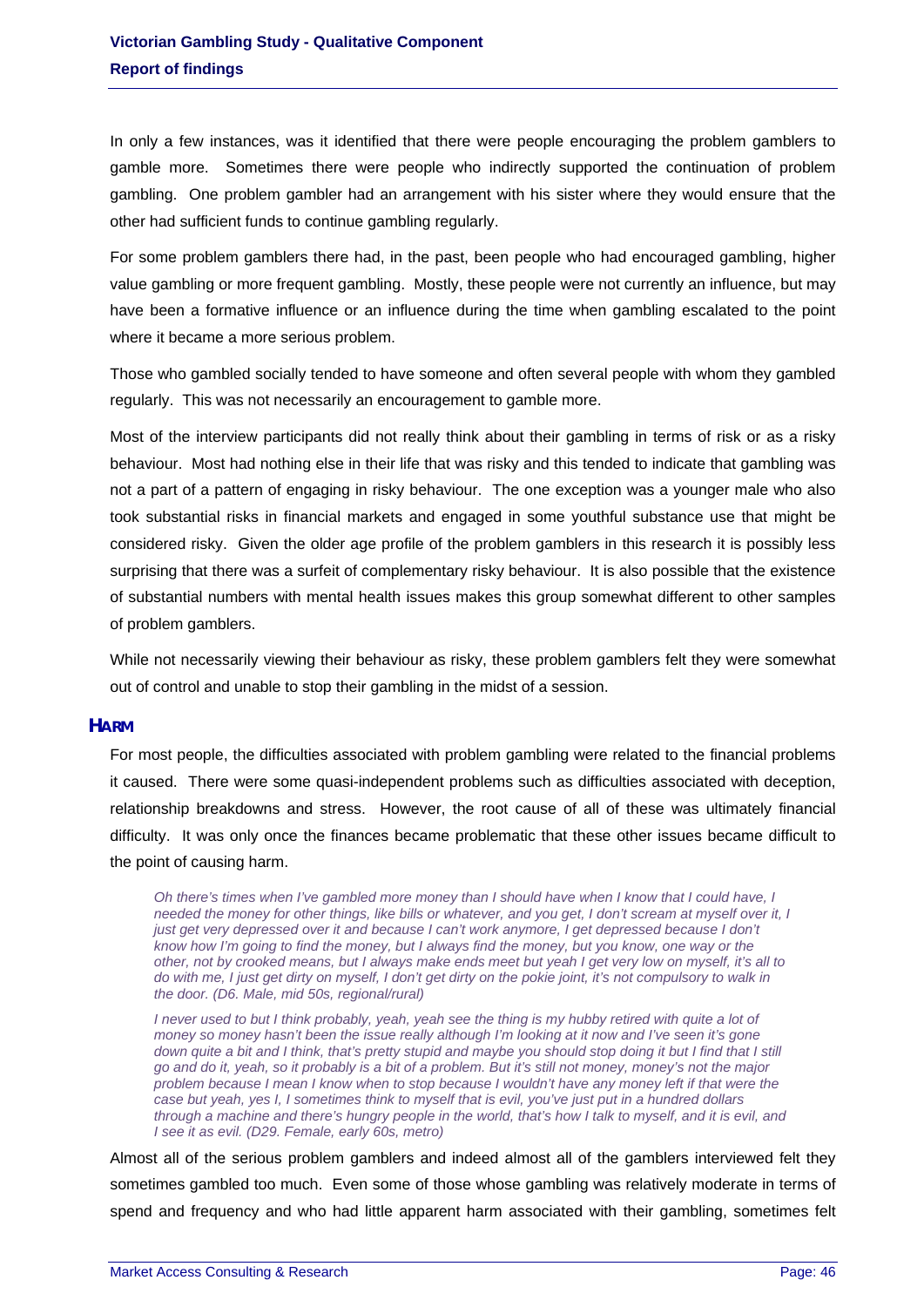they gambled too much. Certainly those with a serious problem and who had recognised themselves as having a serious problem thought they gambled too much.

A couple of gamblers were identified, who, when describing their gambling and its consequences, sounded like serious problem gamblers, but did not acknowledge they had a problem with gambling or felt that their gambling was not a substantive problem. There were also a few who thought their gambling was a problem, but who weren't convinced that the problem was significant enough to warrant any type of change in their behaviour.

A few of the participants were not currently gambling and a couple had not gambled for more than a year. Two of these were Gamblers Anonymous (GA) members who, even though they did not believe they were gambling too much, certainly believed they had an ongoing gambling problem.

A couple of the younger problem gamblers seemed to have had a minor problem, gambling with their partner when they were a bit younger and had less income. Both of these participants have now settled down and are seriously focussed on building their families and consolidating their financial position. Their current gambling is very low value and very infrequent. For these two participants it appeared that they had *outgrown* their youthful gambling problem with no apparent long-term consequences and no real harm.

There were a few participants for whom gambling appeared not to have ever created a problem - no financial problems, no relationship problems and no social problems. They did not disclose anything in their lives that could be clearly identified as harm.

### **FINANCIAL HARM**

Most problem gamblers had experienced some type of financial problem. This included gamblers who had lost a few thousand dollars that they really could not afford, or for whom regaining that money would be quite difficult. There were also gamblers who had lost houses, superannuation, WorkCare/TAC payouts and inheritances. In at least a few instances the gambling losses amounted to hundreds of thousands of dollar.

Most of the serious problem gamblers had experienced some sort of financial problems, as a result of their gambling. Some problems were relatively small and short term, such as having insufficient money to pay their rent, pay a bill or possibly even to buy enough food. Other problems were more substantial, such as losing all of their superannuation, house or another major asset which would have helped sustain the gambler in their retirement.

Many of the problem gamblers regularly gambled all of their available money in a short period of time. This meant that relatively soon after they received money (i.e. pay or pension) they would find themselves in a venue and then find themselves with no money until their next pay.

*At least twice well at least once a week but it's only because I run out of money, like my money goes in the bank, I pay my bills by bpay and then I just go and get the rest out in cash and go to the pokies. Sometimes I don't have much money for food, but I've always got food in the cupboard. Ahm, I'd say I go through about \$500 a week at the pokies. (C5. Female, mid 60s, metro)* 

Most of the serious problem gamblers had lost more than they felt they could afford to lose.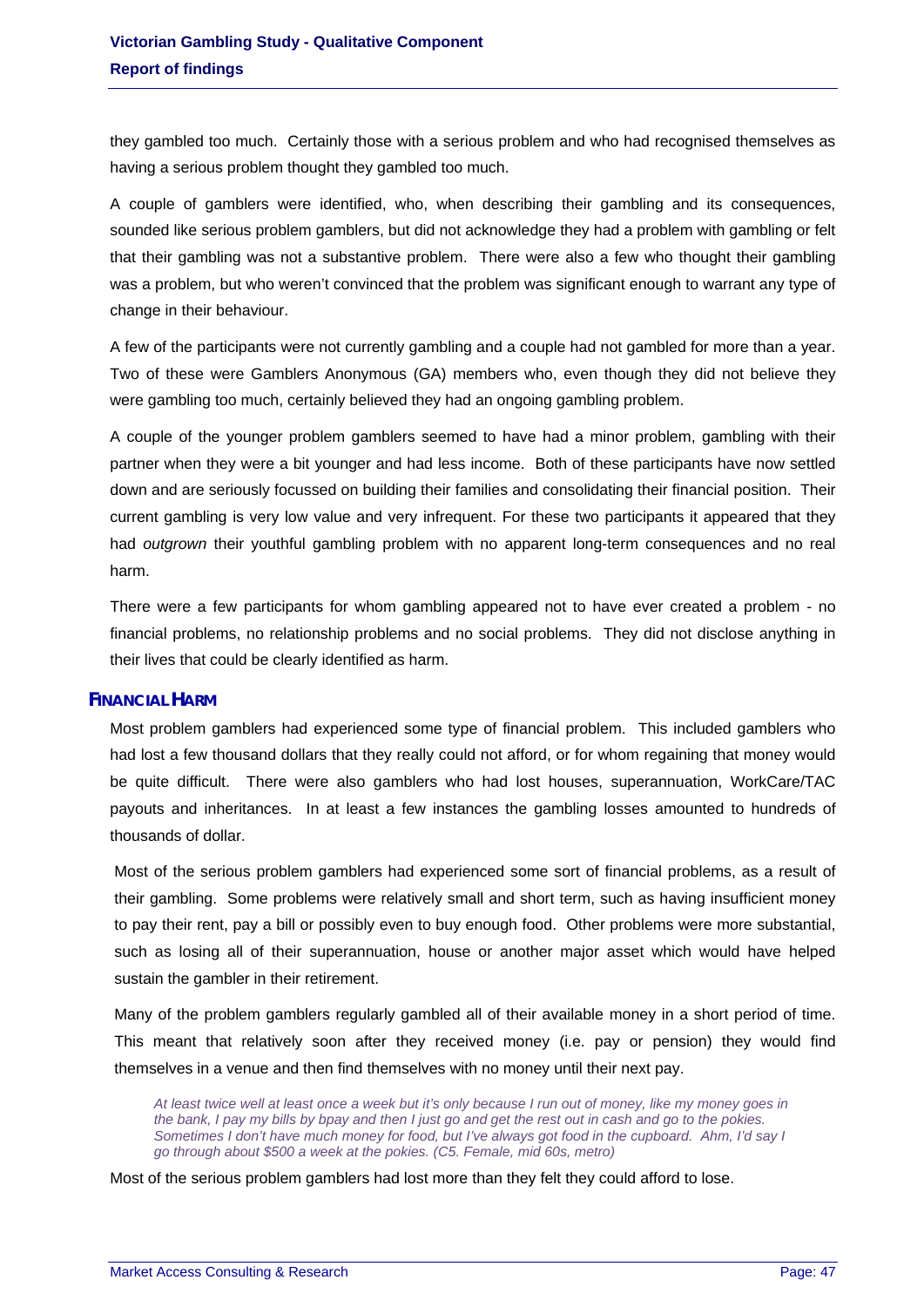There was however considerable variation across the gamblers in terms of what they felt they could afford to lose, and the impact of that loss. One gambler, who owned their house, was retired with reasonable superannuation, not well off but certainly comfortable, and had gambled away an inheritance of \$10,000. He felt that was an amount they could not afford to lose even though it had not affected their overall or ultimate financial position. In contrast there were a couple of gamblers who had gambled and lost almost everything and were now living hand to mouth, from one pension payment to the next. These gamblers sometimes struggled to pay their main bills and then gambled the remainder of their money. These gamblers did not always appear to feel that they had lost more than they could afford.

*It's a distraction and I literally, I cannot afford it, my husband is the only one that works and when I noticed I was spending that much and that could have gone towards food, because me and my daughter both have Celiac Disease and that's so expensive, so when I think, I could have brought her a loaf of bread because our bread costs \$8 so sometimes, I'm like baby I can't buy you bread today, and the I'll go out and buy a scratchie and then I'd feel so guilty. I'm thinking I said no to her bread, I've gone out and brought that, and that's when, it really got to me, I though oh my god, what am I doing,*  what have I become? It was just really, not good at all. (C3. Female, early 30's, metro)

*I think we had three bottom outs, we had one would have been, when did I say the pokies come, 1991. that's not right. They came in 1990, would have been 1992 maybe, the first time that you know, I spent money that we didn't have to spend, and we were always on a really tight budget, always. (C10. Female, early 50s, metro)* 

It seemed that sometimes it was not so much a case of how much they had, or even how much they had lost, but what that represented.

Gamblers who were future-oriented were more likely to believe they had a reason to retain some wealth and were therefore more likely to feel they had lost more than they could afford. Having a husband or wife, children and grandchildren were all likely to encourage future-oriented thinking.

For gamblers who found themselves in situations where there was not such a clear or bright future, and for whom things may have seemed a little bit more bleak and desperate, there was less to look forward to. In such cases, these people did not necessarily feel that they had gambled more than they could afford to lose because it was unclear what else they would do with that money anyway.

For some problem gamblers, finding enough money to gamble with was a major activity. In quite a few instances, serious problem gamblers had borrowed or sold things to gamble. In other instances, problem gamblers had used a partner's credit card without their knowledge. It was also quite common for problem gamblers to borrow money or gamble with money that had been allocated towards bill payment.

Another frequent occurrence was for the gambler to obtain additional credit cards, use that additional credit and recycle money around until eventually all possible sources of credit were exhausted. At this point, another solution would be sought, such as consolidating loans, or getting family or friends to bail them out.

*Oh yeah, if I had money I was there all the time, if I went home with no money I'd be looking for somebody that could loan me money, I got a money line, and got into owing them heaps, and what's the Money Plus or whatever it is. (D2. Male, mid 80s, metro)* 

*Ahm, a couple of times I've borrowed off my brothers to replace the mortgage payment till the next pay came in. (C10. Female, early 50s, metro)* 

*Yeah we were struggling that much that jewellery that I got from marriage and engaged, I had to sell it off, I sold all that and just two weeks ago I borrowed some money off my mother in law, but not to gamble, but just to get by. And a friend as well, she lent me \$100 because we were just, at times*  we've hit rock bottom but like, and I said to my husband maybe it's time to sell and get something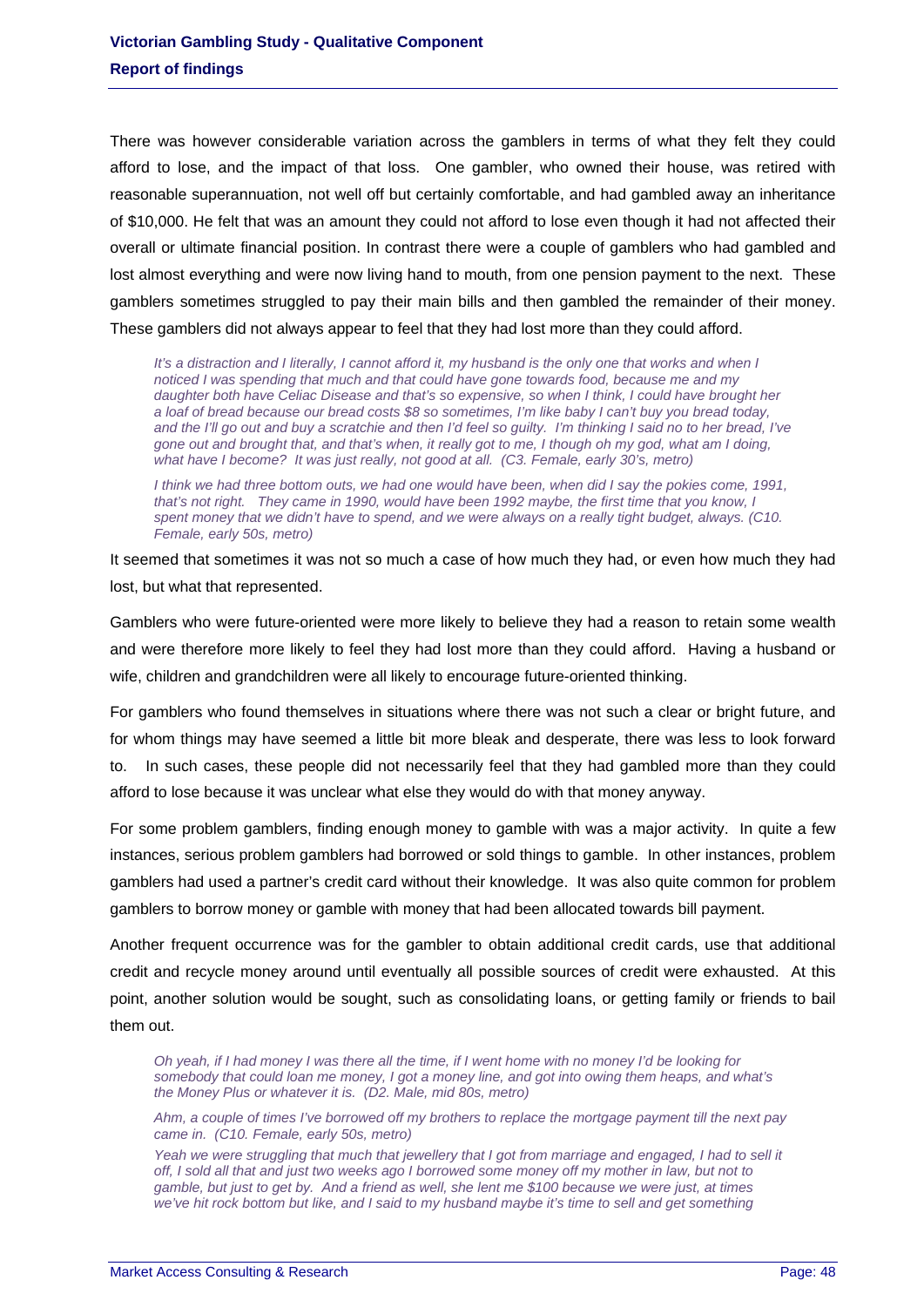*smaller or something but nothing's, it's going to cost the same even if it's half this size, it will cost the same. (C3. Female, early 30's, metro) Ok, I've borrowed money from the cash shop the other day. Whatever it is, they charge you 100% interest almost. Twice I've borrowed from them and that makes me feel like, it makes me feel like ahm, dirty. That's all I can say is it makes me feel dirty. (C5. Female, mid 60s, metro)* 

Financial problems were much more serious for older problem gamblers and there were two reasons for this.

The first was that older gamblers tended to have more assets and with more substantial wealth there was more for them to lose. For these people, binges could be much more expensive and extensive than for those gamblers who were younger.

The second problem, which compounded the consequences of the first, was that older gamblers had many less potential years of work in which to recover from their financial difficulties. The younger gamblers, in contrast, had many working years ahead of them. As a consequence, even if they did manage to get themselves into financial difficulties, they still had a reasonable chance of recovering from their financial difficulties, if they could get their gambling and finances under control.

### **NON-FINANCIAL HARM**

Some of the gamblers had relationships that failed as a result of their gambling. Sometimes this was a result of the financial issues, sometimes a result of the lying and deception that were common when gambling became a serious problem.

Lying about gambling was a frequent occurrence for those with a serious gambling problem. Lies covered how much they were gambling, although specific dollar amounts tended to be something they kept hidden. They also often lied about having done something that was expected with an amount of money that had been entrusted to them (e.g. letting their partner believe a bill had been paid). Problem gamblers also lied about where they had been and how much time they had spent gambling.

*Oh, ahm, well you know, like there has been once or twice where I've been in the pokies and friends*  have rung up and wanted me to do something, and I've told them a bullshit story, you know that I've *got to go and pay bills or I've got to go and do something, just so I can stay at the machine. Yeah, and feel real like a real arsehole afterwards, you know for having done that you know, yeah there is quite a lot of times, where it gets like that, and I get really shitty with myself when it's all over when I come home, because I lied to my friend, I lost money at the pokies and I'm sitting here on my own again. (D6. Male, mid 50s, regional/rural)* 

Jim *was very close to leaving me, because it was sort of like, he couldn't understand where the money was going to, before he stopped taking the money off me and I just kept saying you know it's just going, it's going, you know, and I'd sort of borrowed against the house, without him knowing and yeah, things like that, so I'd get, cheat and lie, to him, I never stole anything from anyone else or anything like that. (C9. Female, early 50s, metro)* 

*You knock off work early so you can get there, teaching was great, in ABC I could go to a three day conference, turn up on the first morning and sign on the thing and then spend the rest of the time, you know, everyone would be at the conference room and I'd be out at the pokies for three days. I was getting paid for that. (C10. Female, early 50s, metro)* 

*He didn't know what I was spending, it's just I only told him when I won, oh yeah I won \$50 today, and he'd be like yeah but how much did you spend? I only spent \$5, sometimes it would be the truth. (C3. Female, early 30's, metro)* 

*I think I won \$3,000 and I rang my husband and he was just up the road, and I said I've just won \$2,000 and he came and I gave him like \$1,500 and I said I'm going to keep this bit to play with and he*  was like grrrr, and so I gave him another couple of hundred, but I'd lied about how much I had won *anyway, so I had plenty to play with. And that's probably, one of the hardest parts, is lying to your spouse about what you are doing with your money and your time, just become what you do day in and day out, and that's really hard. (C10. Female, early 50s, metro)*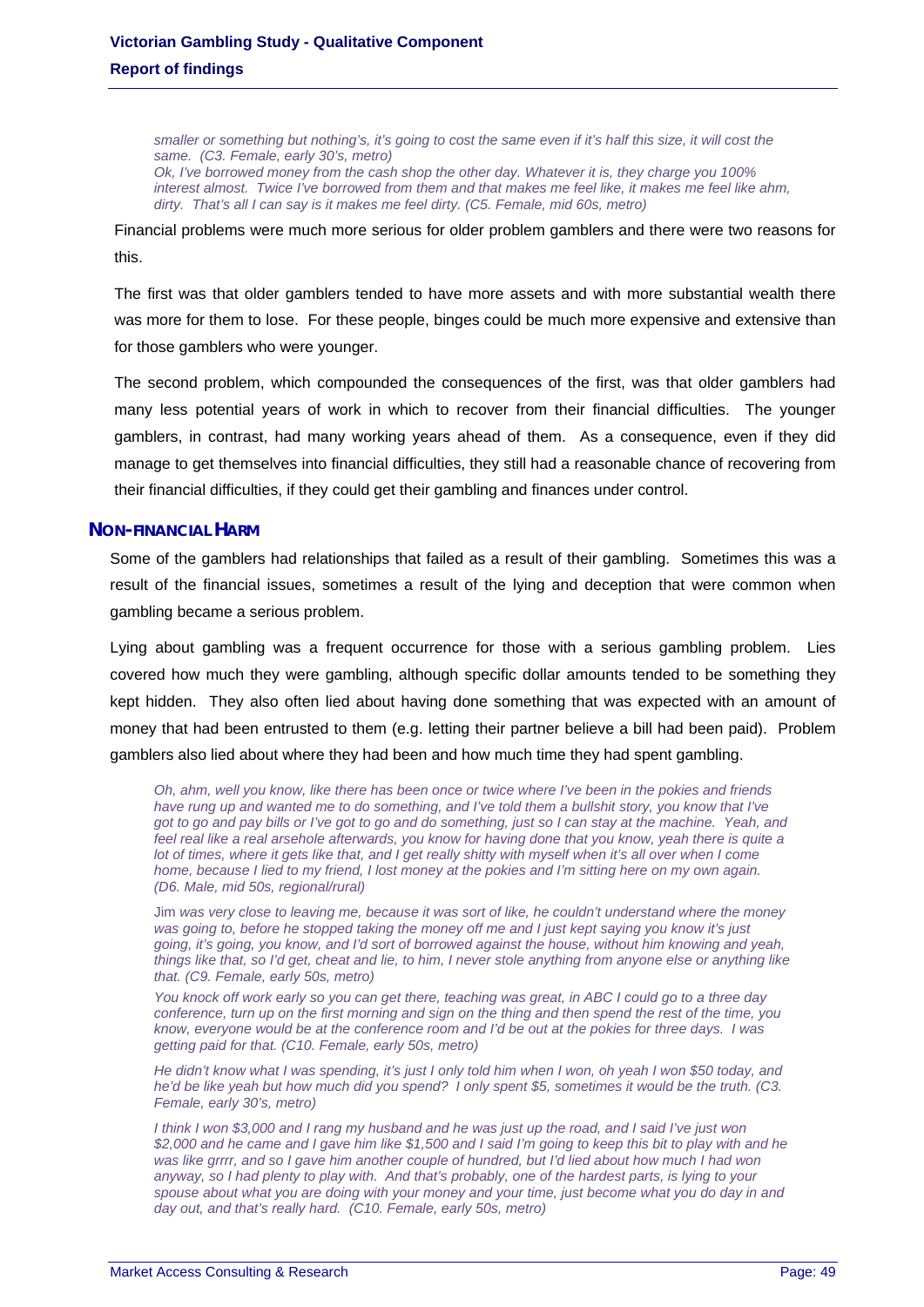Many of the serious problem gamblers had experienced having their gambling criticised or identified as a problem. In some instances this was associated with relationship breakdowns. In other instances it was a step in the process of the problem gambler identifying they had a problem and potentially doing something about it.

Most of the serious problem gamblers and some of the less serious problem gamblers indicated that they had felt guilty about their gambling.

Guilt was most frequently associated with a loss of some type and in some instances this was compounded by having engaged in deception to have money to gamble and then having lost that money.

In some instances, it was a result of gambling money that was earmarked for something else such as rent or bills. In some instances, it was a result of having stolen or borrowed from a partner without their knowledge. Other instances included gamblers being unable to do things with their children, unable to care for their pets, or being unable to feed themselves properly.

There was also some guilt that gamblers experienced when they were trying to keep their gambling under control and failed. In these cases there was sense of guilt associated with the failure to control their gambling rather than guilt about the money lost or the lying.

Guilt often seemed to be associated with despair. Quite frequently the immediately preceding emotion was one of despair or anguish; with guilt being experienced slightly later from a somewhat more reflective perspective and the gambler considering what they had done and the cost to them and others.

Many of the problem gamblers had experienced a reduction in their social life and even the loss of friends as a result of their gambling. This was related to the allocation of spare time, a change in shared interests and changed financial circumstances. While problem gamblers might initially be interested in *playing* socially they generally reached a point where they preferred to gamble alone.

*Before it started, we were really super social, like the house would always be full of women and children, anyone who left their husband stayed at our place, or anyone that was having trouble at home, anyone that was on their own, the kids all had, like the kids were all, only zero, one and two when we moved onto the block, so they knew everyone within a half mile radius, and there was netball, basketball, softball. Family fun runs. There was always something on, always something to do, and everyone around, so it was pretty busy. And so when I withdrew, they were still doing stuff, and even when we moved to ABC, when they were little I would do it after they went to bed, when they went, I'd put my husband to bed, he'd start work at three am, so I'd put him and the kids to bed, at say seven, seven thirty and then about eight, eight thirty, when everyone was asleep, I'd go off and get home at eleven or twelve and nobody would know that I'd left the house. (C10. Female, early 50s, metro)* 

*Like maybe I was being a bit melodramatic when I said it was a serious problem, but to me it was a problem, but other people might not view it like that. But I mean the other thing was, like I mentioned before, it was impacting my social life, like I was always down the TAB every Saturday with that friend from across the road and I was neglecting a lot of other mates who said, let's go do this, let's go do that, and I'm like no, I'd rather go down the pub and get drunk and bet on horses and it's like, after a while it gets boring and you're not, it's costing you more money that if you are going out, you are not seeing some people and they stop ringing you and things like that, and I was like I'm getting a bit sick of doing this all the time. (D4. Male, early 30s, metro)* 

It appeared that a few gamblers had experienced situations where their work had suffered somewhat as a result of their gambling. However, there were no instances where people had lost their jobs as a result of their gambling. In most cases their gambling was quite well concealed from their workmates and superiors.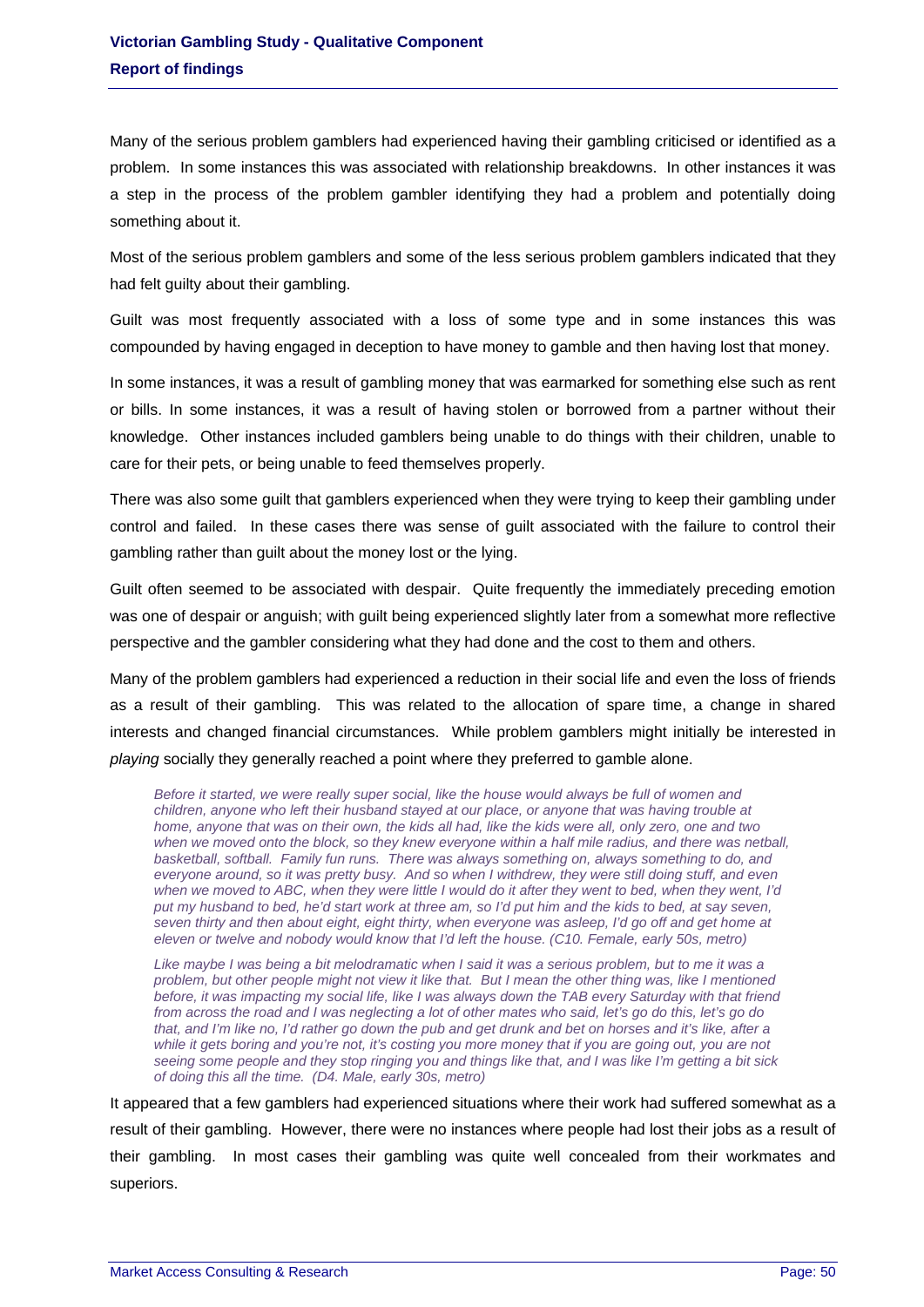A few problem gamblers indicated they had contemplated suicide and at least a couple had attempted to kill themselves.

*It was a hell of a damn problem, I was down, and in debt and borrowing for gambling, even went to attempted suicide there, on one occasion, just had enough of it. (D2. Male, mid 80s, metro)*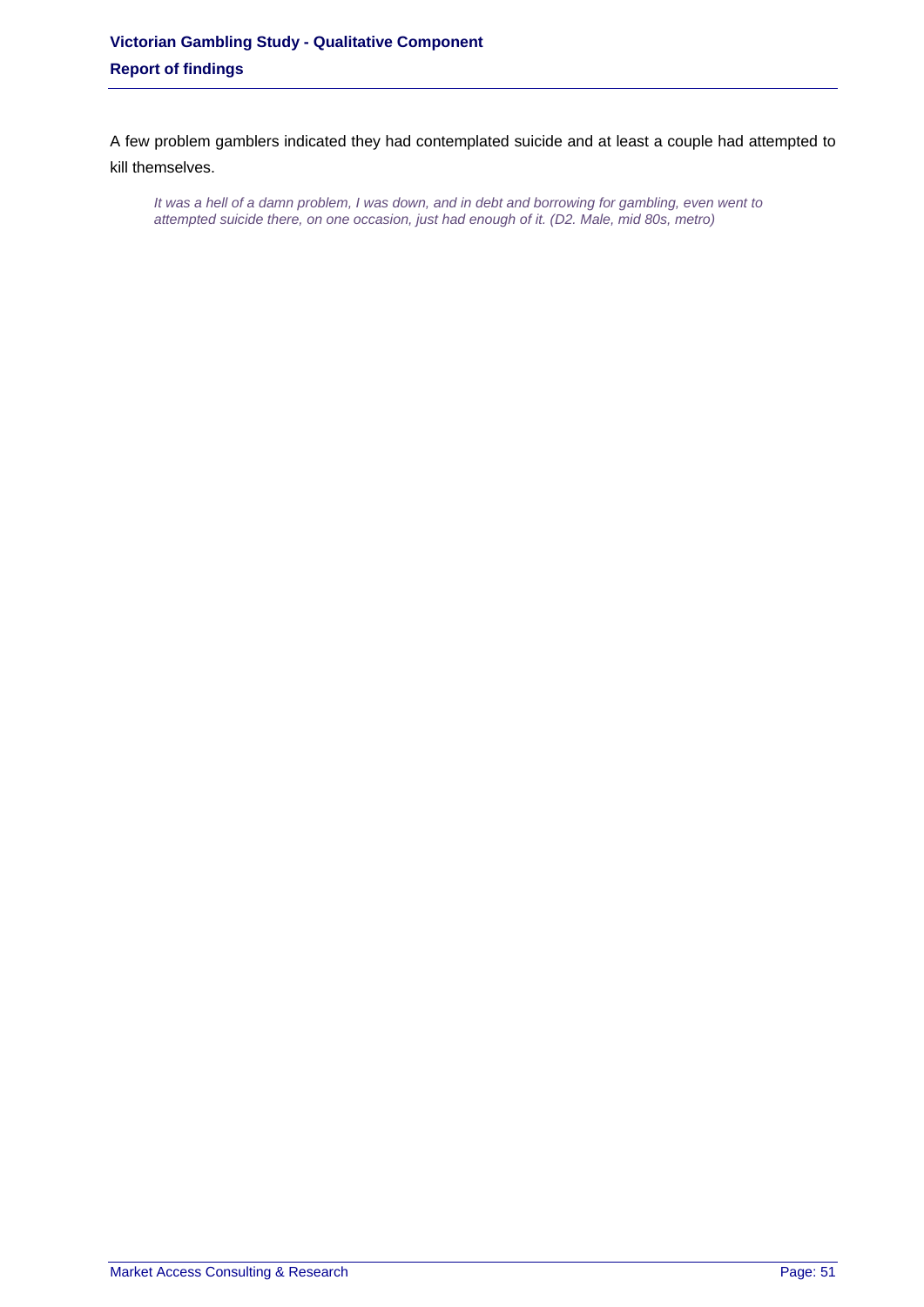### **INTERVENTIONS AND ATTEMPTS TO CONTROL GAMBLING**

Most of the interviewed gamblers had attempted to reduce, cut down, or control their gambling.

Many gamblers described their gambling as a serious addiction. Quite a few felt it was a problem over which they had little control.

Many of the serious problem gamblers felt they did not have their gambling under control. Even those not currently gambling often felt they were not very far away from relapsing or again losing control.

*No, no, you've never got control. (D2. Male, mid 80s, metro)* 

*It's always there and I think that is the stabilising thing of it, that I am conscious of the fact that I am one step too far, I will be back right down to the bottom again. (D2. Male, mid 80s, metro)* 

*Right on the edge, very, I feel I'm in a better place now than I was, but it's too easy to go back again and just throw it all away. It's very, very easy. (C7. Female, mid 40s, metro)* 

*Most of my life, since I was probably fifteen. I suppose, there abouts. It's been a bit controlling factor of my life, which has done me a lot of damage. And people that know me, done them a lot of damage, and hopeless, ahm, went to Gamblers Anonymous, I don't know if that sent me on the road to recovery or not, I've got no idea, but things have happened where I still bust occasionally, but nothing like it used to be. I'm a compulsive gambler, I will always be a compulsive gambler, I just have to be very careful. (D9. Male, early 60s, metro)* 

As was mentioned earlier, most of the gamblers in this sample were at a point where their gambling had peaked and was now steady or diminishing. Most of those interviewed acknowledged they had a problem with gambling; even some of those for whom it was difficult to identify that harm had been done.

Most of the gamblers interviewed who did have a problem were aware they had a problem. Many of them had attempted various things to control or reduce their gambling, sometimes successfully but often unsuccessfully. A major source of stress for many problem gamblers was their inability to successfully deal with their problem, despite knowing what they needed to do for gambling to no longer be a problem. Their challenge was not what they needed to do, but how to do it and even more critically how this can be maintained. maintain it.

#### **STIMULUS TO SEEK HELP**

Once a gambler had recognised they had a problem they faced the issue of what if anything to do about it.

For those whose gambling had become a serious problem there was almost always a financial element in their motivation to seek assistance. In these cases the stimulus to seek help was generally related to a significant change in their financial situation. In a few instances it was the discovery by a partner of the deception and financial losses, but it was predominantly the occurrence of a financial problem that stimulated the gambler to seek help.

Most of the serious problem gamblers did not seek help, or even realise they might need help, until they had lost an amount of money that to them was very meaningful.

*No, what brought that particular thing on was, not working anymore, and I spent \$1,200 in one day, on the pokie machine and I got really depressed over it because I thought of how hard I worked to earn \$1,200 and how long it took me to earn \$1,200 and it just absolutely played on me to the degree where I said I've got to do something about this. Because I spent \$1,200 in five hours and back then it would have taken me three, four weeks to earn \$1,200 and it would have taken me six months to save \$1,200. (D6. Male, mid 50s, regional/rural)*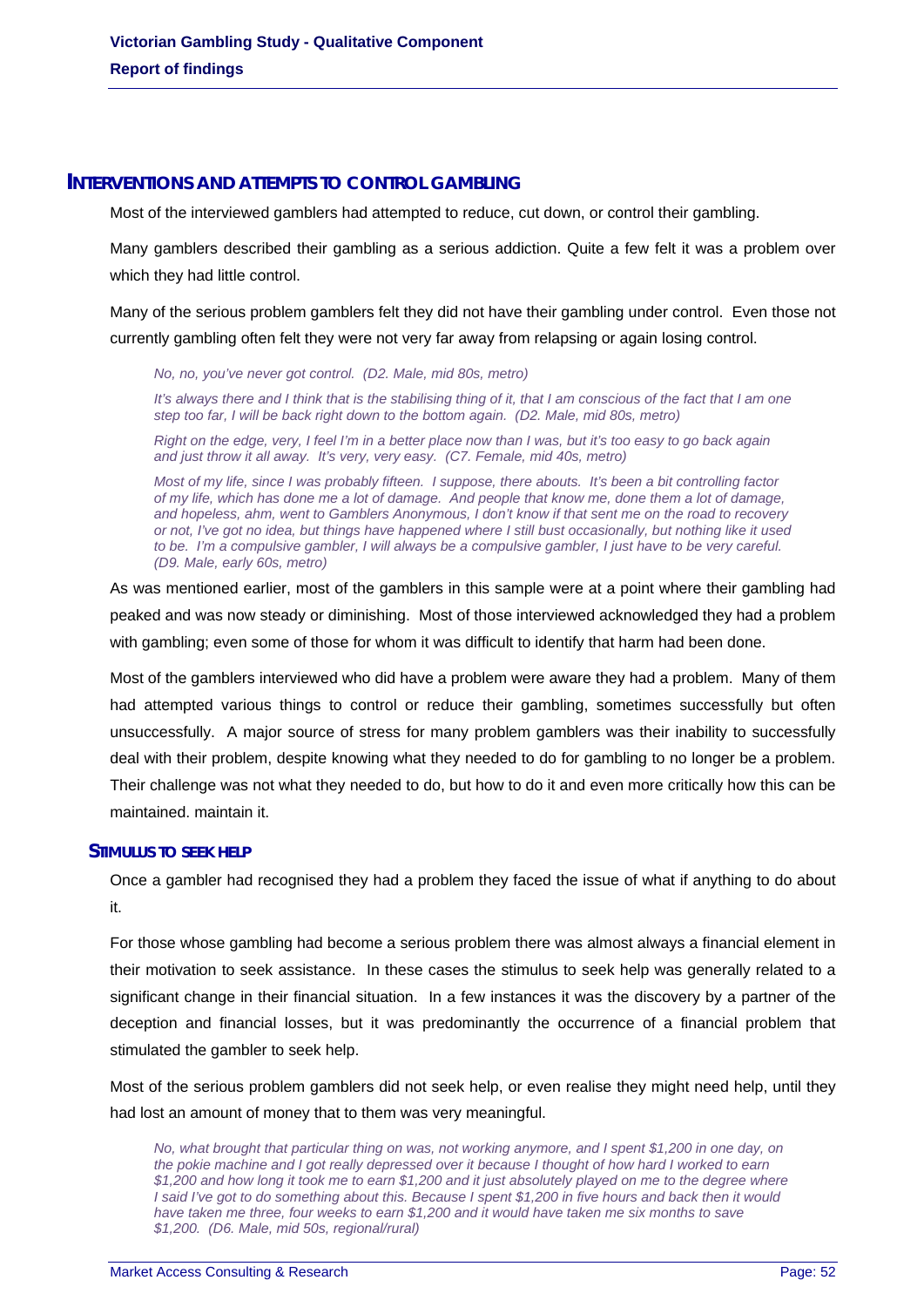*Ahm, I went in England, ahm, I was living with a young lady over there, and my wife knows, oh she's not here anyway, I was living with a young lady over there, and I was scratching to get work and earn a dollar and this particular day I'd earned, or this week, for some reason, what was I doing, oh, something to do with newspapers, checking to see if people had received their newspapers, anyway I got a hundred pounds, I don't know how long that was for, I went ahm, down the road to pick my dole up, and I had the hundred in my pocket which they'd paid me for this, it was cash, and ended up at the TAB, did my dole, did my hundred and had nothing what so ever, nothing at all. I remember crying that time. And it was suggested to me to go to Gamblers Anonymous. She was an ex alcoholic, she'd been to AA's so she understood, this was the girl I was living with in England. She understood. (D9. Male, early 60's, metro)* 

For those whose gambling had not become a serious problem the motivations to change behaviour or seek assistance were less likely to be financial. For these gamblers the motivation was sometimes social (neglecting friends), work (needing to focus more diligently) or guilt.

In many cases, gamblers who were not experiencing substantive harm were able to deal with their gambling without seeking assistance. Once the gambling had escalated and the problem had become serious it was likely the gambler had already attempted to exert some control or willpower to change their behaviour. Almost by definition this approach failed for serious problem gamblers and they required some additional external assistance.

There was quite a lot of shame associated with problem gambling and most of the problem gamblers thought their gambling was something that they should be able to deal with on their own. There was also a desire to keep the extent of the problem hidden and in some cases there was unwillingness on the part of the gambler to acknowledge the extent or even existence of their problem. As a consequence they were often quite unwilling to seek help.

*But again they think you're an intelligent person and you think you're an intelligent person, and all common sense goes out the window, and you sit at a machine, saying to yourself, I shouldn't be here. I* need to get up and walk away. Don't put another note in. As you put the note in, like you know, I *guess that's the, probably the worst part mentally, and what can lead to, you know, all the suicidal thoughts and everything is the fact that you are so split down the middle, because you are smart enough to know that what you are doing is completely irrational and ridiculous and stupid and you are risking everything and it's changing your personality and, but at the same time, it's everything. (C10. Female, early 50s, metro)* 

Quite a number of problem gamblers felt there was no-one who knew the full extent of their gambling and the associated problems. Many of those who had sought counselling indicated they had not revealed the full extent of their problem, as they were too embarrassed. This inability to disclose, discuss and share their problem compounded the sense of social isolation that was common amongst problem gamblers.

*I don't really tell anyone, so I don't really speak to anyone about it, so nobody else knows. It's me, just more me, yeah I don't really do it in front of anyone. It's not like something where you'd go and have a conversation with some about, oh yeah I spent \$100 on scratchies today. You know what I mean. (C3. Female, early 30's, metro)* 

*More people like the Gamblers Help Line bloke and you sitting here today would know more about how much I gambled than anyone else who's a close friend of mine. I keep a pretty secret. Embarrassed. Don't feel comfortable about it; feel like a bit of an idiot actually. (D6. Male, mid 50s, regional/rural)* 

A few gamblers indicated that family and friends had tried to discourage them from gambling. This appeared less common than might otherwise be expected, because in many instances the problem gamblers successfully concealed from those around them the true extent of the problem. In some instances, the gamblers believed they had concealed even the existence of a gambling problem.

If family and friends discovered the extent of the problem, one of several outcomes eventuated. In many instances, the problem gambler was strongly supported in their attempts to address their gambling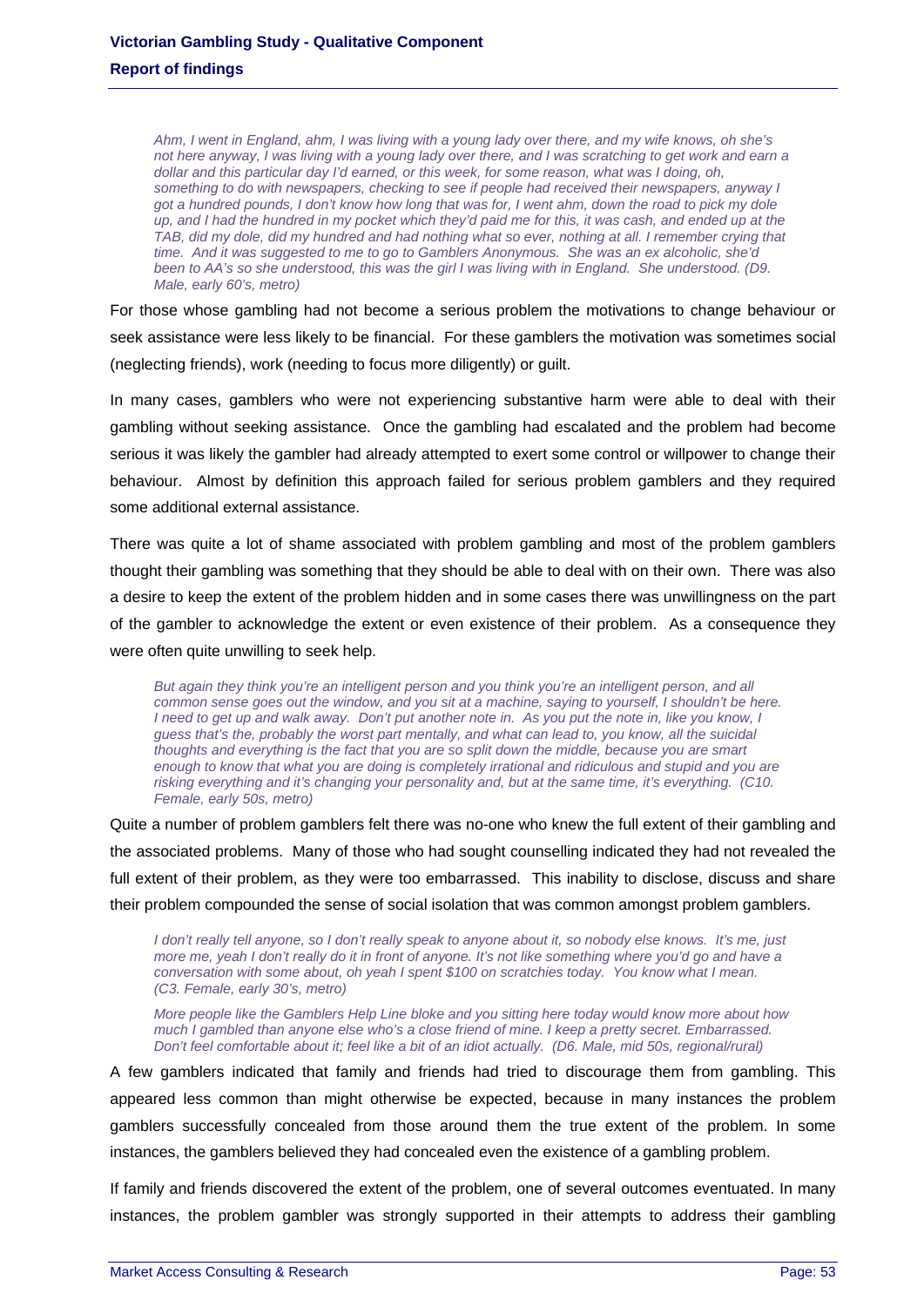problem. In a few instances, people were resentful and felt betrayed to the point where they ended the relationship. In some cases, the problem was avoided in the hope that it would go away, until it escalated even further and could no longer be avoided.

These interventions were much more common when the gambler was living with a partner. Intimate partners were more likely to have sufficient observational data to identify the existence of a problem. The nature of the intimate relationship also meant that a partner had grounds to raise the issue as it had direct implications for them.

In most cases, family discouragement or criticism had some direct impact but it was more likely to lead to guilt and self-deprecation rather than actually stopping the person from gambling. In some cases though these feelings did provide a motivation or incentive to seek help and/or deal with the gambling problem.

*I think if it got to the point where I had to borrow off my children, because I think that was my lowset point, what if I didn't have this, I don't have any living parents, my parents are both gone, so I've got no one to turn to, so for me it's, I couldn't turn to my sister, they already think I'm a gambler, so that would*  make them think that I am as bad as they think I am. (C7. Female, mid 40s, metro)

*And then I got my daughter to transfer the money out as soon as it went in, she'd leave a couple of hundred dollars for me, I'd pay the bills before, well I'd say I need this much for the bills and then if I wanted money I'd ring her and say can you transfer \$50 in but then I sort of thought she's got nervous problems, she's having trouble trying to have a baby and everything so it's not fair to my daughter, so I stopped it. I just don't want anyone else to have the responsibility. (C5. Female, mid 60s, metro)* 

*No. And then even when I told them a couple of years later, one of my brothers said, do you still have that problem, like it was going to magically go away. (C10. Female, early 50s, metro)* 

### **SOURCES OF ASSISTANCE**

Some of the gamblers whose gambling had not progressed to the point where it had caused serious harm made a conscious decision to reduce or control their gambling and that was sufficient. Those for whom gambling had genuinely become a problem and for whom the financial losses were significant, required some additional external assistance and support.

Almost none of the interviewed gamblers sought assistance from family, friends or neighbours. Given the shame and guilt mentioned previously this was an unsurprising finding. In a few cases where the problem had been discovered, family members had become involved in the process of helping the gambler but their role was typically quite limited and more of a secondary rather than primary support.

*I would drive past a club and go oh my god I would do anything to just go in and not think about anything else, just shove some money in there and hit that button, but like, that's you know, Jane [sister] would be horrified to think that we'd just signed all those exclusions and everything. I went to the [gamblers help] meeting on the Tuesday night, and got the call [that Anne had been killed] on the Wednesday……. I knew, that I was in a position where not only would I go and not want to leave, so I would stay until I had lost everything I possibly could, but I was in a position where my family would go oh well, we understand, which means that I would get away with it and get to do it again probably, so you know, and we weren't in a financial position to do that. So Anne provided a lot of motivation. (C10. Female, early 50s, metro)* 

A very broad range of sources of support had been tried by the problem gamblers in this study. There was no single support or intervention that seemed to have been more effective. For every success story there was also a gambler who felt that intervention had not worked for them.

There was a good deal of confusion about the specific services available. Gamblers who had called the gamblers help line often referred to having rung Gamblers Anonymous (GA) and there was considerable confusion about the services available at a community level.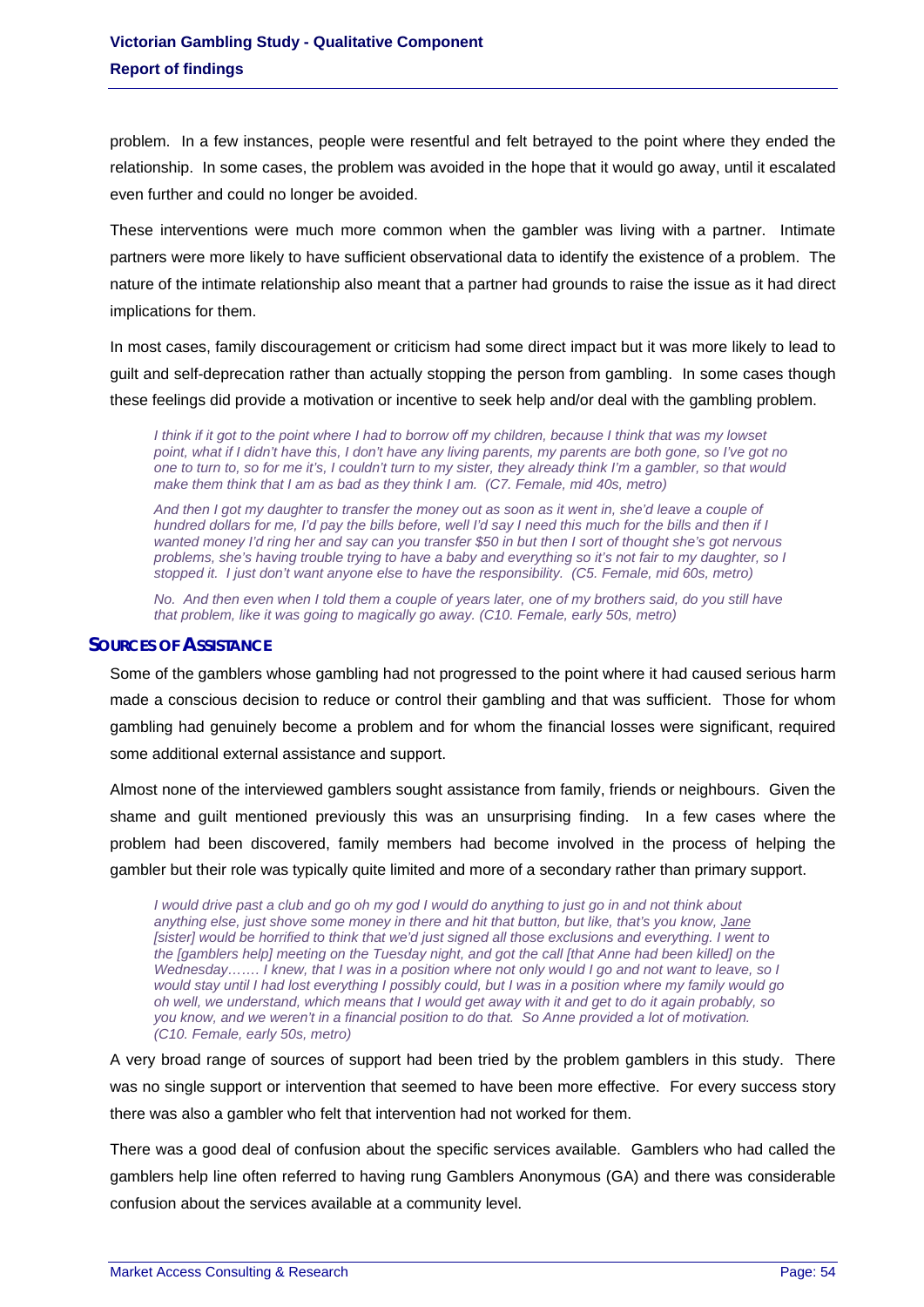A number of gamblers had developed interests on the internet that were acting as a substitute for their gambling. In some instances these were games that had attributes that provided similar, albeit much less intense, emotional responses to a poker machine. In some other instances the online activities were completely unrelated, such as online dating and eBay. In some instances these strategies had been discovered and implemented by the gambler independently and in others they had been suggested by someone assisting the gambler to address their problem. In a few instances it appeared that some of the impulses that had motivated gambling had been diverted to more productive activities such as investing in shares, renovating properties or trading on eBay.

*Yeah and investing, and that's what I actually spent a lot of my spare money on now, like investing in shares, mainly oil and gas, but that's not much money that I'm putting aside, because I've got a lot of bills but I mean that's probably money that I would have gambled in the past. But it's funny, like I was saying before like the first time you do it you always have a good sort of result, like I put \$5,000 into these shares, and within I think it was three months, it was up to about \$13,000, and so like, I sold them off, I though they've gone up that much they are not going to go up any more, sold them off and ever since then I haven't made any more money. No, they are too expensive, like I'm a gambler, I'm chasing the two cents to the fifty cents sort of things, so yeah. (D4. Male, early 30s, metro)* 

*I* was constantly thinking about it, it wouldn't go away it was constantly on my mind. Since I've found *Facebook and there's some slots sites on Facebook that you can actually buy coins if you want to but they give you coins as well, since I've found that, I've found that I can get my hit so to speak and I don't need to go and find a bolt-hole to go and actually put real money in to a machine. (D19. Female, early 60s, regional/rural)* 

A few of the interviewed gamblers were in Gamblers Anonymous or had attended some GA meetings. For those in GA it seemed to have been successful for them, to the extent they were still not gambling. While for some it seemed to have worked very well, there were a number for whom GA was perceived to be unattractive or inappropriate.

*It's been two years and three months. Before that I'd gambled for twenty years. (C10. Female, early 50s, metro)* 

*Yes, every fortnight, minimum. I'd go every week if I can but I still see my nephew in Melbourne so if I get up to him and I'm tired then I just go home and I do GA the next week. And sometimes like last week I felt a bit, so I skipped him and I rang him and said look I'm feeling a bit nyah, so I'm going to go to my GA tonight so I probably won't see you till early next week, is that ok? (C10. Female, early 50s, metro)* 

*I did go to one ahm, Gamblers Anonymous, which is run like the Alcoholics Anonymous and yeah, the whole set up is weird. No, you couldn't just openly speak you know, ahm, somebody was asking a question, you put your hand up and answered the question and they would, excuse me, you're not allowed to speak, they asked a question, and it was all very regimented and ahm, you know, then you had to say a prayer and if you don't believe in the prayer, what's the point? (D19. Female, early 60s, regional/rural)* 

The most commonly used intervention was gambling-specific counselling in a face-to-face setting. This included both specialist gambling counsellors and general counsellors. The use of helplines was also quite common, however this was typically quite a while before the gambler sought more intensive counselling.

A number of participants had called a telephone help line (believed to be gamblers help line). A few indicated they had received helpful information or advice, but most did not believe it had been of much help to them.

*I've rung up Gamblers Anonymous, yeah, and they were no help what so ever. They go to me, just take up a hobby, and that was it…Helpline whatever it is. You know the cards they leave in the clubs (D8. Male, late 40s, metro)* 

*Yeah did ring up Gamblers Help Line once yeah. Yeah I thought it was getting out of control. Yeah, just spending more than I felt comfortable with yeah. Yeah look the guy I spoke to on the phone there*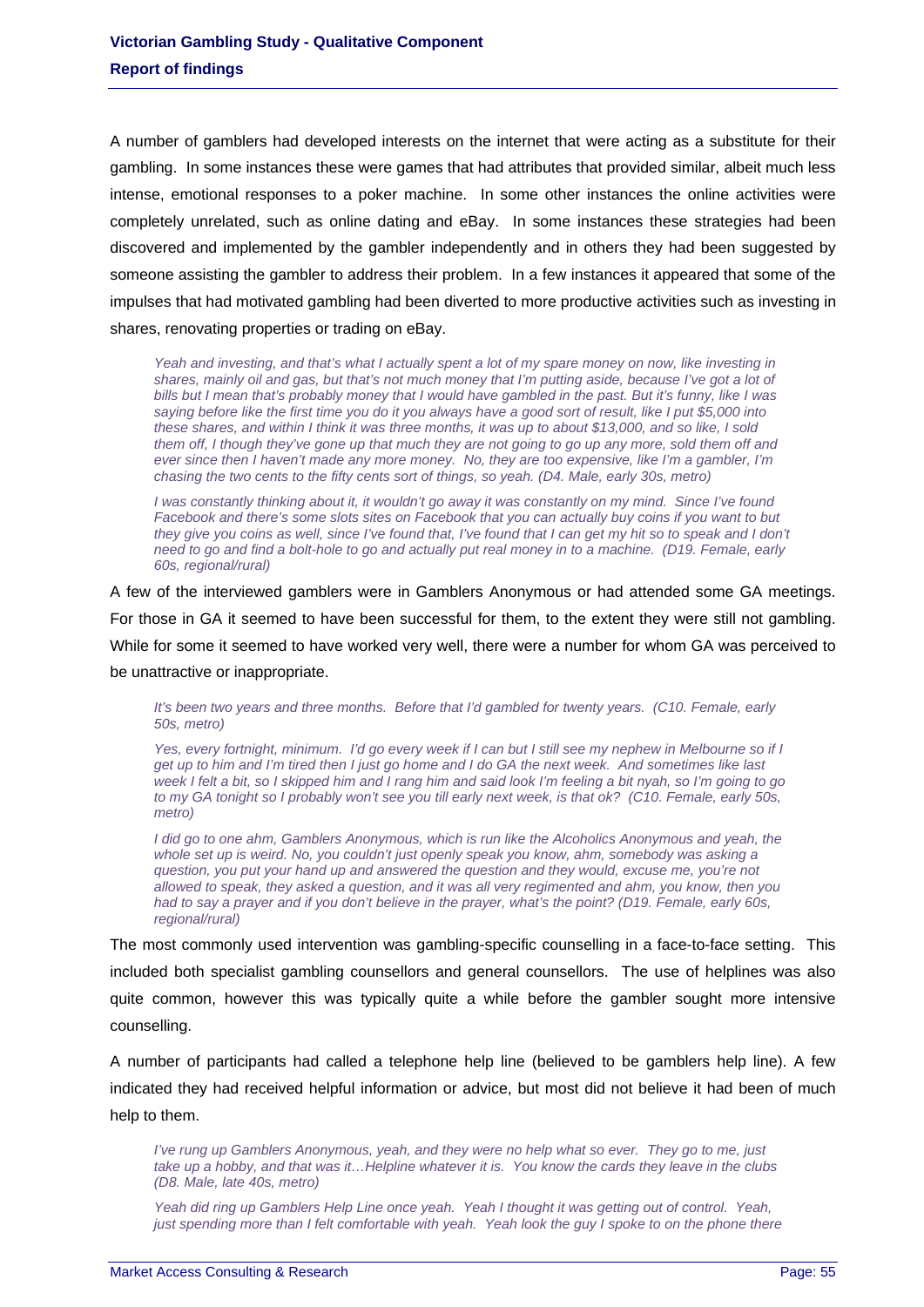was brilliant but unfortunately he couldn't do much other than just tell me a few things, but he told me a *few things about pokie machines and how they work and you know, a little bit more than you can get by asking the management up there you know and it was a real eye opener to understand you know, that you're actual chances of winning are well, pretty well, it's just a lucky dip, the way he explained it, your chances of winning are pretty shit and you know, if you have a win you're bloody lucky to be honest you know, so it was a bit, he was a help that guy yeah. (D6. Male, mid 50s, regional/rural)* 

*But of course the AHA counsellors are just, you need to control your gambling, just go in with \$20 at a time. If you are compulsive that doesn't work, the Gamblers Helpline. (C10. Female, early 50s, metro)* 

Several gamblers had been in counselling with varying levels of success. In some instances, this seems to have worked reasonably well, although it tended not to have continued or been sustained. A few spoke of contacting local agencies that seemed to provide a number of services including counselling and financial assistance. These were generally well regarded.

*Yeah and I was seeing a psychologist and a psychiatrist, it didn't work. Yeah because I couldn't stop gambling and my husband was making it harder. (C5. Female, mid 60s, metro)* 

*That counselling didn't do much, sometimes I'd go and see her and be so distressed and distraught form ABC I'd drive to XYZ and go and gamble. (D19. Female, early 60s, regional/rural)* 

*I used to go up to ABC, the, not Gamblers Anonymous, what did they call themselves, oh I can't think of them, a Government body, there was one chap there who was pretty helpful, chap by the name of Murphy, he doesn't work for them now, he was a really good chap, he was on the financial section of* this, and he was able to negotiate my way out of all the accumulated debts that I had. (D2. Male, mid *80s, metro)* 

A number of the gamblers in counselling were not there exclusively or even predominantly to deal with problems associated with their gambling; they were in counselling addressing a range of other issues, such as mental health, trauma, abuse and pain. It was not always apparent that gambling was the priority for that person in their counselling.

*No, because the underlying problem for whatever my behavioural problems were, were from the past. And so now I'm going to a psychologist and I'm dealing with those things from the past and trying to do*  self-esteem issues, which I've already touched on, which is the acting and ahm, trying to achieve *something with my life, so that I don't feel like I'm such a failure. (D19. Female, early 60s, regional/rural)* 

Most of those in counselling were still gambling, although many had managed to implement strategies that minimised the potential harm. Unlike Gamblers Anonymous, which appeared to operate on an abstinence model, much of the counselling seemed to focus on reducing the impact or harm associated with continued gambling. Strategies included:

- Having key bills paid by direct debit immediately their money was paid into their account
- Not carrying credit cards
- Playing lower value machines
- Developing other interests, etc.

*So that's why now if I do happen to go somewhere, I'll, yeah I don't take my cards, I'll take \$100 and if I eat my meal or whatever, and that comes out of the \$100, and if I have a drink that comes out of the \$100 and if I blow the rest on the pokies, well that's what I do, but I don't yeah, I don't go back, I don't have the card so I can go and get it and I don't ask anybody for lending money anymore, because I got to the stage where you know, like James just said no one is to lend her money, which is fine. (C9. Female, early 50s, metro)* 

When attempting to deal with their problem gambling, it seemed that trying to control their finances was one of the main strategies employed. This included initiatives such as:

• Putting their credit cards in the freezer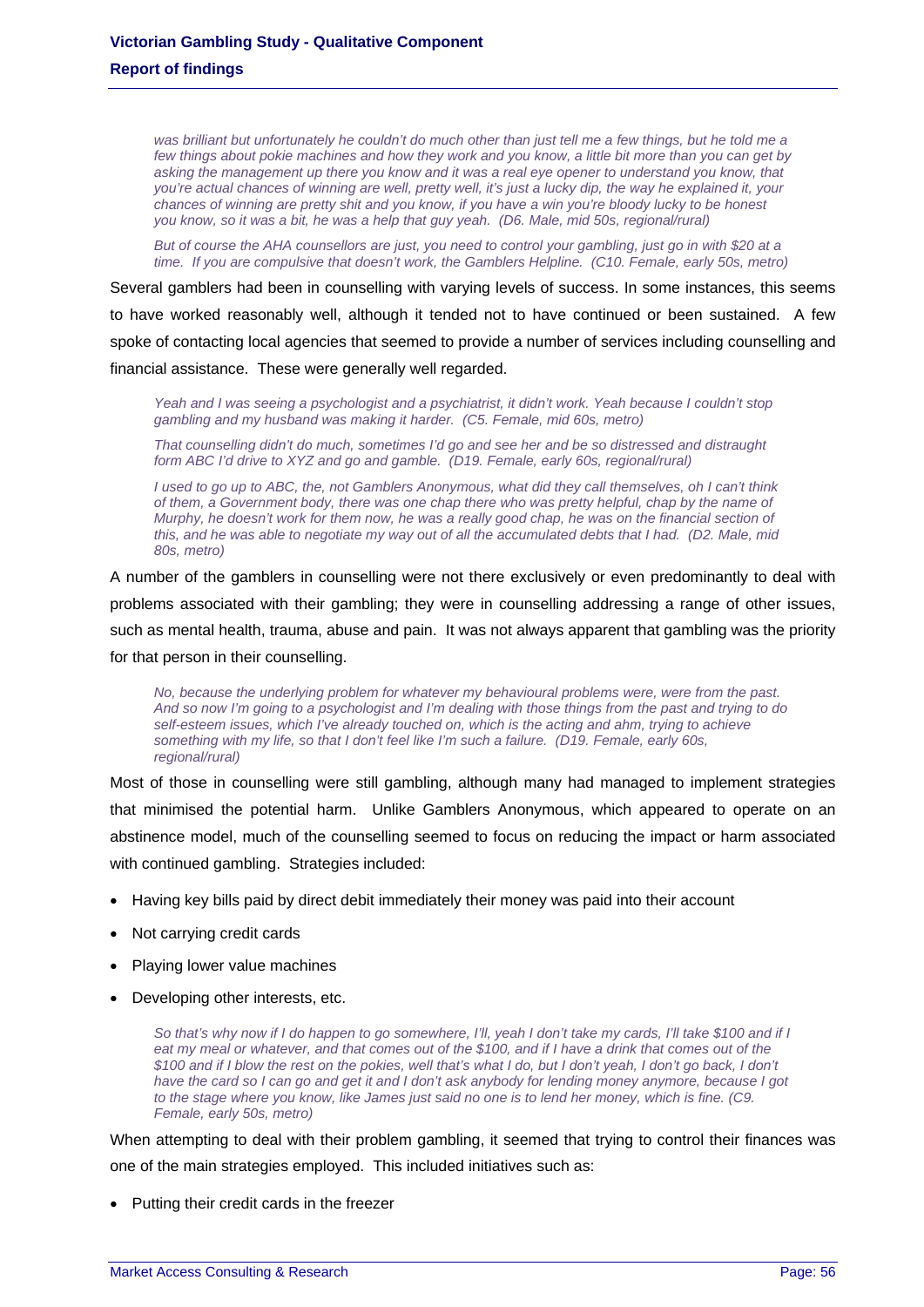- Trying not to take their credit cards to venues
- Only playing with cash
- Setting up direct debits which paid bills before the gambler had access to that money
- Having their partners take control of the finances
- Being given only a very limited budget to spend.

Strategies were therefore more about managing their money than directly controlling gambling.

*That's the way it is, but now I've got a little bit of control, I haven't got complete control, but finding an alternative is another major factor, being able to do something rather than play the machines. (D2. Male, mid 80s, metro)* 

One of the online sports gamblers identified that some of the sites had daily transfer and weekly loss limits and this type of facility worked well for him as he was able to make and implement decisions when rational and not change them immediately when an urge to play came upon him.

*It's really good actually, and like one of them has, I think it's got a daily deposit limit, so if you put in \$50 as the maximum you want to put in on a day, then that's obviously what you do, but then it's also got a weekly loss limit, so I know at the moment, that one for me, just in case, because sometimes I get drunk and I get a bit of an urge to just go stupid. Yeah that is something that, you know, I've really tried to be careful about and with one of them I set the limit to \$50 daily and a \$200 weekly loss limit, because I don't want to lose any more than that. (D4. Male, early 30s, metro)* 

Despite the extent of their gambling problem, most of those included in this research managed to exert some control. However, they could not always maintain that control and those who binged could experience quite significant losses in a relatively short period of time.

*Always been able to pay bills and that yeah, I've always been able to prioritise. (D6. Male, mid 50s, regional/rural) Yeah if I had the money I'd keep going, I really would. (C3. Female, early 30's, metro) I've driven seven k's home to get the card, I've put a machine on reserve, sped home and sped back, because I was, I'd put hundreds of dollars into a machine. (C10. Female, early 50s, metro)* 

One common strategy was only gambling their *excess* money. They would make sure that their critical needs or commitments had been paid before they used money to gamble. They might gamble wildly with that *excess money*, but only once they had already addressed their essential commitments. This type of control was something that even the most problematic gamblers had tried to implement and had managed with varying degrees of success.

As with the discussion about having lost money they could not afford, there was considerable variation in what constituted an essential commitment or critical need. It also seemed that this definition could vary for an individual, sometimes based on how much money they would have to gamble rather than, any objective assessment of personal need.

### **EXCLUSION**

A few gamblers from regional and rural locations identified that they had been excluded from gaming machine venues. None of the metropolitan gamblers mentioned having themselves excluded however given the small number of venues from which a gambler could be excluded, it is unlikely that it would provide sufficient limitation in most metropolitan locations.

*I've self-excluded from around here, I've self-excluded from ABC, XYZ. I've gone through the Hotels' Association and the Clubs Association and put myself up for I'm not allowed to go into your venue in ABC. (D19. Female, early 60s, regional/rural)*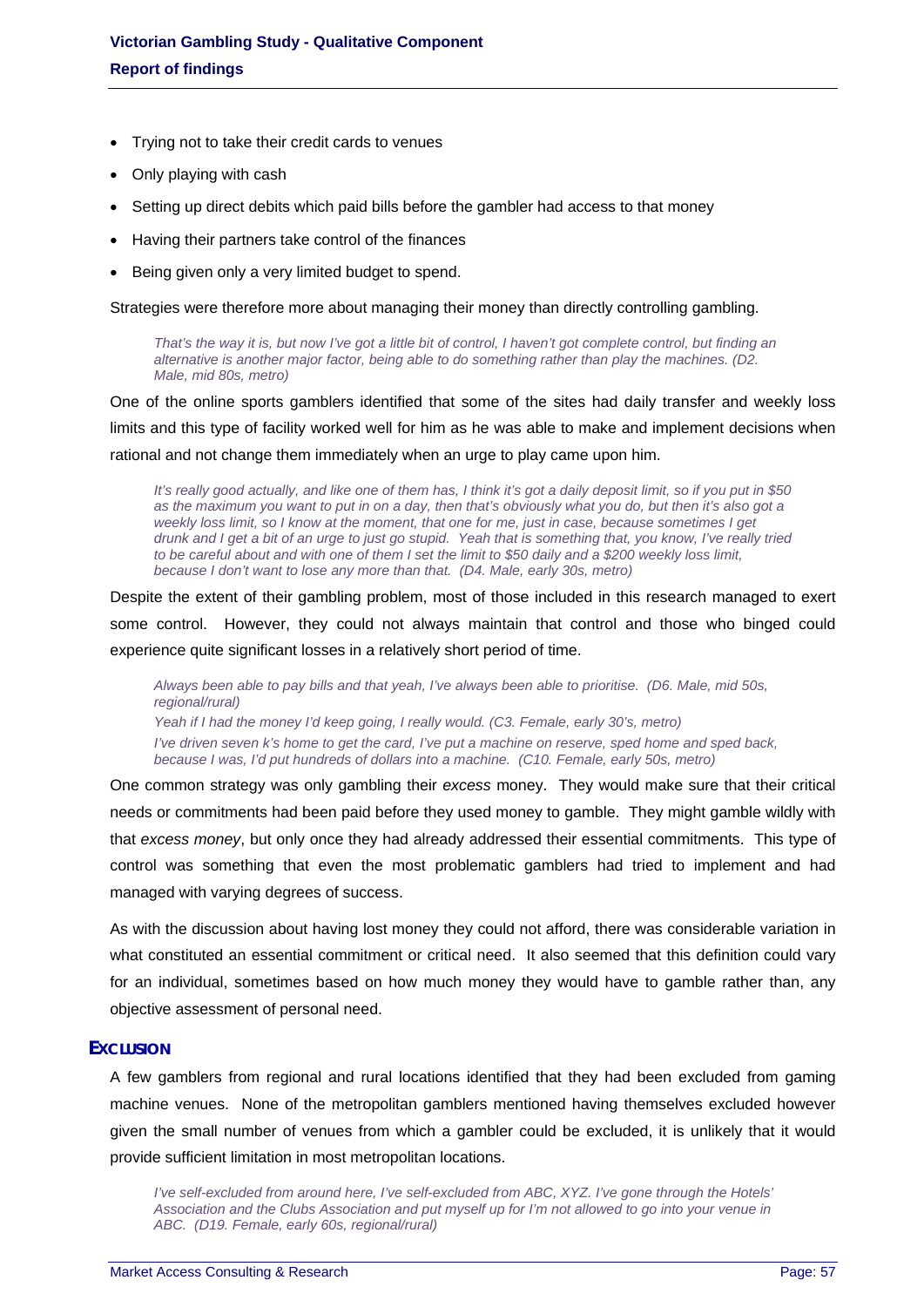#### *Banning is what I did to stop. (Female, early 50s, regional/rural)*

Exclusion seemed to work quite well for regional and rural gamblers. While the exclusion was in place, apart from an occasional break-out where the gambler would travel some distance to get to an accessible venue, their gambling was significantly reduced. Those on exclusion seemed to always know the location of the nearest venue from which they were not excluded and often had somewhere not too far away where they could gamble, but which they could probably have excluded had they chosen to do so.

*Oh except I cheated a few times and went to places that I wasn't banned from. But it was too awkward, I had to drive there, you know…..I generally only walk. (C5. Female, mid 60s, metro)* 

*I can't go to any of the venues around here I can't go to, there's some places I can go and that's because it's all managed by Shires and where I actually live I live on the corner of four Shires. So I do have a couple of bolt-holes if I really, really need to go, I tried to get it across the board but the chap said no look it's too hard do you know to put the photo on every venue. (D19. Female, early 60s, regional/rural)* 

*And I think I've gone through the self-exclusion program about five times, doesn't really work. There's always somewhere you can go. (Female, early 60s, metro)* 

It seemed that gamblers were somewhat conflicted about getting themselves excluded. On one hand they wanted to remove the temptation to gamble at their preferred and most convenient venues. On the other hand the gambler wanted to have somewhere they could gamble if they really wanted to. A major challenge posed by total exclusion for many gamblers was that accepting total exclusion would mean giving up the opportunity to recover some of the past losses. This seemed to lead to a degree of ambivalence in the implementation of what could be quite a successful intervention in regional and rural areas.

Exclusions eventually ran out and the problem gambler did not always immediately renew the exclusion. In some instances the gambler felt they had, or should have, sufficient control over their gambling problem. As a consequence, they felt they did not need to renew the exclusion. This did not seem to work and the more likely outcome was that they gambled again, possibly going on another binge until they again recognised they needed the exclusion to help them manage and control their gambling. The gambler eventually renewed the exclusion, sometimes after having done considerable additional harm.

Gamblers found the actual process of getting themselves excluded reasonably straightforward. Recent changes have meant that hotels and clubs now need to be addressed separately in seeking exclusion. This has made it more difficult for a problem gambler to obtain exclusion. There was a limit to the number of venues from which a gambler could be excluded and in all but the most remote locations this resulted in venues that were not excluded still being reasonably accessible.

*The person who was doing the self-exclusion who worked for the AHA, said it was too much [to include the additional venues in a nearby region]. (D19. Female, early 60s, regional/rural)* 

*Yes and then if there's the club situation, like the ABC and the Golf Club, they are clubs, so they are not Hotels Association anymore, used to be all under the same banner. Now if you want to selfexclude from both you have to go and do two self-exclusions. (D19. Female, early 60s, regional/rural)*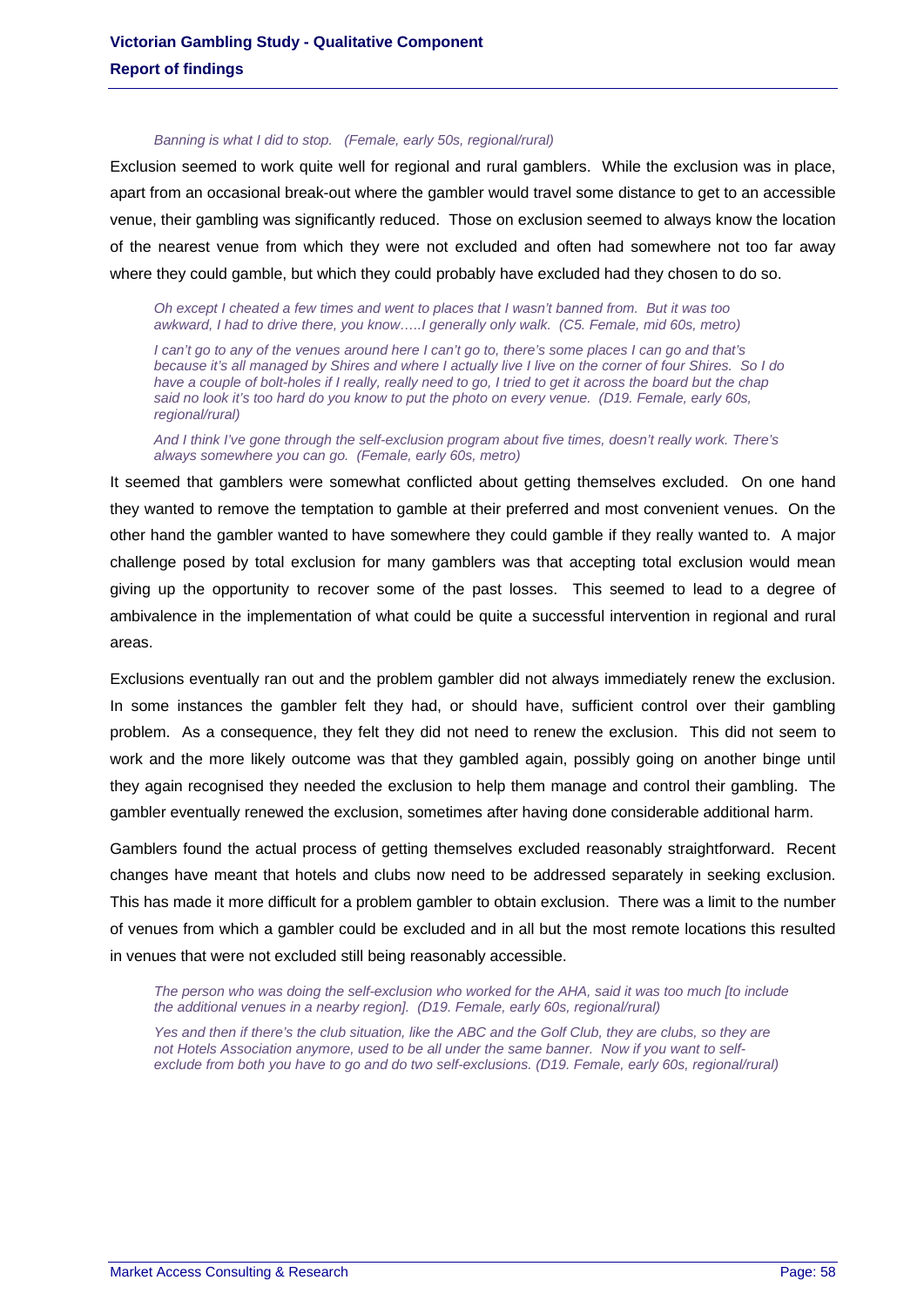### **REASONS WHY GAMBLERS INCREASE OR DECREASE THEIR GAMBLING**

This section is a summary of findings addressed in earlier sections of the report. It specifically addresses issues associated with increases and decreases in gambling.

### **INCREASED GAMBLING**

For problem gamblers there seemed to be an inevitable escalation in their gambling. For many gamblers this was a steady increase over time in the amount they gambled. This gambling escalation was typified by gradual increases over time and was a constant *steady state* gambling.



## Steady State gambling increase over time

This type of escalation was triggered by one or more of a number of factors.

One potential trigger was an increase in available funds, such as a pay rise or reduced expenses, leading to increased disposable income. For those problem gamblers with a degree of control (who could meet all of their critical living expenses before gambling) this was a common reason for an increase in their gambling.

Another key determinant of increased gambling spend was based on the gambler expecting to gamble for a reasonable amount of time in order to have had *good value*. It was widely believed that the cost per time period (e.g. the amount of money required to gamble for an hour) on gaming machines had increased quite significantly. As a consequence gamblers were increasing the amount gambled to achieve what they considered a reasonable minimum amount of time.

While changes to machine value were thought to contribute to this escalation for problem gamblers, the more substantive issue was the increase in the maximum number of lines on machines. Problem gamblers seemed compelled to gamble the maximum number of lines. This meant that for these problem gamblers, as the maximum number of lines increased, so had the cost per spin. Indeed the cost per spin increased in direct proportion to the increase in the number of lines (e.g. a shift from a maximum of three lines to nine lines will have increased the cost per spin by three times or 300%). As any given amount of money now lasted less time, problem gamblers increased their total stake to ensure their session lasted for an adequate period of time.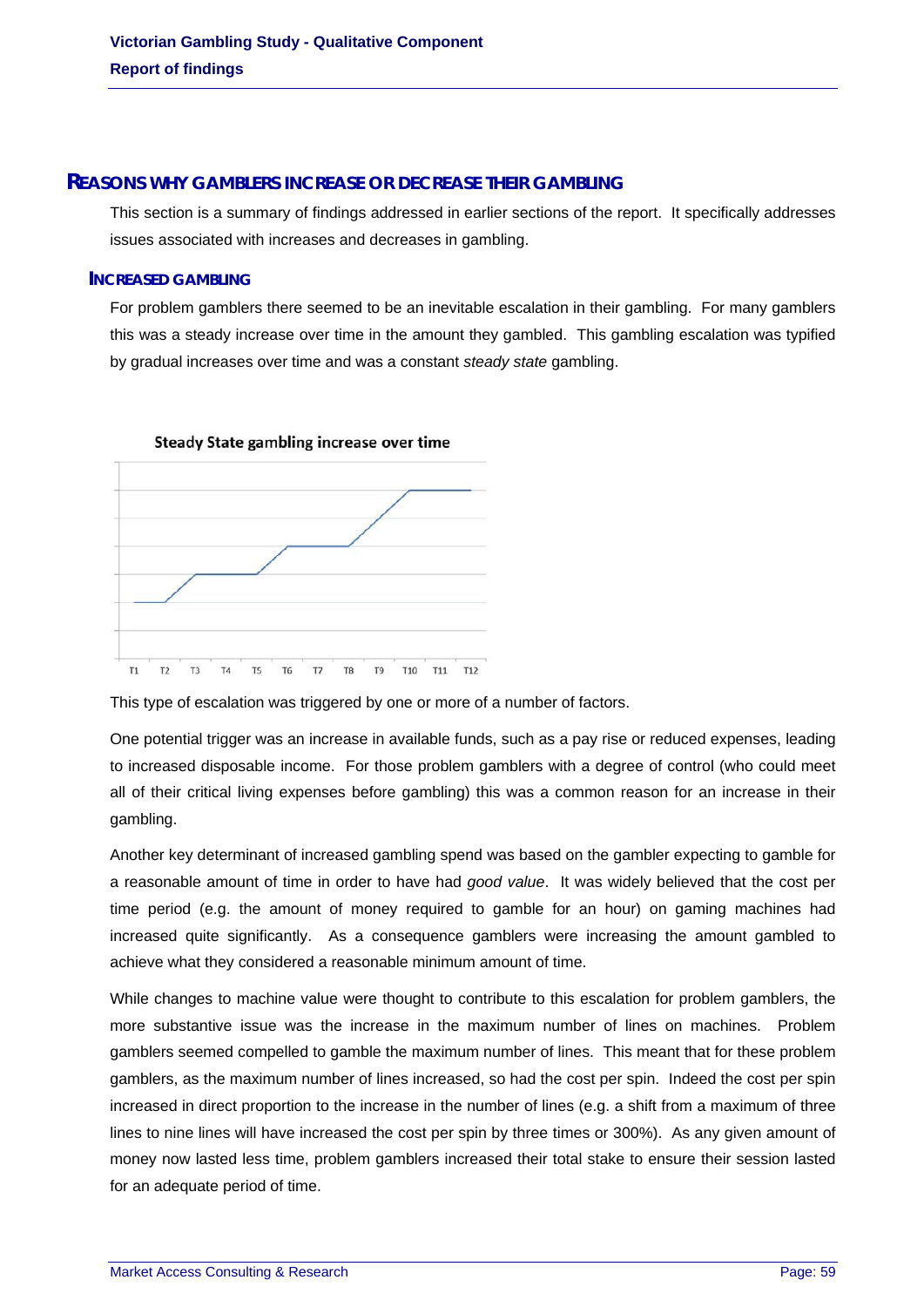Escalation in gambling also occurred as the gamblers cumulative losses mounted. Most serious problem gamblers have and do chase their losses. If a gambler is motivated to chase their cumulative life-time losses the amount they need to win back is quite substantial and increases over time. Chasing small or moderate amounts of money can be done with small stakes but gambling \$500 is not going to enable the gambler to recover the \$10,000 or \$100,000 they have lost cumulatively. Compounding this is the widespread belief that to win big, the gaming machine gambler needs to bet big. This is such a strongly held view by many problem gamblers that it is a matter of fact not an article of faith. In combination, these factors lead to escalation.

The final factor that seemed to drive escalation was the diminishing satisfaction or emotional response associated with gambling any given amount of money. Over time, the desired emotional response could only be achieved with wins of greater and greater amounts. This necessitated the problem gambler increasing the machine value (e.g. from a one cent machine to a five cent machine) and/ r increasing the number of credits gambled per line (e.g. five credits per line rather than two credits per line). This was an almost inevitable escalation for problem gamblers if they had adequate funds.

Another motivation for increased gambling was gaining access to additional funds. For a selection of problem gamblers the main limit on their gambling was a lack of funds. There were a number of instances where problem gamblers gained access to increased funds, including:

- Inheritance
- Accident or injury payout
- Divorce or separation.

There were also instances where the gambler gained increased access to existing funds. In most instances this was when a relationship ended and the problem gambler's partner had been managing their finances. In the absence of this person to impose some limits the gambler increased their gambling, sometimes quite substantially.

Most of the aforementioned factors resulted in quite rapid and substantive increases in gambling. Indeed, gambling binges were often triggered by one or a combination of these factors. During a gambling binge there was a dramatic escalation in the amount of money being gambled and often in the frequency of gambling. Binges lasted weeks or even months, if there were sufficient funds.



### Binge gambling increase over time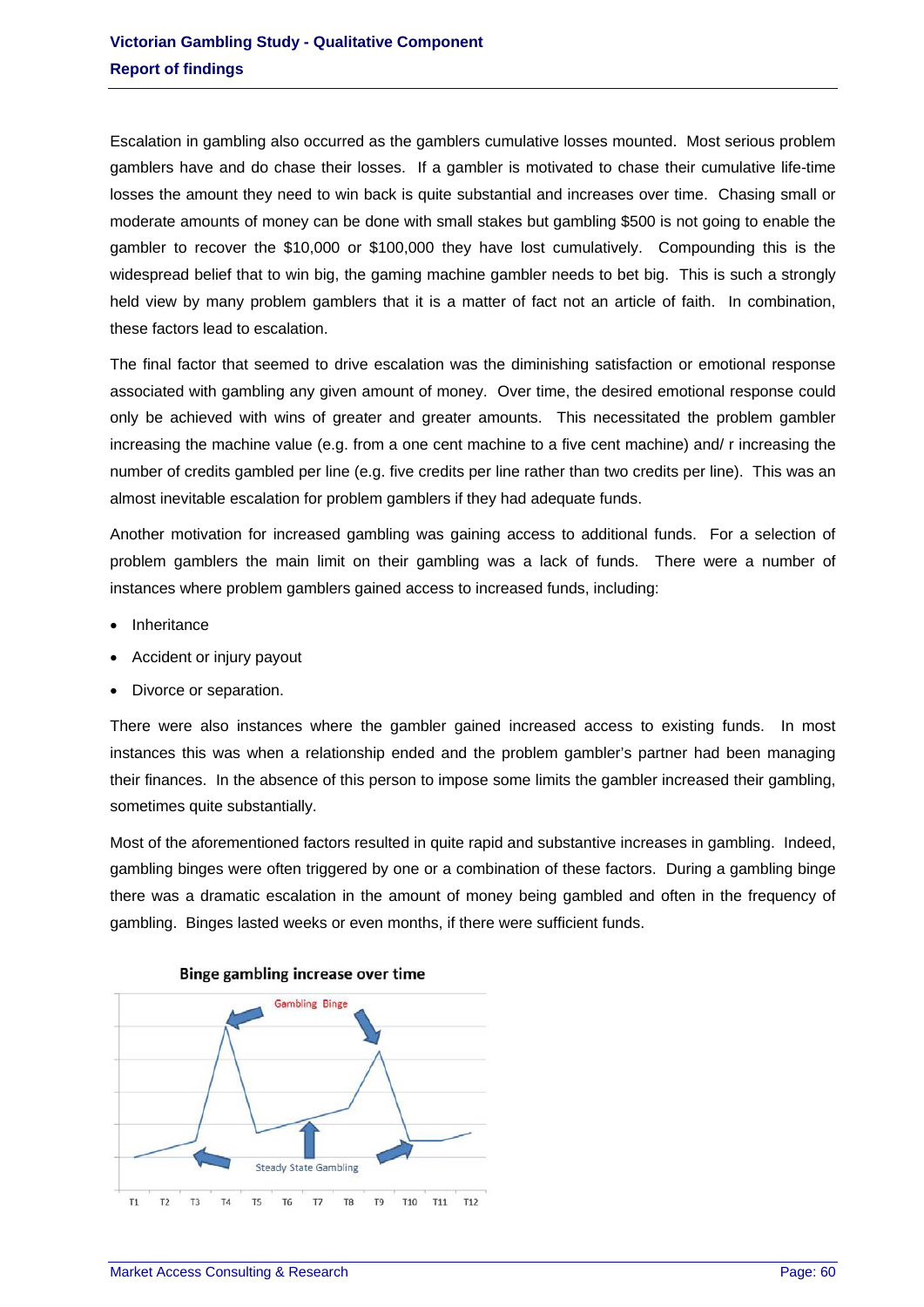A problem gambler could experience escalation in their gambling because of the steady state factors or because of binge gambling. They were not mutually exclusive.

Blaszcynski and Nower (2002)<sup>[3](#page-26-0)</sup> identified three key pathways into problem gambling. A brief overview of their model is presented as an attachment. It posits that there are four factors common to all problem gamblers: Ecological factors (availability and accessibility); Classical and operant conditioning (arousal/excitement and cognitive schemas); Habituation; and Chasing. In addition to these factors:

- Pathway 1 Behaviourally conditioned problem gamblers, have a gambling problem as a result of the four common factors
- Pathway 2 Emotionally vulnerable problem gamblers, have a gambling problem that is affected by one or a combination of Childhood disturbance, Personality, Mood disturbance and Poor coping/problem solving in combination with a biological vulnerability. The key is that gambling provides an emotional escape that meets an underlying psychological need and is facilitated by biochemical/cortical factors
- Pathway 3 Antisocial impulsivist problem gamblers. This group is similar to Pathway 2 problem gamblers, but distinguished by elements of impulsivity, anti-social personality disorder and attention deficit, culminating in a much greater level of dysfunction.

As was identified earlier, a substantial proportion of the most problematic gamblers displayed characteristics, which would likely qualify them as emotionally vulnerable problem gamblers. One or two of the interviewed gamblers may have qualified as antisocial impulsivist gamblers, but such confirmation required clinical assessment well beyond the scope of this study.

The emotionally vulnerable problem gamblers were often dealing with one or a combination of trauma, loss, assault, illness or injury, mental health conditions, and other major life events. The link between these conditions and increased problem gambling was not always immediately obvious or direct but the frequency of association was so high that consideration must be given to these factors as being central to the subsequent development of problem gambling.

### **REDUCED GAMBLING**

1

One of the key reasons for reduced gambling was a reduction in resources, which limited the capacity to gamble. Once binge gamblers had eventually lost their additional wealth, their gambling was curtailed, generally returning to a level similar to their pre-binge levels. Unfortunately, the rate at which their gambling declined often lagged behind the decline of their resources. This frequently led to the gambler incurring a degree of indebtedness. In these instances, the indebtedness further reduced the gamblers capacity to return to their pre-binge level of gambling.

While indebtedness was more common with binge gamblers, it also occurred with steady state gamblers. Once the debt reached a critical level (often when no additional compensating debt was attainable) the gambler was forced to adjust to their revised financial circumstances and commensurately reduce their gambling.

<span id="page-61-0"></span> $^3$  Blaszcynski A and Nower L. A pathways model of problem and pathological gambling, Addiction 97 487-499 (2002).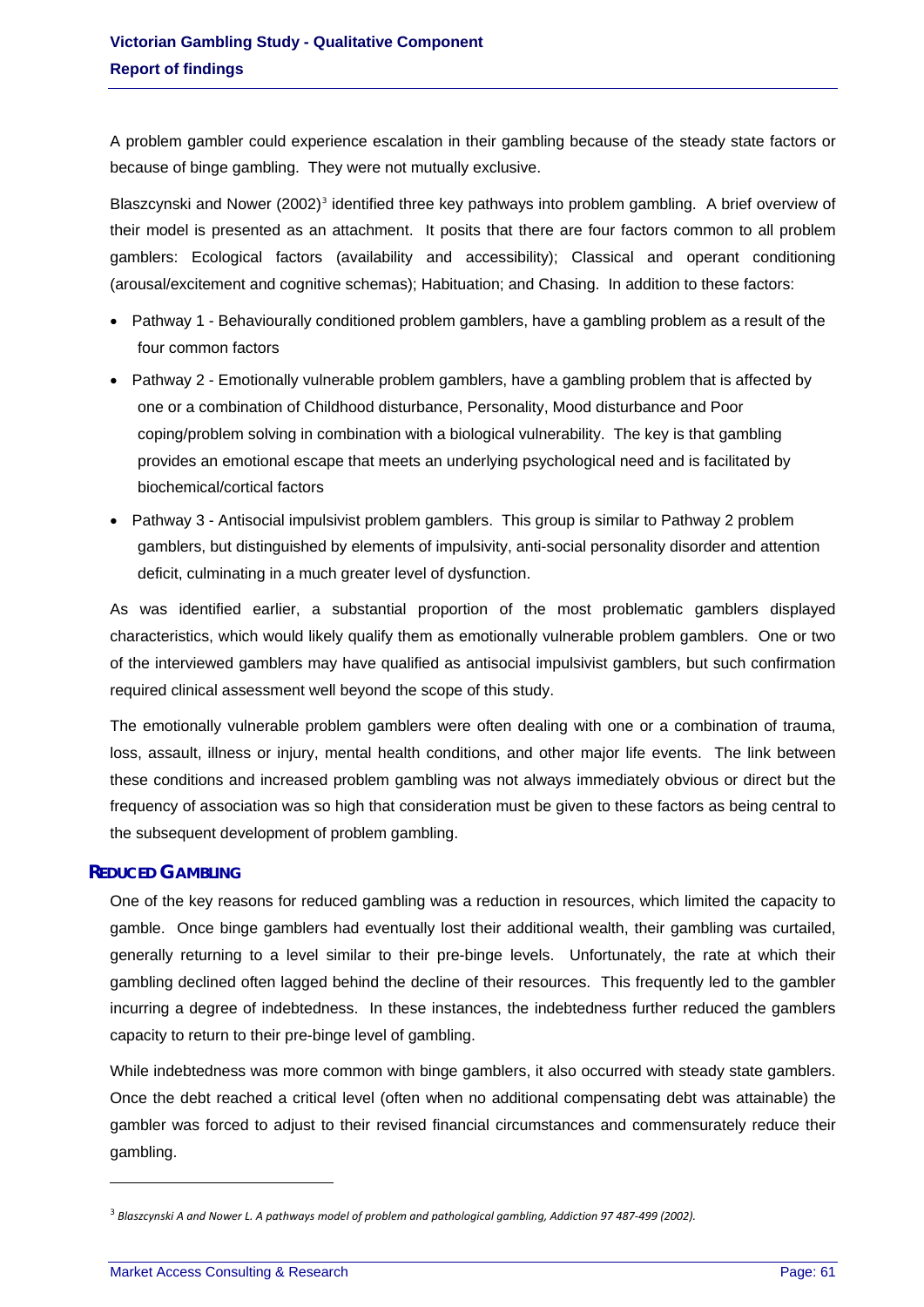There were also instances where the gambler ceased to be employed and this resulted in them having reduced disposable income. This forced the gambler to reduce their gambling.

Some gamblers recognised they needed help and sought assistance. Sources of help included GA, gambler specific counselling and generalist counselling. Those in GA tended to have completely stopped gambling and had therefore somewhat reversed their financial losses. Much of the counselling was reported to be focussed on helping the problem gambler manage their finances. In these cases the outcome often enabled the gambler to continue gambling in a steady state manner commensurate with their financial resources.

Binge gamblers only sought counselling once the binge had finished and they found themselves in reduced financial circumstances. If they sought assistance in the midst of a binge it was most likely by phone. When they called, gamblers were offered strategies that had some limited impact, but ultimately this was insufficient to stop the binge. This is consistent with the findings of Blaszcynski and Nower (2002)<sup>[4](#page-61-0)</sup> who identified that behavioural interventions tended to be ineffective with emotionally vulnerable problem gamblers.

For those whose gambling problems were less serious, a range of things had led to reductions in their gambling.

Some gamblers exercised sufficient control that behavioural strategies were effective and had enabled them to reduce their gambling. These strategies were most effective for gamblers who retained assets and whose gambling was continued and ongoing. It was less effective for binge gamblers. When these gamblers became concerned about the viability of their continued gambling the behavioural interventions were often sufficient to help them reduce their gambling to a manageable level.

In other cases, these less serious problem gamblers merely lost interest in gambling or became otherwise distracted. The addition of grandchildren was a distraction for some older gamblers, as were children for a younger gambler. Other interests such as work, renovating and sport also sometimes resulted in reduced gambling.

Interventions by friends and family were not common, but they did occur with varying effectiveness. These interventions were more effective if the gambling was not too serious, if the cumulative harm was only moderate and where the intervening partner could exercise direct control over the family finances.

1

<span id="page-62-0"></span> $4$  Blaszcynski A and Nower L. A pathways model of problem and pathological gambling, Addiction 97 487-499 (2002).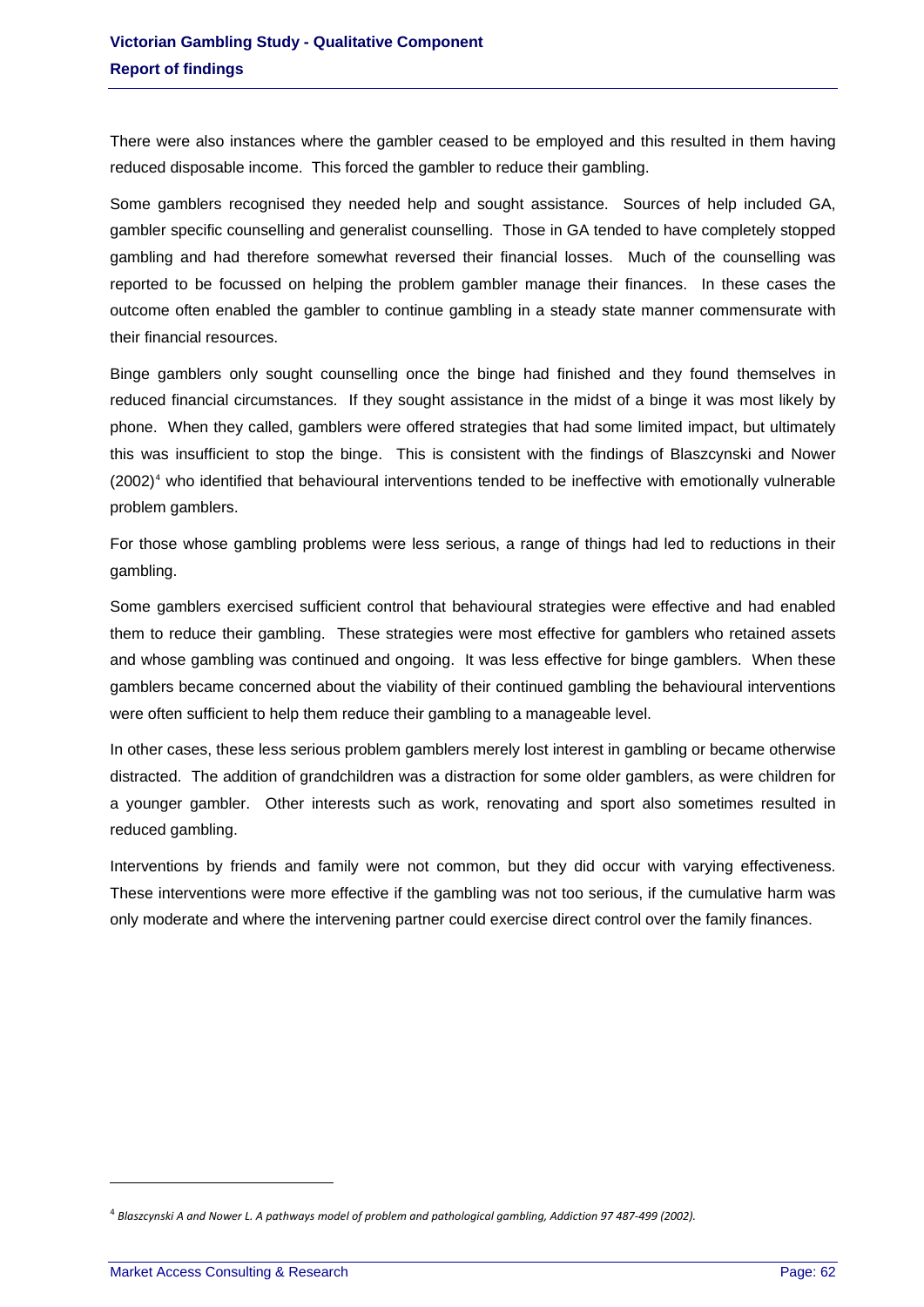## **FUTURE RESEARCH**

A range of issues was identified that could be addressed in future research. Included are issues where this qualitative research strongly suggests the importance of the issue, but quantification is required to assess its magnitude. Also included are issues where this research has provided preliminary insight that would benefit from additional exploration. Issues raised in this study and which should be pursued in future research include:

- The extent of mental health conditions, particularly depression, amongst serious problem gamblers
- The extent of chronic illness and serious injury amongst serious problem gamblers
- Whether there is workable definition of harm that can be used to differentiate those who had experienced serious harm and less serious harm
- Identifying the point at which harm can be recognised
- The extent and impact of lifetime harm for serious problem gamblers
- The nature and impact of gambling binges
- The extent to which critical life events trigger an escalation to problem gambling
- The extent of the compulsion for problem gaming machine gamblers to gamble maximum lines
- The quantitative impact of increased numbers of lines on problem gamblers
- The extent to which problem gamblers are motivated by loss avoidance rather than winning per-se;
- Whether those scoring at the lower end of the PGSI as problem gamblers are categorically different from those scoring much higher
- The impact of gamblers referring to their behaviour as gambling rather than *having a play.*

There is a substantial depth, complexity and detail in the stories of some problem gamblers. Even after completing two interviews with one gambler, the researchers sometimes felt they had not elicited every nuance associated with the gambler's story. Future research of this kind should allow for the possibility of conducting three or more interviews with some gamblers.

This research focussed on the problem gambler. In terms of harm it is probable that friends and family would have a different perspective. Future research exploring harm should consider including the broader social context of the gambler.

Understanding the nature of the gambling binge is potentially critical to reducing the impact of problem gambling. This probably necessitates in-depth qualitative research, potentially incorporating participant observation. Ethical issues would need to be given serious consideration.

Some of the data from the Gambling Study (such as responses for the PGSI, NODS CLiP 2, Kessler 10, Life Events and Social Capital questions) would have significantly enhanced the qualitative findings. Despite obvious ethical challenges, future research should consider the capacity for the qualitative research to be more directly informed by the quantitative data.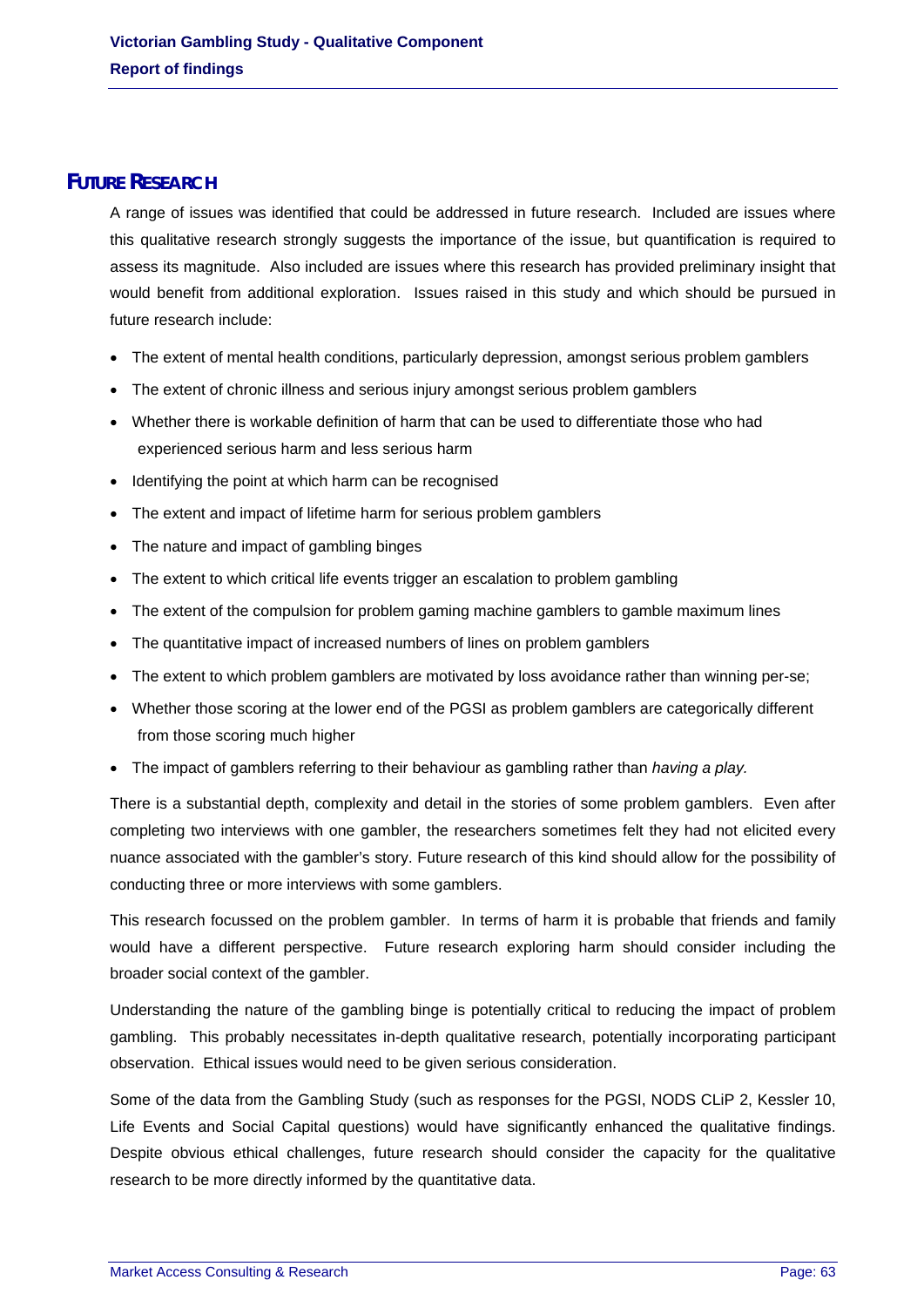## **ATTACHMENTS**

## **ATTACHMENT 1 - DISCUSSION GUIDE**

### NATURE OF DISCUSSION GUIDE

This guide is meant to be both a record of all the issues to be covered with participants and an aid for the moderator in conducting the research.

Market Access employs a responsive approach to research, where a level of flexibility is employed in the conduct of each interview to allow us to take account of participant reactions and issues. Hence, this discussion guide is intended as a prompt for the discussions, and further specific questioning will be required in relation to the issues that are raised during the interviews.

The discussion guide should be considered as an indication of the topic areas to be covered in the research. It is not necessarily our intention that each of the questions will be asked in each interview in the order or with the same wording as is used in this document. The topics fall naturally into a few main areas. However, it should be remembered that the natural ebb and flow of discussion means that each issue may not be covered in the order in which it appears here. Some "counterbalancing" is used to allow for the fact that presentation of one topic can bias respondents in regard to a subsequent topic.

In certain instances issues emerge in the course of an interview that are clearly of importance for the research. In such instances it is both desirable and preferable that these emergent issues are pursued, sometimes at the expense of issues identified in this document.

The primary goal of this research is to obtain the stories of gamblers about their gambling. In this sense the narrative of the story is theirs to determine. As researchers it is the responsibility of the moderator to ensure that the narrative addresses all of the issues that are pertinent. The sequencing and emphasis varied with the differing experiences, personal styles and issues faced by different participants.

### INTRODUCTION

*Introduce self and explain research parameters: to explore participant experiences of gambling.* 

*Explain previous market research, duration, honest opinions, not answering is OK, recording, confidentiality, mobile phones and participant only needs to answer when they feel comfortable.* 

Could you just tell me a bit about your current situation and background?

- Relationships, partner, kids, friends, parents, siblings
- Work position hours
- Community involvement and activities
- Are you a member of a sports or community group?
- Has any of this changed over the last two years?
- What is your favourite gambling activity?
- On what else do you gamble?
- Do you gamble regularly?
- Do you do other things that some might consider gambling why/why not gambling?
- How frequently do you like to gamble?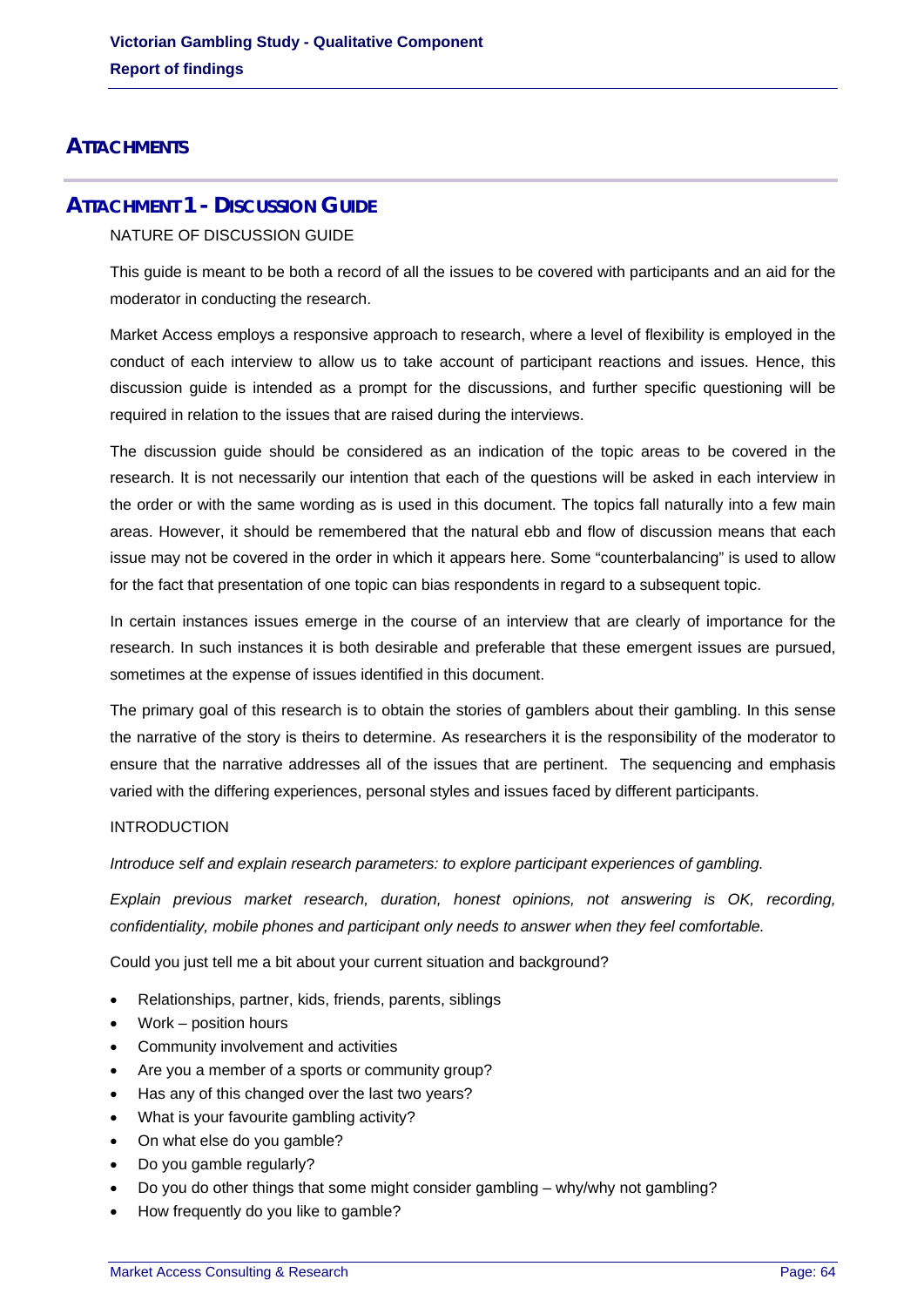- How regularly do you gamble? Are there set times and or days? How often, when and why would you miss a regular session? Are there some sessions that you would never miss?
- Where do you like to gamble?
- What do you like about your favourite venue?
- When do you like to gamble?
- With whom do you like to gamble?
- Do you play socially or alone?
- How easy is it to gamble?
- How much effort is required for you to gamble in your preferred way? (e.g. access to venues, travel etc)
- How regularly do you gamble? Would you consider your gambling a habit? Are there times when it is almost certain you would be gambling? How long has it been a habit?
- Do your family or close friends gamble?
- Do you gamble with friends or family?
- Are there times when you gamble more and less?
- What affects how much you gamble increases / decreases?
- What are the situations where you find yourself gambling more?
- Do you gamble differently when alone or when with others?
- What else is associated with your gambling drinking / smoking?
- Has the smoking ban affected your gambling?
- Has any of this changed over the last few years?
- How did you start gambling?
- When did you start gambling?
- When were you first exposed to gambling?
- At what age did you first gamble? Other than Melbourne Cup?
- Do you have any memories of gambling during your childhood?
- Did anyone around you like to gamble?
- Did you have any family events that were based around gambling?
- Was anyone around you a successful or unsuccessful gambler?
- Why do you gamble?
- How do you feel when you gamble positive/negative?
- Are there some instances of gambling that you particularly remember how did you feel / how often remember?
- How do you feel before and after gambling?
- How does the feeling when gambling differ from feelings at other times?
- Are there times when you have more success? When and why?
- Can you improve your chances of winning? What strategies have you tried?
- What makes a successful gambler?
- What makes an unsuccessful gambler?
- Do you keep track of your wins and losses?
- What do you think about other people you know who gamble?
- How do you differ from other gamblers?
- What proportion of your time would you spend gambling?
- How much time do you spend thinking about gambling?
- What would you be doing if you were not gambling?
- Do you ever get bored when you are not gambling?
- As you have become more experienced have you increased the amount you bet? How, when, why and to what extent? Have you bet increasing amounts of money to feel the same way?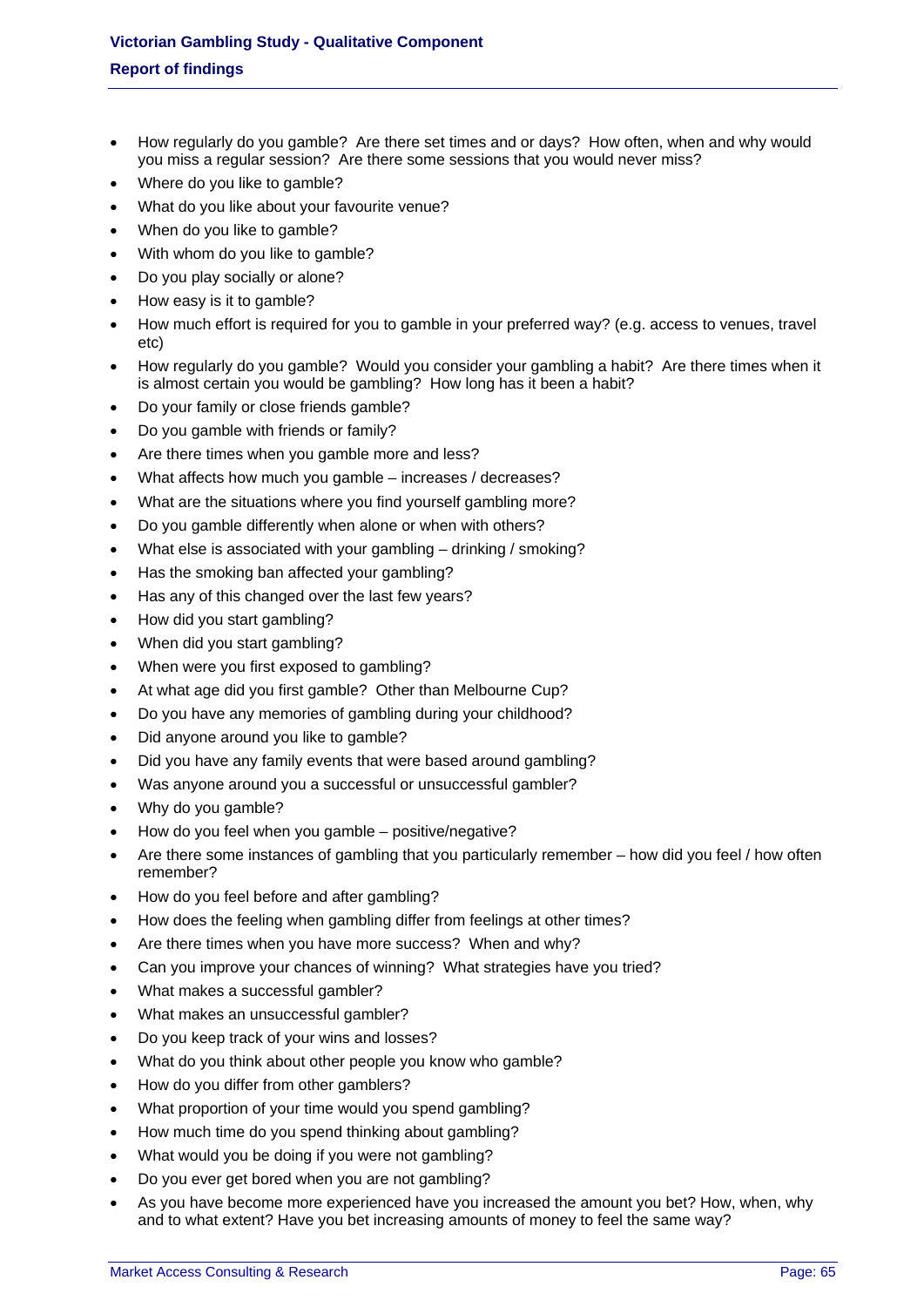- Have you ever gambled with the intention of covering a gambling loss? Have you gone back to win money you had lost previously?
- Who if anyone encourages you to gamble, gamble more or gamble more frequently?
- Do you bet more now than you did a few years ago?
- Do you feel that gambling is taking a risk? How big a risk is it? Do you do other things that you or others would consider risky? When gambling do you feel in control or a bit out of control?
- Do you find yourself playing for longer than you had intended? What is the longest session you have had?
- Do you sometimes think that you gamble too much?
- Has your gambling ever created a problem?
- Have you felt you have a problem with gambling? When and why / why not?
- Have people criticized your gambling or said you have a problem? When and why?
- Have you felt guilty about your gambling? When and why?
- Have you bet more than you felt you could afford to lose?
- Have you borrowed money or sold things to gamble? When and why?
- Does anyone else know exactly how much you gamble?
- Have you ever lied to someone about how much you were gambling?
- Have you ever gambled as a way to escape from personal problems?
- Do family or friends ever try to discourage you from gambling
- Have you ever tried to reduce, cut down or control your gambling? How did it go? How did you feel while you were doing it?
- Have you done anything to change your gambling and reduce problems?
- Do you have family, friends or neighbours who you go to for help?
- Has gambling resulted in you having stress or anxiety? When and why?
- Has gambling caused you any financial problems? When and why?
- Has gambling caused you any health problems? When and why?
- Are there times when you have difficulty concentrating?
- Have you had moments where you felt anxious, a bit depressed or that your life was very stressful? How often would you say you have felt that? For how long have you felt that? How, if at all has that affected your gambling?
- Have you ever sought help for any problem you felt you could not manage alone? (explore gambling and co-morbidities)
- Have you experienced any major life events that have influenced your gambling?

Sum up, thank and close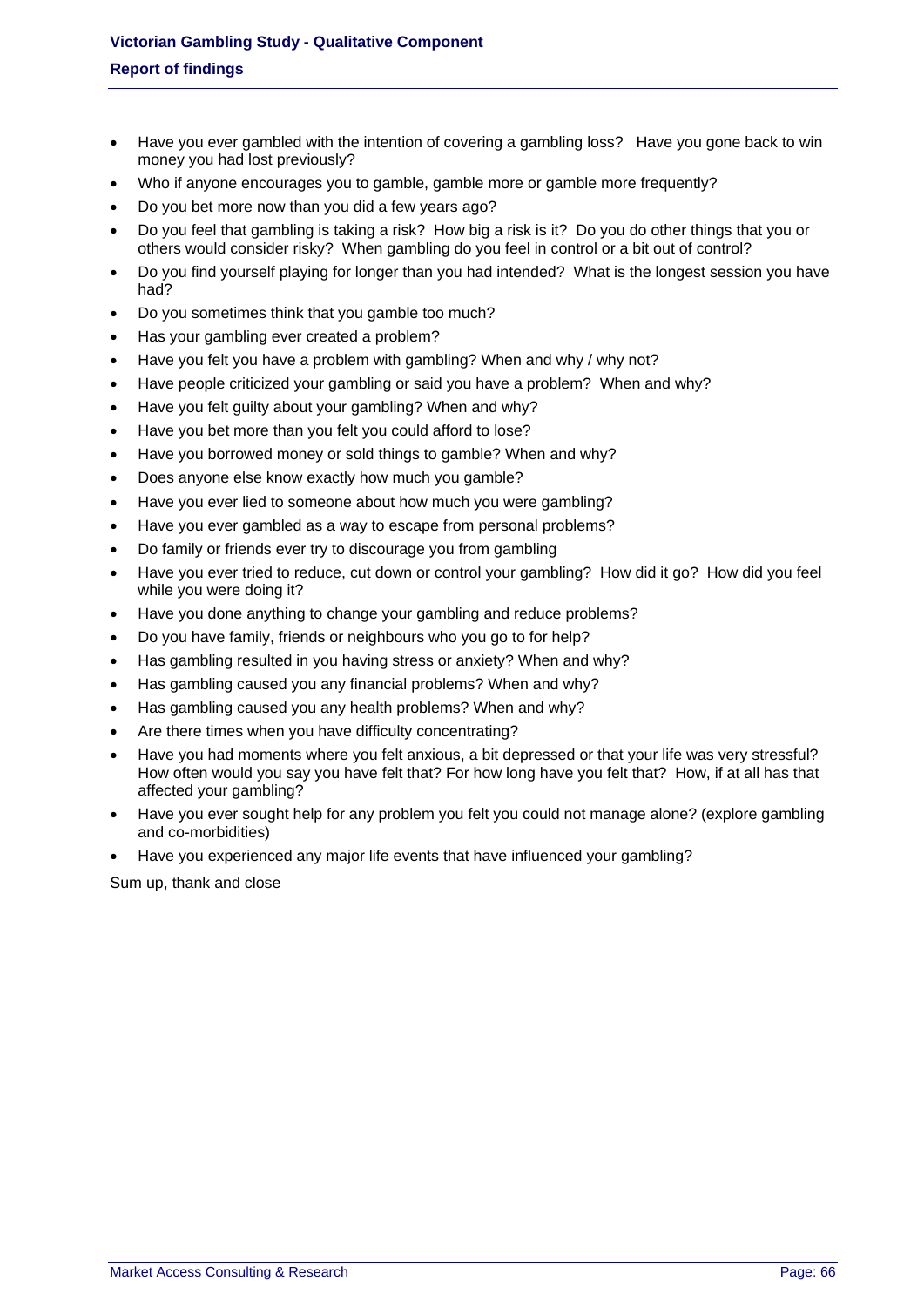## **ATTACHMENT 2 – BRIEF SUMMARY OF THEORETICAL FRAMEWORK**

A number of the issues included in the discussion guide were issues identified in a paper by Blaszcynski and Nower (2002)<sup>[5](#page-62-0)</sup> that reviewed much of the empirical research and identified three key pathways into problem gambling. Common factors across each of the three pathways were:

- Ecological factors (availability and accessibility)
- Classical and operant conditioning (arousal / excitement and cognitive schemas)
- Habituation
- Chasing.

Each of the three pathways (or groups of problem gamblers) is affected by the four components identified above. In addition:

- Pathway 1 referred to as behaviourally conditioned problem gamblers, have a gambling problem as a result of the four common factors, with no other substantive aetiology
- Pathway 2 referred to as emotionally vulnerable problem gamblers, have a gambling problem that is affected by one or a combination of Childhood disturbance, Personality, Mood disturbance and Poor coping / problem solving in combination with a biological vulnerability. The key is that gambling provides an emotional escape that meets an underlying psychological need and is facilitated by biochemical / cortical factors
- Pathway 3 referred to as Antisocial impulsivist problem gamblers. This group is similar to Pathway 2 problem gamblers, but distinguished by elements of impulsivity, anti-social personality disorder and attention deficit, culminating in a much greater level of dysfunction.

In general, the extent of the problem gambling dysfunction was higher in the latter pathways and this was seen to be associated with reduced effectiveness of behavioural interventions.

Some of the issues explored based on this model included:

- Availability and accessibility of gambling options
- Subjective excitement and physiological arousal
- Irrational beliefs, illusion of control, biased evaluation and gamblers fallacy
- Establishment of habitual patterns of gambling
- Chasing win / losses and losing more than expected
- Childhood disturbance, risk taking, proneness to boredom, depression, anxiety, life stresses and substance use
- Attention deficit, impulsivity and antisocial behaviour.

Obviously it was not possible to explore some of the biological and neurological factors; and a number of the variables with clinical definitions (e.g. depression, anxiety, ADHD and antisocial personality disorder) could only be explored to the extent that research participants reported having been diagnosed and treated for one of these conditions.

1

 $5$  Blaszcynski A and Nower L. A pathways model of problem and pathological gambling, Addiction 97 487-499 (2002).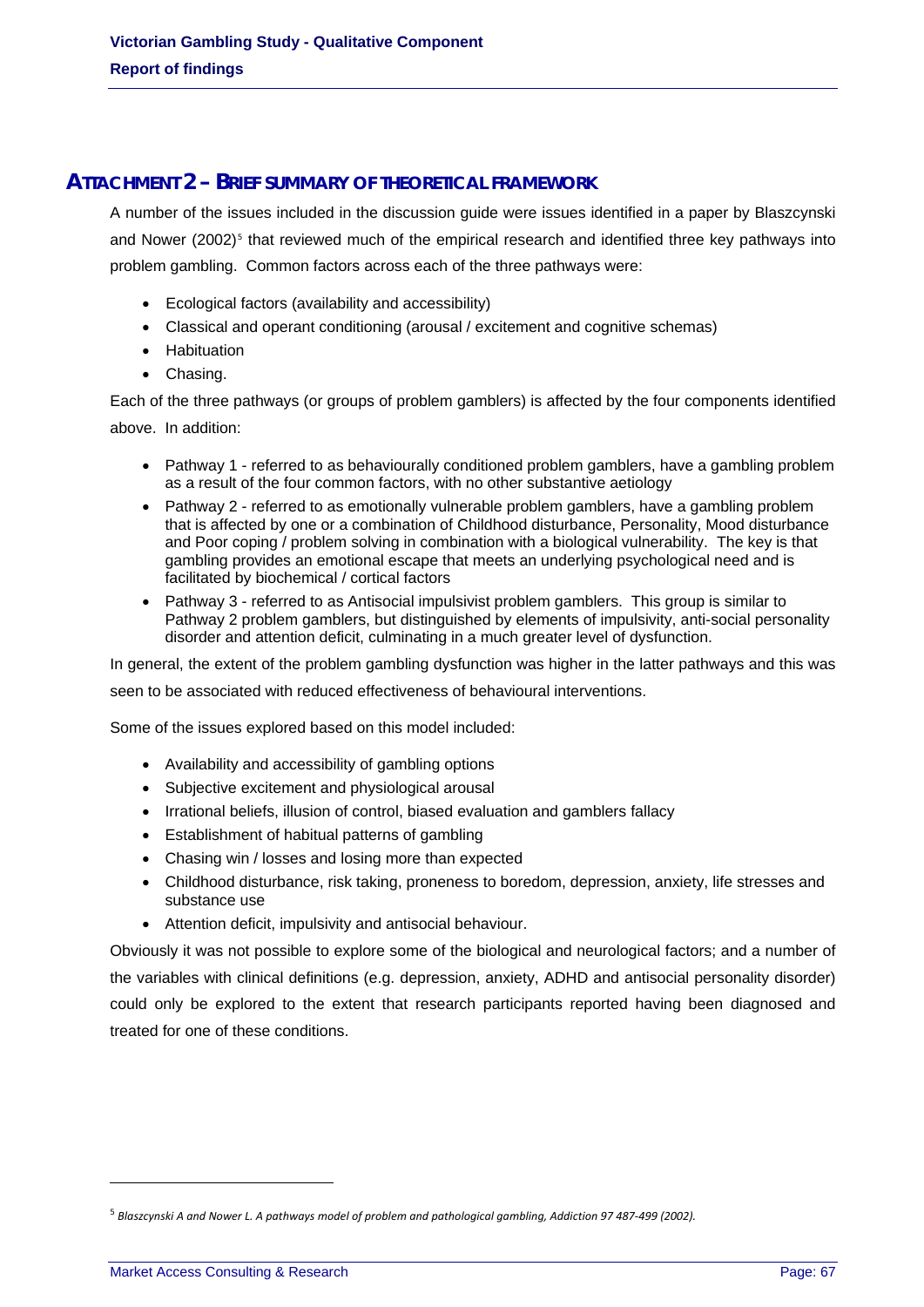## **ATTACHMENT 3 – CASE STUDIES**

## **CASE STUDY 1 - SUE**

# *I'm just going to go and have a little play, a little play, you know, I've said that a hundred times before.*

Sue is a divorced single mother of two grown children. She has a sister and brother. She lives in South East Victoria where she shares a house with her ex-husband's brother. She has only really gambled for the past 10 years and is almost exclusively a poker machine gambler. Sue works four days a week in community health and currently works in a local store on her day off and on weekends. Previously she did not work on her day off and this was her main opportunity to gamble and was when the majority of her gambling occurred. She generally avoided gambling in the evenings.

She has gambled away substantial amounts of money and is now in considerable debt. She has twice sought assistance to deal with her problem gambling, each time motivated by her dire financial situation. In both instances she was encouraged and assisted in getting herself excluded, and while excluded her gambling and associated financial difficulties were much reduced. Her awareness and understanding of her problem seems quite comprehensive, partially attributable to her time spent in counselling. Notwithstanding this, Sue continues to be shocked at her inability to maintain control over her gambling and is very regretful and angry for what she has done.

Despite understanding the extent of her problem she clearly believes at that to some extent her gambling is something over which she should be able to exercise control. She has identified that chasing losses is her main problem and that losses can include current session losses, recent losses and lifetime losses. Part of her unwillingness to have herself excluded and stop gambling is that doing so would deny her the opportunity to win back some of those losses; and while she can intellectually acknowledge that she will not be able to recoup losses, she still feels impelled to try.

Sue is almost exclusively a gaming machine gambler. Her only exception is the occasional Lotto ticket.

*I don't do any other form of gambling really. I might occasionally buy a Tatts lotto ticket if I've got a few dollars left over, I might buy a small one or something.* 

Sue was introduced to poker machines and began gambling about 10 years ago. It was during a period where a number of things were causing stress and she was dealing with anger, grief, loss and guilt.

*A few years ago now, ahm, we found out that we had other siblings that we didn't know about, that really, really made me angry. I was not impressed, why wasn't I told, ahm that caused a big family upheaval. They found my mum and it was, I don't know, I was not impressed that such a secret had been kept from us; I had a blue with my parents. And my mum was a very gentle caring lady, and after my angry outburst, I thought my god, what must she had gone through all those years.* 

*And then ahm, then my mum got crook and she had ovarian cancer, which is very sinister and you can be on death's door before you get symptoms with that, she was diagnosed in April, she was dead in June, and I felt very, very upset that I hadn't really resolved this thing with her and I felt guilty that I hadn't gone to her and said look, you know, sorry that I hurt your feelings, that really hurt me very much because she died so quickly and we'd had this big blue over it and that was really hard. Hard losing my mum too, but ahm, but it's something that I just regret, so much, not resolving it, telling her that I tried to understand how she must have felt all those years.* 

*It was a real low point in my life, within a few months, my grandmother died, mother died, my next door neighbour, I was very close to, she died and then my sister knocked on the door and her son had killed himself.*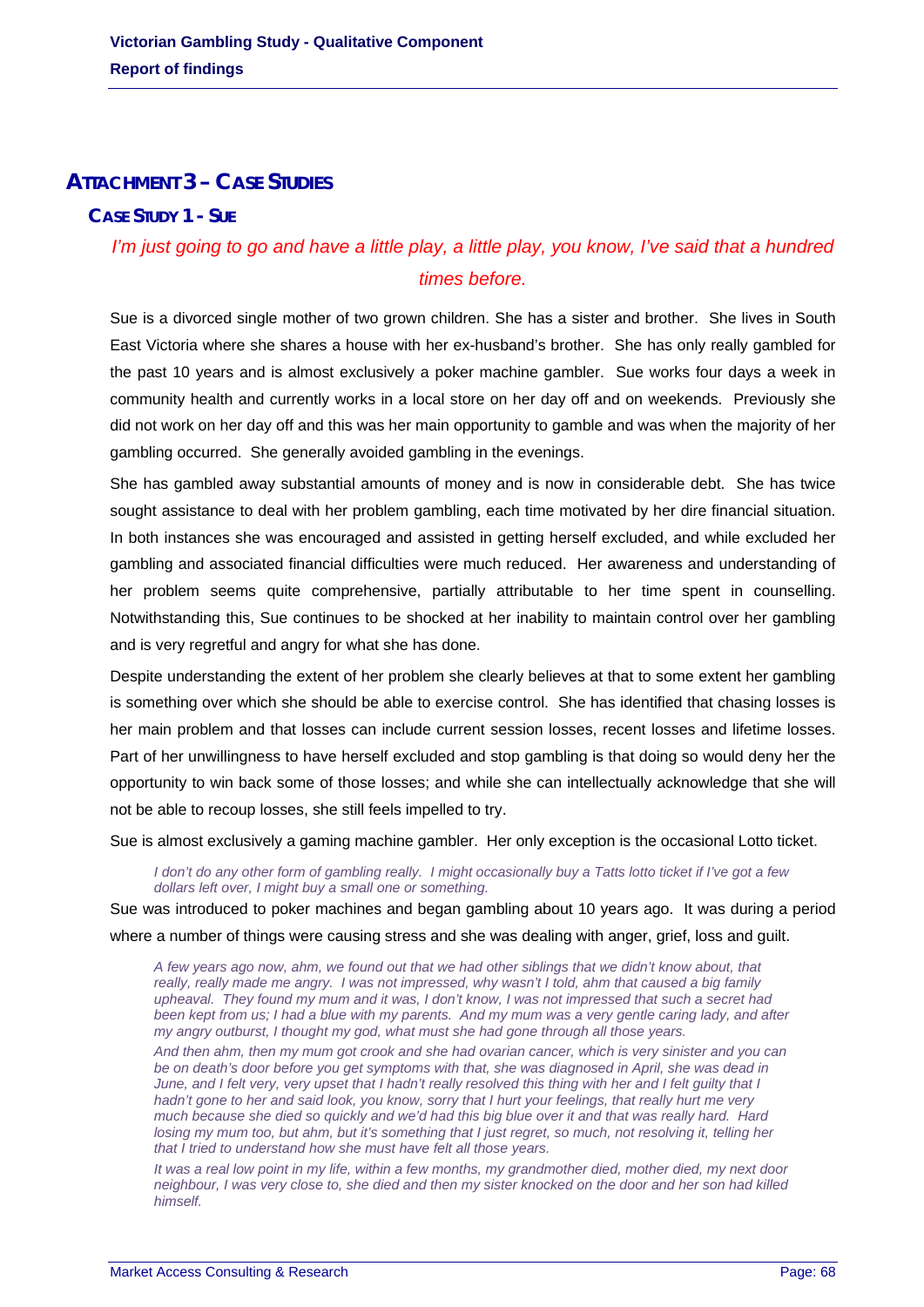The main event that led to Sue gambling was the death of her sister's son. Her sister was also a divorced single mum whose adult son drowned. One night shortly after this her sister asked Sue to join her at the pokies and Sue went along, won some money and had a great time.

*And then ten years ago the son got killed in an accident, and I think that's when it really set in for her, she didn't cope and she's still coming to grips with that, that just shattered her. So ten years ago, her son was living at home at the time, he was 18 and he drowned and yes, my sister just went through a hellish time.* 

*Oh well it was all pokie machines, my sister was a keen pokie player, but I'd never been, and he was at my place one night and she was, she said come down and have a go at the pokies with me and I said ok, I've never been. It would be ten years [ago].* 

*I went with her that night and probably a bad thing, I didn't even know how to use...I didn't even know how to use the machine and I think I spent about \$10 and I was lucky, or unlucky, I won about \$300. So that was a fortune to me, I thought gee this is alright, I should have been doing this a long time ago, but I didn't know anything about them, didn't know the consequences, and I think I've got a bit of an addictive nature, I was worse than my kids with playing computer games and stuff and Nintendo, so I've always been into playing games, and look, anyway I though gee this is terrific, I go home with \$300, that's like a million, wow.* 

 *Anyway I didn't really think about it again and it was I don't know, maybe a week or something later my brother asked me did I want to go again, and I said yes, and that really was the starting point.* 

*I* went again with him and my sister the next week and *I* won again, and next thing *I* knew *I* was going *there by myself, and this is great fun, and then you know, you sort of start off. It started off as nothing for me, he picked me up, took me a few times and I won all this money and I thought wow, I should have just come to this years ago, but of course, the rest is history, but yeah it was a very traumatic time, very traumatic time.* 

*Yeah, and then it turned out that he had a problem with them, which I knew nothing about, and yeah so I'll blame him.* 

In hindsight, Sue believes that her brother was not coping with the loss of his favourite nephew and that he ultimately developed a gambling problem.

*I* was on the internet for work the other day and there is this house for sale, he hasn't actually told me, *not that he has to, and he's a very private, I'm thinking that's [to pay gambling debts] probably why.* 

During her childhood, gambling was not prominent. Sue has fond recollections of playing poker with her father and some of his mates, however this was not frequent and was something of which her mother disapproved. She has some recollections of very occasionally betting on a horse race, but this was very infrequent and gambling was not a substantial part of her parents' lives.

And I loved it, I had a ball and so from a very young age, I used to sit in with them and play poker and *at that stage it was nothing to do with money, to me, I mean I was a kid.* 

*I suppose I was, I can't remember, my dad probably gave me, I'm talking back in those days, sixpence, and pennies and stuff, ahm, and I suppose I can't remember, but they probably did for me, and whilst they weren't high stakes by any means they were very serious.* 

*Not till I was older, but yeah, I think, to the best of my recollection I played with him, sort of learnt with him and my mother thought it was dreadful behaviour, but I had a ball doing that, and maybe that's where it started.* 

*I used to have a ball, most probably horrified my mother, but my dad, his side of the family, his uncles all lived around us, most of them were single and they liked to drink and they used to come to our house and play poker all the time and in those days it was pennies and you know, stuff like that, we are not talking big money or anything like that but you know, I used to love it, right from a little kid I was taught to play poker and they took it very seriously even though it was only pennies and things.* 

### Sue identified that she loved playing games - even her kids electronic and console games had been appealing to her.

*I've always, well I'm a games person; I'll lay on the couch and play games on my phone.* 

*When my kids were little, I'd be worse than them, it's my turn, it's my turn, on the Nintendo, I love playing games, I always have, you know I can play, I can be in my element playing an old fashioned board game, a game on my phone, Nintendo game, you know.* 

*No, but I loved cards and board games and all that, that's what we grew up on but not, look occasionally and I'm going back quite a number of years now, a couple of friends and I used to, just for fun, pick out some number and maybe put on a quad, but that was nothing, then we might not do it,*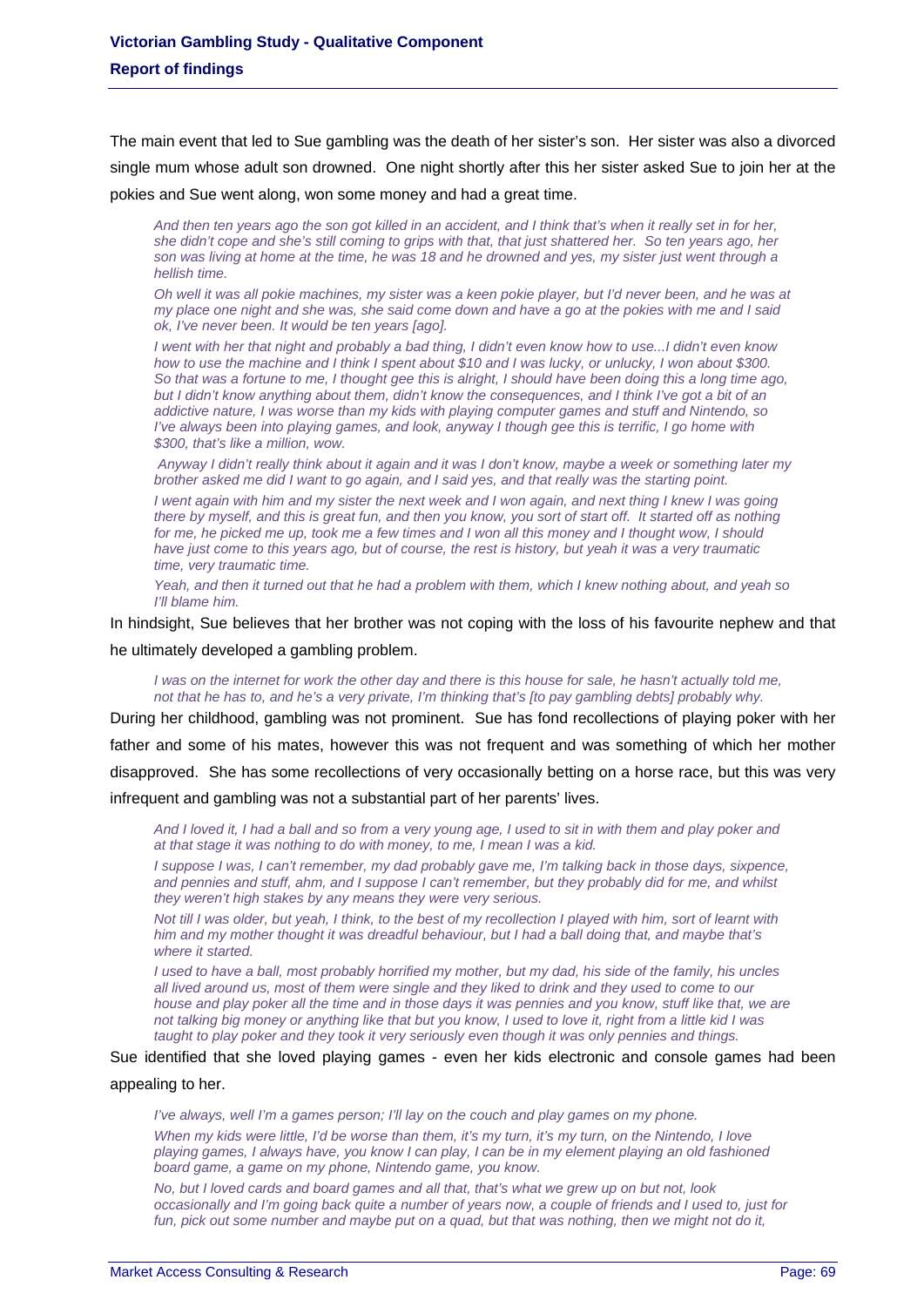*that was nothing, six months we mightn't do it again, you know, that was never an issue or a problem or anything like that, it's only the pokies.* 

Gambling has been, and remains, a major issue in Sue's life. She has gambled herself into a position where she owes a considerable amount of money and this debt consumes her life.

*So life is good, apart from the debt, the finances, it's with you 24/7 you know, the last think you think about when you go to sleep and the first thing in the morning, and it's a nightmare.* 

Sue has built up considerable debt because of her gambling. Most of her wages currently go to repaying

her debts and this will continue to be the case until she retires. This also has implications for her

personal and social life as her dire financial position means that she is quite limited in what she can do.

*It's not going to go away, so I'm really working till I retire, most of my pay will be going on that debt. And that's what I've done and I've just got to cop it now and it will be impacting my life till I retire, it's just a horrible, horrible thing.* 

*I don't want to sit down and add it up, I don't want to know. It's just yeah, I just go to work every day and I know that most of my pay is to pay this debt.* 

*I've got ahm, power bill come any day, and I've got the water bill, so yeah they're, I've had the water bill sitting there for a little while, so I try and pay them on pay day, and on my days off, apart from today because my daughter is coming, ahm, I work in a store now. So I don't get a day off, I'm too bloody old for this, I've had it, I tell you but what can I do?* 

*I'd certainly never steal, I'd certainly never do anything like that, so you know, but you know, I mean it gets you down when you know that this is how it is every day now for the next few years, and then you retire with zero but I've done it, it's my fault, so yeah.* 

Sue's gambling has resulted in significant financial problems and an associated range of emotional, and

to lesser extent relationship problems. It has also caused her a great deal of stress and anxiety.

*I* mean you worry all day, when you are in debt up to your ear holes and at my age, you think I haven't *got enough working life left to pay this, you know what am I going to do, what happens if I drop dead tomorrow, what the hell is my family going to do, they haven't got money and it worries me to death, yeah, terrible thing that I've done and terrible thing, like I worry about the consequences of my family, you know if I drop dead tomorrow and it's all over, fine, but they are going to want their money and so that worries me a lot. I have got insurance on my main personal loan so if I drop dead, it's paid out, so that's a bit of a help, you know, but it impedes on everything you do, you know, like I've been walking*  past here or the bakery on occasion and I might see a couple of ladies I know, come and have a *coffee, I've got to make up a story because I haven't got enough money to buy a cup of coffee. You know, that's happened heaps, ahm, so you can't even sort of sit down and have a cup of coffee with your friends, because you haven't got any money.* 

There is a degree of incredulity when Sue talks about her finances, as if she cannot entirely understand

how she has found herself in her current parlous circumstances.

*I do understand that people, who haven't been there, find it very hard to understand, and I was certainly one of them, and I could never understand how people could get into such a situation, but yeah it's just, it is a fierce addiction, very hard to get on top of.* 

She sees her gambling addiction as a major problem over which she has only limited control. While she has not herself seriously contemplated suicide, she is aware of the potential for her problems to escalate in that manner.

*I mean in your head you know, that you are probably going to come out of there in tears, but that doesn't stop you, you just get in there as fast as you can, oh it's a wretched, wretched thing, and it affects all people, all types of people, from all backgrounds, from you know, all levels of intelligence, and whatever, it affects, yeah.* 

Unfortunately, being aware that she has a problem and even understanding that it was a major problem

has not really helped mitigate her gambling.

*Oh look I was well aware how big a problem it was, but it just didn't stop me doing it, I didn't have the strength to stop it, it was just too overbearing. I just didn't have the strength to say no more, you know.* 

*Oh I don't know, I don't know, I think you know, you are conscious of what you do, I used to drive to ABC or XYZ, at the height of my gambling, and sometimes I'd be half way over there, and I'd say to myself, you really should stop and turn around, but I didn't. You know, the desire is just too strong, you know, the desire, it's a shocking addiction.*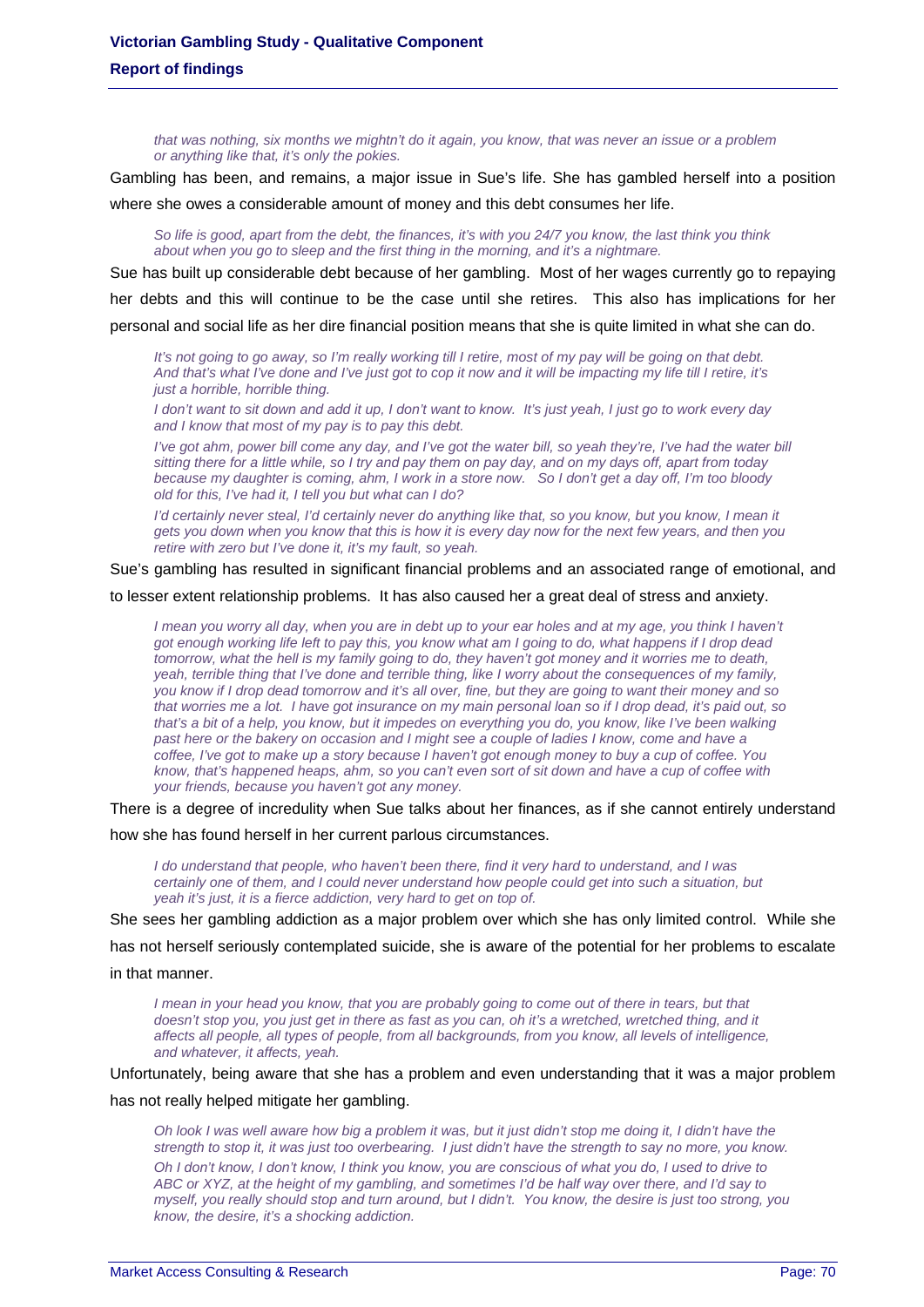Sue realised she had a problem when she first gambled away all of her pay. Over the course of her gambling, Sue has often gambled all or almost all of her money and as a consequence had to become adept at managing with only very limited funds.

*Oh, well, I knew I had a problem the first time I did my pay. I probably deep down knew I had a problem before that, but that's when it really hit home, I thought what am I doing to do, I can't pay any of my bills, I've got no petrol, I've got no food and I don't get paid, at that stage it was for about ten days, and I though I'm in deep shit here. And yeah but that doesn't stop you, because you are going to win it back, you see, that's the mentality that you have, you really do convince yourself that you are going to win it back.* 

*You sort of, you learn to live with no money, ahm, I can, I mean I've got \$20, about \$25 at the moment, that's till next Wednesday. That's how it is.* 

*I could go locally or pop up to ABC or close, I mightn't play for a week or two and then I might go several times, there was a few times where I blew my pay, so I had nothing for a fortnight, till next pay, oh well I'll win that back, yeah right!* 

*This was over time, like and this certainly didn't happen every time, but ahm, and then well you end up becoming quite good with money, you think now where can I get some? So you get your credit card and then you get another one, and then you get another one, and another one. I got five of them, and a personal loan.* 

Sue has twice had herself excluded from the local venues, initially for two years, and then she was not

excluded for a year, but is again on exclusion.

*Oh yeah, and this is, I'm on exclusion for the second time at the moment.* 

*That ended, so I spent the next year straight back to square one, and so I self-excluded again a year ago* 

*You have an option to carry it on, ahm, which I didn't, I should have perhaps, but I didn't.* 

*Ahm, look, honestly, I ahm, I thought, when I first did it, I thought right, after two years, I'm going to be fine, I'm going to be able to deal with this, but when that two years was up, I was like a dog off a chain, and boom, straight back there.* 

#### Sue found the process of getting herself excluded relatively straightforward.

*You ring the Australian Hotels Association in Melbourne, they set up you appointment at the solicitors, you go in there and you sign your things, ahm, before you go in there, you go to ahm, photo and they take your photo.* 

*Yeah so they book you in for your photos, then after your photos you go to the solicitor and then those photos are sent out by the Hotel Association I suppose, to the venues.* 

*You can't just throw a blanket over every venue in Victoria, you've got to, I think you've got a maximum, of ten or something, eight or ten venues that you can exclude from, so I've done that around here.* 

*It's handy for the country, because I can't go ABC, FGH, LMN, XYZ, ahm, all the, yeah, but you can't just throw a blanket over Victoria and then just post it out to every venue.* 

In the city it would be useless, you know it would be useless, because you can just go to the next *suburb.* 

*Yeah it's good here in that sense that you know, there's no way, because everyone knows you, so you are not going to sneak in.* 

Even though Sue claims she felt that she had her gambling under control, she now acknowledges that there was also some relief that the exclusion was ending and hence a desire to gamble again. Even though Sue in her rational moments understood that it might be best for her to renew her exclusion, there was a degree to which doing so would remove from Sue the possibility to win back her existing losses.

*I honestly, I don't know, I think, I'm sure there was a part of me thinking phew, time is nearly up, I'm sure there was a part of me thinking that, you know.* 

*I did but I don't know, I still think the majority of it was, ahm, you convince yourself that you are going to get it back, it's yours, it's still chasing those losses that to me, is the big thing, plus you love doing it, I mean I've got to be honest, you just love, sitting there doing it.* 

Prior to her first exclusion, Sue had considerable credit card debt. When she was excluded for the first time, she took out a bank loan to consolidate all of the credit card debt. Although she owed nothing on the cards and was no longer using them, Sue retained her credit cards.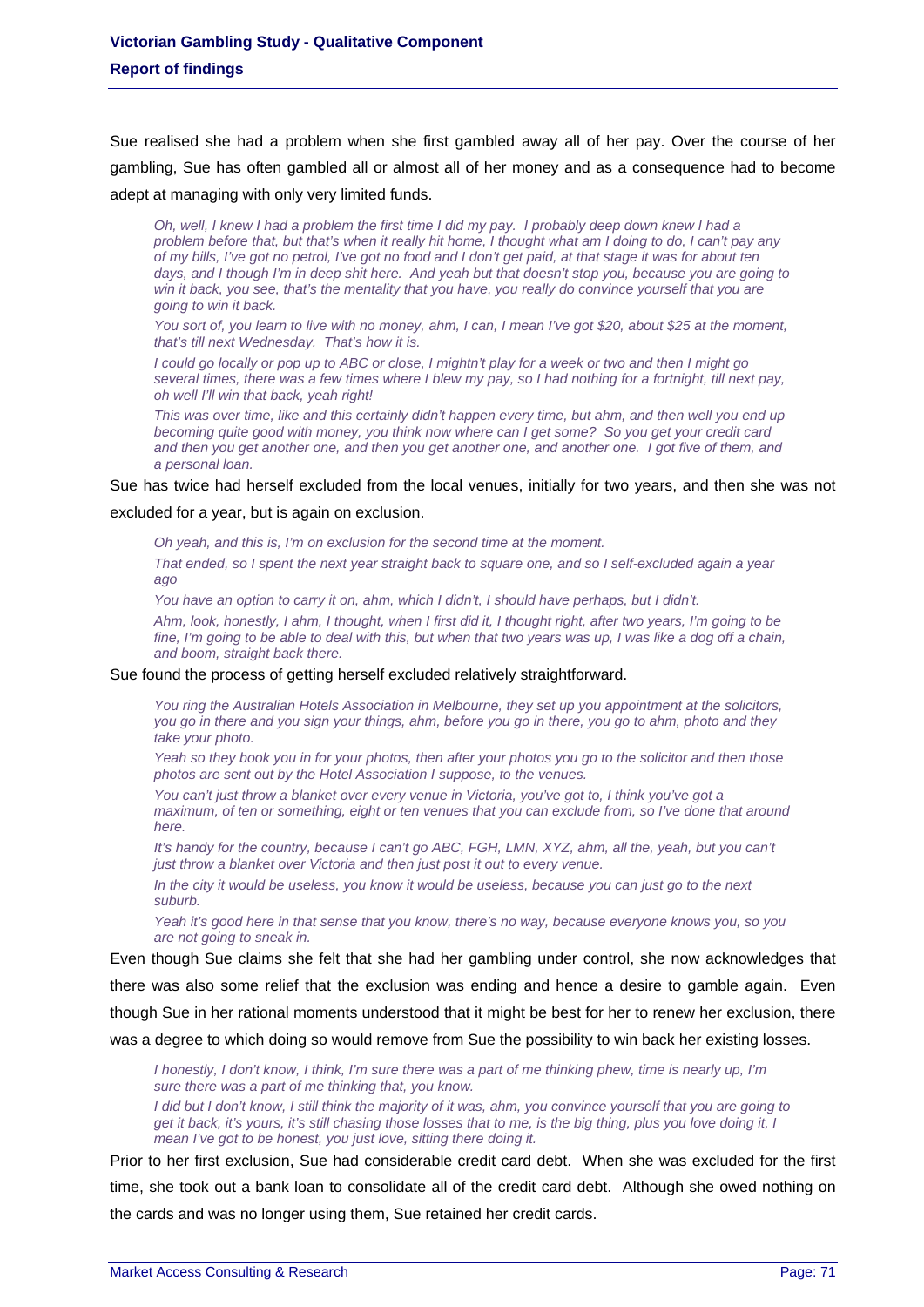After being on exclusion for two years, Sue felt that she had achieved some level of control over her gambling and this was her rationale for not extending the exclusion.

*I really, sometimes I did and sometimes, I thought [genuinely feel like you had it under control]. Who knows, how the mind works, did I secretly just want to go and do it all again, did I think that I had it under control.* 

When she came off exclusion Sue again began gambling quite intensely. Sue quickly reverted to her

high intensity gambling and it was this period, which resulted in her most substantial financial losses

*That was a nightmare [coming off exclusion].* 

*Yes, ahm, it's like, the next day, you've got everything in perspective when you are in your normal state of mind, you know it's crazy, you know you've done a ridiculous thing, a stupid thing, you know, but at the time, it doesn't matter when you are in that zone, it doesn't matter, you know, it just takes over, it takes over reality, you are not in reality, it's just, and then the next day or two you think to yourself, god almighty, why did I do this, what is wrong with me, but at the time, it doesn't matter.* 

*(interviewer) You mentioned before that when the exclusion ran out you were like a dog off the chain. How did it feel, what was the feeling?* 

*It was mixed feelings, it was probably excitement tinged with fear, you know, you tell yourself, alright,*  now I'll cope with it this time, you know it won't be out of control, I can go now, I can go and play and all *that.* 

#### Within a few months of coming off exclusion she had again gambled to the limit on her cards.

*They were still sitting there. And then when I was free to play, that's when the credit cards [were used up].* 

*Most of the credit cards, all happened after the exclusion stopped, I think this is when the majority of that came back.* 

*Within six months, they [credit cards] were [full] yeah.* 

*I really don't want to add it up. Ahm, it must be about \$40,000. That's what I've got now. Oh I'm just*  roughly adding it up, I'm too scared of it. Yes, I know it's huge, I know it accounts for most of my pay, if *I had the actual figure sitting in front of me, I don't want to know.* 

In some instances money was being directly withdrawn from the credit card as a cash advance and in

other instances, the cards were being used to pay bills and the cash was being used to gamble.

*I'd put my, I'd pay my pay on them, split it up and pay it on, and then the ones that I couldn't get the cash out, I'd do the phone bills and that sort of stuff on there, and the other ones yeah, cash out.* 

The experience of losing control after coming off exclusion was one that resulted in Sue being terribly disappointed with herself.

*Yeah it probably was too, yeah, it's just a horrendous thing and you feel, you know, you feel so stupid, you feel so pathetic, what's wrong with me, am I crazy. You just feel pathetic, you just feel like a, just pathetic, yeah, that you've got no control, you know, it's just horrible* 

Even when excluded, Sue was in a position where she could drive to a venue and gamble. Sue describes these instances as breakouts and they have also been a consistent part of her experience whilst excluded. One of her recent breakouts was as a result of her needing to purchase a gift at the nearby town. Interestingly it was not somewhere she needed to go to purchase this present. As a result of a number of other, earlier decisions Sue had quite a lot more cash than usual. Once she was in the town, Sue struggled to maintain the control not to gamble. In this, Sue was repeating a by now well established pattern of finding a reason to go there, making sure she had cash in her purse and promising herself it would only be a very limited session.

*I thought, yeah, I'm just going to go and have a little play, a little play, you know, I've said that a hundred times before.* 

*No, I had a break out about two months ago, and that was the first time in about a year, I've got myself banned. I did once, once only. Once was too often but yeah.*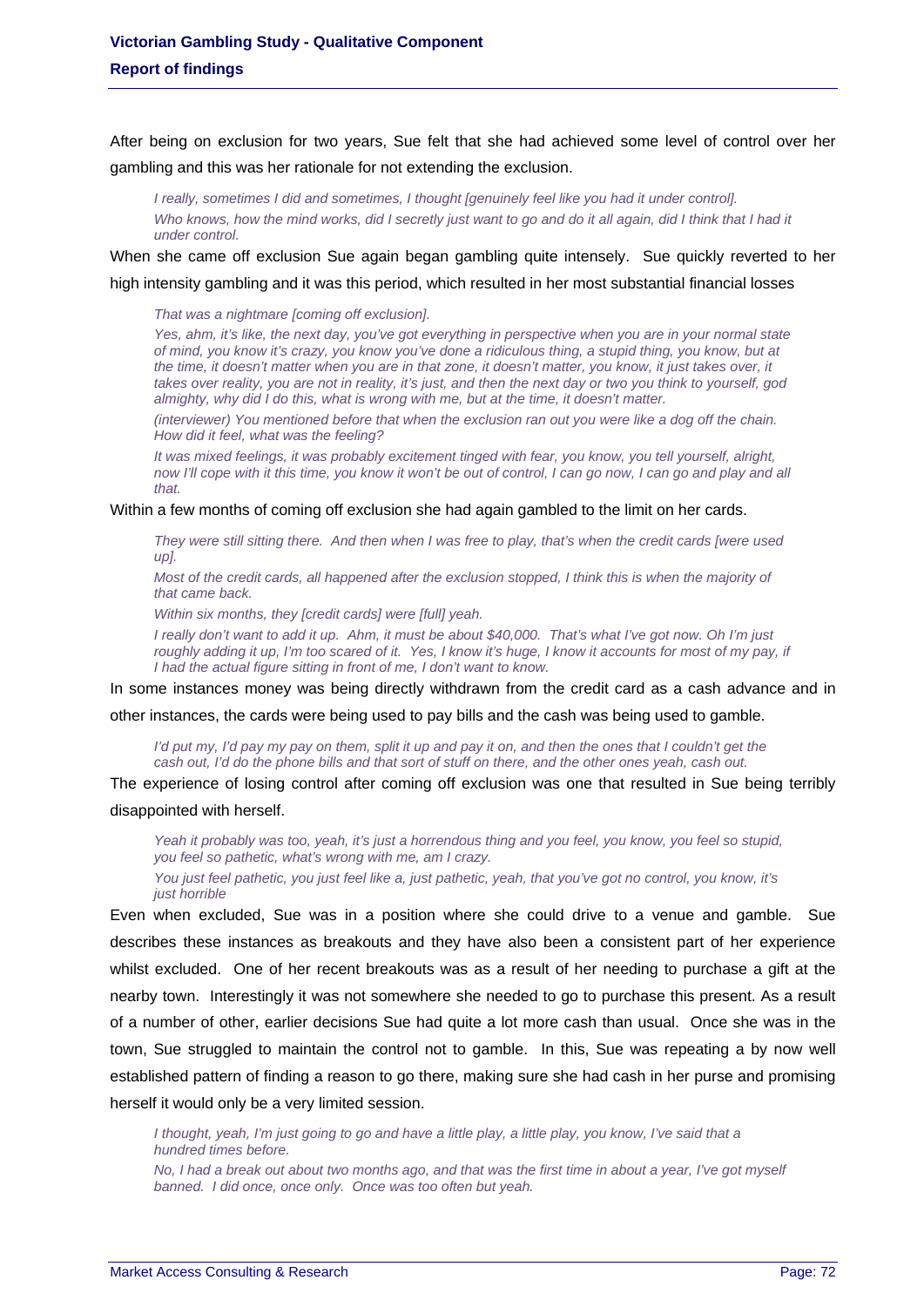*Yeah I was waiting for my day off, I was going over there, and I was going over specifically to get a gift and all the way over I was telling myself come on, now you're on top of this, don't be tempted, blah, blah, blah.* 

*I didn't have to [go to ABC] and did I consciously think I'm going over for this purpose, no, I don't think so. Maybe sub consciously. Well I had the cash to pay my [credit card] debt…. I normally go straight in [and pay off my debts]. I got it out a couple of days before I went to ABC though.* 

*I had a couple of things I wanted to do over there and yeah, the demons, you know, don't do it on this shoulder, and just have a little go on this shoulder and yes I gave in to temptation, and I was very sorry I did, but you know.* 

*And you play a lot of games with yourself, you do and you sort of realise later but at the time, oh no. Probably when I started to go, I started telling myself now don't do this...you'll be sorry the next day, you'll go through all that trauma again, you've been so good, blah, blah, blah, but on the day. It was probably about eleven, and yeah, I don't know, I just I think the car just went on automatic pilot and there I went.* 

Interestingly, Sue could visit this town with a friend and not gamble – it was only if she went alone that

### she felt compelled to gamble.

*Oh absolutely, yeah it's only when I'm by myself, I suppose I'm lucky in the sense that none of my friends will have a bar of pokie machines, so that's good, because I haven't got a friend who goes to the pokies, they are all anti pokies, so I don't have one friend who plays. So I do go to ABC sometimes with a friend of mine here, but never, never to the pokies.* 

Due to the location of council boundaries there are venues in a town about half and hour's drive away that

Sue needs to visit on occasion. Sue has never really examined what it would take to also get exclusion

from this additional venue.

*I have thought of it but I haven't done it.* 

*I don't know, it's because of course it's just leaving that door open a crack, you know and it's just, it's self destructive, it's detrimental to everything but.* 

Prior to the second exclusion, Sue's financial situation had become quite dire and this was the motivation

to go onto exclusion again.

*Well I was regularly, ahm, trying to live on, I might have \$20 left and it might be a week to pay day, you know, my daughter would want me to come and spend the day, I didn't have enough petrol to go over there, and you know, I thought, you know, it was bad.* 

Sue continually beats herself up over her situation and her gambling and her inability to exert the control

### that she thinks she should be able to.

*You feel guilty, you just, you hate yourself, you feel like such a pathetic person, and you know, I'd go home and I'd cry my heart out, because I'd be, I'd have maybe \$10 to last me for the next fortnight, we get paid fortnightly.* 

*Ahm, well, like a really pathetic person, really. Ahm, go home and cry a lot and then when the opportunity, the minute the opportunity arose, you'd go and do it again.* 

*Very much despair, like what the hell am I going to do, how am I going to pay my bills, what am I going to do and yeah, it's just horrible, it's horrible, but it doesn't stop you from doing it again* 

*Oh yeah, walking out the door, just feeling so, wretched and oh, and then the worry hits you and gosh why did I do this, why didn't I pay that, I think what I could have done with the money instead of throwing it away and you know, the guilt driving home is just horrendous, yeah.* 

### She felt that her gambling controlled her. It was described as a compulsion over which Sue believes she

#### cannot exert control.

*But yeah it does, you are controlled by it and then you'll sit down and you know it's crazy and you know what the hell am I doing but when that mood hits you, it's all out the window.* 

*You are not, when you are in this thing when you are doing it, you are not rational, you are not rational at all, and then you go home and think god, but you know, at the time, you are just not rational.* 

*You know, you go all over it the next day and you are so sorry, but that the time it's just such a powerful thing, yeah it just doesn't matter, it matters the next day, but it doesn't matter at the time.* 

*Oh yeah, look I do, I thought bugger it, I'm going to go in, you never learn, you tell yourself you are going to go in there and have a little play and it's always chasing your losses and you have this in your head, you know later that's ridiculous but at the time, it's your lucky day and I though yeah, bugger it, I'll go in and have a play.*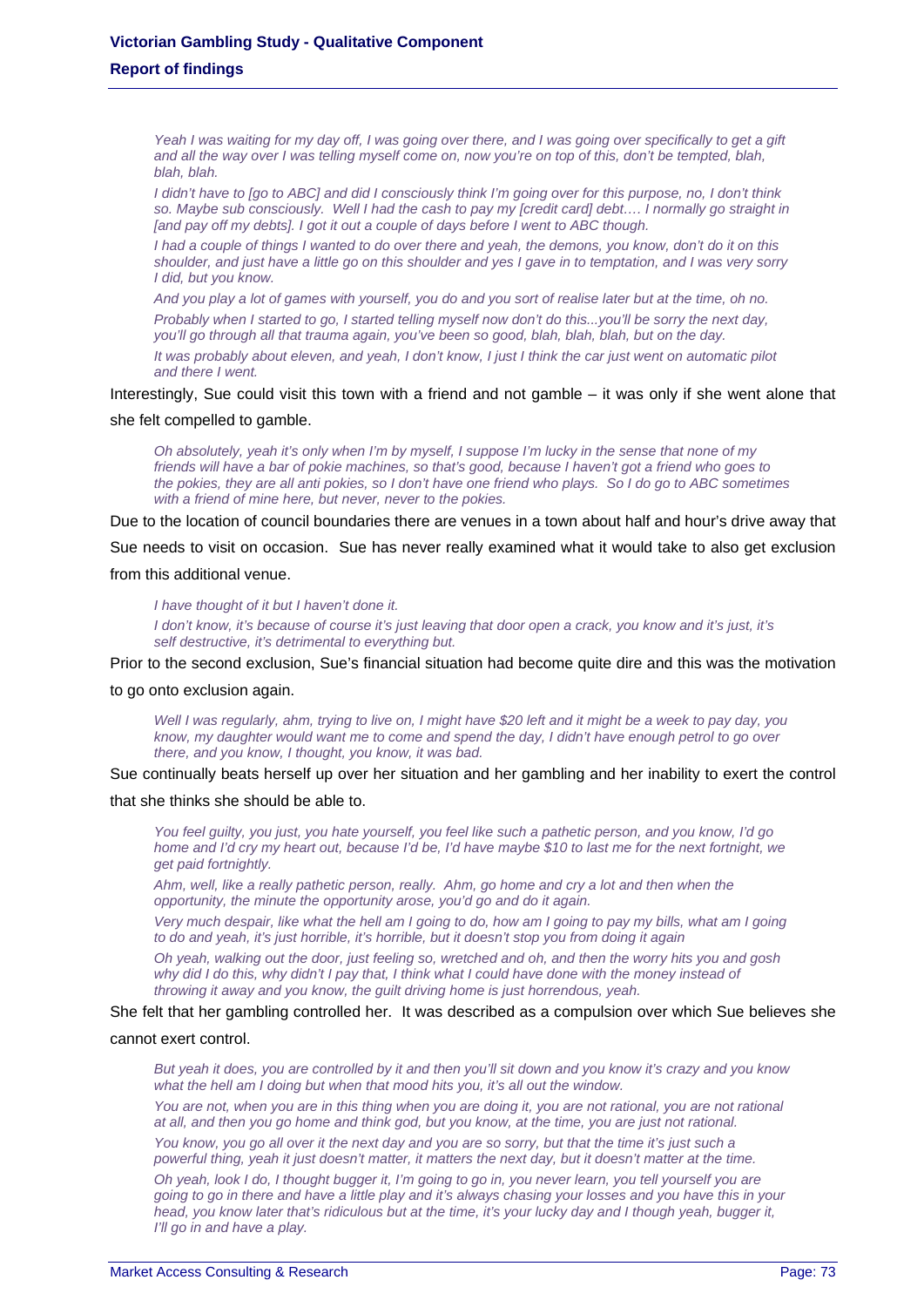Yeah, you do tell yourself terrible lies and play terrible games with yourself. I was telling myself, don't *be ridiculous and don't go home feeling very sad and sorry, just go and have a little play, but that doesn't happen, it's all or nothing, really, it is, it's horrible.* 

*Oh, kind of I suppose, I mean people say, I've heard it many times, people say you are in this zone, I know what they mean,* 

Sue identified that even when she was not playing, she spent considerable time thinking about gambling.

*Absolutely, mom, yes when, yes, you think about it all the time.* 

*Well, when I say all the time, very frequently.* 

*Yeah, but look it's a constant thing, it's never that far from your mind, I might go days without even having the slightest thought of it but it will always pop up in your head.* 

Over time, Sue has experienced an increase in the amount that she gambles. In the early days, she was

able to walk away with a win of several hundred dollars, but has been unable to do this in recent times.

*Yeah, and I found that I was in a session; I was spending a lot more.* 

*Betting a lot bigger and that sort of thing, so because I had all that, you know, you think all that credit card money is mine, yeah, ahm, I think I was probably, all I know was I was betting a lot more than what I would have previously.* 

*Usually you don't win, but I was like earlier on in the piece, if I'd won something substantial and when I say substantial, I'm talking probably like \$500 something like that, I was able to walk out with that, but as time went on, ahm, I would lose all my pay, and then I might, and this happened quite a few times,*  and then I won it back and I though oh thank god, I won it back, thank god, I was at the point of *despair, but I've won it back. But I've sat there and lost it again.* 

*Yeah, yeah, at home, yeah, but, I got to a point where I wouldn't have even gone to a venue unless I had at least \$200 to spend. Like there is no way I'd go to a venue if I only had \$20 or \$50. Because, I don't know, looking back now, ahm, once I got into that mode, if I spent \$50 and had no more money, I'd have been that stressed.* 

*Yeah they didn't know a thing about it and to me at that stage, it wasn't a problem, I didn't know it was a problem and it just grew, and it snowballed, and you sort of, over the years, you get to a stage where you come out and you think oh my god, I've lost \$20, and then you think, you end up thinking oh that was a good day, I only lost \$100. You know, and it must sound insane to people who haven't been there.* 

*If anyone had, like I used to, was the first one to criticise people, I used to think mad things, what's wrong with them, before I knew it, I was one of them, and I still find it hard to believe, how I got into it, how it escalated the way it did.* 

There were times where Sue would play for extended periods - all day and even longer. Even though there was no obvious harm, Sue felt that this was not normal behaviour. At some point, she would go and visit her daughter briefly so she could spend a much more considerable period of time in a venue.

*And then I'd go to XXX or XXX where you're not known and sit there all day.* 

*Ahm, probably fairly regularly and this went on for several years and by then one of my daughters was living in ABC so I had the great excuse that I had to go to ABC.* 

*Yes and sometimes as much as I love her and love being with her, it took over to the point where I might visit her for half an hour and spend five hours on the way home.* 

Sue indicated that preparatory to arriving at the venue, she would envisage herself playing her preferred

machine. If on arrival that machine was unavailable, she would become quite annoyed.

*I suppose ahm, if you do have a reasonable win on a machine, you tend to you know, be drawn back to it, it's done it once it's going to do it again, do you think that, I think so, yeah. And you sort of become really familiar with a couple of machines, and ahm, sort of feel comfy with them.* 

*Yeah and I know when I used to go over to ABC, if I walked in there and someone was playing the machine I wanted, I'd be so let down. I'd think oh no, how dare you be on my machine.* 

*In a place like ABC it's fairly big so there was usually a few but I found ahm, I think people were very attracted to those same machines that I was, I think, because usually once they were there they would stay on them all day, and you soon, like even in places like that where I didn't know anyone there, but I was going fairly regularly and I knew other people that were the same, you know, in the venue, the other people that have got a problem, because you relate to what they are doing is what you are doing, and yeah you know.*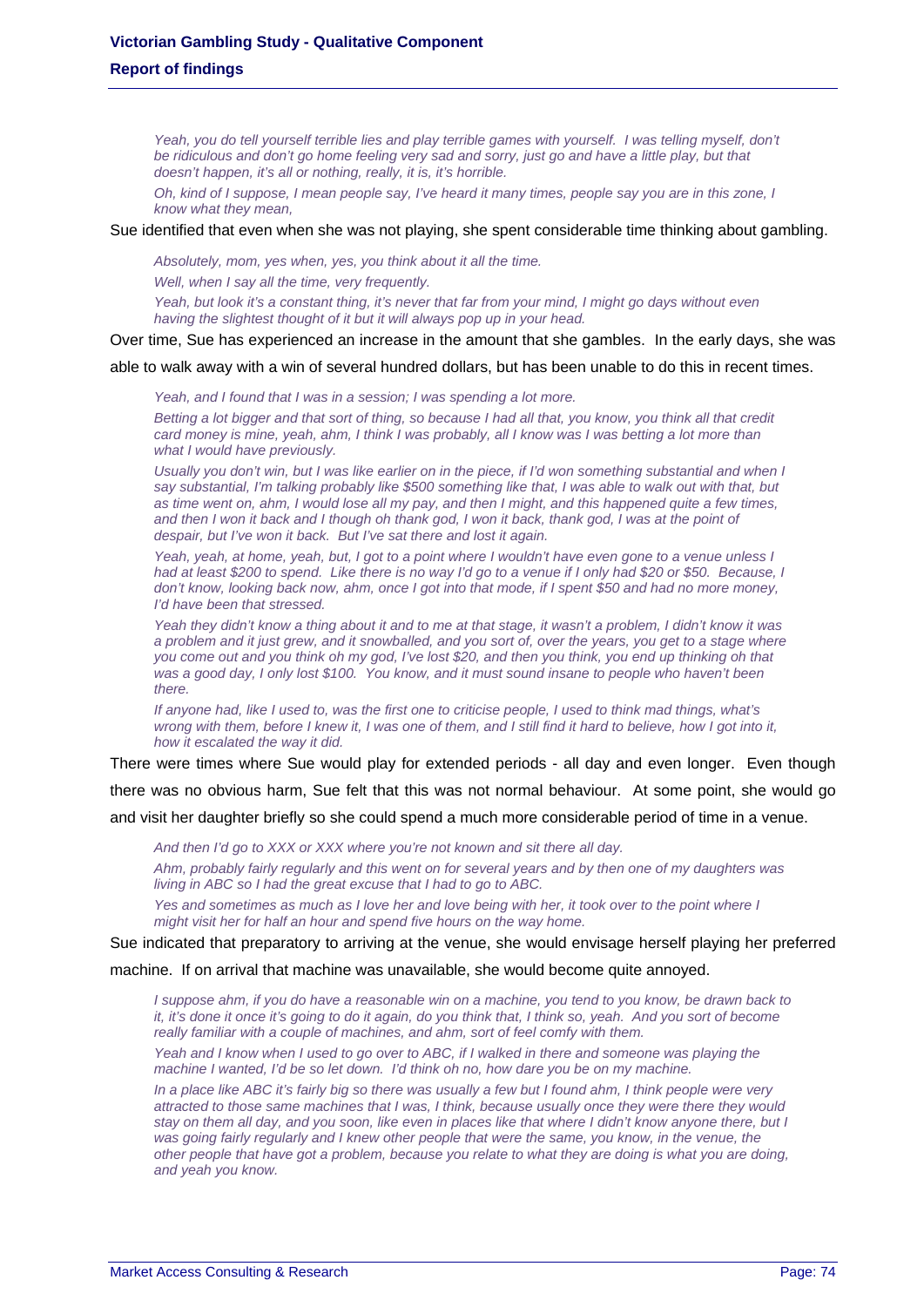As with many problem gamblers, Sue has been engaged in some deception. Since she was not financially accountable, her deception was not mostly about finance, but more often it related to her time and activities.

*Yes, so us problem gamblers, are a very sneaky lot, believe me. And you do, it's part and parcel of it, you are trying to hide your problem from other people.* 

*The main thing was if I got caught up in it and got home really late, that's when you'd think, oh god, what am I going to say, where have I been, I can't say, hey I've been at the pokies for six hours, but what am I going to say and then you feel guilty, but at the time it's a lot easier than saying what you've done, but yeah I've got a close girlfriend, we've been best friends since kindergarten and she's good too, she'll say come and talk to me when you get that urge, she thinks it's crazy, can't get her head around how anyone can do such a thing, but she's also very supportive.* 

She did, and still does, manage to conceal the extent of her gambling from all but those closest to her.

*I don't have, like I have, I know a zillion people but I've only got a couple of close friends, and I hid it from them, and they would be oh god I haven't seen you for so long, are you ok, yeah, yeah, busy, you know, not saying I'm in crisis, sitting at the machine all day, you know.* 

*So yeah, but you become, I think what's really hard to take to is you become very secretive, you tell*  lies, which you feel very guilty about, you know, you've got to make up stories as to where you've *been, because you don't want to, people to know that you're still gambling and where have you been oh, oh, what am I going to say, you know, you become very deceptive, and you tell a lot of lies and you feel, just really guilty about it you know, its just awful.* 

Sue likes the isolation and opportunity to be alone that she gets by going to a venue where she is not well known. It also means that the extent of her problem is somewhat more concealed. However, Sue believes that this is not a major issue as all of the regular players know one another and recognise that each of them has a problem.

*You don't talk to each other, but you know each other and who has a problem…it's unspoken.* 

Sue prefers to play a one-cent machine, although she has at times tried the higher denomination \$1 machines. Her experience with the higher value machines was that she lost her money too quickly and this meant that she was not getting adequate playtime from her money.

*No, not necessarily, I'll ahm; I'll usually just play a one-cent machine, something like that* 

*I was for a while yes, it didn't last for long but I was for a while, playing the dollar machine. Yeah but I didn't do that much, I really didn't. I think it was curiosity, what do these machines do and I never ever won anything - you might win \$10 or \$20 or something, never a substantial sum. Nothing to grab my attention no, yeah the few times I did try but I just lost my money very quickly so I lost interest I suppose.* 

The attraction of her preferred machine seems to have been primarily driven by having had positive experiences with that machine. That initial positive experience was then reinforced by Sue becoming comfortable and feeling that the machines were familiar.

Sue identified that there was a range of factors that had influenced and encouraged her gambling and that these could vary over time. Sue identified that she did not have a huge group of friends and that a part of the motivations to play the pokies was to be in a more sociable environment.

*Oh look; if I'm honest, I'd say I was probably a bit lonely and bored.* 

*It's certainly an escape from reality ahm, it really is, in a way, although you are causing yourself so much drama and hurt, it's very, I don't know, it is relaxing in some way, it is, it's popping out, thinking about whatever you think about.* 

*Some people would have a little chat, the majority.* 

*Oh depends, you know, sometimes, I guess it's how you felt on the day, who the people were, you know, if there was a lady sitting there I'd probably be more inclined to say hello, than if it was a group of young blokes or something.* 

*Not judging people but, you know, people that you could relate to perhaps more than others. But I think most people are pretty, in their own little you know, thing.*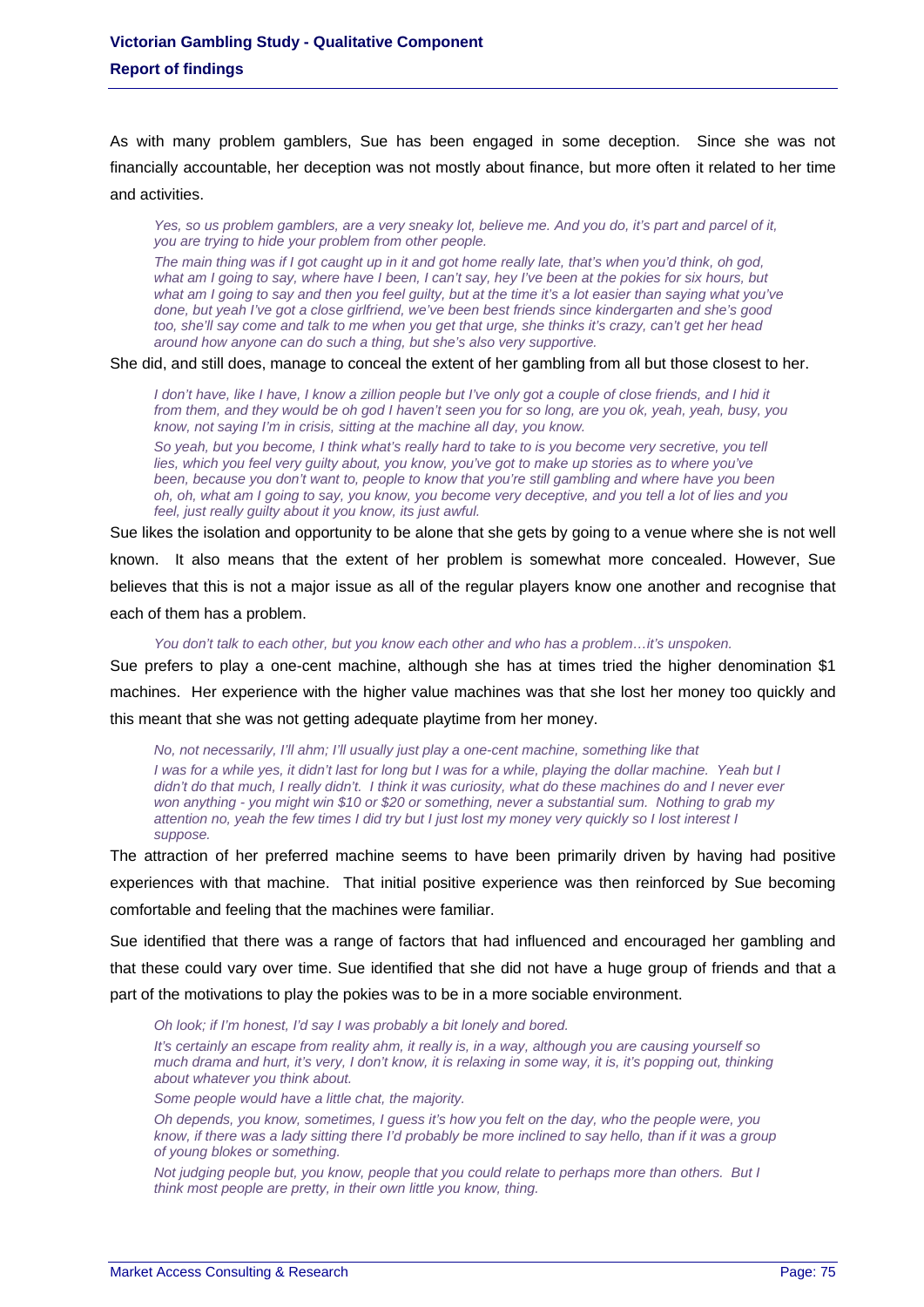For a period, Sue was in a relationship that she found unpleasant and used playing the pokies as a way of escaping from the problems in her relationship. As a result of her gambling she could not afford to leave and this created a vicious cycle where Sue gambled to escape her partner, but because of her gambling could not afford to leave him.

*I started sharing the house with the person that...we get along fine now, but we had, during those years, it was not good, yeah it was nasty situation and then ahm, I certainly didn't have to explain where I'd been.* 

*Now we are just co-habitants and we get along fine, we just, we are mates you know, we are really good friends, but there was that period there, and I think, I don't know whether it's because of it or not, but when I did really get into the gambling, it was bad, it was a bad situation, I hated going home, it was*  rah, rah, rah, rah, you know, and yeah that probably did have a big deal to do with just escaping.

*Yeah it was not good, not good. Ahm, but now, we still live our own lives, but I think we just sort of, old and comfy with the situation basically, you know, and people used to say to me, why don't you move and I couldn't say because I have, you can't walk out the front door with \$10 in your pocket can you, I mean.* 

Sue found the idea of gambling exciting and enjoyed the range of positive feelings that she got from playing the pokies.

*It's exciting, it's, I don't know, you know, I know one time I hadn't gambled for about three months and I, going into the venue I had butterflies I was so excited.* 

*It was awesome, I did have a lot of play, and I just got caught up in it. Oh about five hours.* 

Sue would find herself convinced that she was 'on a roll' or about to get lucky and this motivated her to

play. She would also convince herself that because she had been loosing, a machine was about to pay

out. She understands that these responses are irrational, but in the midst of gambling seemed to feel a

compulsion that resulted in no rational thought.

*I'm more inclined to stay there, because you know, you tell yourself you're on a roll now, this is going to keep going, ahm, yeah, and then it works the other way too, if you've lost a lot and it hasn't paid anything, then you tend to tell yourself, but it's bound to so, you know, ahm, like sitting here now, that's all nonsense, but when you're in that zone, you think, you are not rational, you are just not rational, it's as simple as that.* 

*And when you are in your 'sane' mind, you know that's ridiculous, but at the time, it just takes you over and you think yeah I've lost all this money, surely today, I'm going to win and that's what happens, and I know it's weird and you know and people must think you are insane, but it just takes over your life, absolutely takes over your life.* 

*Oh to a point, ahm, you know, to a point you do, you play games with yourself* 

Yeah you might think oh well, you know, if I bet a bit higher I'm sure I'll get a payout and this sort of *thing, you do a bit of that, I've seen people that actually drive me crazy, they've got all these oh like a, you know the compulsive disorder, people, they'll press the buttons and then they'll tap the machine there and then do all these things, I thing oh shit, I hope I never get like that…I don't do that stuff [laughter].* 

Sue, in her rational moments, was capable of evaluating her own behaviour and recognising their inappropriateness, but also described a state that existed when she was playing where rational thought had no part.

*Yeah why would you do that, anyway, that's what happened, crazy, and it's crazy. I'm the one who does it and I know it's crazy, but at the time.* 

*But you are certainly not in your normal frame of mind, once you're just sitting there, you are very irrational.* 

*Yes well that's true, if somebody said to you, ok, sit down and play, but we are not paying out any money today, you'd bolt, you wouldn't be there, would you, I mean, but, it's just, it's all hard to explain, because it makes you feel ahm, I don't know, I think sometimes you question your sanity, you know, you think how did I do that, why did I do that, you know, when you are in your normal sane mind, it is still hard for me to believe that I have done it, but I kept doing it and doing it and doing it, it's just an addiction, a chronic addiction.* 

For Sue, gambling was about the money. Her early experiences had shown her how easy it was to have some good wins and this desire to improve her financial situation was an ongoing motivation.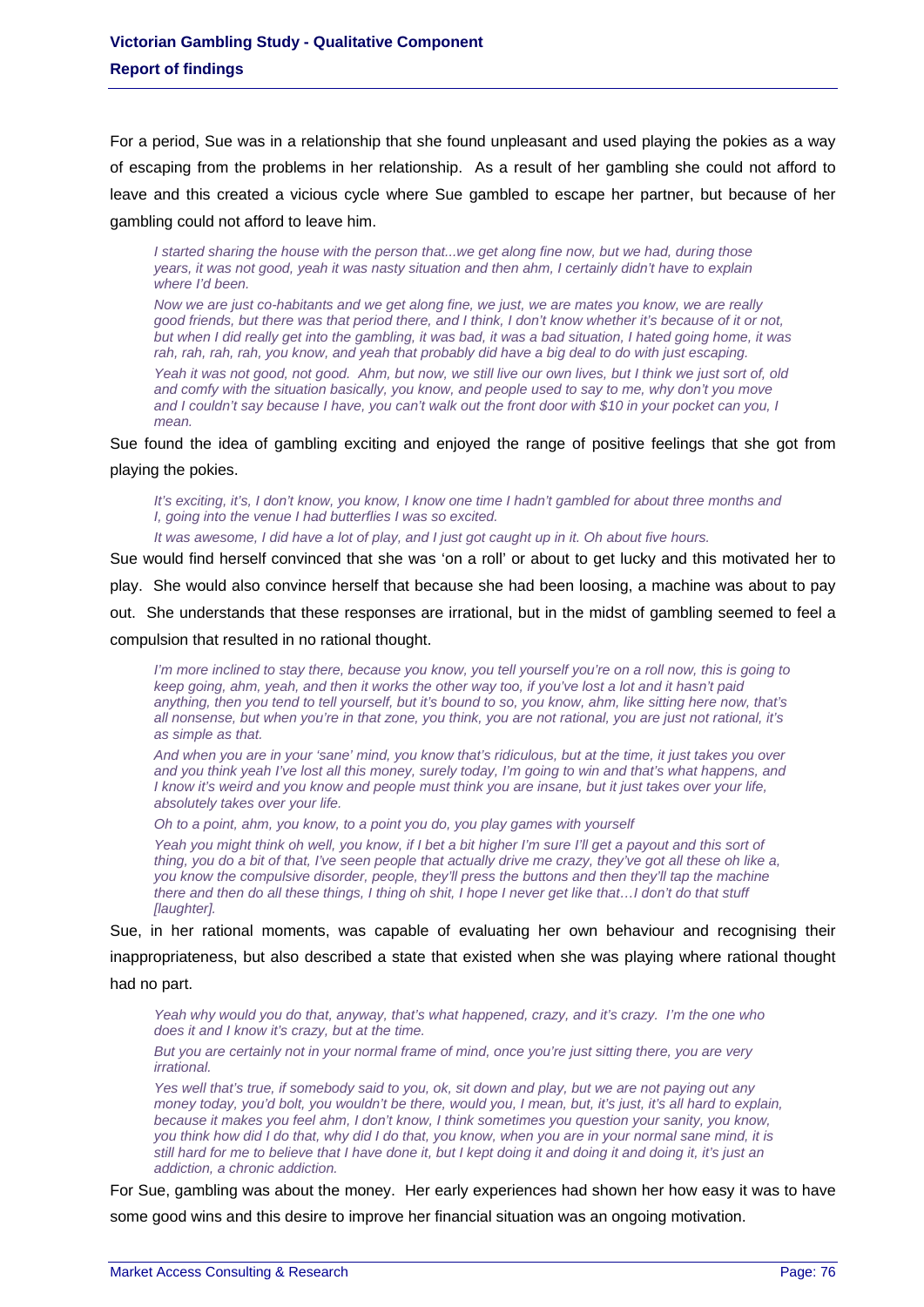*At the end of the day I'm sure it is [about the money], it's got to be, I suppose, why else would anyone else put themselves through years of hell like this, I don't know.* 

*Oh yeah of course you do [get more excitement from winning more money].* 

*It's the hope of winning, yeah… Winning of course.* 

*It's ahm, well it's all designed, I'm sure, to keep you there, but ahm, like it's chill out time to a degree, ahm, you know, it's hard to explain, it's just an overriding urge that you can't say no to.* 

Sue's key issue and difficulty was her compulsion to chase her losses. While there was a range of

motivations that drew her to any given session, it was generally the chasing of losses that resulted in her

### losing substantial amounts of money.

*Ahm, I can remember occasions where I'd, back then, I'd probably lose \$500, and that was a lot of money, I had no savings, and I got to a point where my pay was going in there, and then it escalated from that, it's all about, and I think everyone that plays them has probably got this mentality to some degree, it's all about chasing your losses, you are so distraught that you think today I'm going to get it back.* 

*That's the whole, and you know this, when you are at your sane moments, you know this and the whole psyche thing behind it is, I'm going to win it back, you are chasing your losses and for me, chasing the losses is what it was all about, you know, oh my god I've lost my pay again, I've got to go and get it back, oh and lost it again.* 

*And it's all about chasing the losses, like if I was sitting there at a machine and an announcement came over, saying oh keep playing but no machines will be paying out, boom, I'd be up and out, wouldn't you, I mean you'd be gone straight away, so it is about, it's all about chasing those losses, and of course that only escalates into more losses and more losses and in your rational moments you know that but once that desire hits you, that's all out the window. And then you go home, the next day and you think, god, how did I do that, how could I have done that, but you just keep doing it. But I know the guys that I spoke to, you know, they deal with drug addiction and alcoholism and that as well, one of them did, and he said the gambling is the hardest, the hardest of all of them.* 

*No, probably not when you are down to that [your last \$5], you know this is it. Yeah, over and done with, and go home and feel sorry for yourself, and cry for a couple of days.* 

*Yeah I guess so, ahm, it's always different, you know, sometimes you might be down to your last \$20 or something and you might win a couple of hundred, so you just keep playing and playing, oh that's good, I'll keep winning, and it's all about chasing your losses. You know, once you've lost a couple of hundred dollars, shit I've got to get this back, you know, got to get this back before I leave, I'm bound to get it back, and I'm sitting here now today, and I know that's ridiculous, but if I was there…I think to myself, you know if I can come out with \$1,000 profit, I'll be wrapped, and yeah, the moment you sit at that machine, that rationality is gone, you are a different person.* 

When she reached a major low, Sue informed her GP of the problems she was facing and her GP gave

her contact details for a local agency that could provide some assistance.

*So you know, I went to the doctor and I was honest and I told him what was happening and he gave me the numbers for all the Helplines and all that sort of thing. I was aware of those numbers but I chose not to contact them for, till I felt I was ready to.* 

When she first got herself into substantial financial difficulty, she found that it was interfering with her work and her doctor prescribed something to help deal with that.

*Yeah, yeah, I was just so, and that was because of the pokies, I was so down and so upset and ahm, and I found that I was thinking about work and it was overwhelming.* 

*Yeah, yeah, probably then, I was just, I got to the point where it was impeding on my work, I never missed work because of gambling, but I was so stressed about the money that I was finding myself in tears, and I thought I can't go to work and carry on like this.* 

*No it was just something to try and, I was so emotional about it was just sort of to, put me on an even keel, control the peaks and troughs a bit you know, I'd start thinking about it at work and I'd get so upset I'd burst into tears and it wasn't good, and I wasn't ever like that before, so and I think they, I'm still taking them, they are low dose, but I think they help, I'm not so het up.* 

Sue has been taking a low dose anti-depressant for several years.

*Yes, I do take a low does anti depressant at the moment, which is no side effects, non addictive, and that sort of keeps me on a bit of, I don't have the peaks and troughs.* 

*I* can tell you because the doctor looked it up recently and it was about five years ago, six years ago.

Prior to her initial exclusion, Sue contacted and received assistance from a group in a nearby regional centre. She vaguely recalls contacting the gamblers help line to obtain their assistance.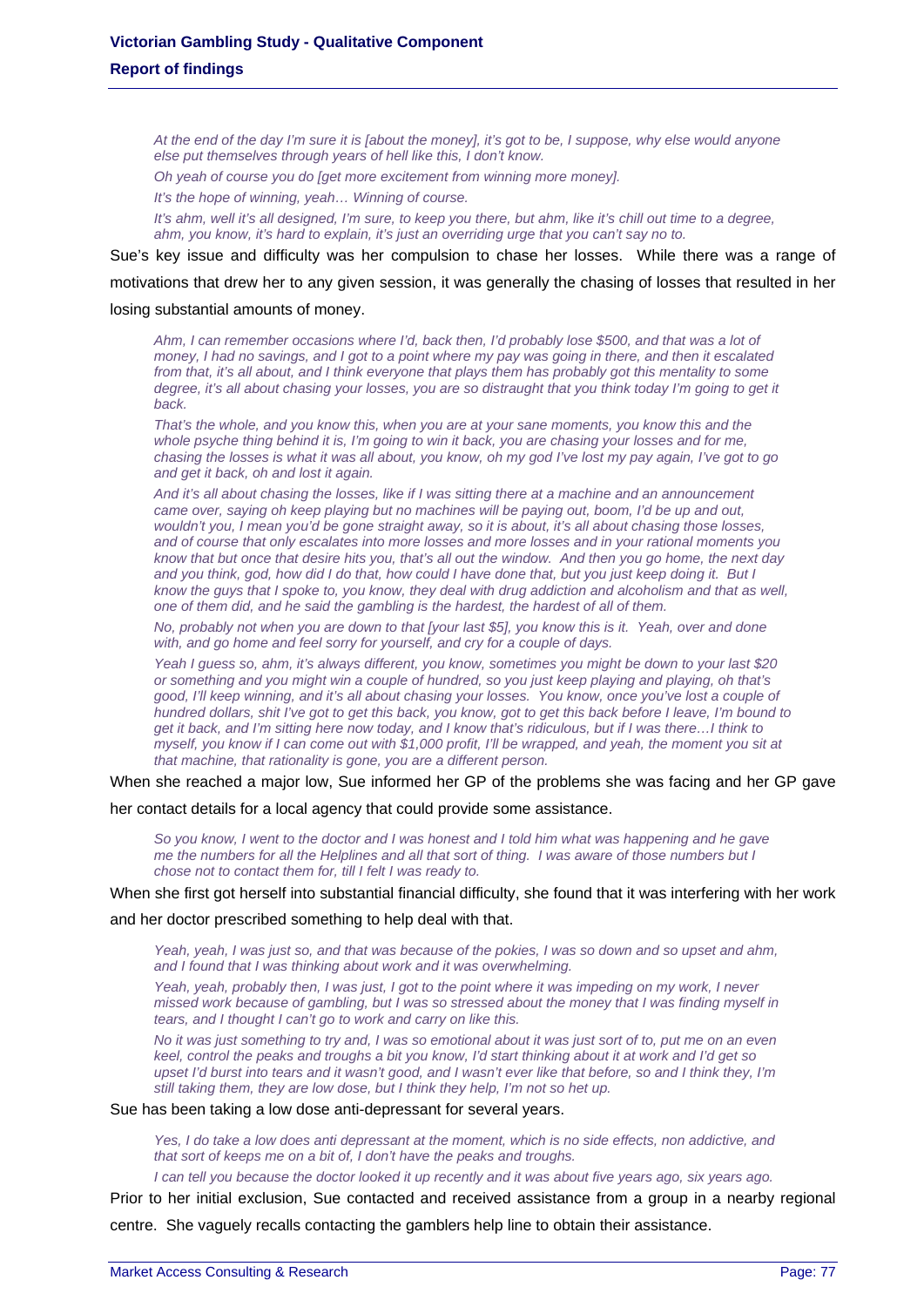*Yeah I did it, I decided, I got, I ran ahm, the Gamblers Help people in ABC, and I had a guy come over and see me, on a fairly regular basis, every fortnight, and he was great.* 

*He was a gambling counsellor and that led me to exclude myself, which I did for two years, which was the maximum. When that ran out I started again.* 

She has subsequently had about another 10 sessions with counsellors from this agency and they assisted her to self-exclude a second time. Sue also received financial assistance and guidance from this service.

*Probably ten, yeah and there was two different guys, one left another guy came, they were both good And I got back onto the guys from ABC, and yeah, I decided to self exclude again, so yeah, and then you'd have to go to a solicitor which was in XYZ and they would take your photo and send it to the venues.* 

*Well actually I have seen one a couple of times from the place, the Gambler's Help place in ABC, but she helped me pay a phone bill and gave me ahm, a voucher to get some food a couple of times.* 

*At the same time, she said to me that if you take your whole debt and put it into one thing, you can come unstuck, if you get into real trouble, they can make, force you to sell your house or whatever, if you've got one great big debt, whereas if you've got a lot of smaller ones, they are probably not going to make you sell your house for \$5,000 that you owe them, you know, but if you owe somewhere, \$80,000, they could force you to, if it came to that, is how she explained it to me.* 

Sue feels that the strategies that were provided for her by the counsellors have been of some benefit, but

### have not been sufficient for her to gain control over her gambling.

Yes and they were good, but when you are overwhelmed by it, that's when it is out of control, but most *of the time it is good and I do think of those strategies, I do think of the talks that I've had, I really do, you know, do that, but when this thing hits you, it's all irrelevant at the time.* 

*Oh you know, they sort of, tell you to write down when the urge to go strikes and all that sort of things and how to try and deal with it and nine times out of ten it doesn't work, I think sub consciously if you are going to do it, you've made up your mind, I'm doing it today and that's it, but they were, it was good to talk to them because.* 

*No. No. You will go at any opportunity, it's yeah, and, but talking to those guys was good because they have such a, as much an understanding as they can, without actually doing it themselves, they do deal with people daily, that's their job, but I still believe, unless you've actually been there yourself, you haven't got a full understanding of it, but they are helpful and it's good to talk to someone.* 

*Ahm, probably, it probably wouldn't hurt, ahm, at the end of the day, if you are going to do it, you are going to do it, there's no counsellor that's going to stop that, but the strategies and the understanding*  and ahm, it was, it is good to talk and I know I can pick that back up, ahm, at any time, really, if I want *to, but yeah, that has been helpful,* 

*Yeah it really has, I think there's many times that I think those strategies have helped and have stopped me, I remember one occasion, after talking to one of the counsellor, it was only a couple of days later that I found myself heading off to ABC, and I only went out the road a little way and I did actually stop and go back home, and I was pretty proud of that.* 

*I was thinking about what he said and you know, I thought, no I can do this, I can do it, and I did, I turned around and went back home and that was a huge break through. Mind you I didn't do it the next time, but I did it that day, yeah, so I was able to sort of break that spell that you get under and I thought, no, I pulled over and I turned around and I went home. That was good, if I had have done that every time, I wouldn't be where I am today.* 

# Sue also identified that there was a degree of relief associated with just having someone to talk to about

### the problem.

*And yeah, it's good to talk to somebody about it actually, because it's something you keep to yourself, you can't talk to someone and be open about it* 

Even though Sue liked and felt good about her counsellors she felt that she could not always disclose

#### everything. She had a sense that they would judge her unkindly.

*Ahm, no, I would have hidden some things, I would have hidden a couple of times, that I had a break*  out, I didn't tell them, and that's probably the time I really should have, but I was embarrassed, I *suppose, you're ashamed.* 

*As much like, you know when you talk, if I was talking to someone else who did the same thing [I would be less embarrassed], but you do feel a lot of shame and remorse.*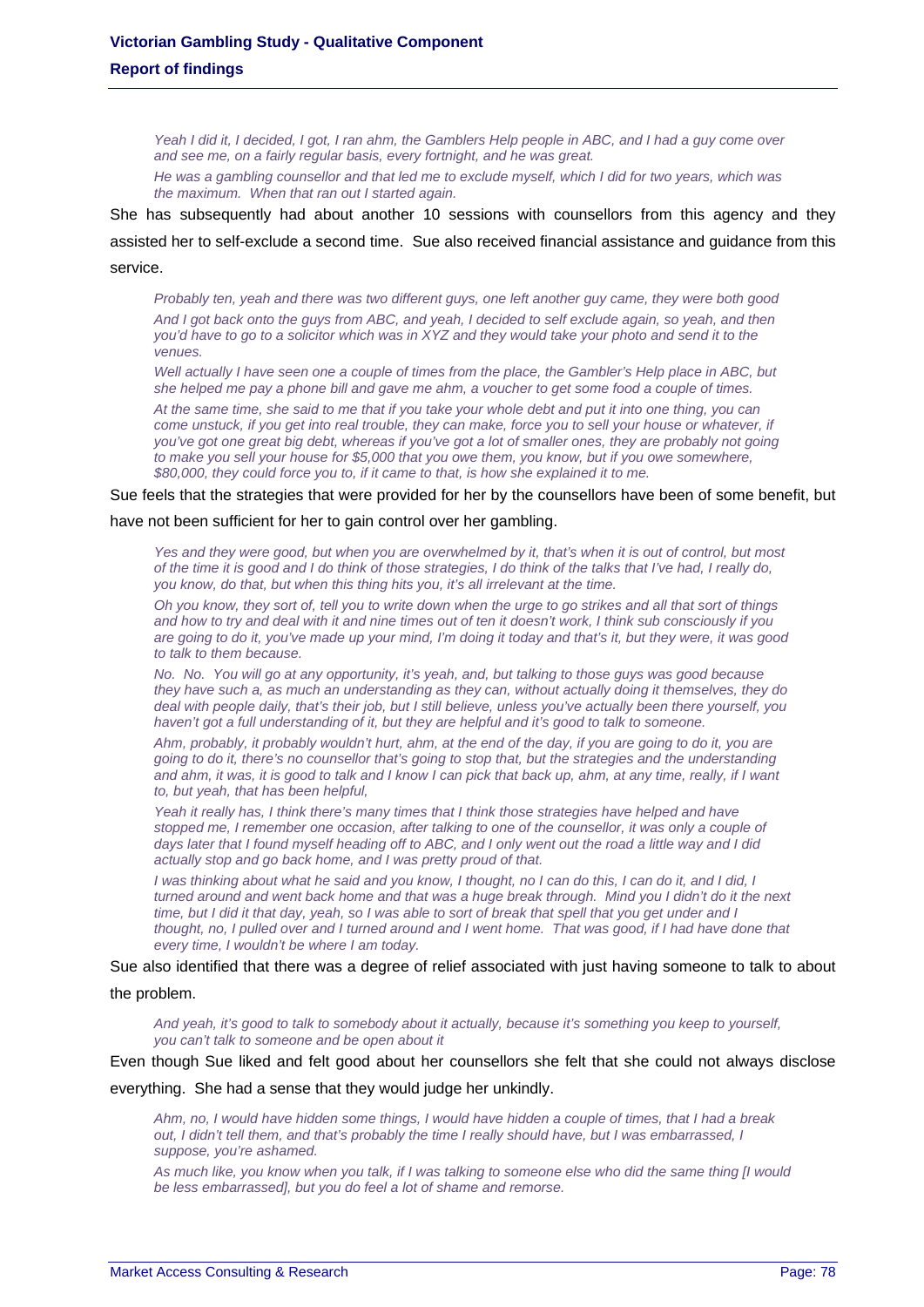*Yeah I did really, ahm, and I was, I never, I didn't tell them lies, but I just didn't tell them the whole truth. If you know what I mean, but I did tell them, 95% was spot on, but there was a couple of times I had a break out and I just didn't mention it.* 

Although she was happy to seek support for her gambling problem there was a level at which Sue

fundamentally felt that her gambling problem was something she should be able to control herself.

*I think there's a bit of both feeling, you know, I like to tell myself I'm a sane sensible person and I should be able to deal with this and then, I don't know, something just comes over me and it overwhelms you and lose self control. It's very hard to explain, I'm sitting here now and I think how the hell did I do that, why did I do that, but will I do it again, probably. You know, and that's where I've got*  to try and come up with something to stop that, stop it happening again and that's really hard, really *hard, there's been many times that I've thought to myself this is it, I'm on top of this.* 

*Well you don't, know, there's so many times that I've thought this is it, I am on top of this and this is not going to happen again, but it has.* 

*Probably, I've always been independent, I've always sort of been on my own, you know, decisions and life in general, has been on my own and I suppose I haven't, I'm not used to engaging the help of others.* 

Sue has been forced at various times to admit to those around her that she has a problem.

*Ahm, my daughter, a point came where I told my daughter, ahm, I'd actually been in XYZ and I had lost a lot of money, I had taken out as much as I could in cash, on the credit card and I was in, I was a mess, I'd been sitting there all day, and I was a mess and I went around to her place in tears, and I said this is what I've been doing, I didn't tell her how bad, or anything, but yeah,* 

*I confided in a close girlfriend of mine, she was mortified and couldn't understand it what so ever, how anyone could do it, but she was very supportive, and yeah I share a house with a man who many, many years ago, we had a relationship, but we have our separate lives now, he was onto it, and small town, once, I think I did that deliberately so that I knew I couldn't go here without everyone knowing, and that helped me not to go, but anyway.* 

*And then, I think the guy I share the house with, because we are co-owners of the house and when I consolidated this debt and got this loan through the Bank he had to co-sign it, so I told him the truth*  and he was very decent to do it because I mean he could have said go to hell, and then so that's when *the truth came out there, so that's how he knew about it, and yeah, he does question me have you been to the pokies?* 

*Just with close people, like my daughter, the person I share the house with and my girlfriend, they knew.* 

As a result of confessing her problem to some of those close to her, Sue is now monitored (mainly by her

housemate and daughter) for fear that she may start gambling seriously again.

So if I'm out of routine, if I go for a coffee for the girls with a coffee after work or something, he will *assume that I've been to the pokies. Yeah, yeah, so I will say to him, ok, the girls and I after work are doing such and such, on such and such a date, if you want to check that's fine, if you want to ring XXX that's fine, that's what I'm doing.* 

*I suppose I thought at the time you know, if I can't get it under control in two years, no, I didn't intend to renew it.* 

Sue's housemate is a punter and, even though their gambling does not overlap, she feels this has made

him more understanding and supportive of her problem.

*The guy I share the house with, he's always been a big horsy gambler. He is a punter. Ahm, but we live individual lives, but we do share the household costs, and he has been understanding, because there's many a time I haven't been able to come up with my half, but, although he gambles, he doesn't have debt, he doesn't have a credit card, he doesn't have, he might not have savings, but he has no debt.* 

Even though Sue currently has her gambling under control (through exclusion) and is working to repay her considerable debts, there is a very clear sense that she is not far away from another sustained period of intensive gambling. A key test will be when her current exclusion is over. Will she immediately renew her exclusion or will she again succumb to the joint seductions of believing she now has her gambling under control and that she can win back some of the money she has lost?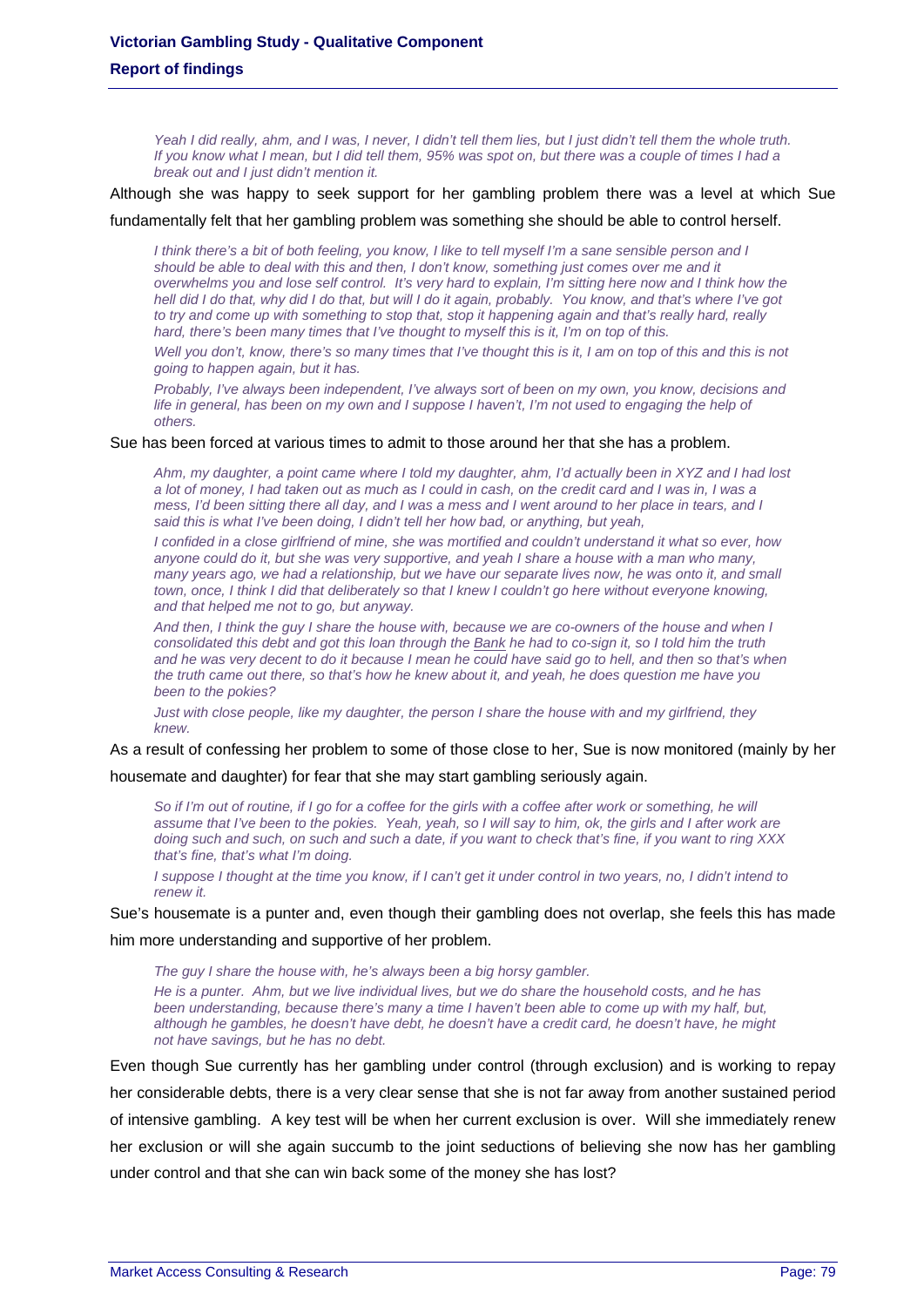# **CASE STUDY 2 – PAUL**

# *I had a suicidal thing and I really…it [the money] meant nothing*

Paul lives in a modestly furnished and somewhat rundown rented flat in a quiet lower SES area in the northern suburbs of Melbourne. Paul is twice divorced with two children from his first marriage from whom he is estranged. He has few friends and only limited social contact. Apart from one quite close friend and his sister, his main social interaction is his volunteer work at a local football (soccer) club.

Paul's main issue is gaming machines and this is where he has lost the majority of his money. He is an occasional and quite keen punter, but this has not been a problem for him. He has gambled and lost quite considerable amounts of money – his house and superannuation. He now lives on the proceeds of his disability pension and the little income he earns from cleaning at the soccer club.

Paul had a breakdown about eight years ago and his substantive gambling problems have occurred since then. His marriage also subsequently failed and he had a heart attack. This confluence of events, particularly the heart attack, seems to have resulted in an even substantially greater degree of fatalism. While not immediately suicidal, Paul indicated that he has kept a stash of pills in the event that he wanted to act on this impulse. He presents as somewhat accepting of his situation and quite fatalistic. He has little focus on the future and lives very much day-to-day.

Paul's gambling was at its peak when he gambled away his superannuation in the space of a few months. He now gambles regularly for the small amounts of money he has available now. He has little or no expectation of winning – he gambles because he has a compulsion to gamble. At various times he has been unable to control his gambling and has had insufficient money to meet his basic needs; however, this now seems to be basically under control, with direct deposits arranged to pay major bills before he has access to his pension money.

Paul feels he is addicted to gambling and that it is something over which he has no control.

*I'm a gambling addict, I know that, I don't get any denounced pleasure from it, and when I go, I've been today actually, I expect to lose, and I'll stay there until I do most of the time. I went down there Sunday; I walked in to the TAB and won \$170 straight away. \$20 I laid out. I won \$170. And I stayed there until I lost my \$200 as well, on the pokies that was. Put a bet on the horses, if I get a winner that's good, if not I just go into the pokies.* 

Paul has had money and assets (house, superannuation, and long-service leave) at various times in his life, but has gambled all of those away. He now lives pretty much from pension to pension and hand to mouth. At times, Paul expressed a view that he was happier living with his current more modest circumstances and while it was hard to see him as happy with his situation, he did appear at least reconciled and accepting.

*And I've been living on a, well I did have my superannuation, I did have a house in ahm, XXX, ahm, Superannuation is now gone and the house is gone, but I'm quite happy to live from hand to mouth sort of thing. I'm quite happy to be broke, I live better that way. I'm more comfortable not having anything. All of it [gambled]. All of it and superannuation, all of it. Long service leave, all of it. You don't think I live like this because I'm a millionaire. I probably would live, to be honest I probably would live like this, because like I said I don't need anything, I've got everything that I want, and I don't need nothing. I don't even need a car.*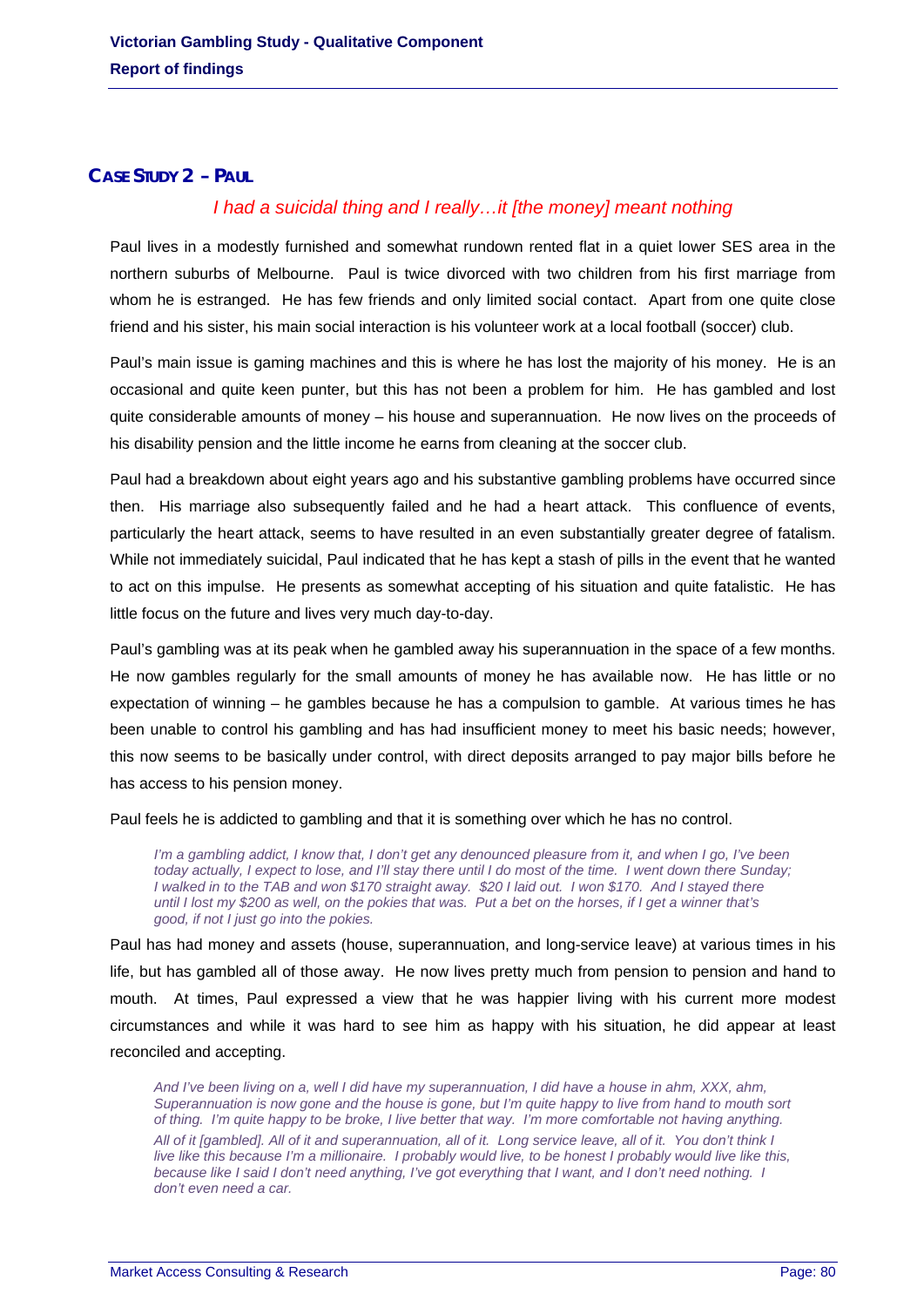*My psyche, yeah it suits me better, I don't need anything, I differentiate between want and need vastly. I don't need a new couch. I might want a new couch but I mean the one I've got is functional for what I need. For what I do. I don't need a bigger TV, I'd like one, but I don't need it, so I don't get it.* 

*We didn't need anything, but yet though then the other part is we didn't want for anything either. If we wanted it we could go and buy it 'cause we always had the money to do that. You know so I've had the other side of the fence, I've had a lot of money sort of stuff and to be honest I'm fairly comfortable being poor to be honest. I'm a happier person when I've got you know just enough to get me through to like next pay day or whatever is coming along. You know I'm very happy to do that.* 

*Oh yeah I could go back to the club tomorrow if I wanted to, yeah. Yeah I mean I've got that aspect of it done. I mean the superficial side of the thing's done yes, but I haven't found a woman sitting here yet.*  So I don't know what's going on there. No, I thought they'd all be flocking to my door but they haven't *for the last twenty years. But um no I'm pretty satisfied with the way – not satisfied – but I'm reasonably happy with my lot in life I suppose.* 

When I left my second wife, we had a deal of money, and I actually went to the bank, because I owned *this house, I was buying this house in ABC and it was in my name and it was partly hers as well, I don't dispute that one little bit. I went to the bank and got an overdraft on the mortgage, I got money back, on the thing. I redrew on the mortgage and she found out about it, I actually told her, and I'd left her, and I left her with nothing. I had no money whatsoever, she had my bank card, my salary went in from the XXX where I was working, I had no money and she knew that, I had my registration to pay, I had probably \$2,000 or \$3,000 worth of bills and I wasn't taking any of her money, I didn't take any money out of our joint accounts or anything like that ahm, and ahm, so I went to the bank and I got this money and then about a week later she's got a solicitor onto me, she's saying that I'm going to be spending money willy-nilly and all of this sort of stuff, so basically I did. I went into overdrafts and all that kind of stuff and I ended up selling the house, because it was my house anyway, and yeah so, in that sense, it certainly did in that way.* 

# Although it is somewhat hard to comprehend, Paul said on a number of occasions that the only thing he

really wanted in life was a new cane chair, and there was a strong sense that he really believed this.

*I sit on this chair because I've got a crook back so it's easier on me than sitting on there. Uh but I could go out and replace this. I was going to dump that actually and buy a cane – I'd like to have a cane couch and chairs 'cause I like cane and I think that it would look nice in here but I'm not house proud enough to go and do that in relation to not going to spend the money. If I actually won enough money*  to do it I might, I might and I have, but I might go and buy something but then again I might not. I might *just go and buy like three or four hundred dollars worth of food, which I do, and that's what I do. I stock up on things that I'm going to use over a period of time whether it be toilet paper, soap or whatever. And then on a week-to-week or fortnightly basis I don't have to buy those things. Uh and when I say that they're cheaper to buy then like at a reduced price, well whose to say that the actual price that I'm paying is not overly inflated anyway.* 

*It would be yes, but do I need them? No I don't. I don't need a new lounge suit 'cause I mean I'm comfortable sitting here and the chairs are quite comfortable for people to come for the period they come. You know it'd be nice to have them; it'd be nice to have a nice you know little showroom lounge room, which I could quite easily have if I had it in my mind to do that.* 

*Taking up smoking I mean it's costing me money but not nearly as much as gambling does. Uh but that's the thing I regret rather than gamble.* 

Paul indicated that at the point where he withdrew his super with the intention of gambling it, he had been considering ending his life and had decided that he might as well have some enjoyment with his money while he was still here. While he was not entirely clear on the detail, Paul feels that it was after he gambled away his superannuation money [which was after he had already lost his house] that he started to recognise that perhaps he had a problem.

*You see but at the time – I'll just tell you something a little bit odd – at the time I was going to neck myself anyway. I had a suicidal thing and I really…it [the money] meant nothing.* 

*I didn't have any animosity towards my second wife Mary to leave her my superannuation or anything like that 'cause she was a beneficiary of it and I never, ever changed that. So I mean I had no animosity in that sense to stop her from getting it if I did neck myself. I mean she would have been a happy woman. Well she'd have been a wealthier woman.* 

*Uh probably after I got superannuation [I realised there was a problem]. I applied for some early payout on my superannuation and that was after I'd moved down to – now that was only about seven years*  ago and I'd lose sixty and seventy thousand from October till the middle of January. Two and a half *months. It was that intense with that amount of money, yes, yes.*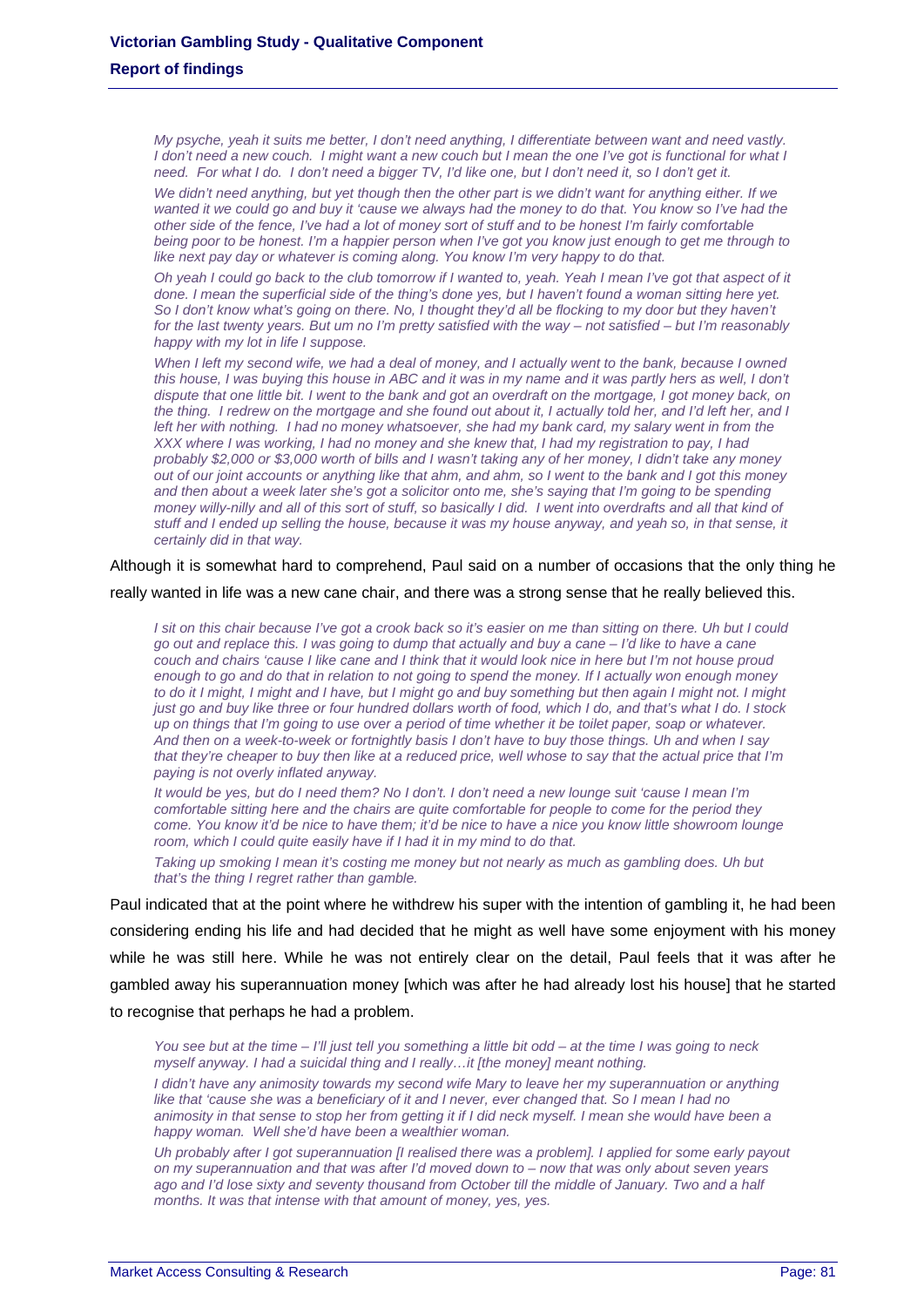For Paul, gambling has been and continues to be a significant part of his life. It is clear that he has suffered substantial financial loss as a result of his gambling. Things clearly changed quite substantially after his breakdown and it is very difficult to assess the impact and changes associated with that, and distinguish those from the impact of his gambling. It was not clear that he regretted his gambling or even that he wanted to change and it was difficult to assess exactly what and how much harm had been caused by his gambling.

*That's around about the time [of the breakdown], a little bit later on had the marriage separation and selling the house [from gambling] and superannuation [gambled] and long service leave [gambled]. So and when I had the breakdown was when I started actually gambling …and I gambled very heavily. I'd like to have that money now but, it's not going to make any difference to the way I live, it truly isn't.* 

Paul has had a number of relationships that have ended, but this appears not to have been a result of his gambling. His second marriage did end while he was starting to gamble heavily, but it seems that the bulk of his assets were gambled after the marriage was ended. It also appeared that his breakdown was a more significant relationship stressor.

For most of Paul's life his gambling was tied to his capacity to earn income and this minimised the extent to which other areas of his life were affected by his gambling. Paul identified a few instances where he had gambled money he could not afford, but also indicated that he had developed ways to manage that. As a general rule, Paul seems to manage to meet his basic financial commitments so that his gambling is restricted to money that is *'spare'*. It was not clear that this had always been the case, but it certainly seemed to have been the case in the past few years.

*But it never stopped me from gambling, ahm, on the horses, when I was younger when I was twenty two, twenty three, I used to play cards all the time, called Manilla, and I used to get fairly well involved in that but everything was tied to what my earning capacity was, and that's what I do, I, up until a month ago, or Easter Weekend, I'd never spent my rent money on gambling, and I did on Easter, because I went to the Real Estate Agent on the Saturday and my rent was due on the Tuesday and they were shut. So I lost me pay, or my pension on the pokies.* 

*So yeah and I gamble whatever I've got, I try religiously to pay my bills, so I don't get final notices.* 

*That's one of the few times it's actually caused me an issue in relation to my living. I don't steal, I don't rip people off, I have borrowed to repay money, to gamble with, but I've always paid that money back, ahm, and that's part of this, I've got what I need, not what I want. There's a difference. I don't need \$1,000, I may have \$1,000, I don't want your \$1,000, so I'm quite happy with what I've got.* 

*That's how I am and the gambling hasn't got me to the sense, except for this one time that I actually didn't pay my rent, had the shop been open on Easter Saturday, I would have paid my rent ok, I generally, I don't have any outstanding bills, I haven't had any outstanding bills for about three or four years now, because I pay them. Up there I've got about \$42 worth of bills to pay, not this Tuesday, next Tuesday when I get my pension. So they are hanging up there.* 

*I* mean if I had bills outstanding or something I'd be likely to ring up the company and say, 'hey I can't *pay this on this date but I will pay it on the'.* 

Paul has frequently fallen into the trap of taking his credit and debit cards and this has made it far easier to lose more than he might have planned.

*I generally take my credit card with me, not my credit card, my bankcard. I generally take that with me and I fall into that heaps of times so I don't take that money with me.* 

Deception seemed not to be an issue for Paul with his gambling, as he had no one that he really needed to deceive. He had indicated that he concealed the extent of his gambling from his closest friend, but that was mostly to avoid his friend hassling him. He has never stolen, but has borrowed money to cover his commitments.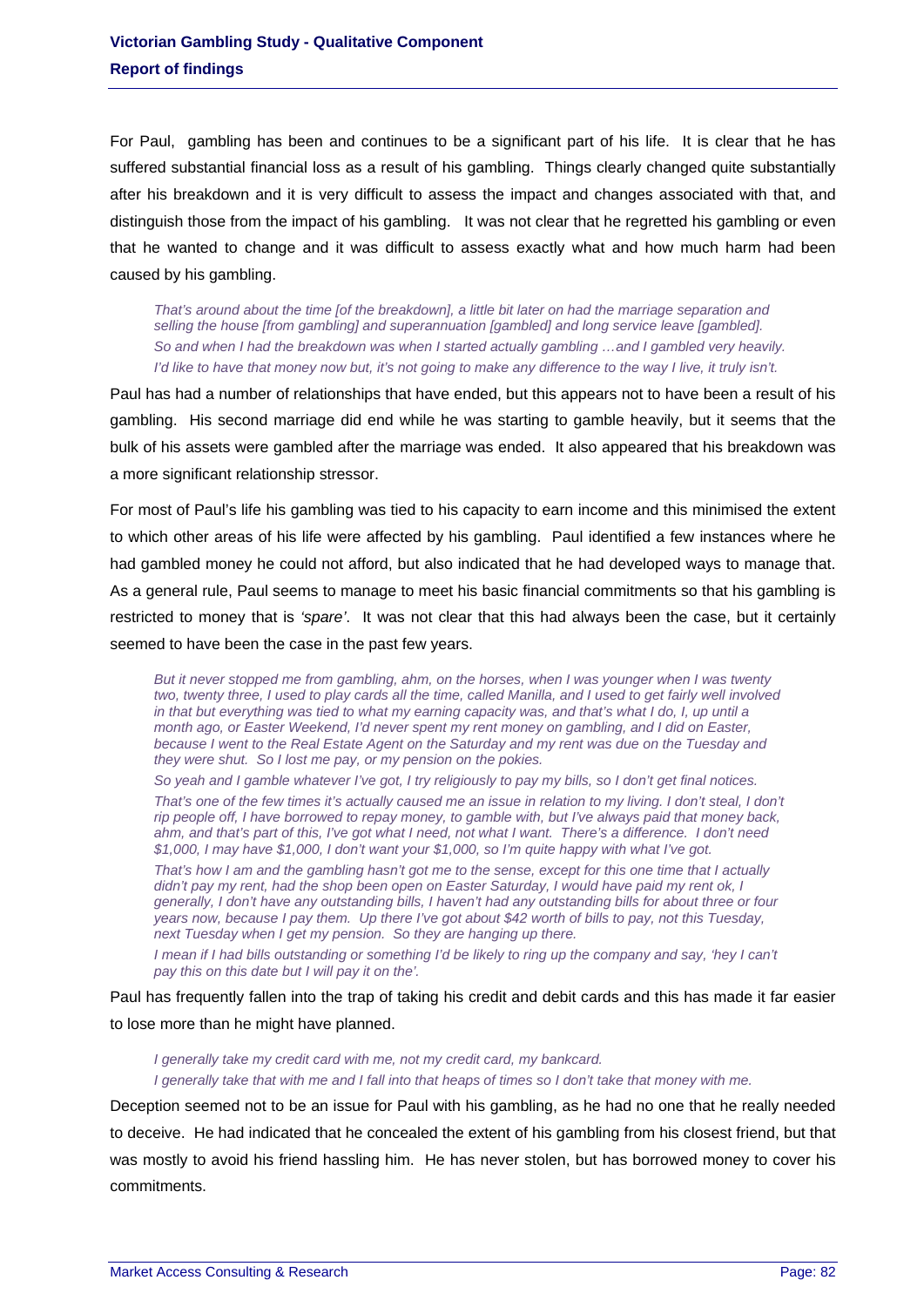*I'm not the person that will go and steal or necessarily borrow a huge amount of money to be able to feed my gambling addiction. The reason I didn't want to go to the ABC today was not because I was*  worried about sitting talking to you in the Coffee Palace or anything like that. It's that my sister's coming *this morning at lunchtime and she's going to lend me some money.* 

Paul did not seem to be chasing his losses and indeed seemed not to really care whether he won or lost. It seemed the only really negative consequence of losing, was that it inhibited future opportunities to gamble and the only real benefit of winning was that it afforded him more opportunities to gamble in the future. While he did not seem to be chasing losses there were instances where Paul had gambled all of his money and left the venue to get more and then returned.

*It was a mindless thing and you know like when I got the super, I had like six or seven thousand dollars sitting in a drawer at home and I went to the pokies with four thousand and I was only like two streets away – down in XXX road – and then I went home and got the six thousand, after I'd done the four thousand and I lost a couple of thousand out of the six. And then I went back the next night to lose the other four, you know.* 

A part of what seemed to drive the extent of Paul's gambling is a fear of missing out. He clearly articulated the idea that one of the reasons to keep gambling was the idea that had he kept gambling, he might have had a big(germ) win and that by leaving the venue while he still had money; he was walking away from that potential win. Paul does not expect to win but there is an over-riding hope that he might.

*It's a hope that you might yeah, which is very, very airy-fairy.* 

*Well when you know you've got money and you walk away there's emptiness. You know, maybe I could have won if I put another hundred in, you know maybe it's going to come. I'm not sure, yeah. Uh but then you get to a stage where, quite frankly, where even with the jackpot and even with the money and you know if you get the bells and the whistles and all the free games, you're going to be losing like three or four times the amount of money that it's gonna pay you anyway.* 

*Like when you're playing like three or four thousand dollars, you know that if you get the maximum – like I play Sweet Hearts – the maximum you've got to get on ninety credits is a thousand dollars, a thousand and I put four thousand dollars in to find that out. I'm never, ever gonna win.* 

Paul's description of his gambling made it clear that there had been an escalation in the amount gambled. There were increases in the amount he would lose in a single session and an increase in the minimum amount that he felt it was worth taking to gamble. Although the amounts and frequency were increasing over time they were most strongly determined by the availability of funds. Given that he has depleted his available funds he is now gambling with lesser amounts than in the past.

*Then it got to the stage when I got more money, I was betting more money, of course, and now I bet in \$10 lots, every time I bet I bet \$10, not \$5 or \$1, like you used to be able to bet one unit, you know and all of this sort of stuff, and it used to be fifty cents and that on the TAB, now it's a \$1, and I round it out by betting in \$10, so if I go and have a bet on the races, I might do \$150 just watching the races going around.* 

*It was just to get away. Yeah that's all it was you know. And like four hundred dollars in three days that was like a lot of money whereas, like now it's nothing, it's nothing at all…I could do that like in an hour easy.* 

Despite the apparent escalation of his gambling problem there was a degree to which Paul retained some control. Paul now seemed to be regularly able to pay his bills and ensure that he had money for his basic needs. He also seemed to treat his work for the club as something serious to which he applied himself quite diligently. Paul has a certain code, set of values or rules by which he lives. Even though he may be a problem gambler, these values generally ensure that certain things occur and are given priority to the gambling. Paul's gambling compulsions seemed to not overwhelm this other set of values and their associated perceived obligations.

*Yeah well, I'm fairly fortunate in the sense that ahm, that in a way, very loosely put, I'm self sufficient, in that ahm, I suppose to a degree I have scruples to a degree in relation to being reliable and all of that*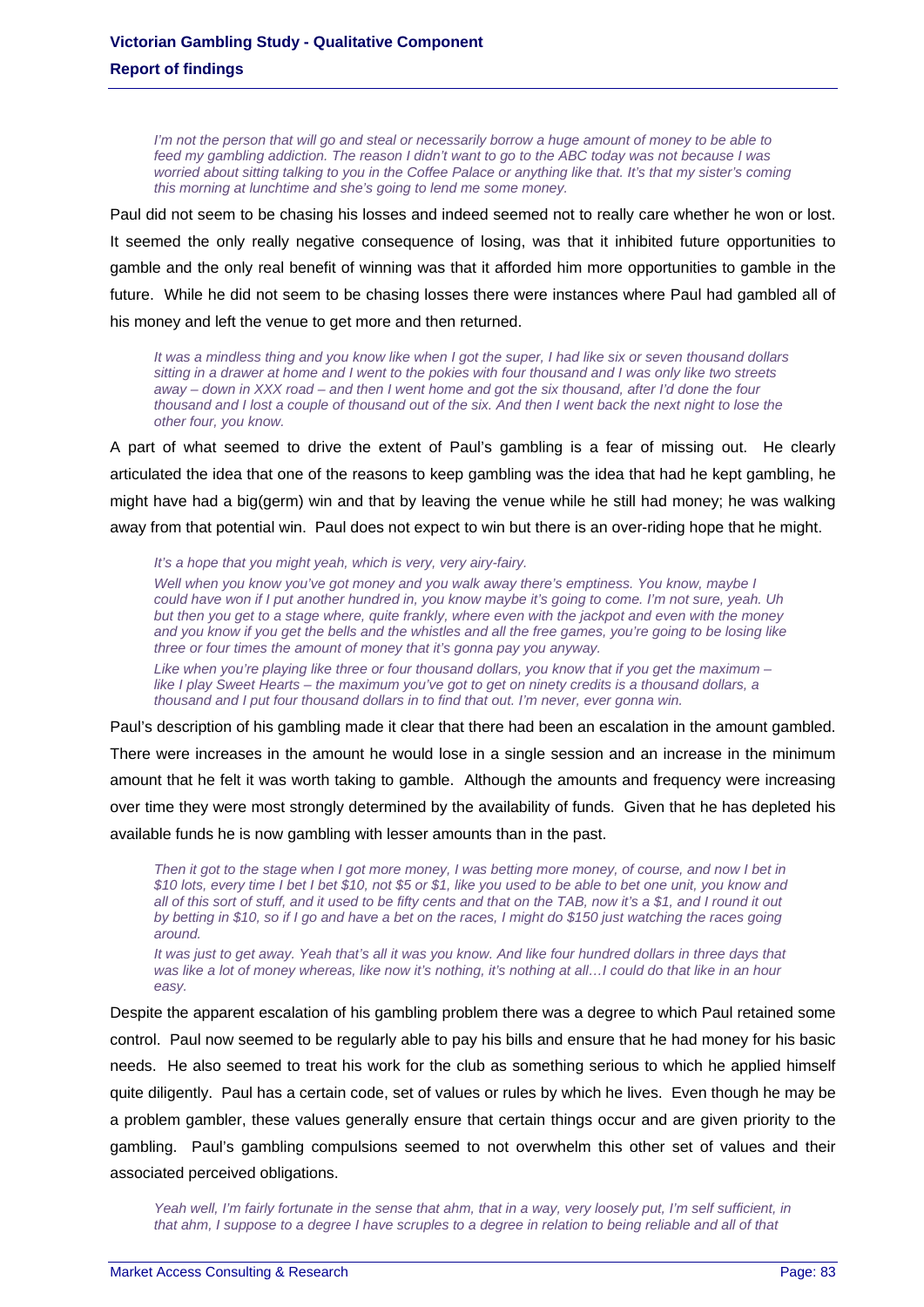*kind of stuff. I've been broke when I've gone down to the club and they've said come and have a beer, and all this and I say no, I've got to go home, so I don't stand there and sponge off them or anything like that, and I mean I probably could, you know, I probably could do that but I don't do that, and I don't expect somebody to give me a free ride either, there are no free rides, there are no free gifts or anything like that* 

*Uh look if you give me a hundred dollars to look after for you and to spend it wisely like – this is an example, a perfect example of what you're talking about now – at the soccer club I buy the cleaning products, okay. Uh I'll go especially to buy a four-litre bottle of bleach. Cheap, \$2.86 a bottle or I can go anywhere and buy a bottle of White King at three dollars for a smaller bottle, just a little one. I buy four litres for \$2.86 or buy a 750 ml I think it is, for about three bucks. Uh and I'll go and do that and I'll keep the receipts and they'll refund me the money. And they've got like stuff called Spray and Wipe down there, which is about \$3.70, a little spray bottle. They've got like six litres of it, the bloke that had done it before me. I haven't used it 'cause I use the \$2.86 bleach to do exactly the same thing as what the other stuff does because I'm saving the club money.* 

*I've always been careful with other people's money and I've been in the position like I've mentioned at the club and that sort of stuff, of raising money and generating income and all that kind of stuff. Uh and I've never, ever put my hand in the till and taken ten bucks or anything like that, but I'm always*  fastidious about making sure that that money that I raised or that money at the club was there and it *was all accountable. Uh and it was the same when I was working in the hospital.* 

Yeah but there's somewhere along the line that my brain is stuffed that I have this thing about making *sure that I'm a good person in that sense and I'm a good citizen. Uh like I go down to the club, I do whatever I do down there. Um I didn't ask them for the job down there. They asked me to do the job and then I said to them, I looked around and I said, 'it'll take me three weeks to get this place up to scratch,' which it did, uh and it was like every day. Uh but it's only three or four hours every day and I make my own time and all that kind of stuff and now they're totally wrapped. They're totally delighted with the place 'cause it's nice and clean and it's so clean that like even the president, he was there yesterday and he went into the dunnies and he came out and he just said, 'they're rank. You know how lucky are we' sort of stuff. You know but like I said new premises – but like I said there's no reason to*  have an old building like this, even my room here, to have spider webs hanging. That doesn't matter *whether it's new or old. It doesn't make any difference, there's no need for that. Uh but like I'm very conscious of somebody else's property. I'm very, very conscious of that and it's not mine and I have no desire or even whatever to knock off anything. I don't have to. I don't want anything. Uh and I think I mentioned to you last time about wanting and needing. I want a lot of things. I'd like a new Maserati; I'd like a new lounge suit. Do I need them?* 

For Paul, both the frequency of his visits and the amount of time spent are a function of his financial situation. One of Paul's goals was to be able to play a few times each fortnight. In some cases, he had earlier winnings put aside that enabled him to continue playing, but far too often he found that he had gambled away all of his money. Generally Paul had only limited money and in these cases he was most likely to gamble shortly after receiving his pension payment. At times when he had monetary reserves, he gambled with greater frequency, however this was the exception rather than the rule.

In general, he has sessions of a few hours in length, although he has in the past had much longer sessions, including some into the very early hours of the morning. The amount of money gambled and lost in a session was mostly leveraged by what he had available. His general approach was to spend an initial \$50 to \$100. With some small wins this might last for a few hours and in such instances this was felt to be enough. If Paul felt he had not had a r*easonable play* it was very likely that he would spend additional money and potentially lose several hundred dollars. Longer sessions were generally a result of having a win. If he has had a win, Paul will almost always keep playing that money, generally until he has no money left, although with wins of well over \$1000, he can take as a cheque and sometimes walk away with some money. This excess cash was then saved and gambled away over time.

*So as it turned out today, I put, I lost about \$80 in the Sweet Hearts machine, and I though oh shit, I'll put another \$50 in and then I put \$50 in and I'm playing twenty seven credits, and I played \$20 or \$25 of that \$50, and then I dropped it back to one line, or one credit, two spins later I get the five hearts, didn't I. It paid \$126 for the five hearts, normally pays, it came on the last spin and I got \$126. Two spins earlier, of if I'd kept on the twenty seven, I had the money in the machine anyway, and I though this is ridiculous, I'm getting nothing, I wasn't even getting anything, so I just dropped my bet down and you know, I probably lost \$300 for doing that, just on \$300 for doing that.*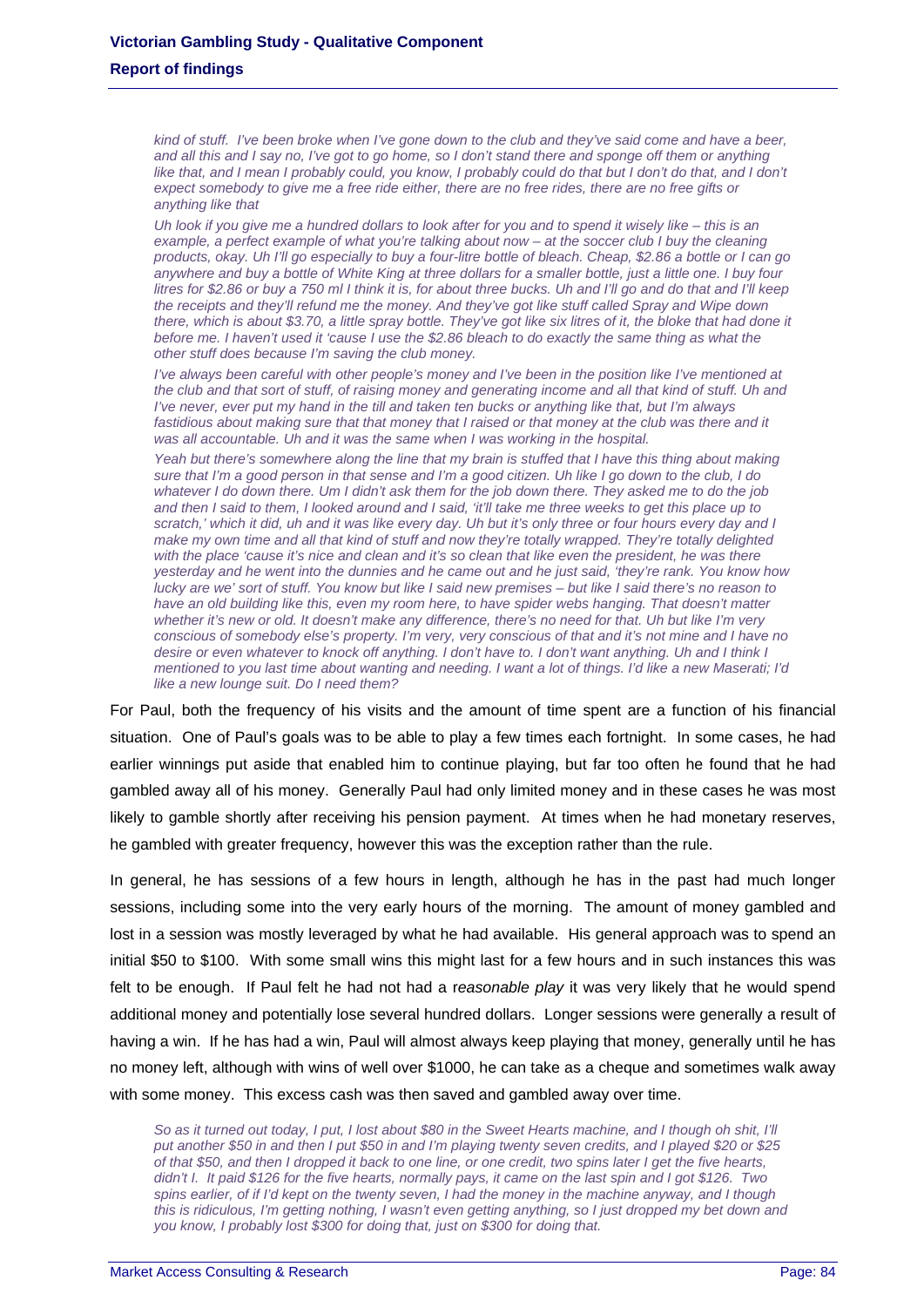*Remember I told you I won the \$1,000. That's only \$500 of it left though, I've still got some more, but that's my greatest concern, what am I going to do with it. What I'm planning to do with it, this is just a by-product of what you were talking about, is that had you not come, I would have still been up the TAB, at the pokies now.* 

*No, no, I've got money in my wallet that I have. See like I've actually got \$100 put aside, I got \$90 in display if anybody says give me a dollar, and the I've got another \$100 sitting behind it, then I've also got people that owe me a couple of hundred dollars as well, you know which is money that will come to me in time, but that will supplement me for the next two or three weeks.* 

*You got me on a really, really, really bad week this week 'cause I think I won a couple of hundred dollars about four or five days ago and ….as of today I've got about ten dollars, yeah. I don't get paid for a fortnight and that's like I said, to me this – and normally I don't go this broke so early in the fortnight. It's just that this fortnight, I dunno I suppose I might be a bit depressed about something 'cause I probably am. Uh but that's what happens. You get depressed, you go and blow your money and then you're depressed because you've blown your money. So work that out.* 

*I've done about fifteen hundred, that's since last Tuesday and today's only Monday, so less than a week. Uh and I went down on Sunday and I had a hundred dollars left in my pocket on Sunday and I was supposed to be – I forget when I spoke to you – it's my sister's birthday today and we're going to the ABC hotel and have lunch at the ABC – we're going tomorrow now anyway. Uh and I thought, 'oh yeah I've got to keep thirty or forty bucks for tomorrow', and then I just put the hundred bucks into the*  poker machine and I thought, 'oh now I'm broke'. No thought, no thought.

#### *Yeah a few hours mainly, yes.*

*It varies, it depends what your cash situation is like.* 

*No well I'm, even going back when I had a car, I mean, and I wouldn't go out of my way, like to go to another club, like even if there was a Sweet Hearts machine there, unless my place was closed, because I've done that at night time as well. Three or four o'clock in the morning and the place has been closed. We are going home now, blah, blah, blah, so you get in the car and drive somewhere else.* 

*So like I said, I've already been up there today. Like I've been Friday, Saturday, Sunday, this week, today is only Monday, and I've been Monday as well ……Tuesday, alright, I've been every day this week, since Friday night and I've probably spend \$3,000* 

Paul is a regular pokies player and an occasional punter. It seems that his punting is always associated with playing pokies, but that pokies play is not always associated with punting. Paul indicated that he was unwilling to wait around for a race and was very likely to get distracted and just play the pokies even though he had gone there with the intention of punting. With his punting, Paul is not following form, merely picking numbers that have some appeal.

*I'd probably do the pokies more now than I did the, do the horses, ahm, because the horses, I find that when I go into the TAB, I might back five or six races in about a ten to fifteen minute span because they are on. Now I won't go there at one o'clock and wait for a race to come up at three o'clock that I*  fancy a horse, I won't do that, so what I'll do is, if I'm waiting for that race to come up, to see it live on *TV or listen to it on the radio, I come home to do that, but if I'm waiting for that race, even half an hour, I'll go into the pokies. So if I walk into the TAB and there's a race just gone that I wanted to back, I'll go into the pokies instead of waiting for the race, and I'll go into the pokies and probably do my money that I was going to put on the horse anyway.* 

*Instead of like laying out \$100, I might only lay our \$40 and I'll keep the extra \$60 because I've got another \$100 in my pocket for the pokies anyway.* 

*So then that way I end up doing all of my money on the pokies and generally the horses don't win, and them races are generally on after the, I've been into the pokies anyway.* 

*I used to [follow the form], but it didn't do me any good. Ahm, then I went to numbers, because it's all a numbers game, ah, and I settled on ahm, the two-trifecta numbers is 1, 2, and 8. Or 1, 8 and 2. And 3, 4, 7.* 

*No, no, no, I do not sports bet. I don't. I don't bet on soccer results or football results or Brownlow Medallists or and I wouldn't put five cents on Collingwood to win the grand final even today, because to me, there's so many other options available, there's like another fifteen teams in theory that can do something to put Collingwood out so as a bookmaker, he's got all the odds in one hand, and he will have that because people will tumble money in.* 

With his punting Paul prefers to select trifectas. Paul tends to punt \$10 in his trifectas and would bet on a few each time he was in the TAB. While there was some variation, it seemed that his punting generally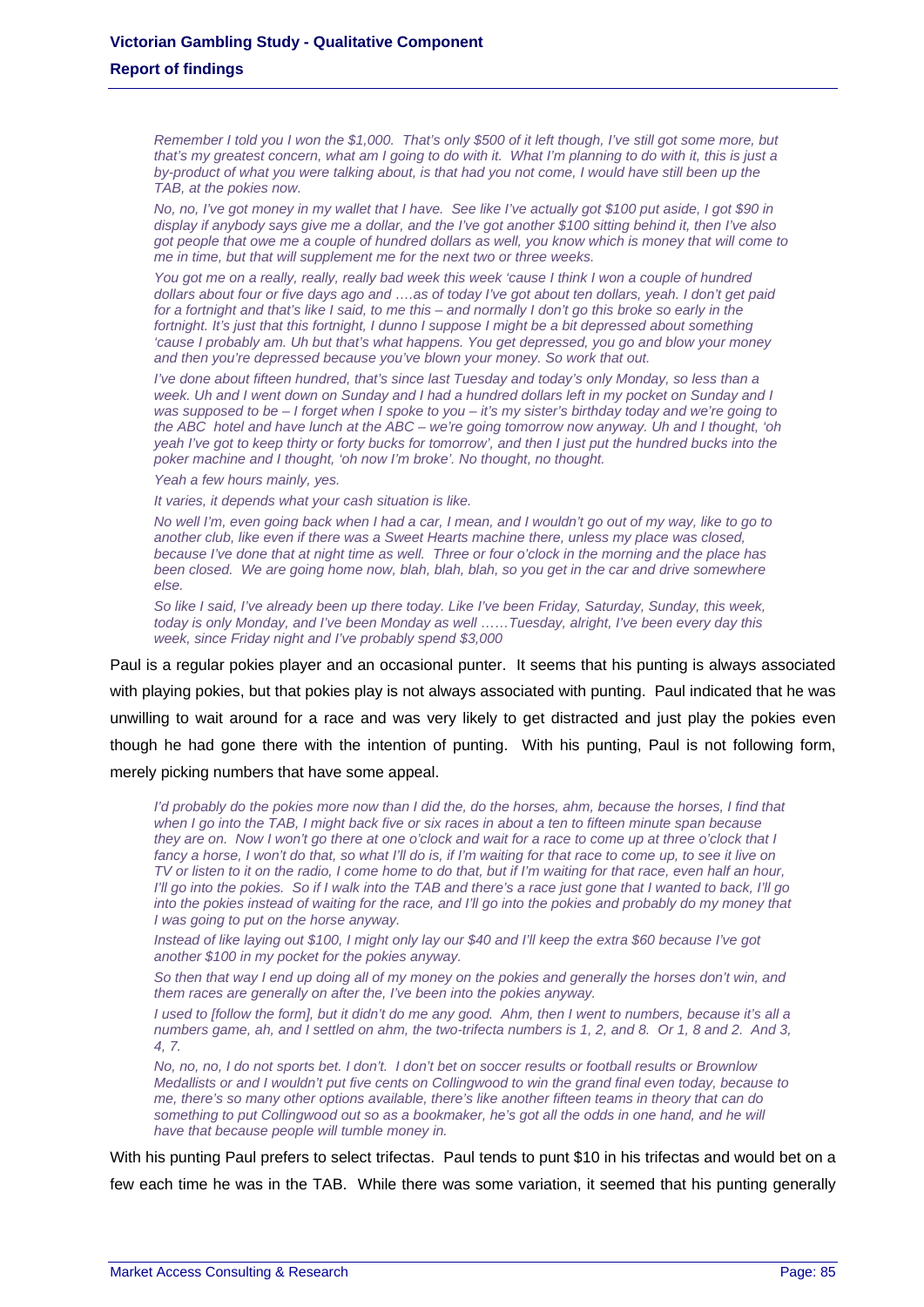involved less than \$100. With his punting and time at the TAB, Paul seemed to get pleasure from watching the odds and seeing those odds change.

*Yes, I do \$10 trifectas but generally what take, I get smallish dividends, I know the dividends are going to be small, like I won't take a \$10 trifecta in a big race. I won't take it in a big race, even though, in a big field, I won't take it because the odds are so much lower.* 

*You've got so many horses you've got to beat and if you take a trifecta like third or fourth or fifth favourite, and then have the favourite to run second or third, with another one thrown in, it's going to pay probably \$60, \$70, \$80.* 

*Ahm, if I was sitting on the TAB staying down there for the day, ahm, which I did on Sunday. I bet in \$10 lots and I did have a couple of win bets on that day, on Sunday, and I also had a couple of quinellas and maybe one or two trifectas, I didn't get into the trifectas, there's about five or six meetings on Sunday afternoon, and you go down to the TAB and you sit there and you're watching the odds and this sort of stuff and seeing what the vibes are like and all that, but then you go into the pokies, I go in after, or even during, and yeah that's basically where you do your money on the pokies.* 

*Well that's right unless you are at the back picking up it's droppings too, but no, you do come across horses like that every now and again, ahm, but I don't necessarily go to watch the horses in the sense that ahm, the equine beauty of the horse striding and the muscles flexing and all that, I don't go to watch that, I go to see the odds.* 

*And I like to watch the odds fluctuate, ahm, and you can see a horse, or dog, trot, it doesn't matter, that's been backed in, like there's a lot of money gone on it, and what the deal now is with the doggies is that one of them will open up at \$2.50 ok, number eight will be \$17, by the end of the race, two minutes before the end of the race, number one will be \$17 and number eight will be \$2. And for some reason, just like that, a big switch around and some animal that's not even fancied will end up a very short price favourite and it generally wins. And you look at the odds after like, the time frame before each race, and you see them come down and come down and come down.* 

At some level, Paul felt that having money was enough of a motivation for him to gamble. He has identified that when he has not had money, he has not found himself wanting to gamble – it's only when he does have money. It was almost as if Paul was not exactly clear why he gambled, but he was unable not to. He acknowledged some attraction of the lights and the free spins and the hope of winning, not an expectation, but a hope.

*And I've got money in my pocket and I want to spend it.* 

*The gambling, I'm fairly fortunate even though I've done a lot, a lot of money in that ahm, when I do stop and the worst part for me is, when I've got money that's when I want to go, not when I haven't got any money.* 

*No well to me gambling is my pass time; it's my block out time I suppose. I'm not bitching about it. I don't think I have.* 

*No it's something that I do and I make the choice and I'm an adult to do it. Uh yeah but no it's not good. It's not good, but then again there are things that I – the most thing I do regret in life, in my entire life is taking up smoking, not gambling.* 

Yeah well there's a point. I mean it's the lights and the free spins and the thought of winning or the *hope of winning. It's all hope, it's all based on hope otherwise you wouldn't buy a Tatts lotto.* 

*You don't go there with the expectation of winning the jackpot or you winning x amount of dollars. You know you really don't do that. Uh and I think I told you that last time – I don't go down there with any expectation of winning you know enough to buy a new cane lounge suit and if I did get that money, if I got lucky enough to do it, I'd probably put it all back in anyway. The thought would override the cane lounge suit.* 

*Well I have the reality in that, like I said, you go down there and you know that you're going to lose. You know in the back of your mind that you're going to lose but you also go down there with that hope that you will win.* 

Although it did not appear to directly affect how he played, Paul clearly believed that it was possible to win big by gambling big. He described situations where he had seen people go to venues and by placing lots of big bets; they were able to clear out many machines.

*Um yeah but then also what you find is that people go down there and might put four, five, six hundred dollars in and just stand there and play ninety credits on the Sweets Hearts at a time and they say, put five hundred dollars into the machine and they get the five Sweet Hearts they pick up a thousand if they get a Sweet Hearts once that is and that's besides any other collects that they have. Uh and like*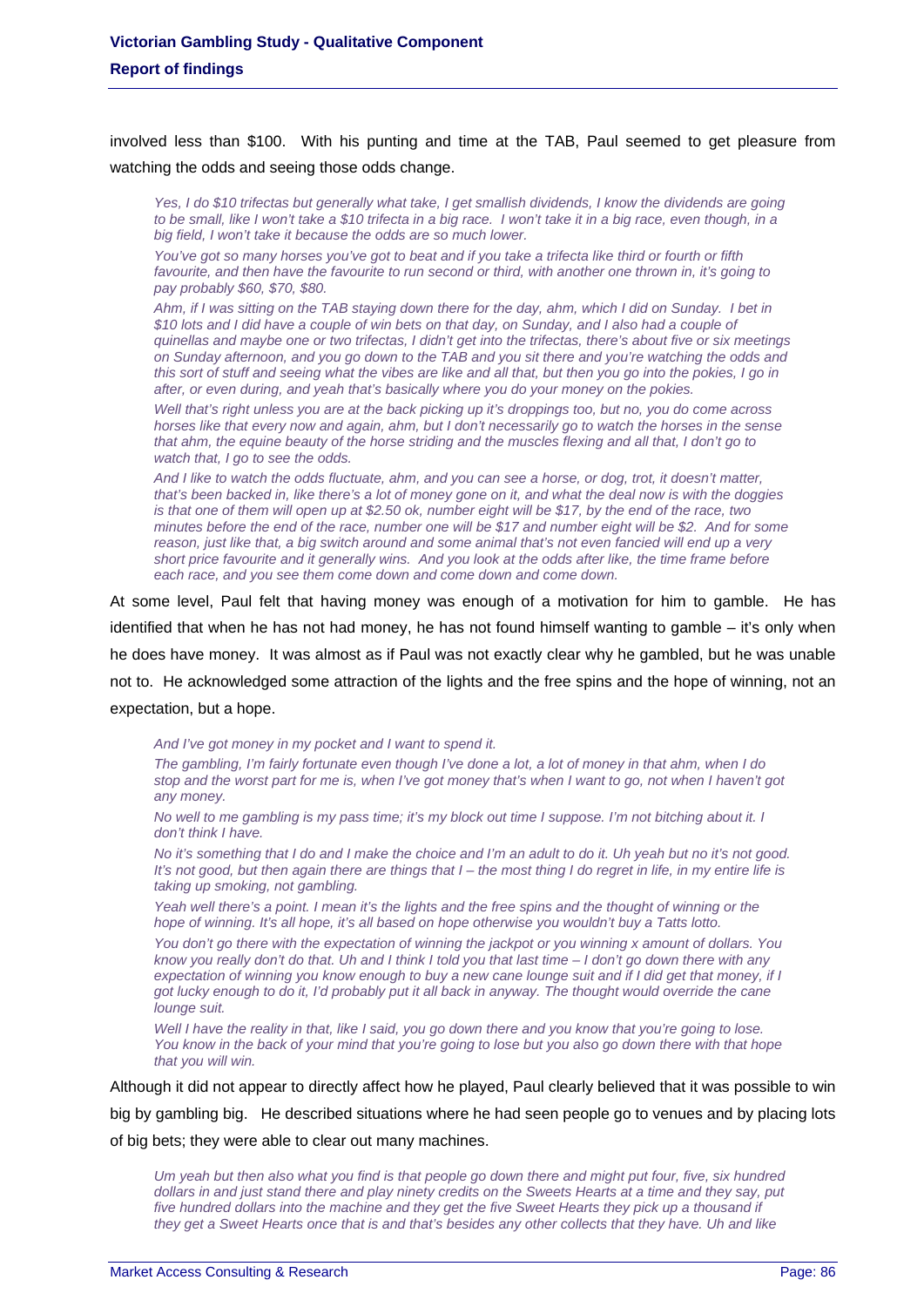*when you play ninety credits then you know even like a hundred credits are like nine hundred credits*  anyway. Uh but they pick up the thousand or twelve, fifteen hundred dollars on a machine and then *they go to another machine. As soon as it's paid them their five lines. If they don't get it, they've still got another five hundred dollars, so they go to another machine and they clean out each machine so that the machine – punters like me are going along the day after sort of stuff or whatever.* 

*Early in the piece when I used to go down to the ABC and I'd be there all night and you'd see these Asian's coming in about three or four o'clock in the morning and just about four or five – they wouldn't even look at the machine. They'd just stand there pumping money or they'd put a bank card in and the money would go through and if they got the feature or they won the jackpot or something like that, they'd just take the money out and walk out. You know and then you've got punters who come along*  and put thirty or fifty bucks in and get absolutely nothing and then somebody comes along later on and *cleans it up.* 

*Now with the machines, you've got to have, it's logical that you've got to have the stake in there before it'll pay anything anyway. So somebody takes a thousand dollars out; the next punter that comes along has put a thousand dollars in, I mean that's just to make it up. Well not to make it up but for the next one to pay.* 

Paul has an approach to selecting which machine he will play. It is based on a premise that a machine that has paid out recently is not likely to pay out again. Based on his experience, Paul believes that this view is shared by quite a number of gamblers. He would also occasionally reduce the number of credits per line or the numbers of lines per spin every few spins, because he felt that mixing up the spins affected the machine. The downside of doing this was that when he won on a reduced number of credits or spins, all he could focus on was the amount he had not won as a result of having reduced his bet.

Generally you go around and look at the machines and look and see how much money they've got left *on the thing, because the machine will tell you how many credits they've got left.* 

*I don't care whether it pays after that or not, because I've had people standing behind me, because I used to bet a lot of money on them and I'd have a crowd of ten people standing behind me, waiting for me to finish, so they can jump on the machine.* 

*Well another machine, today again, exactly the same kind of situation, I was playing ahm, because I was losing on the machine, and I'd dropped it from twenty seven down to nine, I had about four spins at nine and it paid me five in a row, which would have paid me \$50. But unfortunately I'd paid it back to seven credits, but I do that just to, not because of the money, but because of the, to break the spins up, I don't know whether it makes any difference or not, I've got no idea, but just to break the spins up,*  sometimes every fifteen, twenty thirty spins, I might play back to seven lines, as opposed to the nine *lines, and on this one spin, I got the five things, it was going to pay \$50* 

Paul identified that his preferred machine was one known as the 'Sweet Hearts' machine.

*Generally only when it's ahm, they've got the Sweet Hearts there.* 

*At the moment at Albion [preferred venue] they've got eight Sweet Hearts machines on one bank, so today there wasn't anybody playing them, only two or three people playing them so, and what annoys me is when people put their reserve signs on them and they are playing two or three machines. Yes [I play Sweet Hearts], 95 percent of the time.* 

*I generally play one machine, and that's like, I've been into the Casino and all this sort of crap, I've done all of this and I ….I do play, very spasmodically, other machines, but this is a five cent machine called the Sweet Hearts, and everywhere I go I play that.* 

*No I don't, if they don't have Sweet Hearts I don't go.* 

Although he started playing the mechanical one-arm bandits in NSW, and despite acknowledging that there was a constant turnover of new machines, Paul retains a preference for the Sweet Hearts machine.

*Uh no, the one-arm bandits, they used to call them. They were the first ones I started playing. Okay, but these ones are electronic, these are electronic ones.* 

*Oh they change them all the time. Yeah they do.* 

*This one [Sweet Hearts] just stays [mostly] the same, yes. Well yeah the buttons have changed yes, of course they have yes. Uh 'cause they have where you play multiple bets and as I said, you can bet five cents now. They have, yeah what they've done now is – they started out like as ten-cent machines and I think they were initially with the pull arms, the one-arm bandits. Then they went to five-cent machines and they did have twenty-cent machines. Now you very rarely find them. Uh but now you can find one cent Sweet Hearts, two cent Sweet Hearts, five cent which is five line Sweet Hearts, five cents*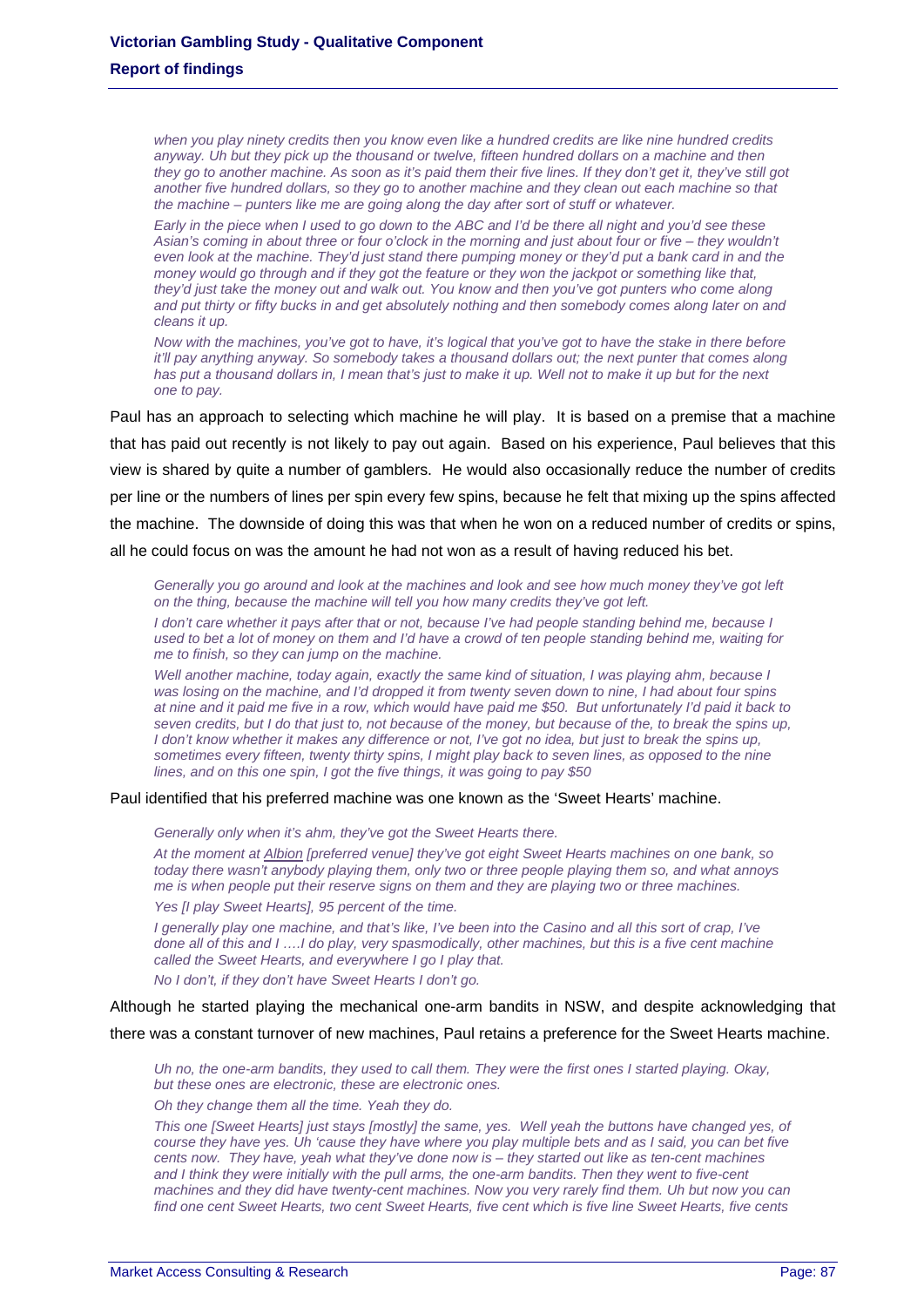*which is six lines Sweet Hearts. Now you play one credit, which is five cents, say on the five-cent machine.* 

*Some of them have got fifty lines and you've got two hundred and forty three ways of winning but then there must be six thousand ways for losing. Well with the Sweet Hearts you've only got the nine lines. So if it doesn't actually go in a line, you don't actually win.* 

As might be expected with someone who has played a machine for many years, Paul seemed very familiar with the Sweet Hearts machine and the payouts associated with particular bets.

*Ahm, well the one that I play, the Sweet Hearts is ahm, nine lines, at five cents a line, so its forty-five cents a spin. Oh yeah, ninety cents is he maximum. See there's nine lines that you can win on, so to get the nine lines you've got to play nine credits, which one credit is five cents. So to play just one credit is forty-five cents. Now most of the time I play twenty-seven or forty-five, credits. Which is three times nine, or five times nine, which is forty-five.* 

*It's \$1.80. And uh mostly when you get the five hearts, the five Sweet Hearts is your maximum would be about – on a five cent machine with one line; that's 45 cents a spin – would be about a hundred and fifteen to a hundred and twenty dollars at a time if you get the five lines. If you get them. You get four, four lines at five cents a thing uh then four lines is forty dollars if you get four hearts. If you get three it's about ten dollars and if you get two only which is quite often you get the first two – they've got to be left hand side too. Now what they often do is come up four on the right hand side of course, yes. So they don't count. So it's like most of the games, when you get the feature you get multiple pays and all this sort of stuff which there's a couple of them around that you get the multiple pays and you're lucky to get your money back.* 

Paul would most often play during the day, or at least he would generally commence a session during the day, however that could easily extend into the evening and night. There did not appear to be any specific days when he gambled.

Paul is limited by whether a venue has his preferred *SweetHearts* machine. He no longer drives and is therefore restricted to those venues in relatively close proximity. He has four venues that he considers to be within reasonable walking distance. Even when he was driving, Paul did not see any justification for visiting another different venue, unless it was to get access to his preferred machine at a time when his regulars were not available. His preferred venue is one that also has a TAB. After ten years attending his preferred venue, Paul recently discovered that he could get a free coffee, and this has made his most frequented venue even more attractive to him.

*I'm not joking to you. I've been going to the Albion now for, probably ten years, on the pokies. I have three or four little warrens that I go to, the Albion is one of them, and that's got the TAB, so that's the attraction, because I don't need the eighteen minute walk to get there, I don't need that, ahm, but now I only just found out on Sunday, that I can get free cups of coffee. They will make me a free cup of coffee if I'm playing the machines.* 

*I've been going there for ten years and I've lost thousands and thousands of dollars there, and I never knew it. I didn't know. They don't have coffee making facilities such as on the table or anything like that, they don't do that. Down at the Albion you can put twenty cents in the machine and you can have a hot cup of chocolate, but when they first opened up there were people just living all night, sitting on the couches and all that sort of stuff, just drinking their free coffees. But a lot of those people now have been weeded out in a sense, and I didn't know until, when I sit on a machine I don't gawk around and talk and like that at all.* 

Paul has had a few good wins on the pokies, but nothing that he considers truly remarkable. He generally believes that he as likely to lose rather than win. Even though he is going to gamble, there is a fundamental level at which Paul believes he is going to lose his money.

*Pretty rarely, nothing really outstanding, never had any major wins to be honest, never ever collected anything over about \$2,500 and so, I'm not one of these \$25,000, \$55,000 persons or anything like that, I'm lucky to break even most of the time, if I break even I think I'm having a good day.* 

*I go down there expecting to lose my money, as simple as that and I've calculated for losing that money, i.e., that money in the draw.* 

*You know, I've got \$190 and I lost \$50 something dollars today, and I've got that \$500 there, does that tell you that I expect to win. If I expected to win, I would have taken that with me.*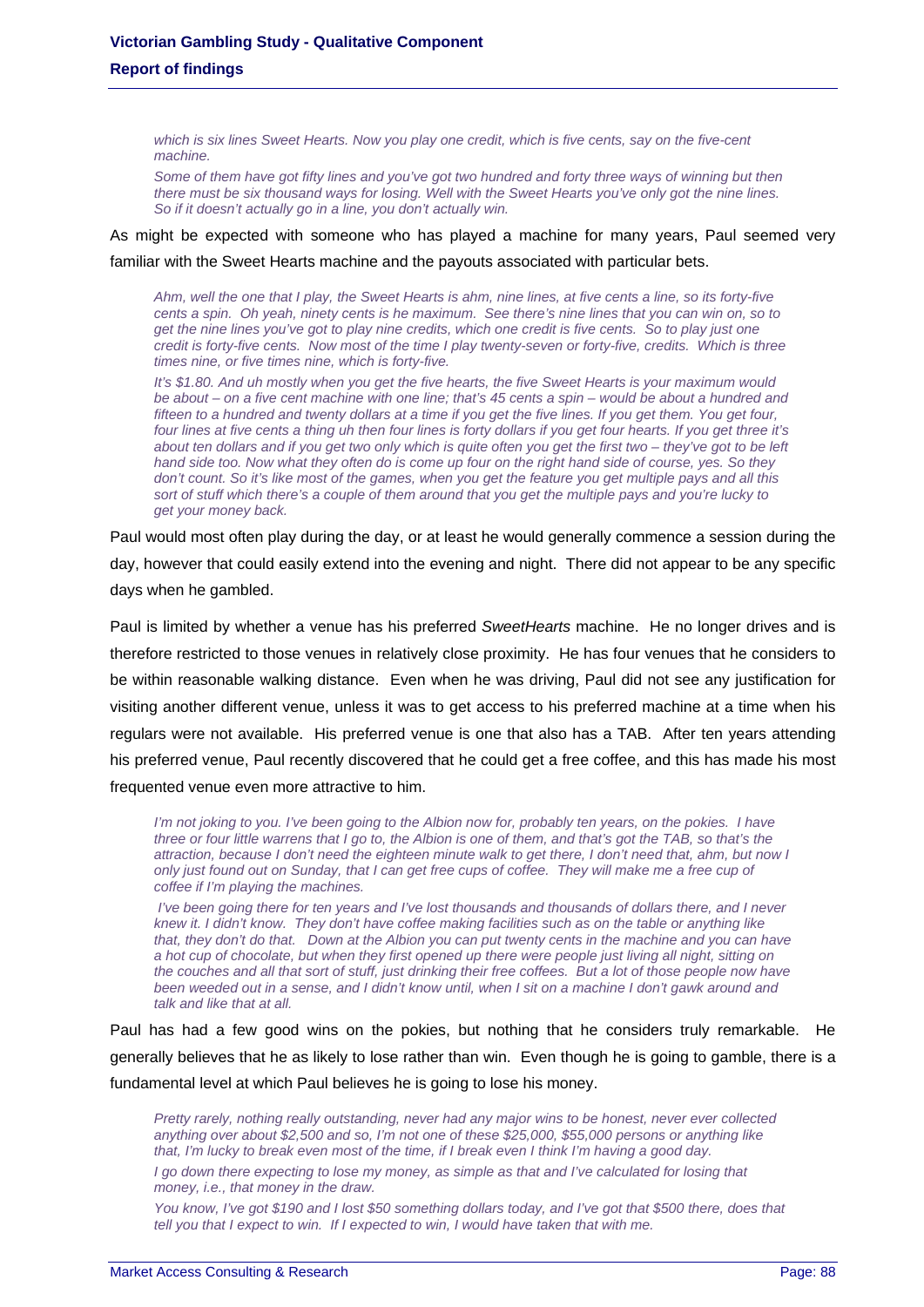*I mean you wouldn't do a lot of things if you knew that the odds against you winning were so astronomical you weren't going to do it anyway, but we still do it. So we buy in hope or we play in hope. Um but gamblers I think – and you do enough surveys. You'll probably know better than I would – that gamblers never expect to win. We go there with the expectation. I go there with three hundred dollars, I expect to lose. Not I go there with fifty dollars and expect to win three hundred. I don't do that. You go the other way. You always go with a lot of money and then you know that you're going to lose that money. So if you walk out with a couple of hundred dollars more than that or even half of what you've got or even a couple of dollars then you're reasonably down on yourself but you're satisfied to a degree.* 

Paul indicated that one of his great hates was the idea that on a poker machine you could have a *win,* but still lose money. It was his firm view that for something to register as a win, it needed to be an amount greater that the stake that was gambled.

*I think the law should be that you couldn't lose your stake. If you bet ninety credits, any time you collect, you should be able to collect ninety credits, or five, credits if you bet five credits, or nine credits, you should collect the minimum.* 

*Well if you have a collect, you should be able to say, and well hang on I didn't lose on that deal. You know the worst part of it is, you're playing twenty seven, which is a familiar roll, and you get ahm, nine credits back, you lost eighteen.* 

*Like a pair of nine's pays twice, and it's cost you nine just on a basic one spin, one credit spin, it costs you nine to lose seven, you get two back, you're not winning, you're losing seven and yet you've had a win. Oh!* 

*And the machine says, 'oh you've won. Oh great spin that one'. You know and I think, 'hang on they're bullshit'. Yeah and somebody comes along and they say, 'oh did you win then, oh you must be lucky'. You know and like you've done a couple of hundred dollars and you've picked up forty dollars and they're telling you how lucky you are.* 

*That's not a win. Of course it's not you're losing – look on a nine liner right, you're losing six credits 'cause the minimum pay on the nine liner is three credits and they use the word 'win'. If you win three credits but you're losing six on the spin.* 

While there was a degree to which Paul was gambling to escape from reality, fundamentally he is going to gamble. Paul described playing the pokies as being like entering a zone where everything else was blocked out.

*So I mean spend time, do I spend time because I'm lonely or do I want to do something, or I've got nothing else to do, no I don't. I go there to gamble. Simple as that. When I've finished my gambling, I've lost my money, I leave, I don't sit around and watch other people or anything like that at all I get up and I walk out. Simple as that.* 

*Yeah, but the gambling is I suppose to me is a way out of reality I suppose. It's the best way of putting it. It is a way out of reality. Um you know if you go down there to socialise, well there are other places where I'd go to socialise rather than go gambling.* 

*I* sit on a machine and *I* don't care whether the world is cracking up behind me or around me, I don't *care, I'm playing the machine and that's it. Totally focused on that.* 

*It is mindless and I know on Sunday even when I was losing my money, I was sitting there and I could not tell you who was sitting either side of me. I could not tell you.* 

*Yeah out of the zone, yes.* 

 *It's totally mindless, totally mindless.* 

#### One thing, about which Paul was very clear was that he was not going to the pokies to socialise.

*Oh yeah, yeah I don't want to go and sit there and talk to anybody you know like other than the superficial 'g'day, how's it going?' That's it, that's it.* 

*And those people are doing the same thing and you see the little old ladies there and they are pulling out \$50 notes whacking them into the machine one after the other, and they are getting nothing and they just keep going on and on and on, and you know they are not doing any good, you hear when the machine goes off anyway but they are not social people and they wouldn't even know if you weren't there tomorrow and that's the way it is and you will find that most gamblers are the same, it's not a*  social meeting place, you know, it's not somewhere where you go and pick up or anything like that, well *I suppose you could but, it's not somewhere where you go and pick up, it's not somewhere where you go and meet the boys and have a beer and we'll put \$50 into the machine, it's not one of those places, no, if you go on a regular basis you are going there just for the machines, you are not going for anything else.*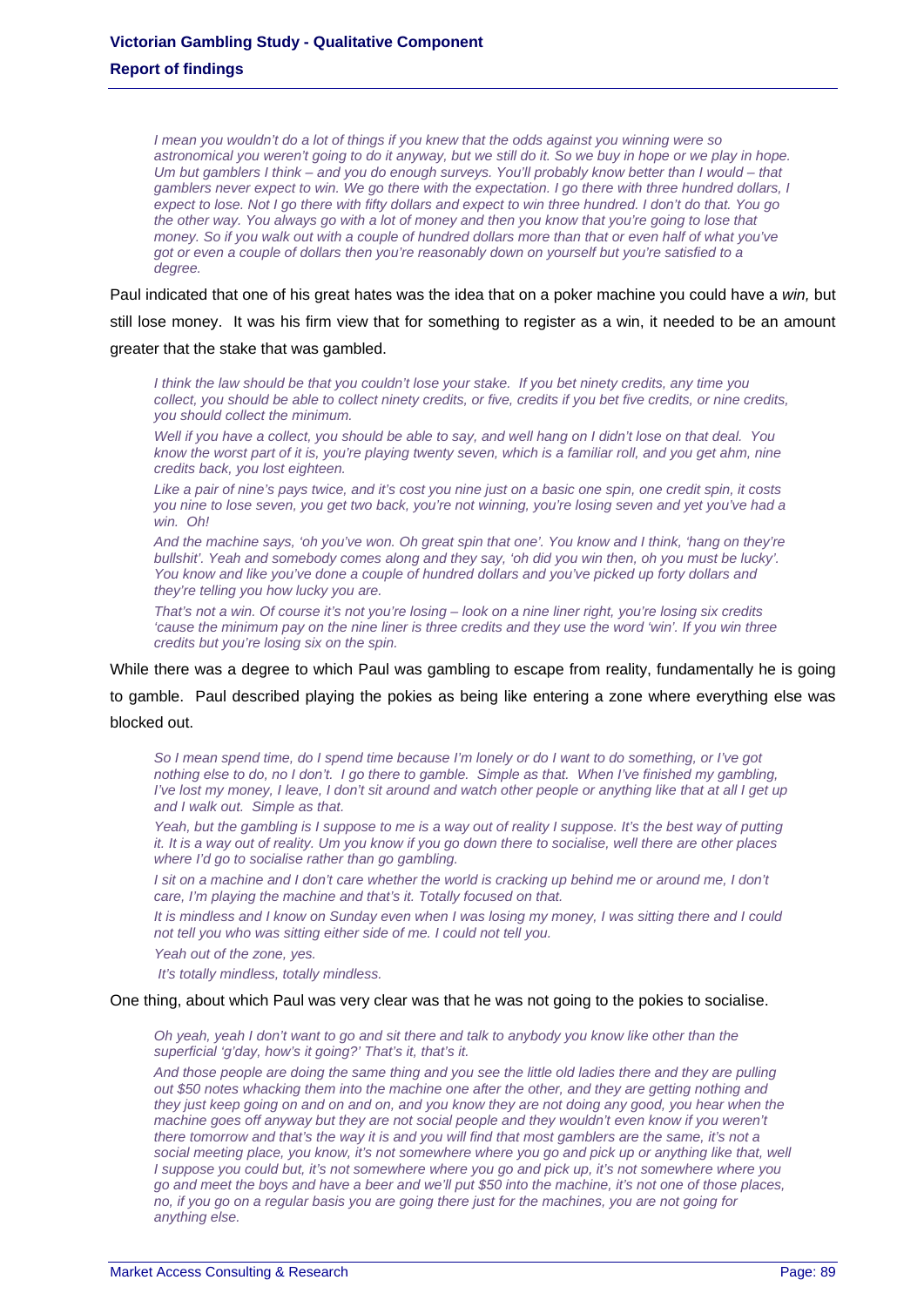*I don't worry about what anybody else is doing at all.* 

*With gambling you'll find that ahm, gambling is not a social thing, we don't, I go to the club and I might have forty people around and see them on a regular basis, we don't talk.* 

*Yeah well as I said I just find that gambling is overall very, very unsociable, you can go to a TAB and stand in a TAB and not talk to anybody and you are both looking at the same race and you are running to put bets on an all of this sort of stuff, you don't talk to them, I don't to them, and I'm not rude.* 

*And gamblers on pokie machines will not talk, won't say nothing, they won't even acknowledge that you are there half the time, and I guarantee that if you did twenty more interviews with people like me, you ask them if you go to the pokies, do you go to meet people, or what's the point of going there.* 

Even though he has lost a lot of money on gambling and states that he is addicted, Paul has not really acknowledged that gambling is a serious problem for him. At one level, he was merely using the pokies as a way to achieve some isolation and since he did not expect to win, he was not really treating it as gambling – he was playing. While he acknowledges that he has a problem, it is not sufficient to encourage him to do something about it.

*No what it actually was when I actually started gambling – and I use that in the sense of gambling from having a bet on a Melbourne Cup and having sweeps on a Melbourne Cup or maybe a bet every six or seven weeks on a Saturday or something like that. That I didn't consider to be gambling in that sense it was gambling, I know that – uh to when I had the breakdown and went up to XXX, but the reason I went up to XXX initially was to get away.* 

*That was the initial thought, to get away and the gambling was the avenue of getting away. If I'd been a fisherman or a fishing type person it wouldn't have been a problem. Gambling would not have been a problem for me. Uh but I went up there and you know the solitude of being by yourself which I wanted and I've said to you before that on the pokies especially, a gambler is a solitary person and that's what it is. It's the solitary person. You're sitting there by yourself, even though I can sit here by myself at night time, watch T.V. and have nobody bug me it's got – I suppose it's having that people around you*  or something like that. You know it's that kind of feeling. But when I first initially went up there it wasn't *going up there to go and play the pokies as such. I knew I would play the pokies 'cause that was an attraction, but it wasn't to do that.* 

*I acknowledge, I acknowledge I have a problem with gambling yes, but it doesn't bother me enough to do anything about it.* 

 *Do I want help? No* 

*I don't want help, I'm XXX old, I figure that if I drop dead tomorrow I drop dead tomorrow, so nothing is going to change, nobody is going to give me anything, and that's my philosophy as well, I have a lot of philosophies in life, nobody is going to give me nothing.* 

The initial motivation for Paul to start gambling more seriously seems to have been closely associated with his breakdown. It was then that things started to become problematic. In order to escape, he made a number of two and three day trips into NSW to gamble at the River clubs. As these trips progressed, Paul was spending much greater amounts of money on these poker machine binges.

*I think the gambling, no, no, the gambling took over from it [the breakdown], and the gambling came at a very, very, heavy scale after that had happened.* 

*I did gamble [prior to the breakdown] yes, I did gamble, but it was like I said, we'd go up to the pokies in NSW to a club somewhere and spend \$15, \$20 a meal and have another \$20 on the pokies and we'd both walk out happy and that was fine, that was no dramas. The gambling on the horses, I'd only bet like in units which were only fifty cents at the time and then after the, because when I had the break down and that.* 

*After I had the breakdown then I'd start going two or three days up to New South Wales. About four or five times and each time I went up I spent hundreds and hundreds of dollars each time and then she started – well at first, I mean she didn't arc up even in the end. She never arced up about that. She had then come to realise 'hang on there's something wrong'. You know and actually she actually felt the need to write a letter to the hospital in relation to how I was and how I was being not treated, oh I suppose treated in a way, but what had happened to me since I'd been in the hospital 'cause I was a sound person prior to that.* 

*Uh but like I said the [wife's] 'build a bridge and get over it' attitude that was probably a lot to do with it and that was a really big thing [in their inability to maintain their relationship].* 

*And then it got to the stage when, before the pokies came into Victoria, ahm, just around about the time, might have been before I had the break down, I went up to NSW by myself a couple of times and lost, like probably \$500, \$600 in two days.*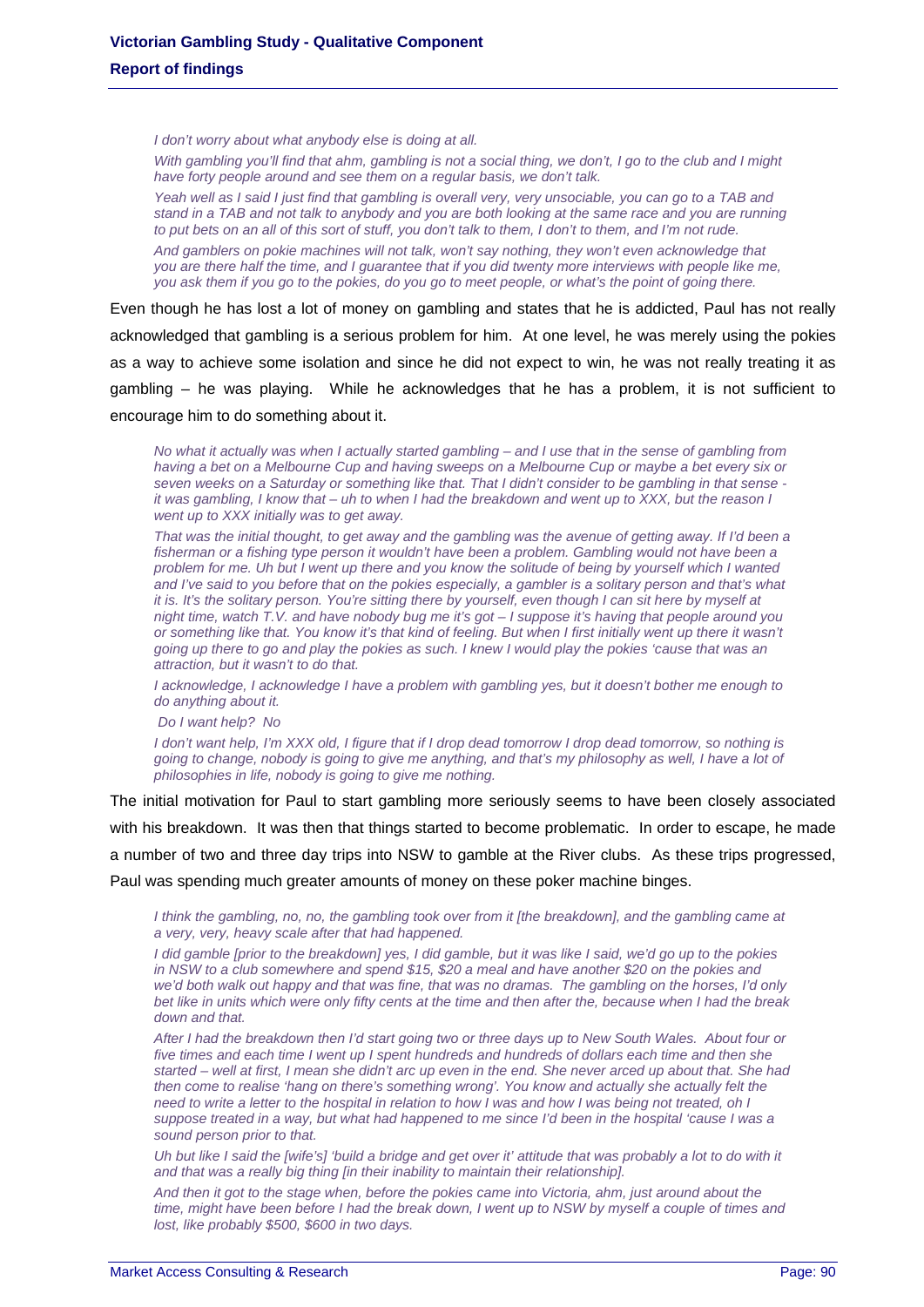*It'd be before I left her I started gambling 'cause I had the breakdown and the breakdown went on for a bit of time. Um and that's when I said, 'well hang on, I've got to get away. I just want to be by myself'. So actually I went up to Cobram and booked into a Motel for three days, just a single little dirty motel and went and played on the pokies up there.* 

*That's all I did. I didn't go up there for golf or to sightsee or nothing like that. All I did was played the* pokies, went back to my motel room and went and played the pokies. That's it.

### With his second wife, Paul would occasionally visit one of the NSW river clubs, but this betting was moderate.

*I* used to go up to, like as a family day, like with my wife and that, up to NSW and we'd go and have a *meal at a club and spend \$20 or something like that, up on the river, that was Rich River or Yarrawonga or something like that and \$20 in the pokie machine, that was massive you know.* 

*Yeah we used to go up to ABC and play golf and stay at the XYZ caravan park, like this was like as a couple and that was our weekend away. We did that quite often and we'd go to the RSL and put like ten cents or something like that into the pokie machine. We'd put about twenty dollars in and that was it, it was gone. And it didn't bother me only putting twenty dollars in and we'd go home and you know all that kind of stuff. And then I think the actual playing the pokies and I think I've said to you before is a totally mindless exercise.* 

Paul left his second wife a little while after his gambling had become much more intense. His decision to leave his second wife seemed quite impulsive and even retelling the story many years later; Paul seems somewhat shocked by what he did. It was unclear exactly what happened to cause Paul to leave his second wife and even now, he believes they could possibly have made things work.

*This is after the breakdown – I was not a commodity, I was taken for granted. Yeah, yeah and then I think that's when I just walked out on her. I just walked out on her one day and I went and lived with my sister. I didn't even know that I was going to do it. I had no idea.* 

*I went for a walk on a Friday night. I'd done the dishes. We did the dishes, 'cause I always wiped the dishes. I don't mind doing that. The place was always nice and clean and tidy. Uh and I went for a walk one day which I didn't do very often and I came back and she said, 'what's the matter' and I said, 'nothing'. She said, 'what's the matter' and I said, 'I'm leaving you'. Of course she was totally shocked. Uh 'why, what's happening?' And I said, 'just don't know'. So that was that.* 

We didn't argue and didn't fight and all of that kind of stuff and everybody thought we were like the real *ideal couple.* 

*When I was married to Jo we saved and we had like a goal kind of stuff. You know and she said even if now, if I hadn't have left her then we would still be married on her part. She would have had no dramas with that. Although she told me that eighteen months ago. Um but she would have had no dramas*  being married to me 'cause she was quite comfortable with what we were doing and all that sort of *stuff. It was just that um I'd left her and we had what we wanted. We didn't want for anything.* 

There were issues associated with Paul's personality and possibly mental health that had been apparent to his wife and which had annoyed her prior to his having the breakdown. Some of these symptoms, possibly indicative of a mental health issue, continue to exist today and are things that Paul needs to deal with.

*Uh and what used to bug her greatly was that we were both involved in the club and I'd walk into a room of sixty people and say g'day to every one of them and remember their names and all this sort of stuff. I'd remember everything about them and go around and talk and chit-chat to everybody and then yet I'd go home and I'd sit there and I wouldn't say very much at all. Hmm, and then I'd be like that even before I left. You know 'oh we've got to go to the club tonight or golf today'. 'Okay'. And then once I got there I kind of, like perked up and when I got home I was a zombie I suppose to a degree. You know and I can understand it from her point of view.* 

Consistent with this view, was Paul's view that he was more likely to gamble when depressed, but also was more likely to get depressed when he gambled.

*Listen, I'll tell you something about when you're gambling, you lose, you generally get depressed, you to go gambling when you are depressed, you do. I go there and I might only have \$150 and it's got to last me a week and a bit, and I'll go there knowing full well that if I lose that \$150 I'm going to be broke for the next two weeks, week and a half, whatever. You do that and you come home and you say, god*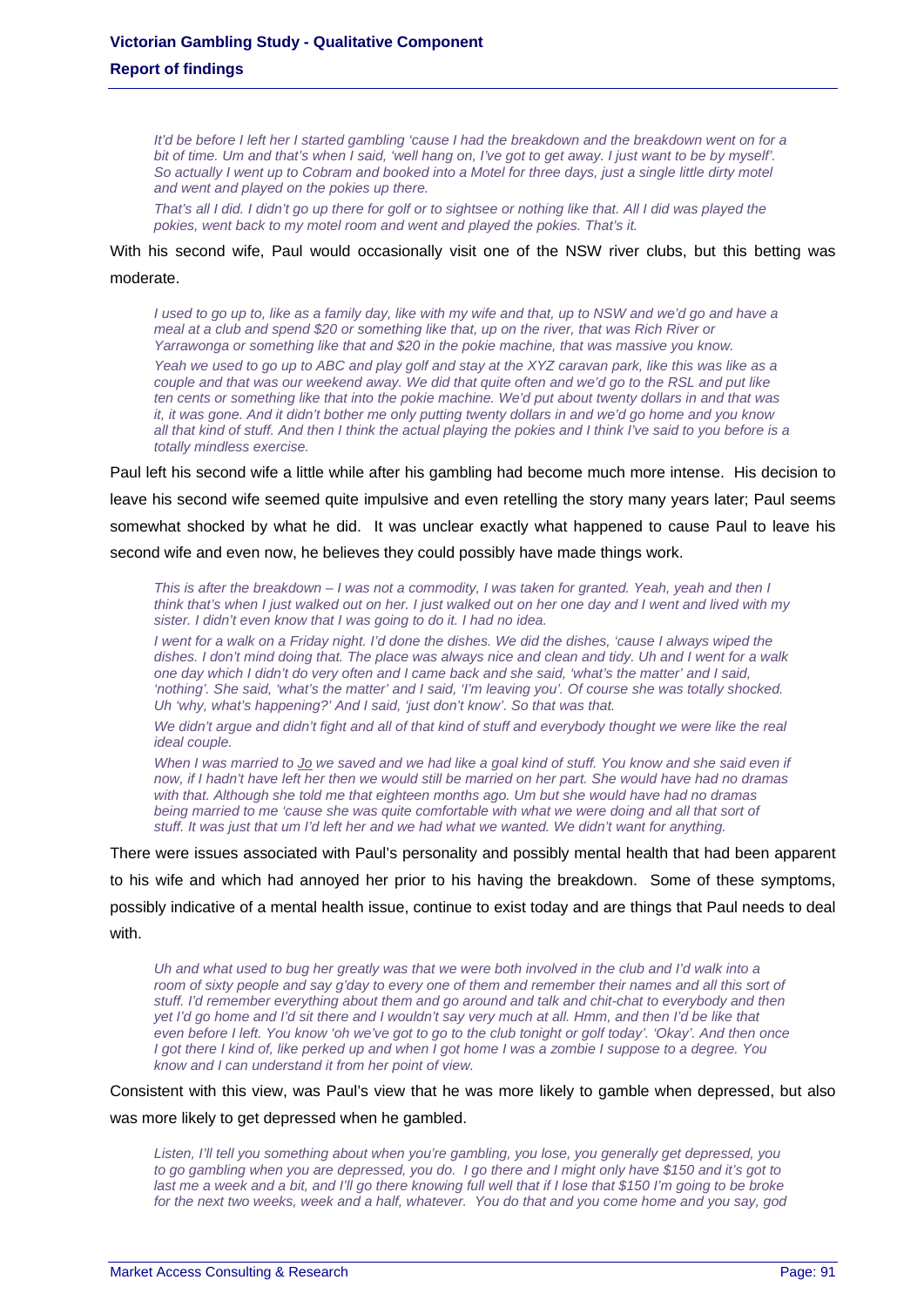*why did I do that? And then you know you're pretty flat for the next three or four days or whatever, and you do get that, and I do get that, I get that as well.* 

*Well like I said the basic, the most important thing is that I really acknowledge that you gamble when you are depressed, and you, gambling makes you depressed.* 

*Yes, yes, if I go there today, even though I'm in a fairly happy mood today and I lose \$300 or \$400 I'll be depressed. But it won't be long term depression because I know I've got other money, but when you are broke for like that week and a half, and it happens quite often, but then again like I said, I always pay my debts. So that's the most important thing to me, I have a roof over my head, and my rent is always paid on the Tuesday when my pension day is and it's always paid then, and my bills are always paid, so there's something that a lot of people don't have, is that power to do that, the gamblers don't have that power, and gamblers will take money off other people and this sort of stuff, you know, like to a degree, like druggies or something like that.* 

Paul has been treated for bi-polar for a number of years and this is now managed by his GP as his psychiatrist has retired. Over time, it seems that Paul has trialled numerous medications with varying effectiveness.

*Yes, I was under two psychiatrists actually for about six years.* 

*Yes I still am [Medicated] …Effexor and lithium. Ahm depression,* 

*Bipolar and anxiety…I was being treated.* 

*That sort of thing, yeah so I take Effexor and I've had the Prozacs and I've had all of those, I've been right through all of them, I've been on about ten lots of tablets over the period of time, they didn't do me any good at all.* 

*Well okay, medication say for depression and bipolar or whatever they want to call it – I've been on Lithium now for ten, eleven years and I've had about five or six, or maybe ten, antidepressants going to Prozac and Arapax and all of that. Yeah well the funny part about it was that the Prozac's were the be all end all, bee's knees tablet when they first came out and they actually made me feel worse. Uh more suicidal then what I was prior. Then I changed off them very quickly, I only had them for about a month or so, and then I went on to Arapax or something like that and then they worked. This time I'm actually on a drug called Effexor, which actually, I've been on them now for about three years and they seem to be pretty good.* 

*But if I don't have – I have my Effexor every night when I go to bed – if I don't have that at night time and it doesn't matter whether I go to bed at two o'clock or three o'clock or ten o'clock or nine o'clock doesn't matter. If I don't have that tablet before I go to bed, then the next day I'll have pins and needles in my face – now it's obviously the withdrawal of the Effexor because that's how quickly it affects me and then I'll get uneasy in the stomach. If I don't have one for two days – 'cause I've been out of tablets a couple of times mainly due to unthinking, not planning which is probably part of whatever's going on – anyway I'll get really spaced out and they used to make me get angry that I could actually feel myself putting my hand on your face and twisting your face off. Uh and I explained that to the psychiatrist and he understood what I was talking about. It was just absolutely no feeling whatsoever towards anybody,*  any empathy towards anybody other than if you shit me up the wall you know I'll grab you by the throat *and I'll just throw you around the room. Uh and I would have no fear about being stronger than you or being weaker than you or anything like that at all and that's how angry, when you go off these tablets, you are. Now when you go off these tablets, like long term – this might be your own personal use – you should go on to like a bridging tablet that you wean off.* 

Paul indicated that he has in the past saved some anti-depressants with the intention of over-dosing and

that he retains those pills *'just in case'.*

*It [medication] makes no difference [to the gambling]. What it does is it stops me from actually taking tablets that I've got put aside and I'm still gonna put aside. It stops me from taking those tablets, that's what the Effexor does to me. It's as simple as that. If I didn't have an Effexor for three days, in day four the Coroner would be – or maybe day ten because nobody would find me – uh but day four the Coroner would be here because I'd be dead, I'd kill myself…and that's how real it is, and I mean I might sound melodramatic but that's how real it is and that's not the gambling, that's the breakdown or that's my brain. And my problem with my brain is that it doesn't shut down.* 

*Uh I suppose it's like going to gambling and you know you're not going to win, but you hope. You know maybe there's a death wish there that I know – XXX my second wife said I had a death wish. She said that about three or four years ago that I have a death wish. I don't care; I don't care whether I live or die or whatever.* 

Paul expressed a number of times, views that indicated he was somewhat fatalistic. Paul suffered a heart attack a bit over a year ago and this has had a substantial impact on his views and seems to have been a serious trigger to his somewhat fatalistic attitude.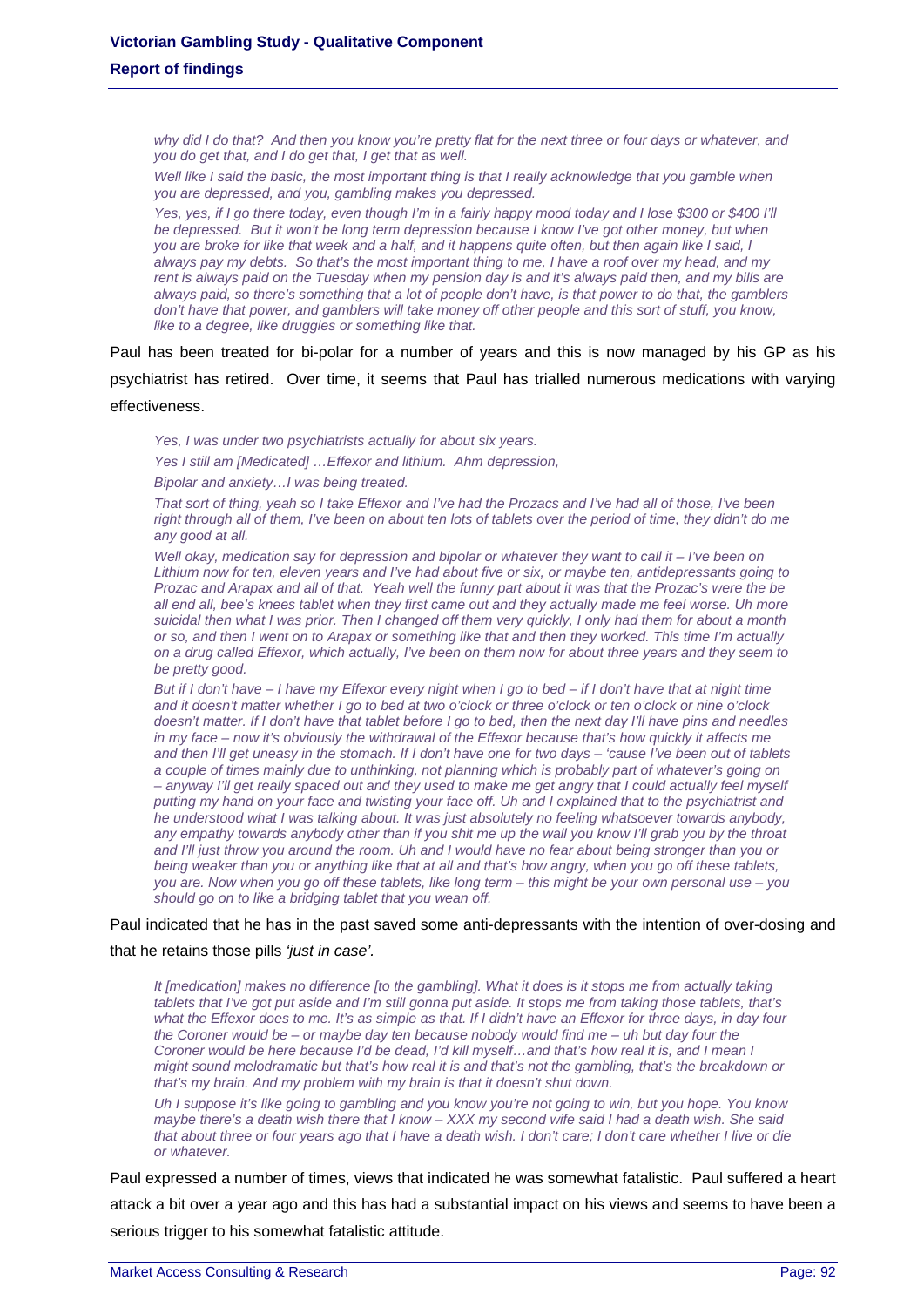*And I was actually in, I went to, well I didn't go to the hospital on the Sunday but I went down to the local doctor on the Monday because I wasn't feeling too flash, and they put me in hospital in XXX on the Monday afternoon and I had a stent put in my heart on Tuesday and on Wednesday they let me out and I went down to training on Thursday night. So that's the only night that I've missed in three years. A Tuesday and Thursday night. Nobody cares, that's the way it is and I accept it as that. If I dropped dead tomorrow they'd probably say, who used to bring us water, and that's how life is you know. Most clubs …., I was a member there for twenty years, I was on the committee for about seventeen of them*  and president for five, you know, when you are there, they want you, and when you are not they don't *care.* 

*Like people say some nice things you know, but that's up to them if they want to say nice or bad things, people probably say equally bad things, and the same thing applies at the footie club, they might, I doubt that anybody's got a bad word for me at the soccer club but they don't know me, they don't know my circumstances, they don't know what I do, they don't, like I said I could drop dead tomorrow and they would be thinking hang on, yeah we had somebody to do that.* 

*Yeah well maybe I'm fatalistic in the sense that 'what happens, happens'.* 

*Yeah I don't, look if I drop dead tomorrow I mean – I don't even have any funeral plan. I have nothing to be buried with and I want to be buried as a pauper 'cause that's how – like my sister said that's how*  we came into the world with nothing. Uh and I'd be quite happy to be buried as a pauper. Now to be *happy, I don't care. What would I care, what do I care if I'm buried or not. You know and actually I did a funny thing when I got my driver's license renewal. I became an organ donor. I said to my wife eight years ago, 'I'm gonna become an organ donor', and we said, 'oh yeah that'll be a good idea' and we never did it. And now I've filled it all in and I thought, 'well hang on, they can take whatever they want', 'cause my liver and kidneys would be really, really good 'cause I'm not a heavy drinker or anything like that and they're still functioning.* 

*No not one little bit and I don't necessarily believe in the hereafter in the sense that my spirit will go into purgatory or something like that. I don't really care. I mean it doesn't bother me that much to be like that and there's truly nobody around in the world that I'm going to miss greatly or is going to miss me greatly. I mean people will start crying, 'oh he's a lovely person,' and all that you know but that's superficial. As I said, that's very superficial anyway. So I mean that side of it doesn't bother me. Maybe the depression does that. Maybe the fact that I've been like it for such a long time that it becomes ingrained in my brain.* 

*I don't save for tomorrow, because tomorrow I might be dead.* 

Paul's second wife was very interested in money and this was quite fundamental to their relationship. During the marriage it seems that control over their money was quite regulated and his wife was the main driver of this. Paul and Jo lost quite a deal of money in Pyramid and this seems to have created a degree of stress for her. When he first had his breakdown, he was insured so there was no immediate threat to their financial situation.

*No, no 'cause my money used to go directly into my bank account which we both had the key card to the same number and all of that kind of stuff. So the money was there, I mean and she knew that the money was there.* 

*We had, I don't know if you remember, we had money tied up in Pyramid yeah and we had about forty, fifty thousand dollars tied up and at the time we were going to New Zealand to see her parents, to meet her parents 'cause they'd never met me.* 

*And like my attitude was 'well hang on, stuff Pyramid. We'll borrow the money from the bank and we'll go'. So we did and she was all stressed about that.* 

*Oh yeah, yeah and this was under insurance as well. So my money side of things didn't affect sort of stuff in that sense. Um and I was off work for quite a bit of time but, her attitude was you know build a bridge and get over it.* 

Paul met his second wife not long after his first wife had left, however she was in the process of divorcing herself. Eventually they moved in together and this was quite a different experience in that they had no children and were both working, so money was not much of a problem. Further, Paul's second wife was focussed on making sure they were comfortable and had adequate money.

 *I met the second wife I met her in December and she actually lived down here in Henry Street, which I didn't know at the time. It's only just down the road here. Uh and she was with her husband and they were divorced, they were getting divorced and all that kind of stuff and they were in the process of selling the house and her having half. She bought a unit in XYZ or she paid a deposit for a unit in XYZ and I actually moved her with where I was working, I got a truck available and two blokes to move her*  for nothing. You know and I was basically a good friend you know, like we'd talk on the phone and all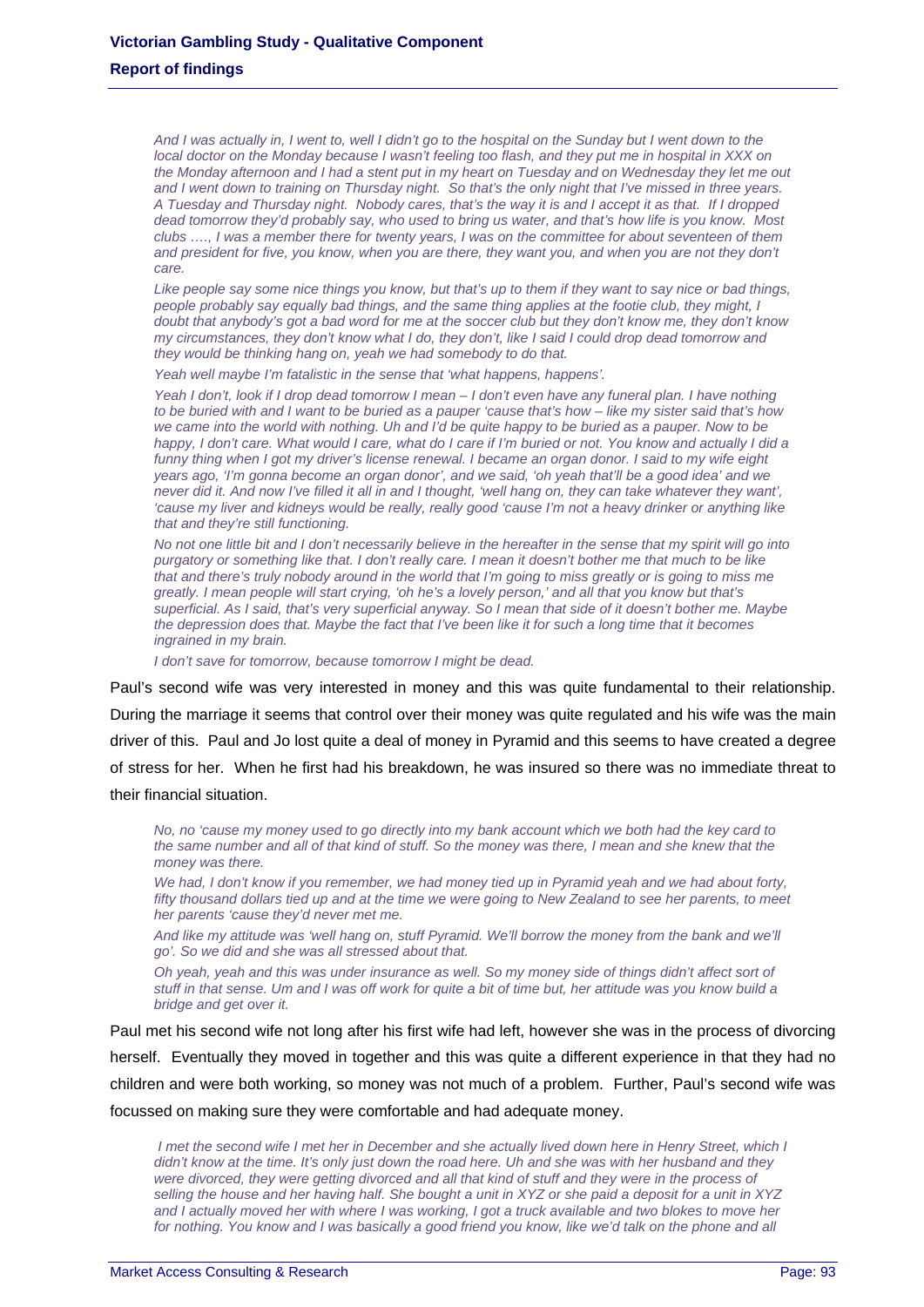*this sort of stuff. Uh and then she moved in on the Friday and then she rang me up on the Saturday morning, she said, 'where are you?' And I said, 'well I'm home' – I was living in ABC at the time in a flat – and she said, 'oh I thought you were moving in today', and I said, 'oh am I?' Uh and I moved in with her for three years before we got married. She worked as an SEN, which is a nurse's aid. Initially, she worked for three nights a week and then because I was getting good money at the XXX at the time – 'cause I never asked for any pay rises or anything like that, 'cause I was always satisfied with my money and I had no dramas about that. I thought I was very well paid for what I was doing so I didn't have ambitions to get extra money and things like that. Uh but she was a saver. I never gambled at the time.* 

Paul was first married at 23 when he was working in a large manufacturing organisation. It was a tough period financially as they had two kids and his wife did not work. They were living in a flat one of the poorest Melbourne suburbs when the marriage ended and his wife left with their kids. Paul did not gamble at this stage of his life. He is estranged from his children, although there have been brief periods over the years when he has had some contact.

*No, no. Um the first one, my wife, I was 24 at the time and I was working at ABC which I worked for seven and a half years. Uh and we had two kids, two kids at the time. There was no money left over for gambling and I didn't gamble anyway at the time 'cause I couldn't afford to gamble 'cause she didn't*  work. Um and then in the end we lived in flats in Kensington 'cause we were poor and all that kind of *stuff. We all qualified for that. Um then the marriage broke down.* 

*No, I had – shoot that was, I was 34, 35 at the time and she took off with somebody else and took the kids and moved out of the flat in ABC where we were living and I had to chase her to find out where you was and then when I found out where she was I had to pay maintenance to see the kids. Uh and that went on for a period of time for about twelve months and then next time – I'd go and pick them up every second Sunday in Collingwood. 'Uh John not here – my eldest boy – he's not coming today'. So I'd have the girl. Uh and then two months later it'd be, 'oh no look I'm taking them out today', and that kind of stuff and then that just went on for six months or something like that and then they just moved.* 

*And then I found out – she rang me up about four or five years later and John who was about fifteen or sixteen at the time, he would be about that actually, and she was living in ABC and I was living in XYZ here. I was married at the time. Uh and the phone rang on a Saturday night and I picked up the phone and said, 'yep?' 'it's XXX here'. I said, 'hey'. She said, 'it's XXX here', and I said, 'what do you want?' She said, 'John's gone crazy, he's out the front stabbing a screwdriver through the wire screen, he's trying to stab everybody'. 'What's happening?' 'You better come down and see him'. So I got in the car and I went down there and then John had nicked off of course. So me and XXX and her drove around looking for him to find out what was going on.* 

*She had turned into be a bit of an alcoholic and a bit of a party girl as well anyway and she was quite*  happy with that, like she was half drunk that Saturday night as well. And I mean I was sober as a *judge, I didn't drink. Uh and we looked for him, we couldn't find him. So then I started seeing them again and then it was 'oh Sarah's got swimming lessons tonight' – that was my daughter and 'oh John's not gonna come tonight and he's not gonna be here tonight'. The same thing again 'cause she used to say that my attitude with her was that I saved her when we got married 'cause she had two kids from previous – who were actually taken off her before I even met her. I didn't even know them. I didn't even know them from a bar of soap. Uh and I didn't know that at the time sort of stuff but I found out and she had two kids taken off her.* 

Paul had some more recent contact with his daughter and grandchild however, this ended somewhat abruptly. Paul thinks it was the influence of his son John, however he is not exactly certain why she is now unwilling to see him. Paul seemed to have very little awareness of what was going on for his wife and children, except that he was quite clear that their views about him were influenced by lies told by their mother.

*No well actually I did, I had a phone call again about, it'd be two years ago now. My daughter Sarah who was 26 or 27, she had a baby and his name's Jason and he's a beautiful looking kid and me ex said, 'she needs her dad'. Okay, so she lived down in ABC road so I went down to see her and she was so happy to see me and 'this is Jason, 'this is your grandson'. So this went on for about four or five months, but John never come. He didn't come when I was there and he knew when I was coming to be there 'cause I'd say to Sarah, 'I'll see you tomorrow' or 'I'll see you in two days,' or something like that. 'Yeah, yeah dad no worries'. Um but he never turned up.* 

*And then one day I was down there on the Friday and it'd be eighteen months ago now and everything*  was sweet; no dramas whatsoever. Uh and she rang me up on the Friday night and she said, 'don't *ever come back. I don't want to ever see you again'. I said, 'what?' And then she started swearing and*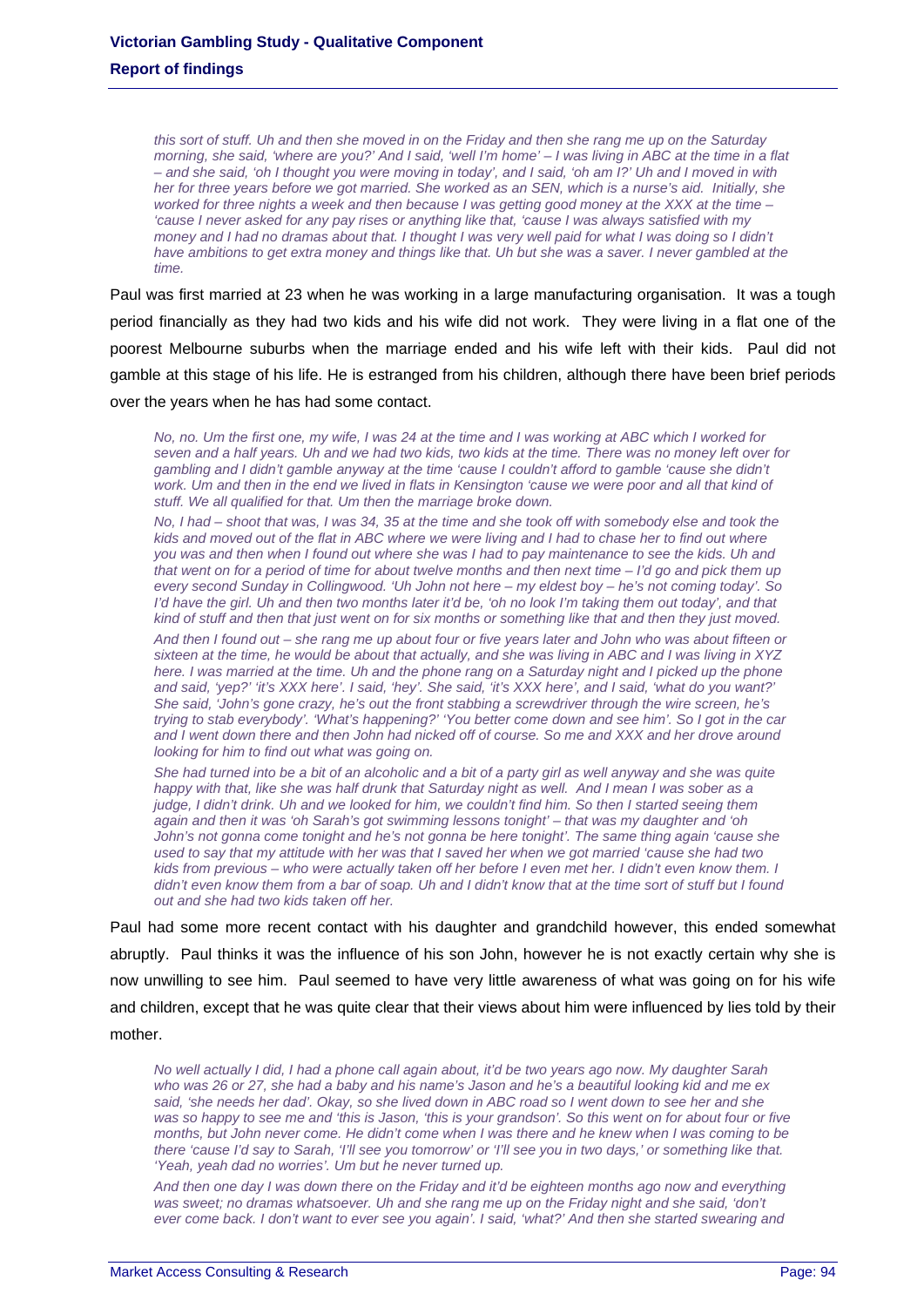*I said, 'what's going on here?' You know I told my psychiatrist the same thing, what had happened and I never swore to her and didn't anything – the only thing was she used to smoke marijuana and she'd go out into the garage to smoke marijuana. She lived in a townhouse with a drive in garage you see and I would look after Jason while she went – he said, 'you know that's not much good for him'. Uh and apparently John, my eldest son, used to give her the marijuana. So the whole cycle basically goes around…* 

*And why she rang me up and said that I've got no idea at all, none at all. None at all, I don't know. I'd die today and I still wouldn't know why she made that phone call 'cause I was supposed to see her on the Saturday and we were going to go shopping actually on the Saturday and everything was sweet as pie.* 

*I think what the pressure was that her older brother John, he didn't want her to see me anyway and she'd said that he was – I said, 'well what's John say', 'oh he's not happy' you know blah, blah and all this sort of stuff. You know John probably said, 'well it's me or dad. You either see me or you see dad',*  and dad wasn't around from the age of being ten to sixteen or seventeen when I saw him again sort of *stuff. So and 99 precent of that is from the mother anyway.* 

 *So a bit of a train wreck actually, a bit of a train wreck.* 

*Oh they do. They were drilled into it at a very young age of what I did to her and all this sort of stuff you know and I had people after we'd separated that [told me].* 

*Oh no all they know is what mum said. Oh yeah, mum was telling them all various things. Oh yeah no that was totally it but then I know reason that they have for a long time been old enough to find out or know where I am.* 

Paul is still close to his sister Ann, and it was with her that he stayed after leaving Maria. Ann seems to have a chronic gambling problem and this seems to have influenced Paul's gambling. On the day of our interview, Paul was expecting her to visit as she had promised to bring him some money. They seemed to have an arrangement where they lent each other money based on when they were being paid their pension.

*Yes, yes and I was living with my sister at the time. Oh actually I moved in with my sister in XXX after I left my wife.* 

*Uh about two and a half years, two years.* 

*She's got a bigger problem than I have. Oh yes, yes. She's got a bigger problem than I have and we never, ever gamble together. We've never been to the pokies together.* 

*She knows, oh yeah she knows 'cause she's worse than me.* 

*The difference between me and her is that I pay my bills and she doesn't necessarily. You know I do pay my bills. So I mean that's the first priority.* 

*Yeah she gets paid today. So you see we work out who gets paid when. She said it's because when we were kids we don't appreciate money because we never had any, we had nothing. Uh which is true, we had nothing and we didn't appreciate the value of money and that's what you do now. I don't appreciate the value of money.* 

Gambling was not a part of Paul's early childhood, although he seems to have been exposed to substantial drinking and associated abuse. There is a clear sense that Paul feels he had a difficult upbringing although he seems to be a bit matter of fact about this and not at all resentful of trying to allocate blame. There is a clear sense that Paul thinks his life could easily have been much worse than it has been and is.

*No, no oh it was only Saturday on the horses or something like that, that's all. And that was when they got a lot older not when they were younger 'cause they didn't have any money 'cause we were poor. When they went onto the pension sort of stuff – dad lived to be 74 and mum died at 85 or something like that.* 

*Uh well we lived initially in New South Wales, which I vaguely remember. We came to Melbourne when I* was about six. Uh but then we moved into Collingwood and then that's when the trouble really started with the drinking. Dad used to drink a hell of a lot and he was working part time and all this sort of stuff and then he'd get drunk before he went to work even or go to the early openers and all this sort of stuff *you know. Um so they didn't gamble in that sense, no they weren't gamblers.* 

*Ann actually puts the analogy down to when we were kids. We were so poor, we were very, very poor and we'd come from a dysfunctional family in that we had mum and dad but they were both alcoholics and they used to fight and all that sort of stuff you know.*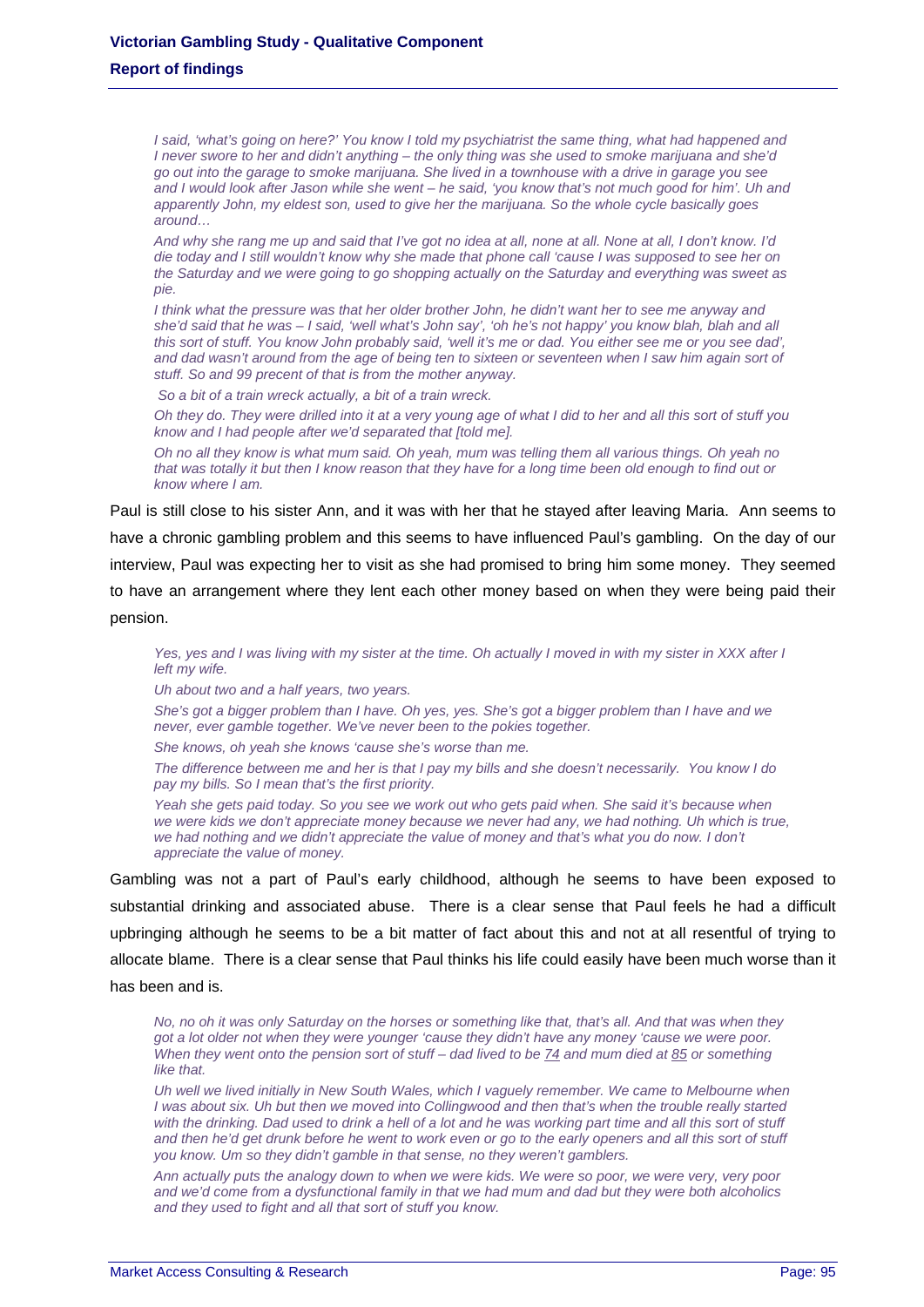Paul actually started his gambling when he was 16, in his first job. From this, Paul progressed to further punting and poker.

*Well ok, I started when I was working, my first job actually, in a self service, a little three man self service, and the manager at the shop was the bookie and the cashier was a woman, she used to bet through him, and then she started putting bets on for me, and initially I won.* 

*Oh sixteen, sixteen and a half, seventeen.* 

*Well he wouldn't have taken my money anyway, probably, because he was only paying me peanuts anyhow.* 

*Ahm, on the horses, when I was younger when I was twenty two, twenty three, I used to play cards all the time, called Manilla, and I used to get fairly well involved in that but everything was tied to what my earning capacity was.* 

In essence, Paul had a breakdown, left his second wife and started gambling heavily over a relatively short period. This led to the trips into NSW to gamble and then the re-mortgaging and loss of his house and then superannuation in a relatively short period of time.

*Yes, and then I had this house in ABC; I owned this house in ABC, well three parts of it. I only had about twenty thousand to go I think and I went to the bank and got overdrafts. Uh 'cause when I left the home, the marriage, I had my car registration to pay and I didn't even touch my key card from that day onwards and my pay had gone in on the Thursday and I never touched one cent out of that money whatsoever. I never took anything out of the bank account. So she had all of that anyway and the extra money we had as well and I never touched any of that. Uh, but the house in ABC I got into that in the mortgage sense and I ended up selling that for very little money in the end anyway 'cause I'd got these overdrafts, I think they call them or whatever. You know and that's what I was gambling.* 

*[Remortgaged the house] And then I sold it, and then I sold it.* 

*No, no quickly. Probably fifty thousand in about six, seven weeks.* 

*A long binge. Yes, yes like a couple of times I did seven thousand a night on the pokies or four or five thousand a night on the pokies because you're playing maximum sort of stuff all the time and you stay there.* 

*Yes, yeah that sort of stuff yeah and it'd just eat up like five or six dollars at a spin and you do that enough spins I mean your money just goes especially if it's not paying you. And we're not smart enough to get up and walk away. And even when it's paid you it's not gonna pay you again in a hurry, but we still sit on that same machine pumping that money back into it and plus more. Uh but you think it's gonna pay you but it doesn't and you know that. I sit here today and know that but then again I can go down there tomorrow if I had it and sit there and get paid – you know you might get a hundred, a hundred and fifty bucks or something like that in one spin and yet though half an hour later all that money's gone plus whatever you've got in your pocket.* 

Paul now tends to be relatively isolated, generally avoiding social contact unless he initiates it. Based on some of his current and past involvement, it seems that he has the capacity to be quite socially outgoing, but in recent years has chosen not to interact in that way.

*That's basically how I am, if ahm, I don't have great contact with, I don't have any contact really with the neighbours other than a g'day, because I keep my door shut and when I've got this flat up in the corner, it was quite secluded and it was private so nobody walks past my door.* 

*I get on pretty good with, well most types of people, or I can associate with most types of people, whether you're highly educated or you know, doing something else, I don't have any problems with that, and that probably comes, that's probably why I stayed for eleven years in the prison, because I got on with the (people at work) and all that kind of stuff, so I have no dramas with that.* 

*There's nothing and I don't want anything. I just close my door at night when I come in and I can walk around in the nuddy if I want to. But I don't. Thank god for that, it would be cold now a days and that's how I am, I'm private and I don't want anybody.* 

Paul has one close friend, who is involved with him at the soccer club. He speaks with this friend regularly and gets together for a coffee, but this friend does not gamble and indeed is somewhat critical of Paul's gambling.

*And when we talk to each other, we generally talk every day, I saw him again this morning and we, and he doesn't gamble. He doesn't gamble, nothing, and if I tell him I'm having a bet, well I don't even tell him I'm having a bet now, because he'll just arc up oh you bloody idiot, you know, you work hard for your money blah, blah, blah.*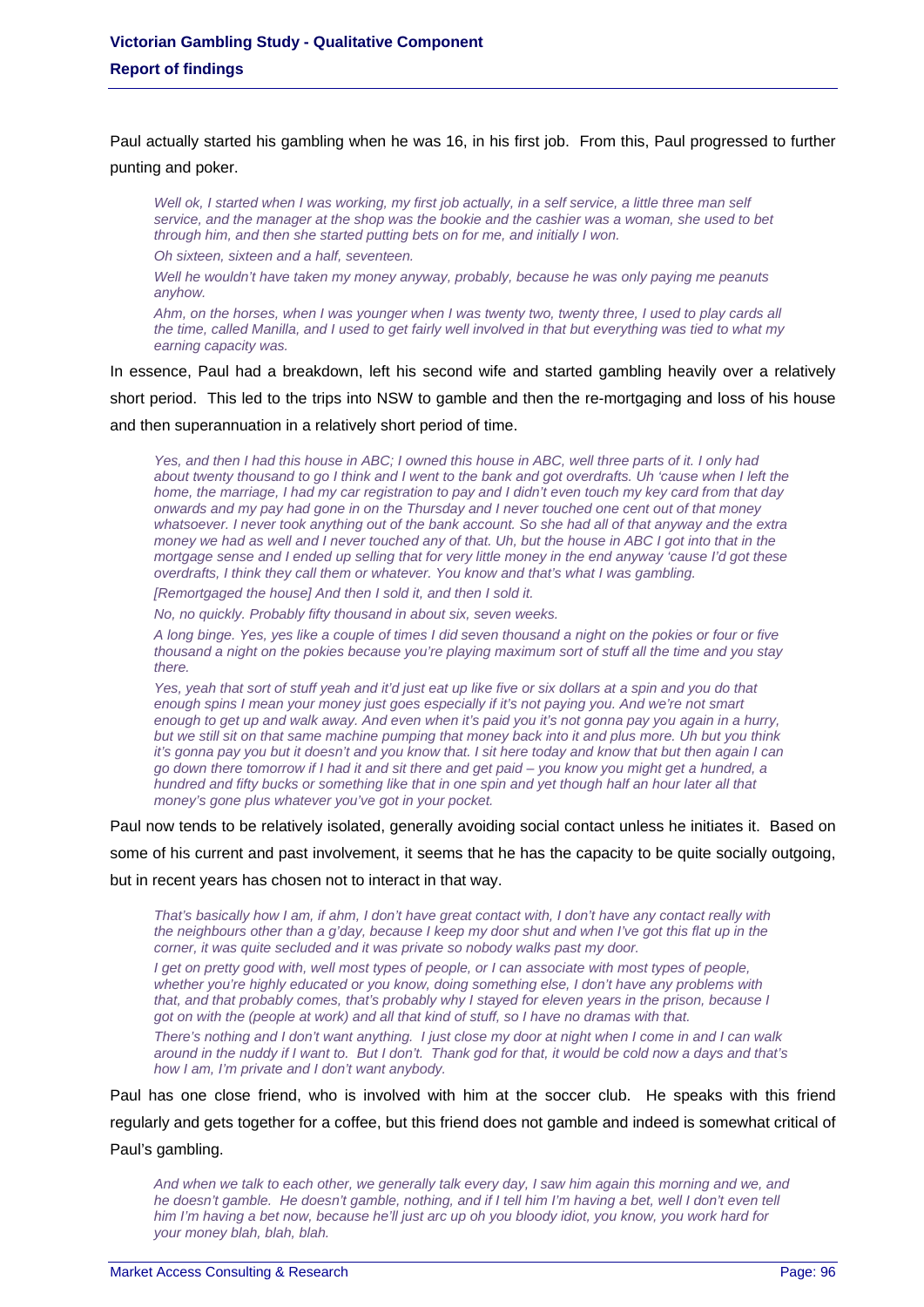*Yea if I tell him, yeah, but I don't tell him. It's one of those things that you don't mention. But in my relationship with him even though he's as I say totally anti gamble, he has a block and we might go up there for two or three days and I'll work my little arse off cutting down trees with him and putting logs into fencing and all this sort of stuff and building a bloody garage over a block, and the work that I've done up there, the manual labour, you know and it works out, he's not bitching about it and my second wife she use to say oh yeah but you're drinking Ernie's grog, and I said bloody oath I am, the more I can drink the better, when we go up there we solve the problems of the world around a camp fire.* 

*And he buys the food and the grog, and all I eat up there is sausages. He'll buy mushrooms, onions and sausages and that's it, that's all I have, that's all I want.* 

Paul has recently become heavily involved with the local soccer club and this seems to give him both a purpose and sense of value and meets some of his social needs. Paul treats his involvement with the club and his commitment quite seriously.

*I'm involved in the ABC soccer club and I've been down there three years now and 95% of the people only know me as Paul.* 

Yeah well at the moment, and the last two years, I go down on Monday and Wednesday night, while *the players are training and I take the water out to them. When they are finishing an exercise or something I go out with a little rack and give them all water.* 

*On Saturday this year, me and my mate we do the water on the soccer match, so we go out and give them water, we know the players, or they know us, and once again it's a very diverse range of people that we are dealing with.* 

*I've missed one night, I have to tell you this I missed one night last year and it was a Monday night, because on the Sunday I actually had a heart attack.* 

Paul seems to have accepted that he is a problem gambler and reconciled to the idea that this is not going to change. His life is quite simple and he has few other interests. He is focussed on the present and what he wants now, not on the future. Indeed he has little that he looks forward to and no reason to try and save his money – other than to facilitate more gambling. Both his friend Ernie and his sister Ann provide strong social connections, but if they were not around it is unclear whether there are other social bonds that are sufficient to keep him engaged and connected. Paul's retention of the means to end his life is a salutary reminder of how close some people are to making the ultimate decision.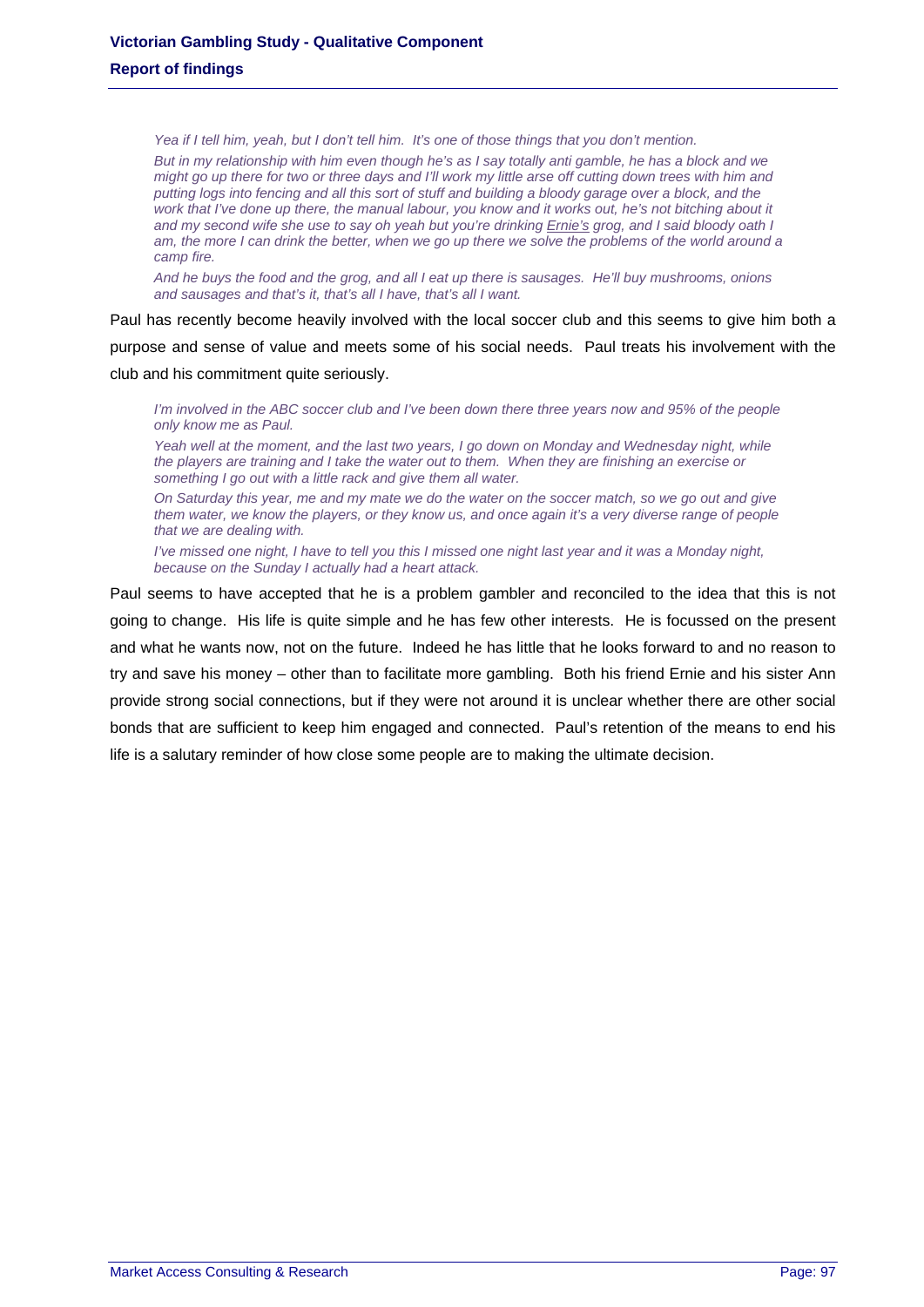# **CASE STUDY 3 – ROSE**

# *I know it's wrong but I like it, I like going to the pokies.*

Rose is in her mid-40s and lives in an outer South Eastern suburb of Melbourne. She shares this house with its owner Bill, a long-term friend and ex-partner. They moved into this new area quite recently, having previously shared a rental house in the inner North, near to Rose's parents and where she and Bill had grown up.

Rose is a self-described compulsive gambler. Over time she has lost quite significant amounts of money. She lost her house because of gambling and not meeting her mortgage payments and gambled away a major compensation payout. In both cases, she went on a gambling binge and lost the bulk of the money over the space of a few months.

Rose's preference is gaming machines, and it is on these that she has lost most of her money. At times she has played Bingo regularly, but this has not resulted in any substantial financial loss. Both her mother and brother are also quite serious gaming machine gamblers. Her parents and grandparents introduced Rose to gambling at an early age, but their gambling seems not to have caused them any serious problems.

Money management seems to have been an ongoing issue for Rose and her largest gambling losses occurred when she had no-one overseeing her finances. She has also had a number of problems not directly related to her gambling. Rose was seriously injured after being involved in a car accident and she was off work for a few years as a result of this, until she received her compensation payment. A few years ago she developed an anxiety disorder that resulted in her being unable to leave the house and undertake basic day-to-day activities.

Rose is currently trying to make a new start in a new area and has thus far basically avoided the gaming machine venues in her new area. Ultimately though, she seems reconciled to the fact that eventually she will start gambling on gaming machines again and once that starts she expects to once again have little ability to control herself and manage her finances.

Rose has not really attempted to hide or conceal her gambling and most of her friends are aware of the extent of her problem.

*Oh everybody knows, there's no, it doesn't matter who you ask about me, everybody knows, family, friends, ah, partners whatever, know that I am incapable of controlling money. Ahm, if I've got it, I'll spend it, no matter what, whether I spend it on pokies, whether I spend it on junk, whether I spend it on shopping, whether I spend it on another individual.* 

Rose has her very long-term friend Bill who has been with her through most of her gambling problems and her boyfriend Jason has been around through some of the more recent issues. Her family and sister have remained close. She has however, lost some friends due to her problems with gambling.

*True, true, Bill has stuck it out through a lot of rubbish and a lot of crap that I've given him over the last twenty-five years, ahm, Jason (boyfriend) has just hung around for the hell of it, don't even know how that relationship started, ahm, and I've lost a few friends along the way, ahm, a couple of them have moved away or whatever or I've got into arguments with them about money and you know.*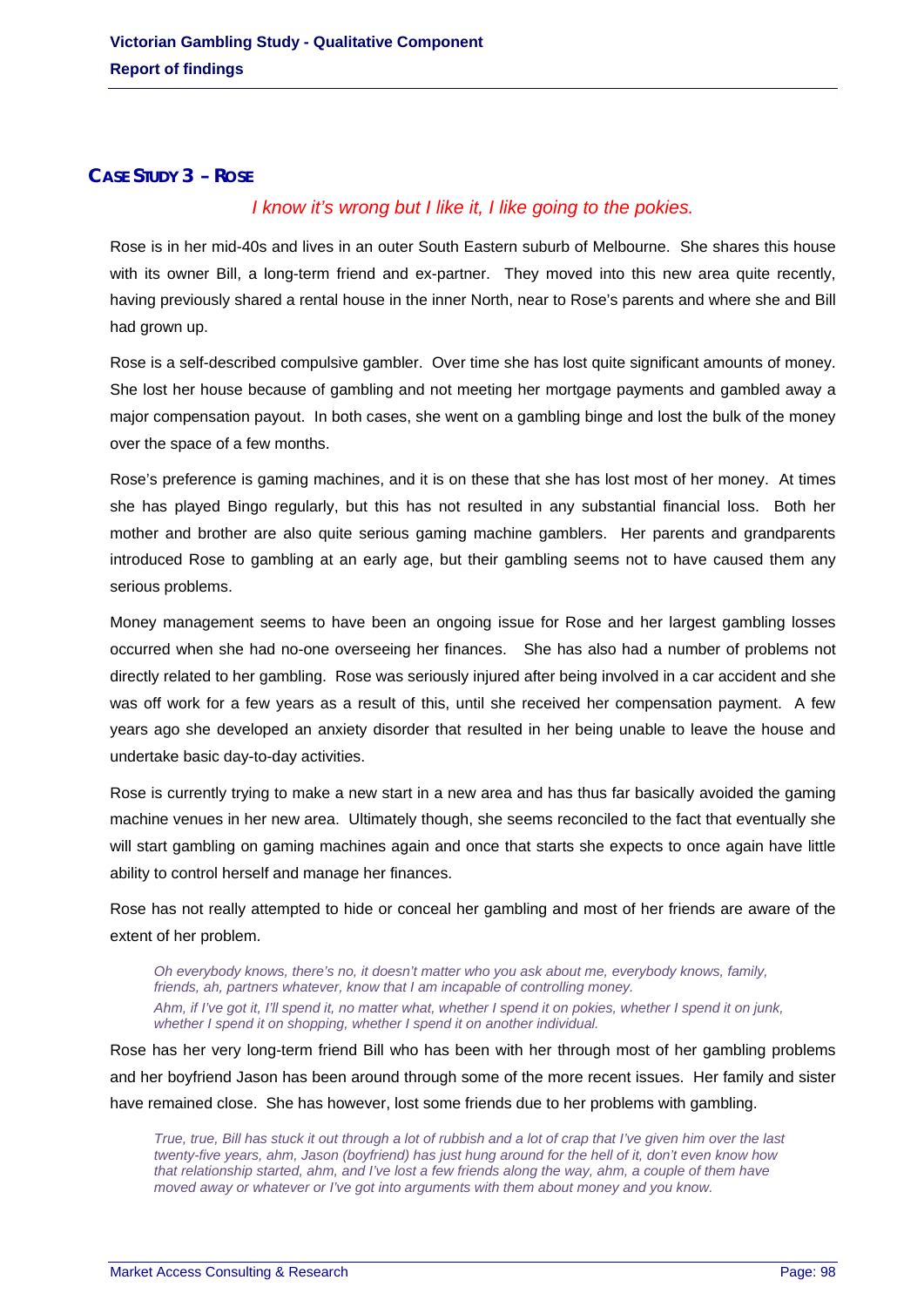*Some of it's been about that, we've gone or I've wanted to go to the pokies and the girlfriends either don't gamble or they only want to spend you know five bucks ten bucks there or whatever and we're there five minutes and they want to go home sort of thing so they'd cause arguments.* 

While Rose has been unwilling to accept any help to address her problems with gambling, she has and is currently attempting to overcome or at least control and moderate her gambling problem. Since relocating a few months ago, Rose has been trying to avoid the pokies and has been deliberately avoiding becoming familiar with venues in the new area.

*I've got to the point now and I can honestly say I've got to the point now where ahm, I know it sounds stupid but well and truly enough is enough, I am not going to any time soon get myself into further debt from pokies unless it's cash obviously, in relation to taking out loans or anything like that, I've done it too many times.* 

*Bill says to me oh, you know apply for a credit card, you know, get yourself a limit of five-hundred dollars, nope, I even won't consider that because you know worst case scenario if I'm bored or he goes out or whatever I think oh, I've got me credit card I'll just take out a hundred bucks, pfft doesn't end up being a hundred bucks. Take out two hundred, oh, fifty more, oh yeah ok, if I've got it, and I max it, then I spend it.* 

*And I haven't, I don't know where they are, I don't want to know where they are, I've got an idea they're in the pubs or you know, I know where the big race track thing is it's got a TAB there, you know but no I'm not interested in going.* 

*It is, it is because there's only a certain amount of money you spend for the whole night, there's no, you can't go any further, you buy six books and that's it, that's the whole night, and I can't play that many, so I don't spend that much, but ahm, yeah me girlfriend I said to her once we moved up here, which was about six months ago, I said to her, I wouldn't be going to the pokies anywhere in Melbourne.* 

Rose describes her desire to gamble on the pokies as a compulsion. She identified a strong positive association with playing and with her preferred venues. She cited two preferred venues and it was in these that most of her money has been gambled and lost.

In the area in which she grew up and in which she has lived for all of her life, except that past few months, Rose was very familiar with all of the local pokies venues. Indeed, her family had been regulars at many of these venues even prior to the introduction of pokies. As a consequence, she was very comfortable in most of the venues.

One of her venues is preferred because it is relatively small, not too noisy and the gaming room is separated from the rest of the activities. This means she can play and not be interrupted. In contrast, another of her preferred venues is closer, but she feels that at busy times she will not be able to play without disruption.

*The majority of my money and my time went to two venues. They went to the Albion and the other one RSL they are still both my favourite venues.* 

*I loved them, I thought they were grouse, I still do, I tell a lie I still do. But slowly slowly, each venue that I've gone to over the course of the period of the years that I've been going, they're changing the machines, like they're either upgrading them to more lines, whereby you're spending more money each time you press, not that your actual denomination of betting, but the amount you have to spend to play the lines to win.* 

*Ahm, the environment is, not so much the Albion, but the RSL is very pleasant to go to because it's not noisy, the room is separated from the restaurant and the bar.* 

*The Albion is a bit different, the bar is a little bit closer, and ahm, they have the occasional idiot on a Saturday night who comes in and drinks too much and stands around and talks, so it gets annoying but when I was going it was day time, so the majority of the venues were bare, there was no one in them.* 

Rose has identified that she often wants to gamble. Sometimes the anticipation of winning motivates her,

but after certain losses and gambling sessions her motivation is to recover some of her losses.

*I want to, at the time like every time I go, god knows whether you call it a craving, an urge, whatever you want to call it to go and try to win some money, basically that's what it comes down to 'cause that's all it comes down to, you want to go to win, ahm, you lose, pfft, then you know bad luck but you've*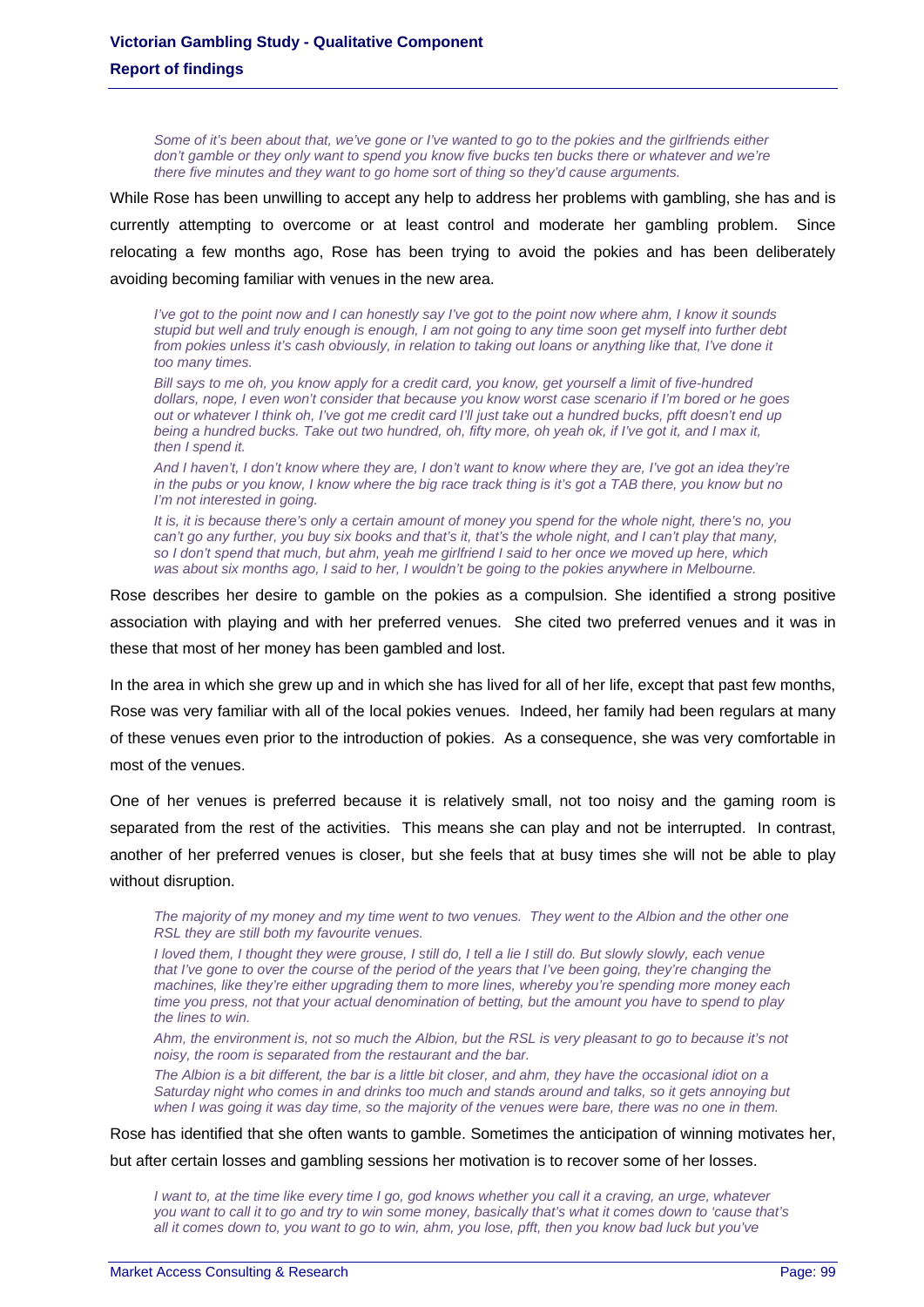*been to try and win sort of thing and then you go again, I'll go back tomorrow see if I can win it back, you know.* 

*See I go with the anticipation of winning maybe if I'm lucky a couple of thousand dollars.* 

Even when she is not gambling it is what Rose wants to do. It provides a range of emotions that she does not readily get from other activities and other areas of her life.

*I still want to go now. Oh adrenaline, exhilaration, ahm, anger, frustration, annoyance, ahm, a lot of frustration, and a lot of anger. Yeah everything else, and once you win, it's worse. That's right, and then you go back again to do it again, and once you lose, then you feel like rubbish.* 

Rose's gambling has been strongly influenced by the available funds and the existence of a stabilising financial influence. Rose has had a few periods where she had access to greater amounts of money and no stabilising influence to limit her gambling and it was during these times that she has gambled away most of her money.

It seems that for Rose the underlying desire to gamble is relatively constant, but the factors that ultimately determine the extent of her gambling are her financial capacity and the existence of a stabilising influence. It seems the only effective stabilising influence is her long-term friend, Bill.

Rose's problems with gaming machines seem to have been an issue for a considerable period of time. Bill has known Rose since she was a teenager and is well aware of her gambling issues and problems. Indeed, part of her financial obligation to him relates to her gambling debts. They currently share the house as friends and have had this arrangement for a few years now. She seems closer to him than anyone else, including her boyfriend.

*Through my own stupidity, eventually it like it ended up me having his credit card, and of course instead of going to do what I fully intended to do, I ended up going to the pokies and spending his money so yeah I think it had accumulated to nearly four and a half thousand over a period of five months.* 

*Yeah well he thought the bills were paid sort of thing, and I'd rob, as in rob Peter to pay Paul sort of thing, you know so borrow from one to get the other to pay the other to you know sort of round and round in circles I went, ahm, borrowed money off another friend to pay this particular friend and then borrowed money off my boyfriend to pay a particular bill or you know like it went round and round in circles.* 

*Ahm, well it worked out 'cause after he paid everything back, it works out to be about four grand, about four and a half, four thousandish, which I'm obviously in the process of paying back as we speak.* 

*Yeah, that's where the four hundred dollars a week comes in.* 

*You know bits and pieces happen, we went our own separate ways and then we ended up getting back as friends again and I spend a lot of time over at his place in Alphington obviously and then yeah I*  ended up, we ended up getting the dogs together again, because we did have dogs in the past and I *ended up moving in over there and ended up moving in up here.* 

Well we're not actually partners, he is my ex but I've known him for, oh god, since I was thirteen...and *we were a couple for eleven and a half or twelve years.* 

*With a lot of history yes, yes very much, but he [Bill] does anything for me that I ask and I try to do*  anything I can for him. This is his place, but as he keeps pointing out, everything, which is true *everything here in this house is mine basically as well but am, when he gets to the stage where he's going to do his will, he'll probably, he said he'll end up leaving me something in relation to this so, 'cause at the moment my commitment to him is ahm, four hundred dollars a week, which is helping him pay out the loan that he got to get this.* 

Rose's parents were instrumental in her introduction to poker machines. She comes from a gambling family. Her father was a punter, but apparently not at the level where it caused them financial difficulties. Her mother was also a keen pokies player and also seemed to be unable to control her gambling at various times. Her sister and her partner are also keen punters and play the pokies.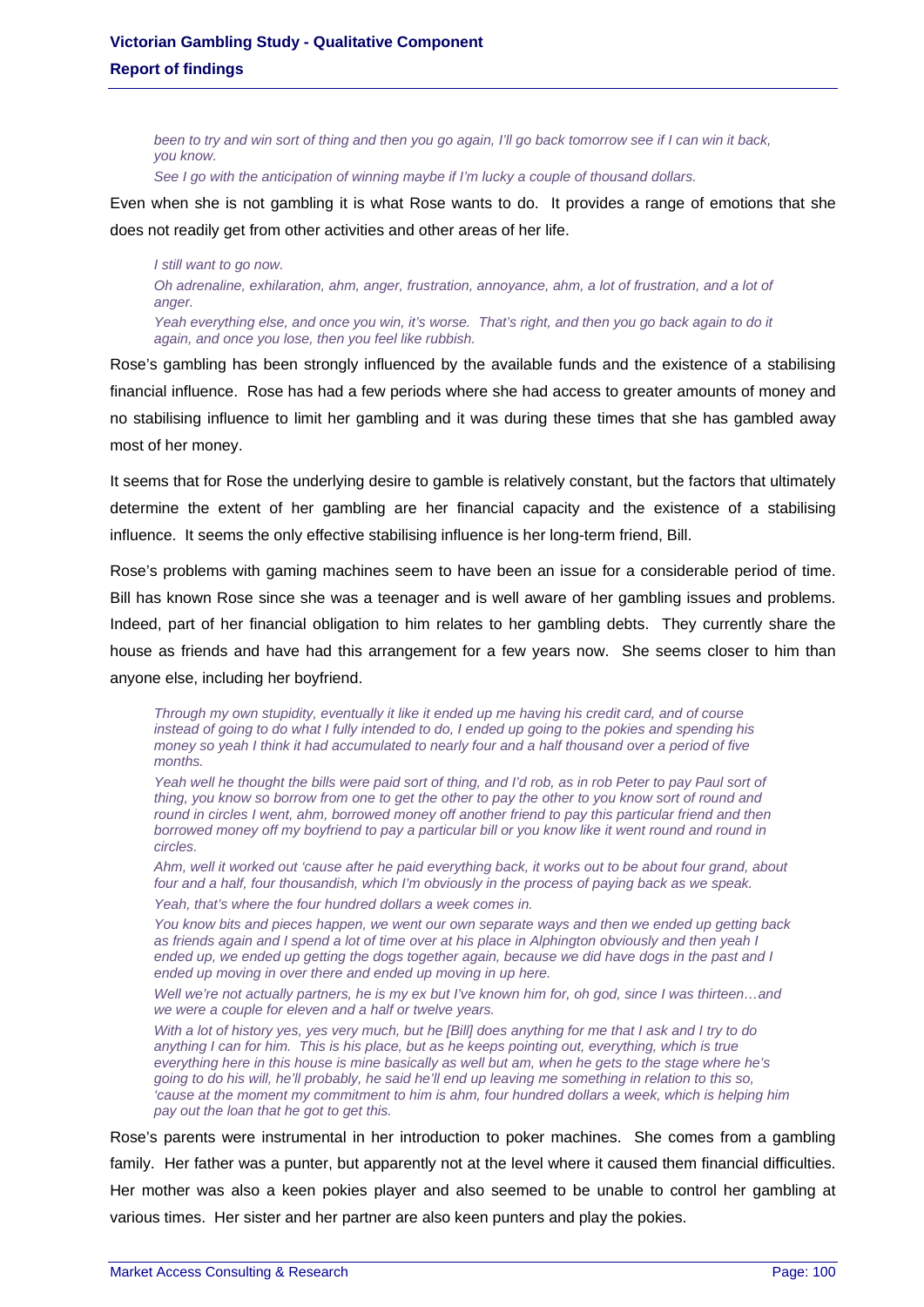*Ok, I come from a family full of gamblers. My father loved the horse racing.* 

*Dad was a horse punter yes, just Saturdays, races and his paper.* 

*My mother is a one-eyed pokie player.* 

*Dad was a very very careful with his money. \$50 would be dad's limit.* 

*Mum's terrible, mum's like me, mum over indulges with spending on the pokies, hundreds and hundreds and hundreds, same as I do.* 

*My mum plays frugally. She spends a lot of money when she loses, but her betting technique is different, my mum will bet a minimum amount that she won't go over. Limited sorry, amount that she won't go over, whereas pfft I don't care, and that's the difference.* 

*We used to go away to QLD and a lot of the times we'd go to the pokies and spend obviously you know, however much money, at one time, I remember mum saying she went away with her friend, not with me, but with her friend, I didn't to that year and they lost a whole day in the joint. They were in there for like twenty-four hours. Mum was disgusted with herself, but she never told dad. That was when they didn't have the clocks on the machines.* 

*The first time I went to the pokies, I went with mum and dad, and we went to the Crown Casino, where it used to be, and we had a ball. It was good. Yeah, it was good, it was the first time I went and I think I spent, from memory, it would have only been about \$100, and like everything else. Back then you used to think you had the chance of winning and you come out with, not so much your money back, but you know, you'd come out enjoying your evening, whether you might break even or make a profit or you know, lose half or whatever, you had an enjoyable night. Not these days. No, it's just all down hill.* 

*My sister Jo loves horse racing and pokies. It's a ritual with her and her partner. Every weekend, without fail its Saturday trots, Saturday races, they bet all over QLD - all different tracks in Victoria. From home most of the time, they've got their TAB accounts, you know, they go to the races occasionally, Jo goes to...like she goes to Oaks Day, Ladies Day and all that.* 

*My sister's the same, Jo and I are the same my sister and I are the same, Jo will play on a dollar machine and she is not overly fussed with the amount of betting that she puts on it, my mum is different, my mum will play on a dollar machine and if she does a certain amount of money on a dollar machine, she knows if she can't get anywhere on it she'll get off it, and go and play on a five cent machine or one cent, two cent whatever, ahm, she won't sit on it all night.* 

In the late 1980's, Rose bought a house with Bill in one of Melbourne's established, but working class inner suburbs. In early 1992, Bill moved out of the house and left Rose to pay the mortgage. A bit over a year after this Rose lost the house, needing to sell it before the bank repossessed it. At this point, she moved back home with her parents.

#### *I did own a house back in 1987…87-92 I had the house in Albion Street*

*Bill and I bought a house together, in 1987 and we split up in 1992. I had the house for an additional twelve months and because I was on my own, I didn't pay the mortgage regularly enough to the bank and ahm, and then I ended up stopping paying it at all. I didn't pay it at all, and I got into arrears with the bank loan to the tune of ten thousand dollars with the mortgage.* 

*It was just gambling. Every week, I was spending my pay every week. Went without [food], went*  without, didn't worry me, me dog was a pencil, which I got told, ahm, oh I say that bad, that's bad.

*My pay, when I first started gambling at the pokies, I only had a certain amount of money that's where my money was divided with Bills, when we were a couple my money would automatically go to him in a bank account that I couldn't get to, so I didn't have access to any of that money…We had that arrangement when we were together yes. When we split up and everything had to be divided my pay was my own, so I went whoohoo, you know, more money lets go out sort of thing, and I just I, like I said I payed a few mortgage payments back then.* 

*A hundred and seventy, a hundred and eighty of it was going to my mortgage so by the time I paid that and then I got petrol for the car and then I did smoke still at the time so and I though oh bugger this, you know I'm not going to waste, I'm not going to put all this money going down the shithole sort of thing, nup no thanks, so I just stopped paying it, so I increased my betting value from a one cent machine to a two cent machine and then the machines got different, then they changed them again and then it went to the five cent machines ahm.* 

*I* sold the house knowing that the bank was near the point of taking it off me, and that a result of *gambling as well.* 

*I owed the bank money obviously, ten thousand dollars in arrears; I sold the house for what I bought the house at, five years earlier. My uncle had to write a letter to the bank indicating that I was unemployed, I was living at home with my parents, I was paying them rent, I was paying them living expenses and there was no way I could afford to pay the debt back, they either resolve the debt or dissolve the debt because they got five years of monthly repayments out of me and Bill, as well as*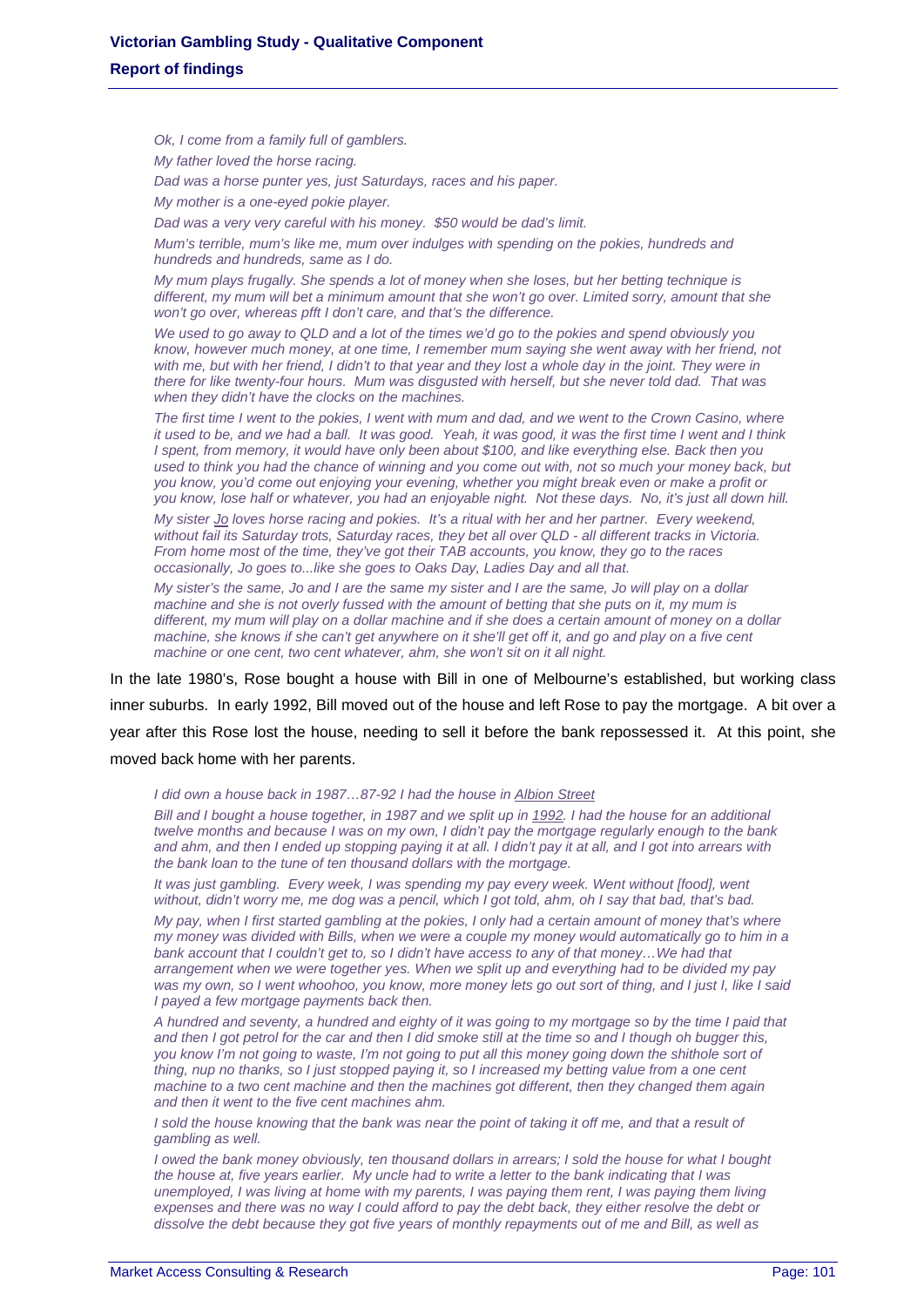*interest on top of it, plus an eighty-thousand dollar re-loan payback for the sale of the house, otherwise they could take me to court, and they just, they dropped it, they let it go.* 

When she purchased her house, Rose had also taken out a loan, ostensibly for renovations, but spent most of the money gambling. As a result of gambling, she was taken to court for not repaying her loan and was fined an amount greater than the repayment she had missed.

*Oh I didn't use it for the renovations in Albion Street probably ended up spending majority of it on pokies. I borrowed the money probably to do renovations I can't even remember why I borrowed it to be honest I can't remember if it was renovations or me car, but it didn't end up, didn't eventuate, I ended up spending the money of pokies.* 

*Yeah, so I just I had I think I ended up having, when I went I ended up paying more back from the court finding thing than the stupid loan repayment was each month so it didn't benefit me but it was only a five thousand dollar loan and I think the loan repayments were a hundred and twenty dollars a month or something and they ended up making me pay a hundred and fifty bucks, you know like it was some stupid thing it was just ridiculous but again I didn't pay that because I was spending my money going to the pokies.* 

When she was living back with her parents in the early 1990's Rose had few responsibilities and expenses and lost much of her money gambling. Her parents seem to have contributed to her continued engagement with gaming machine gambling. Her gambling during this period was exacerbated because Rose had income, but no financial commitments.

*And then I moved back home, I didn't take advantage, but I moved back home and didn't have to pay much, not so much, I give mum money, but most of my money was my own, so it sort of went on the pokies.* 

*We used to go to other venues with mum and dad - maybe once or twice a week. Most of the time dad had pool on a Tuesday night, which was at the ABC club. And on a Tuesday night so of course he hung around then, for the pokies.* 

*Because I was working my money was my own, I didn't have to pay mum and dad anything, ahm, they didn't' worry about that sort of thing.* 

*We'd probably go maybe ahm, three nights a week, more or less maybe one night during the actual five-day period of workweek and a Friday or a Saturday night. Mostly either with mum, 'cause dad had gone to Lodge or he'd gone to function somewhere something or it was all three of us.* 

*When I was living at home, there were days that I knew if, well I tried to if I could think of taking days off work and going and spending a full day of work, a full day of gambling, and then coming home as if I'd gone to work* 

*I did that quite a few times yes, I've done that a few times so and then sort of you know just coming and the days, sort of get home at half-past four or whatever.* 

*I got sprung a couple of times, because mum's rang me at work or something for some reason I hadn't been there you know, I get home and go where've you been today? You know sort of thing, oh well I had to do this or I had to do that or yeah hmm, but yeah I have taken days off work to gamble for the day and sort of.* 

In addition to her gambling problems, Rose was seriously injured in a car accident and was off work for a number of years before receiving a payout. As a result of these injuries Rose underwent a number of operations. In 1999, Rose moved into her own place again and received her workers compensation payout. In a few months of binging, Rose gambled most of her payout and then again moved in with Bill as a roommate.

*I fell down some stairs, and I had an operation with a Compensation pay out, and it took them five years to pay it, and I received \$100,000 and in four months, the \$100,000 was gone.* 

*Yes, hundred thousand dollars went in four months. Ahm, I spent it on bits and pieces, give or take maybe twenty thousand dollars went on car parts for Bill, maybe fifteen, just other bits and pieces.* 

*Oh I got the lectures from left right and centre, from my mum to my, to Bill to my partner, to my friends, ahm, even occasionally work colleagues 'cause I you know end up telling them what I did, in one ear out the other.* 

*Exactly, don't work that way, but I don't, again as I say to Bill, I don't look at it that way unfortunately*  and I should I know I should, ahm, I've never been, never been responsible for money, like with money.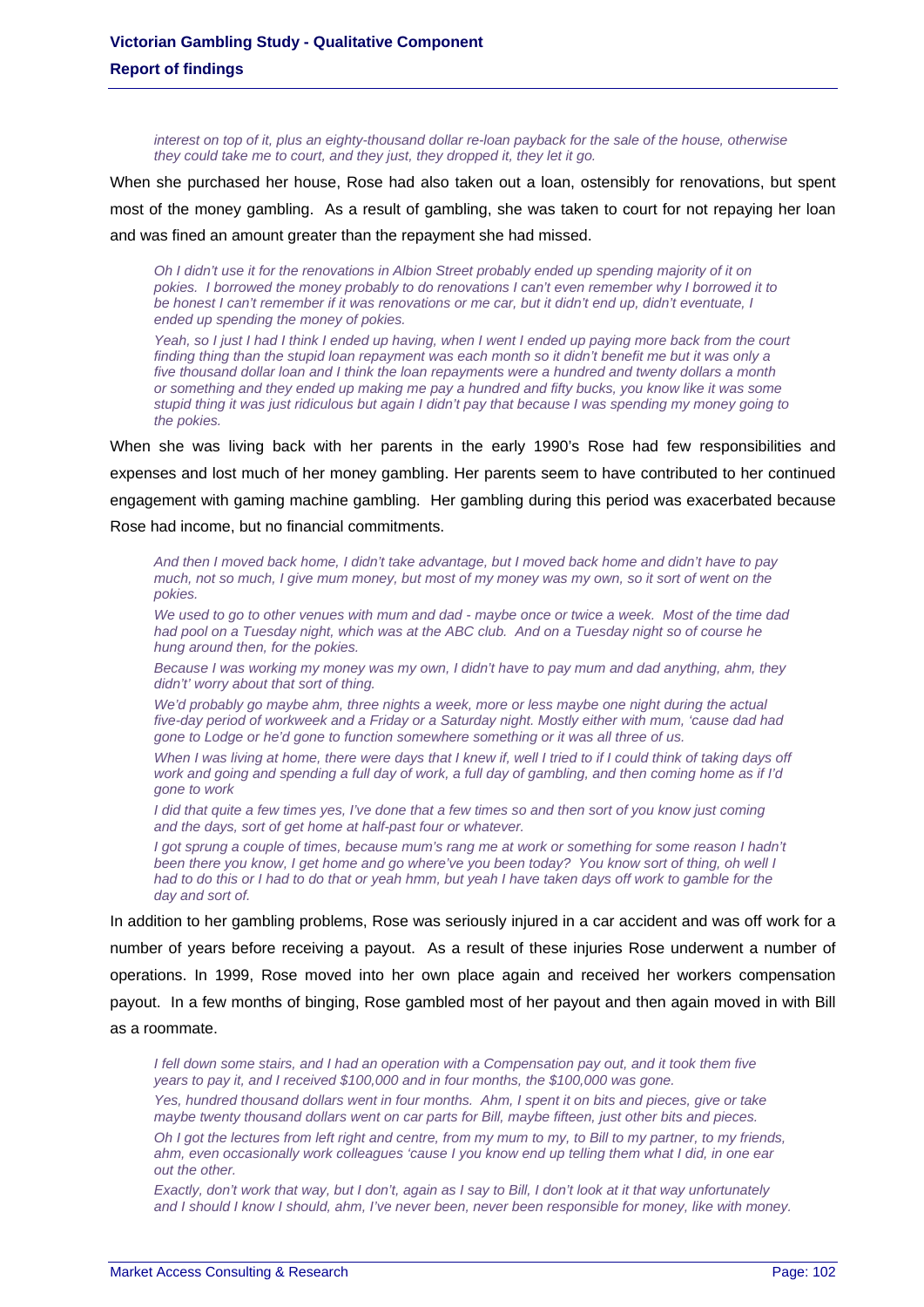Rose's most extreme gambling was a binge of about four months after receiving a compensation payout. In this period, all aspects of her gambling were substantially increased. She was playing more frequently, gambling more per spin and playing with a much larger overall stake in each session. This period was also associated with multiple visits to the bank to get more money to gamble. For these few, months Rose was not working and would play during the day, losing thousands of dollars in a session.

*I would spend two thousand dollars, four thousand dollars, three thousand dollars, go to the bank take out another thousand, ahm, I'd be lucky enough to win eight thousand dollar cheque, couple of times I banked a few ahm, I banked at one stage I think it was twelve thousand dollars, five thousand, three thousand but never justified the amount of money I was taking out of the bank every day to spend it. Blew that in four months.* 

*If you got the money to spend, then you don't care, you know which is I didn't, that's the point, I had thousands of dollars that I could just whack up whenever I wanted to, 'cause it was my money, you know, and I didn't do anything beneficial with it, but it was my money and I could spend it how I wanted to, so I would take out two thousand dollars, three thousand, one thousand whatever at a time, and just pump it into a machine, bet ten dollars a go, ten dollars a spin, sort of thing or most of the time I play Keno and a lot of the time I played on a five liner dollar machine ahm, whereby I would spend, I would up my bet to ten dollars each line, per spin [with 5 lines].* 

*So and when you got you know thousands of dollars in your purse not to worry about you don't care.* 

*No I wasn't working at the time, which meant I had free time, to do what I wanted and go where I wanted and spend how much I wanted, when I wanted, so apart from buying incidentals for friends and furniture and such, computers, a play station, DVD, bits and pieces that I did buy, the majority of the money went on gambling.* 

*People spend most of their time at work. When I go during the day, I get up at - depends what's on, eight, eight thirty, get up, go straight to the bank at nine, nine thirty when the bank was open, usually ATM machines, so I didn't worry about it most of the times, and then go straight to one or the other, most of the time, it was the RSL.* 

*I'd go to the bank in the morning, ATM machine, take out \$1,000, blow that then go into the bank, write out a thingo slip and take out another \$2,000 or whatever. I'd say maybe four times out of ten I'd end up winning, majority of the money that I'd spent within that week, I'd spend probably \$7,000 or \$8,000 within the week. I might win \$6,000 of it back, but it didn't compensate for what I was spending, so yeah in four months it went, gone! So that was my disaster, so five years of pain and suffering for nothing, basically, four months of ridiculous [gambling].* 

When Rose initially received her compensation payout she had some grand plans about using the money responsibly. None of these eventuated.

*Oh once it's done, there's nothing much you can do about it and of course it's like everything else, after the event you think oh my god, such stupidity and irresponsibility and blah, blah, blah, because I was going to play hell with a big stick when I got the pay out, and invest this and do that and save this, and you know, it didn't happen, I talked to a friend about buying some shares, and the whole works, and of course nothing eventuated from it, so you just feel like crap of course, because ahm, everybody was happy around me, when I got money I'm extravagant, I'm generous, I share whatever, it doesn't faze me, as my friends say I'm too generous when it comes to having it, he's the same, but of course, once it's gone.* 

Rose has experienced considerable financial loss over time. She acknowledges she has a problem and that she has had a problem for a considerable period of time. At the same time she enjoys playing and is unwilling to make changes that might lead to an end to her gambling. While the loss of her compensation payout was a clear and major indication of the existence and extent of the problem, it had become apparent earlier, when she lost her house.

*I* recognise *I have a problem, but I'm not prepared to do anything about it, that's what it comes down to, I know I've got a problem, I've admitted to Bill I've got a problem but because I like doing it so much I don't want to stop doing it, so I don't have a problem.* 

*When me hundred grand went, no well before that, well before that, when I lost my house, when I had to sell my house ahm, after spending my money and not paying the repayments for the house, that's when it hit home because I had to move back home. And what goes around comes around, me sister did the same thing, she had to sell her house around the corner from where mum and dad lived, which is where she lived, same principle through gambling, so ahm, not that she was trying to copy me or anything but yeah she did the same thing so the only consolation there is she got herself a boyfriend*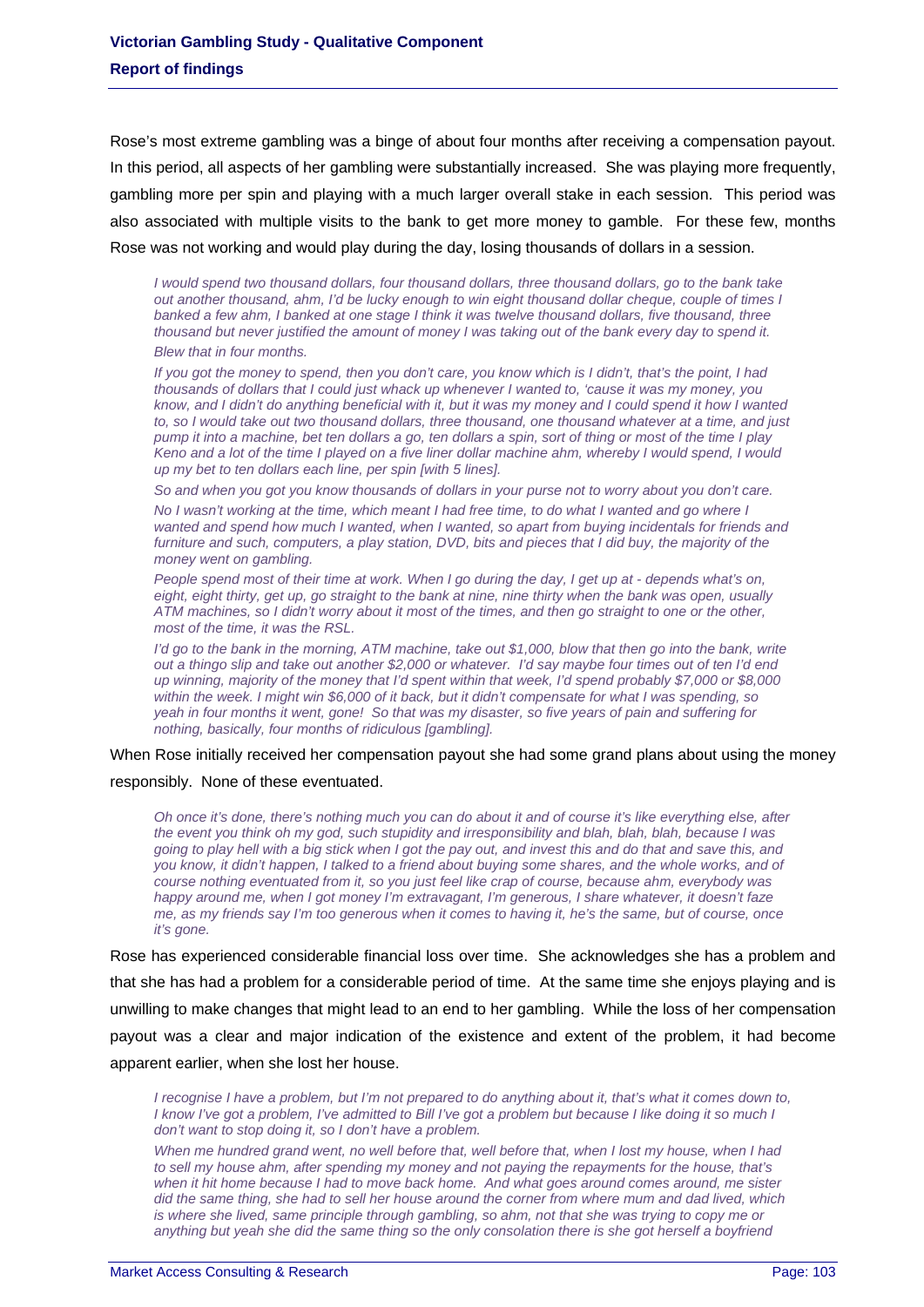*and moved in with him, but yeah, no when I yeah I would have to say when I lost the house, most definitely.* 

# In addition to the considerable financial losses associated with her gambling, Rose has also experienced social and emotional problems.

*Then the pokies came in, then the life change started, ahm, I was in a relationship. I lost the, I didn't lose the relationship, but I was in a relationship that my partner didn't like gambling, he never, he didn't gamble, we split up and the house I had ahm, I had to sell, the bank ahm, were going to take it off me,*  but I got in before they did, so I sold the house before it was taken off me.

*Ah, loss of a house, loss of friendship, it's cost me friendship over the years, it caused relationship issues over the years, it's caused family problems over the years, it's still causing relationship problems to this day, it's still causing family issues on occasion, ahm, as far as being lectured goes.* 

*Cost me a house that I would never ever own again, ahm, I'll never have the opportunity to own another house.* 

And as I said it's still costing me to this day, I'm trying to change things but it's a slow process, and as I *said I'm not getting any help with anything as far as gambling goes because I said to him the other night, I like gambling, I know it's wrong but I like it, I like going to the pokies, I know I go overboard when I go, he says to me limit myself, take a minimum amount, a maximum amount of money to spend.* 

Even after both of these major experiences – losing her house and gambling away her compensation payout - Rose has had further subsequent financial difficulties. She had credit cards that reached their limits as a result of gambling. These were then consolidated into a loan, but due to her gambling Rose failed to make the loan payments, which resulted in her being taken to court again. She has stolen money from Bill, using his Credit Card without his awareness or consent and is still repaying that debt. As a result of these financial difficulties Rose has lied and otherwise deceived those around her.

*Same with my credit cards, same with my card that I got and did it with, ten thousand dollars, then I ended up borrowing money from ANZ Bank which I'm still paying back to this day, for gambling debts that I paid off and re-financed and then didn't pay the ANZ Bank, so they took me to court, ah not to court, they took me to collections and which now I'm paying, which now I'm still paying.* 

*Every day, every day [I lie]. How much I spend, how long I've been there, when I've gone there, ahm, where I've gone, who I'm with, how I got there, why did I go there, ahm, and then it's come down to covering my neck for a bill, I had to pay this, but I didn't, so I need to borrow this, but I don't, ahm, or can I have a lend of this.* 

*I have definitely lied to cover a bill or something like money that I've spent that I shouldn't have, that's*  what it comes down to, and they're the only lies that I tell, basically, to cover gambling. I've either *spent money that wasn't mine, or I've spent money that had to have paid a bill with, or I've spent money that ahm, I couldn't afford to spend.* 

Rose currently has one credit card on which she owes some money, but since she no longer has the physical card, she is unable to get herself into more trouble.

*No I got it up to the credit limit and then left it, so I just pay it off now, I don't touch it, I just pay fifty bucks a week.* 

*It's a two thousand dollar credit limit and I think I've got about I don't know fourteen, twelve hundred or something left on it to pay, so but I went to get a balance one day from an ATM machine it took the card, so I've never worried about ringing the bank to get another one. So I just pay it out automatic pay thing.* 

In the recent past, Rose has at various times spent all her available money on gambling. In common with many other problem gamblers, Rose has a group of things that are attended to prior to spending money on gambling. These things were purchased prior to money being spent on gambling and in this context, Rose was only gambling with her *spare* money. Her definition of spare money did however, change and sometimes her spare money included money that was really required for another purpose. There was also a degree to which Rose seemed to resent having to do anything with her money that did not give her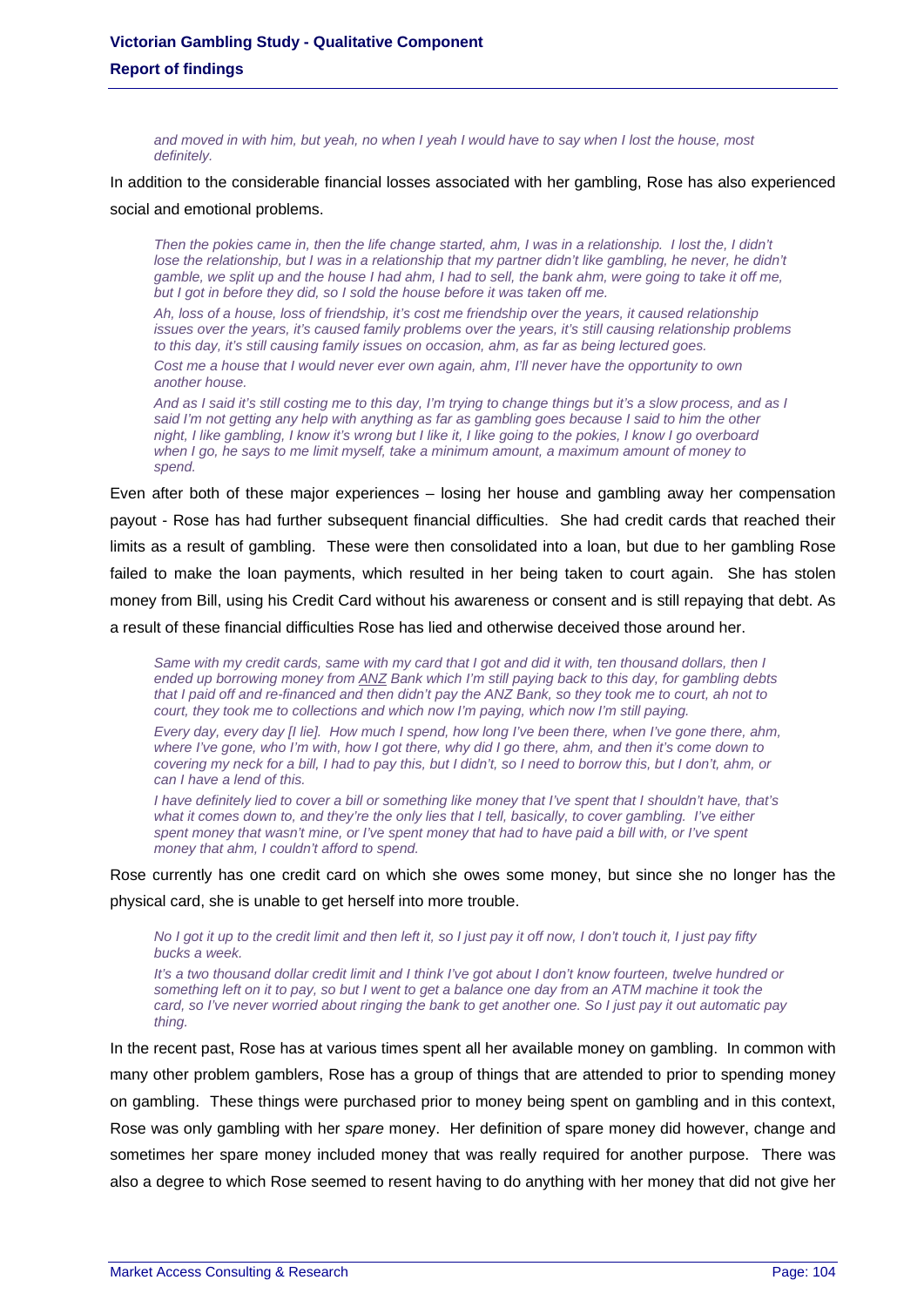a clear sense of gratification. At this level, she seemed to resent having other obligations and therefore sometimes ignored them.

*The less I have, obviously the less I bet. That's not always spare money. Because money goes on bills or money goes towards something that I need to get fixed or I need to buy or I need to repair or whatever, and ahm, but it's money it's my money. I work for it, I earn it, you know why can't I spend it?* 

Rose very much enjoyed the period where she could gamble with abandon. Notwithstanding this, she did identify that gambling with and for lower amounts could also be enjoyable.

*The only good thing I have had out of gambling is the period of time that I had my money for my payout, that I was spending money and winning it back. The only downer on that was I was spending money more than what I was winning back.* 

*Well you're still gambling though, so whether you're spending a hundred dollars or a thousand dollars the opportunity is there for you to win so ahm, it might take you longer, obviously, but it's still there.* 

Her experience is that she can go from feeling very high to very low relatively quickly as she was often likely to gamble away any winnings, either immediately or over a few days. It seemed that for Rose, there were more losses and therefore more opportunities for substantial recrimination, including anger and frustration.

*Oh it's good, but again, it's a catch twenty-two, because you win one night you think grouse, you know I've had a grouse win I'll go tomorrow night, and you put it all back in, you know.* 

*It depends, if I've gone to the pokies and wasted my money and spent it I get depressed, angry, frustrated, I feel stupid, but I can't change it, but it's too late I've already done it, and then I go through these, a number of lies or excuses or whatever else you want to come up with.* 

*Oh yeah, yes and arguments and not desperation, I suppose you'd call it sorrow, because you get to a break down stage where you fall apart, ahm, because you're sorry you done it and you know and it goes around in circles. Yeah I get angry, frustrated, sad, cry.* 

For Rose the frequency of gambling varied: at times she was playing consecutive days and at other times it would be occasional and weekly. Rose identified that there were times when she had lost track of time and indeed, that loss of time or zoning out was actually part of the attraction of gaming machine play.

*I might not go the next night, ahm, if I have a decent win and I share it with somebody, ahm, it might be a week or so before I go again, thinking that I might be able to get another win like I've just had, or I ahm, overspend, and then because I've had the win think oh god that was stupid and then I've got to go back and try and win it again, which I do that more often than not.* 

So you just lost track of time sort of thing, I don't know if you're a gambler, but you just lose track of *time, you know, there's nobody telling you, or looking at your watch or anything like that, not like now where you've got time on the machines.* 

Rose described experiencing a feeling that she was lucky, about to be lucky, the machines were due to pay out or that she was about to win. Such motivations were common for Rose. Another component and an associated motivating belief was the idea that a machine must be due to pay because of the amount that has been put into it. Even though in her rational moments, Rose can acknowledge that this has never happened before and is unlikely to happen again, it does not seem to diminish the motivational power of this belief.

*Yeah, it's ahm, it's hard to explain it's, you just get a feeling that you feel lucky, you know it's I suppose*  well it's not really the same thing I was going to say I suppose it's like anybody saying, well I wonder if *I'm going to win Tatts lotto this weekend, big difference because the I don't know if the odds are similar, I would have to say yeah, because it's a computer again, you're still gambling or you're still you know, betting against a computer and ahm, but the anticipation of you're sitting there waiting for numbers to come out, as opposed to sitting there watching a machine do something for you, you know like it's totally different, but yes there's always that feeling that ahm, oh I'm going to win tonight.*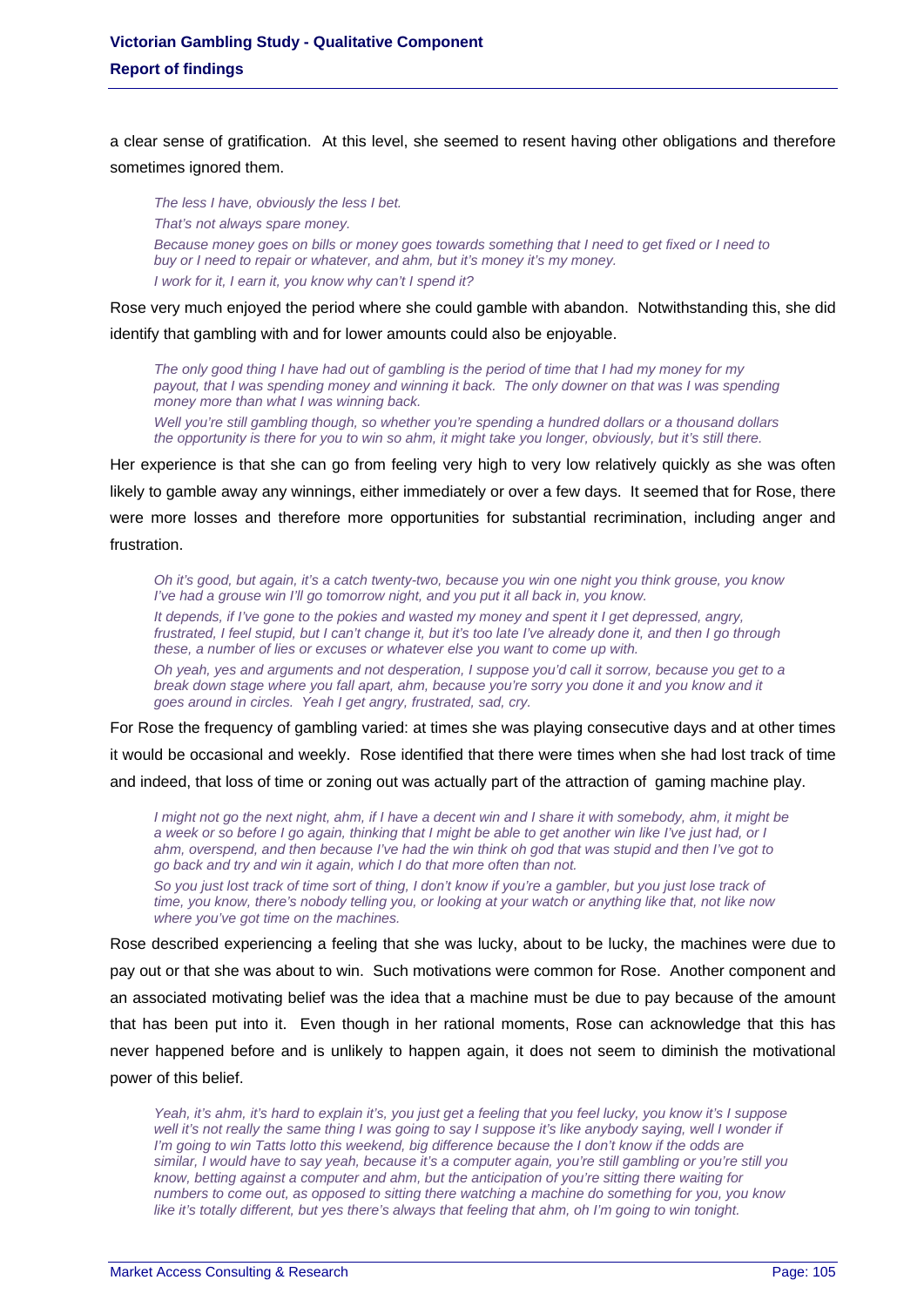*Yep, that's why my money goes like that, because if I'm on a machine, I pump hundreds of bucks into this machine, logic tells you that you're going to win it back, the machine's gotta pay out. Doesn't happen, but your mind don't think like that, it tells you.* 

*There's no possible way ahm, that you can ever win back what you spend, any idiot'll tell you that. .* 

Over the years, Rose has played machines of all different denominations and has favourites for the different denominations. As machines have changed, so have Rose's machine preferences. As with many problem gamblers, Rose establishes a preference for a machine after having a substantial win. In the first instance, this resulted in playing that machine with the hope of repeating the initial win. Subsequently, she would play the machine with the aim of winning back some of the money lost.

*I liked, I used to play ahm, until they changed the denominations on the machines, I was quite happy to play two cent machine and the Rock and Roll machine, I like that, ahm, there's a few others that I couldn't even tell you the names of them.* 

*So my dollar machine is usually Keno, and I play a spot six only, only ever play a spot six, ahm, and there is a particular machine, down at the RSL that is a dollar machine that's also, I like an Egyptian machine.* 

The existence of free spins was also identified as a factor influencing Rose's machine preference. However, this is also tied to the idea that free spins increase the likelihood of having a substantial win. Another theme amongst many problem gamblers, and one that Rose also displayed, was the need to play the maximum number of lines. The key driver here was the fear of the non-playing line being a winning line. Rose was keen to avoid missing out on a potential win. Rose identified that over time the number of lines on each machine was increasing and therefore the amount she was spending per spin was increasing. She also identified that as a consequence, any given amount of money lasted less time.

*Free spins, most of the time they get a lot of your money, ahm, and then I got to the stage where I got on the Gong (Jackpot) one night and I won. So of course this is alright, you know, and then I tried it again and again, and again, like you do, [and then] you go back again to see if you can win what you've lost, and it doesn't happen.* 

Yes, what are the odds of you playing five lines out of a machine that's got twenty, you know, that's what I mean exactly so more often than not you sit and you watch somebody play a machine that isn't *playing all the lines, and you know you sit there and watch it and eventually it will come out, but not on the line they're playing.* 

*But more often than not ahm, you'd win on a non-paying line, so it defeats the purpose of you playing that particular machine unless you're going to play all the lines.* 

*So as I said, over the course of the venues that I've gone to over the years they're upgrading their machines either to make them twenty-five lines.* 

*It goes quicker, yeah, because I'm not content to play one bet, single bet, that's the problem, ahm, Keno is a perfect example of that when I used to play Keno, before they changed it to a dollar machine,*  and you could only bet a maximum of five, you could bet anything you wanted, you know, up up up up *up you could bet you know fifty cents or yeah because they were, two dollar, two cent machines or one dollar one cent machines you could pay a hundred credits per spin but not now, now is your maximum is five on a dollar machine, ahm, because I know for a fact on a twenty cent machine we used to play eight credits.* 

*Ahm, less time I spend at the pokies, because I'm spending more money, it goes quicker.* 

Rose is predominantly a pokies player. Certainly, it has been playing the pokies where most of her problem gambling has occurred. Unlike some other members of her family, Rose has little interest in punting and when she does have an occasional bet she selects horses based on names, colours and other variables unrelated to form.

### *No, I don't like the horses … I don't understand them. I'll just pick a name, that's me, I don't understand them, my love is pokies, used to be bingo.*

She also has an intermittent interest in Bingo and has at various times had this as her main gambling interest. Prior to the introduction of pokies in Victoria, she was a regular at bingo. Her grandmothers on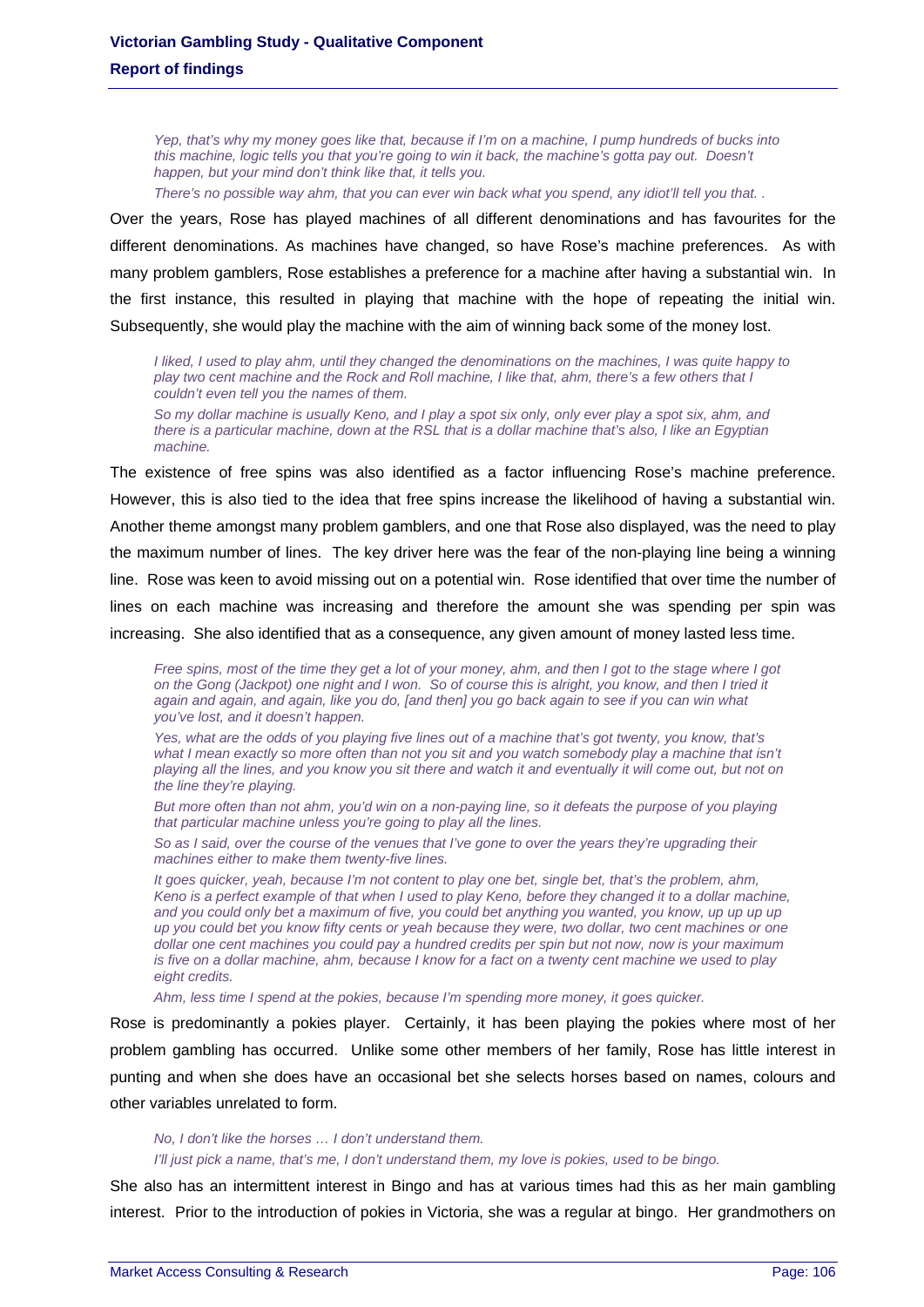both sides were keen Bingo players and seemed to have introduced her to bingo at an early age. The periods when she has predominantly played Bingo have not caused financial hardship. Bingo has generally been as much a social event as about the gambling per-se and unlike gaming machines, Rose would not play Bingo alone.

*Well the boyfriend, if he's in the mood, you know once a month, once every four to six weeks or whatever, I don't go on my own, so yeah, that's basically, if he wants to go, I go.* 

Yes, yes, I went to bingo, it got to maybe three nights a week, ritual Wednesday nights with the *Grandparents down at the ABC Club and then I realised that they had it down at XYZ, so I started to go there, with a friend, or you know, boyfriend or whatever so yeah I went to bingo quite often and then they bought the pokies into Victoria and I started on them.* 

*My grandparents, my mum's mum and my dad's mum were one eyed bingo players. I also went with them.* 

*I've grown up with gambling in the family.* 

*Of course, once I turned eighteen - bingo with my grandparent, our grandmother and my other grandmother.* 

A key issue with Bingo is that there is a distinct limit to the amount that can be gambled and this amount is generally at a level where Rose could partake without exceeding her financial capacity. When playing Bingo, Rose would typically spend a relatively limited amount of money – maybe a hundred dollars in a session, including food. With Bingo there are set sessions and these have tended to make Bingo play more time limited than has sometimes been the case with pokies.

*Usually, I would spend on average, for the night ahm, \$50 to \$80; now that included obviously my bingo tickets, whatever food I decided to buy as well.* 

*There's only a set amount you can spend at bingo, the maximum amount of tickets you can purchase is six, for however many sessions you play, but as an overall, it's \$3 a book, so you're looking at, and it depends where you go, some places have four sessions, some places have only three, but there's only one set amount, the amount of books you buy, the maximum amount is six and you can't purchase anything more, unless you're cock eyed.* 

*I know people that play six books, but I've never known them to play more. And with a set of six books, every number that gets called out is on your books, so you know, if you've got more than six, you've got doubles and, it would be in the too hard basket and it wouldn't be enjoyable.* 

*Most places are \$3 a book - 95% I'd say, depending, there might be a place, I don't know I've never been there, but I think it's, it might be a little bit more than \$3 a book, which is the ABC and XYZ Road, I can't think of the name of the joint, because they have \$10,000 jackpots and those sorts of things, so of course with those payouts, they've got to up their prices with the books and everything, otherwise they wouldn't be able to pay it out.* 

*And bingo is separate again – the maximum amount I spend on bingo is fifty bucks. And then yeah, food, drink whatever so, I can't spend any more than that 'cause as I said I can't play anymore than three books.* 

*Bingo usually goes for about four hours.* 

Since moving out of her familiar area a few months ago, Rose has been avoiding the local gaming machine venues and has again started to go to Bingo with her girlfriend.

*No, haven't been since I've been here. I said to me girlfriend, go to bingo. Like I'm into the bingo now, back into the bingo.* 

Rose has identified that a number of the Bingo venues also have poker machines and there are times when she has played bingo at such a venue and then put some money in a poker machine. But because it was not the primary reason for the visit, and because it was a controlled amount of money, Rose has not considered this a return to gambling on the pokies and the amount she has been spending has been limited to date.

*Joint, combined with bingo, so of course, needless to say once we've done our bingo night we sorta pop into the doorway.*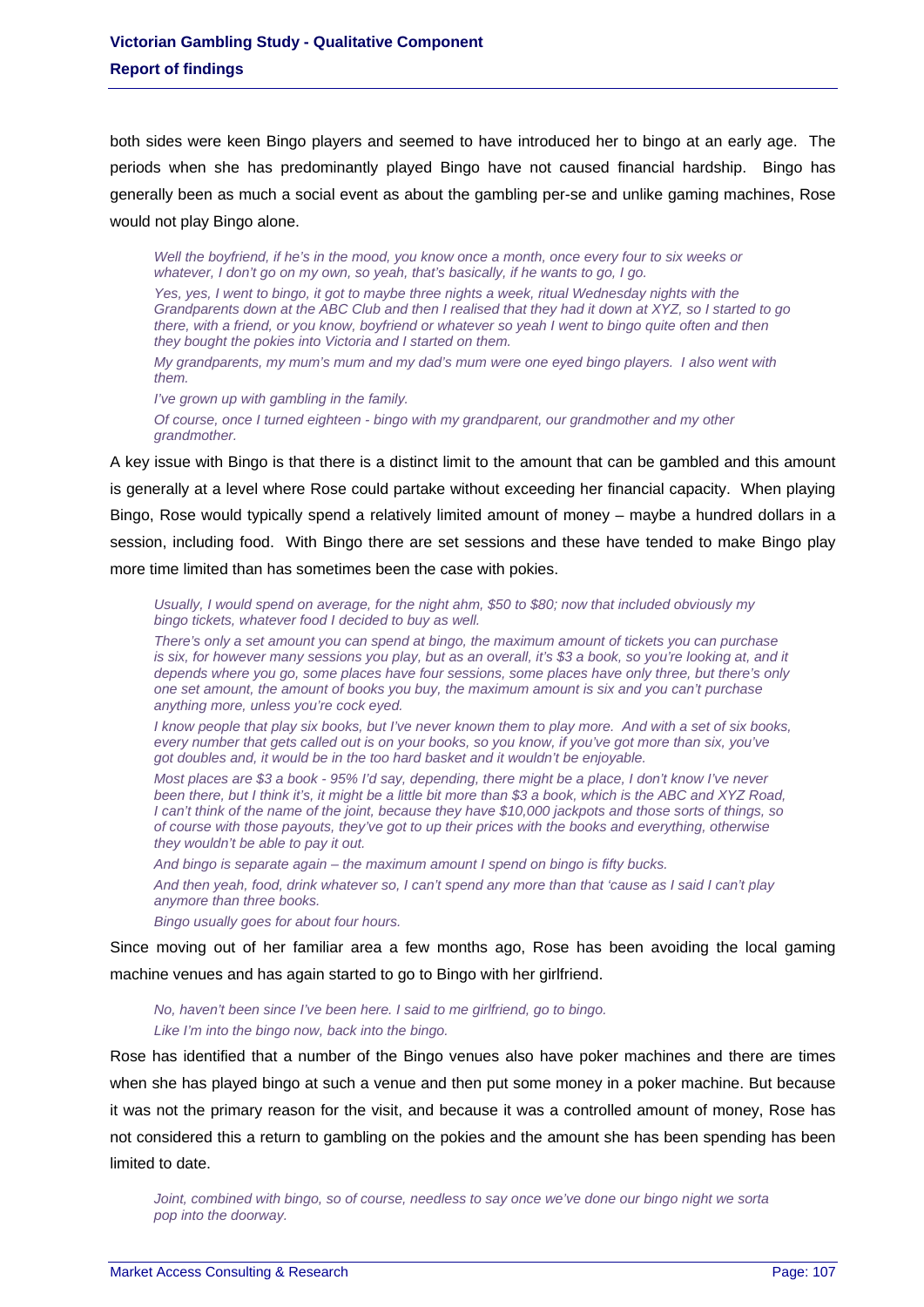Like I still want to go now, but I'm trying to stick to a promise that I made, which I am, sorta kinda, *although I have to admit I have not been to the pokies since I've been up here, that doesn't necessarily mean I haven't been to the pokies, now as I said I'm into the bingo now with me girlfriend and a couple of places that she's been wanting to go to have had a venue.* 

*Ah, oh not much, not much at all because I'm, I limit myself to what I take to bingo, so what I spend on my books, what I have left over from the night, if I buy food or whatever, I probably end up spending ahm, maybe I don't know fifty, sixty dollars if I'm lucky, if I've got that much on me, on the pokies.* 

One of the attributes that made Bingo less attractive than gaming machines was that she could not win

immediately, unlike a poker machine where the first spin could result in a win.

*So it's the same with the machine, the only difference there is the machine is the minute you get on it, whereas bingo's not, you gotta wait for, if you're lucky maybe every game, two minutes you know, maybe one and a half minutes before you're actually given the opportunity to try and win that particular game.* 

*[With pokies] You've got an opportunity to win; exactly [but with bingo] you've got to wait for the duration of numbers.* 

At some level, Rose clearly does not wish to restart her problems with gaming machines, however there is always a sense that at another level she considers it inevitable that she will return to playing pokies.

*I can still go you know if I want to, but make sure I only take a certain amount of money with me, fine, I can try that, won't be happy with it but I can try it, or again like I said to him when we moved up here I stopped going altogether.* 

Rose has had to deal with both physical and mental health issues. She has had ongoing physical pain resulting from her injury. Rose's mental health issues appear only moderately well managed. For a number of years, she suffered very extreme anxiety, to the point where she was unable to engage in basic activities such as shopping at the supermarket. She has also been diagnosed with depression.

Rose is on a number of medications, some of which she reports not having altered for many years. In some instances, she suspects she might be addicted, but seems unwilling to address this with her GP. It also seems that she is making decisions about changing her medications without consulting a doctor.

*I don't know what they are, both yeah, I'm on both, but I don't, yeah I'm addicted to one. I've been on this medication for years, I can't get off it.* 

*Endone they're me painkillers, Effexor is my anxiety and ahm, my relaxation medication that I take which was supposed to help me is Calmer.* 

*Effexor I've been on for ahm, I would say well over ten years, I started out on, I had, I don't know I had a panic attack. I don't even know how it started, I had a panic attack one day when I went to the supermarket in ABC, ahm I don't even as I said I don't even know what bought it on, I just went in, ahm, and then I had sort of a strange feeling come over and then I stood in the deli section and looked around and then ran out the joint, left all me meat, cold meat on the counter, and I went to me doctor's and sort of went into the doctors and I broke down in front of me doctor and I said I don't know what's wrong with me you know and ahm, I need something I can't go to places I'm you know, so he ended up prescribing those for me and I was on them for a little while and then it got to the stage where they weren't helping, so I upped me dosage, ahm, so they were helping, all good.* 

*My doctor upped the dosage, because I had to go I went back to him and said to him like you know me tablets aren't working what do I need to do you know, so he upped the dosage and then ahm, oh I think it was about five or six years ago ahm, the dosage he put me on was, I went from seventy-five to taking two seventy-five tablets and then I said to him they weren't, that still wasn't helping so he gave me an additional prescription for another lot, which was half of the seventy-fives, which is whatever dosage it is, ahm, so I take two of them and one of them, but then I ran out of the extra so I'm still I'm back now, not with under doctor's supervision 'cause I just ran out I didn't go back to get another prescription, I only take the two now, I'm back to the two again.* 

*So but I have been on them for a long time I can't get off them, I know that because I have tried, I stopped without the doctors' assistance obviously and I got dizzy spells, I got blackouts I had headaches so I have to go back to the doctors and work out how he's going to get me off them.* 

*The Calmer I don't take all the time, I only take them when I'm really really tense, because I don't, they're not I don't know if it is an addiction ahm, but I don't need to take them all the time. No, I only take them well, you get fifty in a thing, that I buy, and I think the last time I bought a packet because*